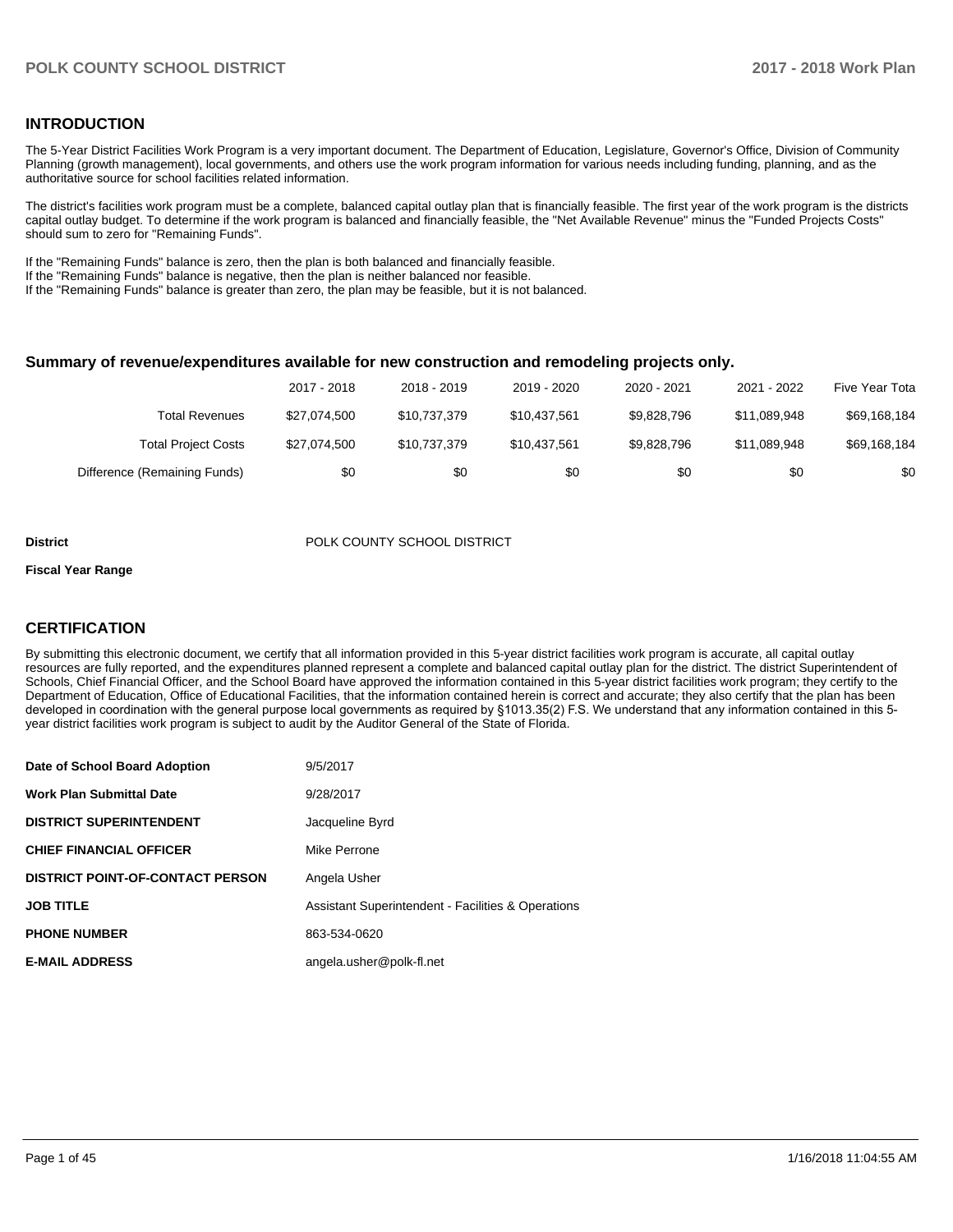# **Expenditures**

#### **Expenditure for Maintenance, Repair and Renovation from 1.50-Mills and PECO**

Annually, prior to the adoption of the district school budget, each school board must prepare a tentative district facilities work program that includes a schedule of major repair and renovation projects necessary to maintain the educational and ancillary facilities of the district.

| Item                                                                                                                                                                                                                                                                                                                                                                                                                                                                                                                                                                                                                                                                                                                                                                                                                                                                                                                                                                                                                                                                                                                                                                                                                                                                                                                                                                                                                                                                                                                                                                                                                                                                                                                                                                                                                                                                                                                                                                                                                                                                                                                                                                                                                                                                                                                                                                                                                                                                                                                                                                                                                                                                                                                                                                                                                                                                                                                                                                                                                                                                                                                                                                                                                                                                                                                                                                                                                                                                                                                                                                                                                                                                                                                                                                                                                                                                                                                                                                                                                                                                                                                                                                                                        | 2017 - 2018<br><b>Actual Budget</b> | 2018 - 2019<br>Projected | 2019 - 2020<br>Projected | 2020 - 2021<br>Projected | 2021 - 2022<br>Projected | <b>Total</b> |
|-------------------------------------------------------------------------------------------------------------------------------------------------------------------------------------------------------------------------------------------------------------------------------------------------------------------------------------------------------------------------------------------------------------------------------------------------------------------------------------------------------------------------------------------------------------------------------------------------------------------------------------------------------------------------------------------------------------------------------------------------------------------------------------------------------------------------------------------------------------------------------------------------------------------------------------------------------------------------------------------------------------------------------------------------------------------------------------------------------------------------------------------------------------------------------------------------------------------------------------------------------------------------------------------------------------------------------------------------------------------------------------------------------------------------------------------------------------------------------------------------------------------------------------------------------------------------------------------------------------------------------------------------------------------------------------------------------------------------------------------------------------------------------------------------------------------------------------------------------------------------------------------------------------------------------------------------------------------------------------------------------------------------------------------------------------------------------------------------------------------------------------------------------------------------------------------------------------------------------------------------------------------------------------------------------------------------------------------------------------------------------------------------------------------------------------------------------------------------------------------------------------------------------------------------------------------------------------------------------------------------------------------------------------------------------------------------------------------------------------------------------------------------------------------------------------------------------------------------------------------------------------------------------------------------------------------------------------------------------------------------------------------------------------------------------------------------------------------------------------------------------------------------------------------------------------------------------------------------------------------------------------------------------------------------------------------------------------------------------------------------------------------------------------------------------------------------------------------------------------------------------------------------------------------------------------------------------------------------------------------------------------------------------------------------------------------------------------------------------------------------------------------------------------------------------------------------------------------------------------------------------------------------------------------------------------------------------------------------------------------------------------------------------------------------------------------------------------------------------------------------------------------------------------------------------------------------------------|-------------------------------------|--------------------------|--------------------------|--------------------------|--------------------------|--------------|
| Maintenance/Repair                                                                                                                                                                                                                                                                                                                                                                                                                                                                                                                                                                                                                                                                                                                                                                                                                                                                                                                                                                                                                                                                                                                                                                                                                                                                                                                                                                                                                                                                                                                                                                                                                                                                                                                                                                                                                                                                                                                                                                                                                                                                                                                                                                                                                                                                                                                                                                                                                                                                                                                                                                                                                                                                                                                                                                                                                                                                                                                                                                                                                                                                                                                                                                                                                                                                                                                                                                                                                                                                                                                                                                                                                                                                                                                                                                                                                                                                                                                                                                                                                                                                                                                                                                                          | \$800,000                           | \$800,000                | \$800,000                | \$800,000                | \$800,000                | \$4,000,000  |
| ALTA VISTA ELEMENTARY, ALTURAS ELEMENTARY, ANNA WOODBURY ELEMENTARY, AUBURNDALE CENTRAL ELEMENTARY,<br>Locations:<br>AUBURNDALE SENIOR HIGH, BABSON PARK ELEMENTARY, BARTOW ACADEMY, BARTOW MIDDLE, BARTOW SENIOR HIGH,<br>BARTOW SERVICE FACILITY (TRANSPORTATION), BEN HILL GRIFFIN ELEMENTARY, BERKLEY ELEMENTARY, BETHUNE ACADEMY,<br>BILL DUNCAN OPPORTUNITY CENTER, BRIGHAM ACADEMY, CARLTON PALMORE ELEMENTARY, CENTRAL WAREHOUSE/B-1, B-2, B<br>3 & B-4 MAINT SHOPS, CHAIN OF LAKES ELEMENTARY, CLARENCE BOSWELL ELEMENTARY, CLEVELAND COURT ELEMENTARY,<br>COMBEE ELEMENTARY, CRYSTAL LAKE ELEMENTARY, CRYSTAL LAKE MIDDLE, DANIEL JENKINS ACADEMY OF TECHNOLOGY,<br>DAVENPORT COMMUNITY CAMPUS, Davenport School of the Arts (New), DENISON MIDDLE, DISCOVERY ACADEMY, DIXIELAND<br>ELEMENTARY, DONALD E WOODS CENTER, DORIS A SANDERS LEARNING CENTER, DR N E ROBERTS ELEMENTARY, DUNDEE<br>ELEMENTARY ACADEMY, DUNDEE RIDGE MIDDLE, DWIGHT C SMITH CENTER, EAGLE LAKE ELEMENTARY, EAST AREA ADULT &<br>COMMUNITY SCHOOL, EASTSIDE ELEMENTARY, EDGAR L PADGETT ELEMENTARY, ELBERT ELEMENTARY, FLORAL AVENUE<br>ELEMENTARY, FORT MEADE MIDDLE SENIOR HIGH, FRED G GARNER ELEMENTARY, FROSTPROOF ELEMENTARY, FROSTPROOF<br>MIDDLE SENIOR HIGH, GARDEN GROVE ELEMENTARY, GAUSE ACADEMY OF APPLIED TECHNOLOGY, GAUSE RIVERSIDE<br>ACADEMY, GEORGE JENKINS SENIOR HIGH, GIBBONS STREET ELEMENTARY, GRIFFIN ELEMENTARY, Haines City Fueling Facility,<br>HAINES CITY SENIOR HIGH, High School CCC, Highland City Baseball Park, HIGHLAND CITY ELEMENTARY, HIGHLANDS GROVE<br>ELEMENTARY, HILLCREST ELEMENTARY, HORIZONS ELEMENTARY SCHOOL, INWOOD ELEMENTARY, JAMES E STEPHENS<br>ELEMENTARY, JAMES W SIKES ELEMENTARY, JANIE HOWARD WILSON ELEMENTARY, JEAN O'DELL LIFE AND LEARNING CENTER,<br>JERE L STAMBAUGH MIDDLE, JESSE KEEN ELEMENTARY, JEWETT MIDDLE ACADEMY, JEWETT SCHOOL OF THE ARTS, JIM MILES<br>PROFESSIONAL DEVELOPMENT CENTER, JOHN SNIVELY ELEMENTARY, KAREN M SIEGEL CENTER, KATHLEEN ELEMENTARY,<br>KATHLEEN MIDDLE, KATHLEEN SENIOR HIGH, KINGSFORD ELEMENTARY, LAKE ALFRED BEST AT FRUITLAND PARK, LAKE ALFRED<br>ELEMENTARY, LAKE ALFRED FUELING FACILITY, LAKE ALFRED-ADDAIR MIDDLE, LAKE GIBSON MIDDLE, LAKE GIBSON SENIOR<br>HIGH, Lake Hamilton Drive Warehouse, LAKE MARION CREEK SCHOOL, LAKE REGION SENIOR HIGH, LAKE SHIPP ELEMENTARY, LAKE<br>WALES SENIOR HIGH, LAKE WALES SERVICE FACILITY/LW-9 MAINT SHOP, LAKELAND ALTERNATIVE ED CTR & L-7 MAINT SHOP,<br>LAKELAND HIGHLANDS MIDDLE, LAKELAND SENIOR HIGH, LAKELAND SERVICE FACILITY/TRANSPORTATION, LAUREL<br>ELEMENTARY, LAWTON CHILES MIDDLE ACADEMY, LENA VISTA ELEMENTARY, LEWIS ELEMENTARY, LINCOLN ACADEMY,<br>LOUGHMAN OAKS ELEMENTARY, MARK WILCOX CENTER, MAYNARD E TRAVISS CAREER CENTER, MCKEEL ACADEMY FOR<br>APPLIED TECHNOLOGY, MCLAUGHLIN MIDDLE SCHOOL AND FINE ARTS ACADEMY, MEDULLA ELEMENTARY, MULBERRY MIDDLE,<br>MULBERRY SENIOR HIGH, NORTH CENTRAL SUPPORT SERVICES, NORTH LAKELAND ELEMENTARY, NORTH LAKELAND<br>MAINTENANCE SHOP, L-4, OSCAR J POPE ELEMENTARY, PALMETTO ELEMENTARY SCHOOL, PEER CENTER, PHILIP O'BRIEN<br>ELEMENTARY, PINEWOOD ELEMENTARY, POLK AVENUE ELEMENTARY, POLK CITY ELEMENTARY, POLK SUPERINTENDENT'S<br>OFFICE, POLK SUPERINTENDENT'S OFFICE - FOOD SERVICES, PURCELL ELEMENTARY, R BRUCE WAGNER ELEMENTARY, R CLEM<br>CHURCHWELL ELEMENTARY, RIDGE CAREER CENTER, RIDGE COMMUNITY HIGH SCHOOL, RIDGEVIEW GLOBAL STUDIES<br>ACADEMY, ROCHELLE SCHOOL OF THE ARTS, ROOSEVELT ACADEMY, ROSABELLE W BLAKE ACADEMY, SANDHILL ELEMENTARY,<br>SCOTT LAKE ELEMENTARY, SHELLEY S BOONE MIDDLE, SLEEPY HILL ELEMENTARY, SLEEPY HILL MIDDLE, SOCRUM ELEMENTARY<br>SOUTH CENTRAL ADULT & COMMUNITY SCHOOL, SOUTH LAKELAND MAINTENANCE SHOP, L-6, SOUTHWEST ELEMENTARY,<br>SOUTHWEST MIDDLE, SPESSARD HOLLAND ELEMENTARY, SPOOK HILL ELEMENTARY, TENOROC SENIOR, Tenoroc Service Facility,<br>UA-1 SHOP/SC AREA, UNION ACADEMY, VALLEYVIEW ELEMENTARY, WAHNETA ELEMENTARY, WALTER CALDWELL ELEMENTARY,<br>WENDELL H WATSON ELEMENTARY, WEST AREA ADULT SCHOOL, WESTWOOD MIDDLE, WH-5 MAINTENANCE SHOP, WINSTON<br>ELEMENTARY, WINTER HAVEN SENIOR HIGH, WOODLAKE CENTER |                                     |                          |                          |                          |                          |              |
| <b>HVAC</b>                                                                                                                                                                                                                                                                                                                                                                                                                                                                                                                                                                                                                                                                                                                                                                                                                                                                                                                                                                                                                                                                                                                                                                                                                                                                                                                                                                                                                                                                                                                                                                                                                                                                                                                                                                                                                                                                                                                                                                                                                                                                                                                                                                                                                                                                                                                                                                                                                                                                                                                                                                                                                                                                                                                                                                                                                                                                                                                                                                                                                                                                                                                                                                                                                                                                                                                                                                                                                                                                                                                                                                                                                                                                                                                                                                                                                                                                                                                                                                                                                                                                                                                                                                                                 | \$500,000                           | \$500.000                | \$500,000                | \$500,000                | \$500,000                | \$2,500,000  |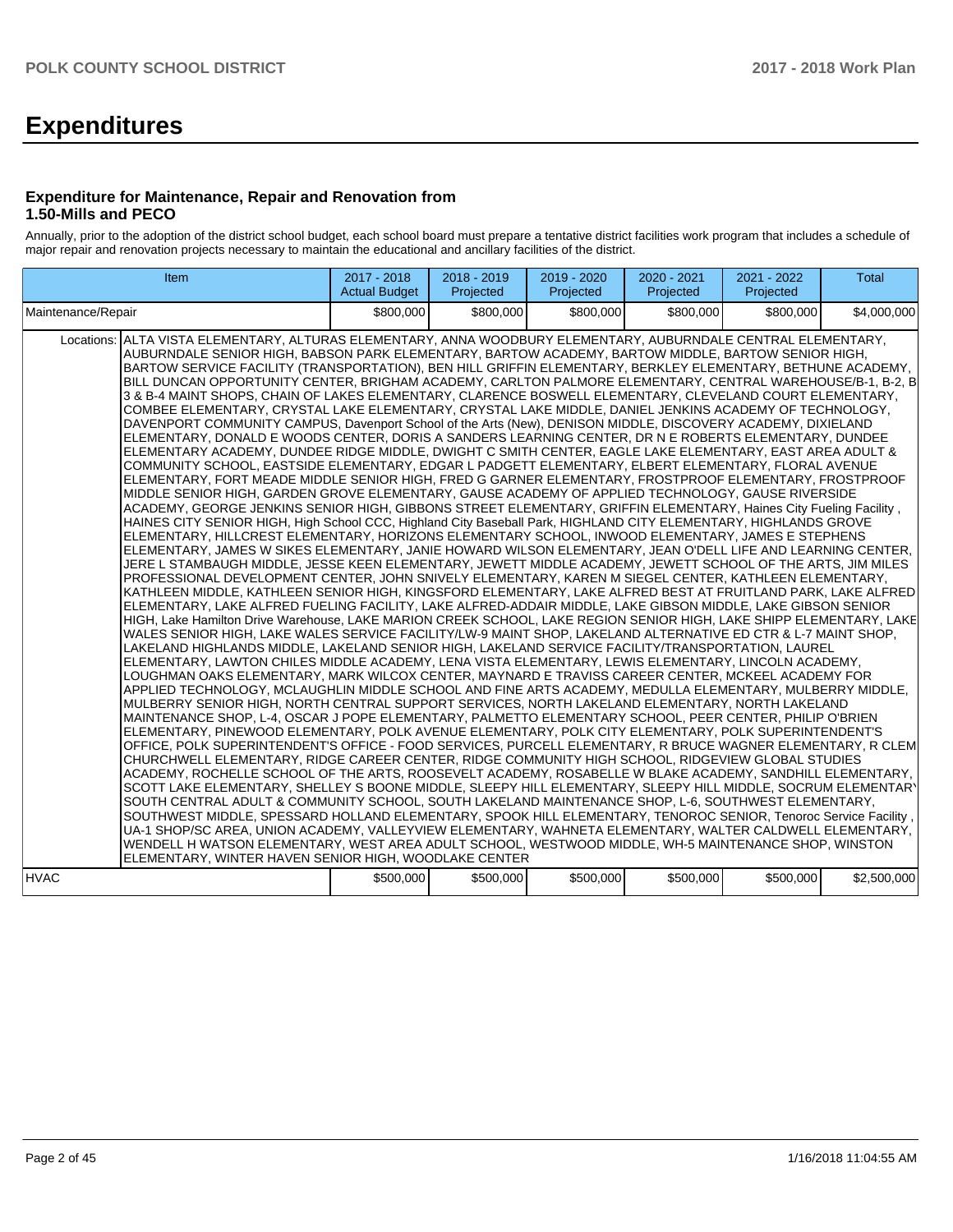|          | Locations: ALTA VISTA ELEMENTARY, ALTURAS ELEMENTARY, ANNA WOODBURY ELEMENTARY, AUBURNDALE CENTRAL ELEMENTARY,<br>AUBURNDALE SENIOR HIGH, BABSON PARK ELEMENTARY, BARTOW ACADEMY, BARTOW MIDDLE, BARTOW SENIOR HIGH,<br>BARTOW SERVICE FACILITY (TRANSPORTATION), BEN HILL GRIFFIN ELEMENTARY, BERKLEY ELEMENTARY, BETHUNE ACADEMY,<br>BILL DUNCAN OPPORTUNITY CENTER, BRIGHAM ACADEMY, CARLTON PALMORE ELEMENTARY, CENTRAL WAREHOUSE/B-1, B-2, B<br>3 & B-4 MAINT SHOPS. CHAIN OF LAKES ELEMENTARY. CLARENCE BOSWELL ELEMENTARY. CLEVELAND COURT ELEMENTARY.<br>COMBEE ELEMENTARY, CRYSTAL LAKE ELEMENTARY, CRYSTAL LAKE MIDDLE, DANIEL JENKINS ACADEMY OF TECHNOLOGY,<br>DAVENPORT COMMUNITY CAMPUS, Davenport School of the Arts (New), DENISON MIDDLE, DISCOVERY ACADEMY, DIXIELAND<br>ELEMENTARY, DONALD E WOODS CENTER, DORIS A SANDERS LEARNING CENTER, DR N E ROBERTS ELEMENTARY, DUNDEE<br>ELEMENTARY ACADEMY, DUNDEE RIDGE MIDDLE, DWIGHT C SMITH CENTER, EAGLE LAKE ELEMENTARY, EAST AREA ADULT &<br>COMMUNITY SCHOOL, EASTSIDE ELEMENTARY, EDGAR L PADGETT ELEMENTARY, ELBERT ELEMENTARY, FLORAL AVENUE<br>ELEMENTARY, FORT MEADE MIDDLE SENIOR HIGH, FRED G GARNER ELEMENTARY, FROSTPROOF ELEMENTARY, FROSTPROOF<br>MIDDLE SENIOR HIGH, GARDEN GROVE ELEMENTARY, GAUSE ACADEMY OF APPLIED TECHNOLOGY, GAUSE RIVERSIDE<br>ACADEMY, GEORGE JENKINS SENIOR HIGH, GIBBONS STREET ELEMENTARY, GRIFFIN ELEMENTARY, Haines City Fueling Facility,<br>HAINES CITY SENIOR HIGH, High School CCC, Highland City Baseball Park, HIGHLAND CITY ELEMENTARY, HIGHLANDS GROVE<br>ELEMENTARY, HILLCREST ELEMENTARY, HORIZONS ELEMENTARY SCHOOL, INWOOD ELEMENTARY, JAMES E STEPHENS<br>ELEMENTARY, JAMES W SIKES ELEMENTARY, JANIE HOWARD WILSON ELEMENTARY, JEAN O'DELL LIFE AND LEARNING CENTER,<br>JERE L STAMBAUGH MIDDLE, JESSE KEEN ELEMENTARY, JEWETT MIDDLE ACADEMY, JEWETT SCHOOL OF THE ARTS, JIM MILES<br>PROFESSIONAL DEVELOPMENT CENTER, JOHN SNIVELY ELEMENTARY, KAREN M SIEGEL CENTER, KATHLEEN ELEMENTARY,<br>KATHLEEN MIDDLE, KATHLEEN SENIOR HIGH, KINGSFORD ELEMENTARY, LAKE ALFRED BEST AT FRUITLAND PARK, LAKE ALFRED<br>ELEMENTARY. LAKE ALFRED FUELING FACILITY. LAKE ALFRED-ADDAIR MIDDLE. LAKE GIBSON MIDDLE. LAKE GIBSON SENIOR<br>HIGH. Lake Hamilton Drive Warehouse. LAKE MARION CREEK SCHOOL. LAKE REGION SENIOR HIGH. LAKE SHIPP ELEMENTARY. LAKE<br>WALES SENIOR HIGH, LAKE WALES SERVICE FACILITY/LW-9 MAINT SHOP, LAKELAND ALTERNATIVE ED CTR & L-7 MAINT SHOP,<br>LAKELAND HIGHLANDS MIDDLE, LAKELAND SENIOR HIGH, LAKELAND SERVICE FACILITY/TRANSPORTATION, LAUREL<br>ELEMENTARY, LAWTON CHILES MIDDLE ACADEMY, LENA VISTA ELEMENTARY, LEWIS ELEMENTARY, LINCOLN ACADEMY,<br>LOUGHMAN OAKS ELEMENTARY, MARK WILCOX CENTER, MAYNARD E TRAVISS CAREER CENTER, MCKEEL ACADEMY FOR<br>APPLIED TECHNOLOGY, MCLAUGHLIN MIDDLE SCHOOL AND FINE ARTS ACADEMY, MEDULLA ELEMENTARY, MULBERRY MIDDLE,<br>MULBERRY SENIOR HIGH, NORTH CENTRAL SUPPORT SERVICES, NORTH LAKELAND ELEMENTARY, NORTH LAKELAND<br>MAINTENANCE SHOP, L-4, OSCAR J POPE ELEMENTARY, PALMETTO ELEMENTARY SCHOOL, PEER CENTER, PHILIP O'BRIEN<br>ELEMENTARY, PINEWOOD ELEMENTARY, POLK AVENUE ELEMENTARY, POLK CITY ELEMENTARY, POLK SUPERINTENDENT'S<br>OFFICE, POLK SUPERINTENDENT'S OFFICE - FOOD SERVICES, PURCELL ELEMENTARY, R BRUCE WAGNER ELEMENTARY, R CLEM<br>CHURCHWELL ELEMENTARY, RIDGE CAREER CENTER, RIDGE COMMUNITY HIGH SCHOOL, RIDGEVIEW GLOBAL STUDIES<br>ACADEMY, ROCHELLE SCHOOL OF THE ARTS, ROOSEVELT ACADEMY, ROSABELLE W BLAKE ACADEMY, SANDHILL ELEMENTARY,<br>SCOTT LAKE ELEMENTARY, SHELLEY S BOONE MIDDLE, SLEEPY HILL ELEMENTARY, SLEEPY HILL MIDDLE, SOCRUM ELEMENTARY<br>SOUTH CENTRAL ADULT & COMMUNITY SCHOOL, SOUTH LAKELAND MAINTENANCE SHOP, L-6, SOUTHWEST ELEMENTARY,<br>SOUTHWEST MIDDLE, SPESSARD HOLLAND ELEMENTARY, SPOOK HILL ELEMENTARY, TENOROC SENIOR, Tenoroc Service Facility,<br>UA-1 SHOP/SC AREA, UNION ACADEMY, VALLEYVIEW ELEMENTARY, WAHNETA ELEMENTARY, WALTER CALDWELL ELEMENTARY,<br>WENDELL H WATSON ELEMENTARY, WEST AREA ADULT SCHOOL, WESTWOOD MIDDLE, WH-5 MAINTENANCE SHOP, WINSTON |           |           |           |           |           |             |
|----------|-------------------------------------------------------------------------------------------------------------------------------------------------------------------------------------------------------------------------------------------------------------------------------------------------------------------------------------------------------------------------------------------------------------------------------------------------------------------------------------------------------------------------------------------------------------------------------------------------------------------------------------------------------------------------------------------------------------------------------------------------------------------------------------------------------------------------------------------------------------------------------------------------------------------------------------------------------------------------------------------------------------------------------------------------------------------------------------------------------------------------------------------------------------------------------------------------------------------------------------------------------------------------------------------------------------------------------------------------------------------------------------------------------------------------------------------------------------------------------------------------------------------------------------------------------------------------------------------------------------------------------------------------------------------------------------------------------------------------------------------------------------------------------------------------------------------------------------------------------------------------------------------------------------------------------------------------------------------------------------------------------------------------------------------------------------------------------------------------------------------------------------------------------------------------------------------------------------------------------------------------------------------------------------------------------------------------------------------------------------------------------------------------------------------------------------------------------------------------------------------------------------------------------------------------------------------------------------------------------------------------------------------------------------------------------------------------------------------------------------------------------------------------------------------------------------------------------------------------------------------------------------------------------------------------------------------------------------------------------------------------------------------------------------------------------------------------------------------------------------------------------------------------------------------------------------------------------------------------------------------------------------------------------------------------------------------------------------------------------------------------------------------------------------------------------------------------------------------------------------------------------------------------------------------------------------------------------------------------------------------------------------------------------------------------------------------------------------------------------------------------------------------------------------------------------------------------------------------------------------------------------------------------------------------------------------------------------------------------------------------------------------------------------------------------------------------------------------------------------------------------------------------------|-----------|-----------|-----------|-----------|-----------|-------------|
|          | ELEMENTARY, WINTER HAVEN SENIOR HIGH, WOODLAKE CENTER                                                                                                                                                                                                                                                                                                                                                                                                                                                                                                                                                                                                                                                                                                                                                                                                                                                                                                                                                                                                                                                                                                                                                                                                                                                                                                                                                                                                                                                                                                                                                                                                                                                                                                                                                                                                                                                                                                                                                                                                                                                                                                                                                                                                                                                                                                                                                                                                                                                                                                                                                                                                                                                                                                                                                                                                                                                                                                                                                                                                                                                                                                                                                                                                                                                                                                                                                                                                                                                                                                                                                                                                                                                                                                                                                                                                                                                                                                                                                                                                                                                                                           |           |           |           |           |           |             |
|          |                                                                                                                                                                                                                                                                                                                                                                                                                                                                                                                                                                                                                                                                                                                                                                                                                                                                                                                                                                                                                                                                                                                                                                                                                                                                                                                                                                                                                                                                                                                                                                                                                                                                                                                                                                                                                                                                                                                                                                                                                                                                                                                                                                                                                                                                                                                                                                                                                                                                                                                                                                                                                                                                                                                                                                                                                                                                                                                                                                                                                                                                                                                                                                                                                                                                                                                                                                                                                                                                                                                                                                                                                                                                                                                                                                                                                                                                                                                                                                                                                                                                                                                                                 |           |           |           |           |           |             |
| Flooring |                                                                                                                                                                                                                                                                                                                                                                                                                                                                                                                                                                                                                                                                                                                                                                                                                                                                                                                                                                                                                                                                                                                                                                                                                                                                                                                                                                                                                                                                                                                                                                                                                                                                                                                                                                                                                                                                                                                                                                                                                                                                                                                                                                                                                                                                                                                                                                                                                                                                                                                                                                                                                                                                                                                                                                                                                                                                                                                                                                                                                                                                                                                                                                                                                                                                                                                                                                                                                                                                                                                                                                                                                                                                                                                                                                                                                                                                                                                                                                                                                                                                                                                                                 | \$200,000 | \$200,000 | \$200,000 | \$200,000 | \$200,000 | \$1,000,000 |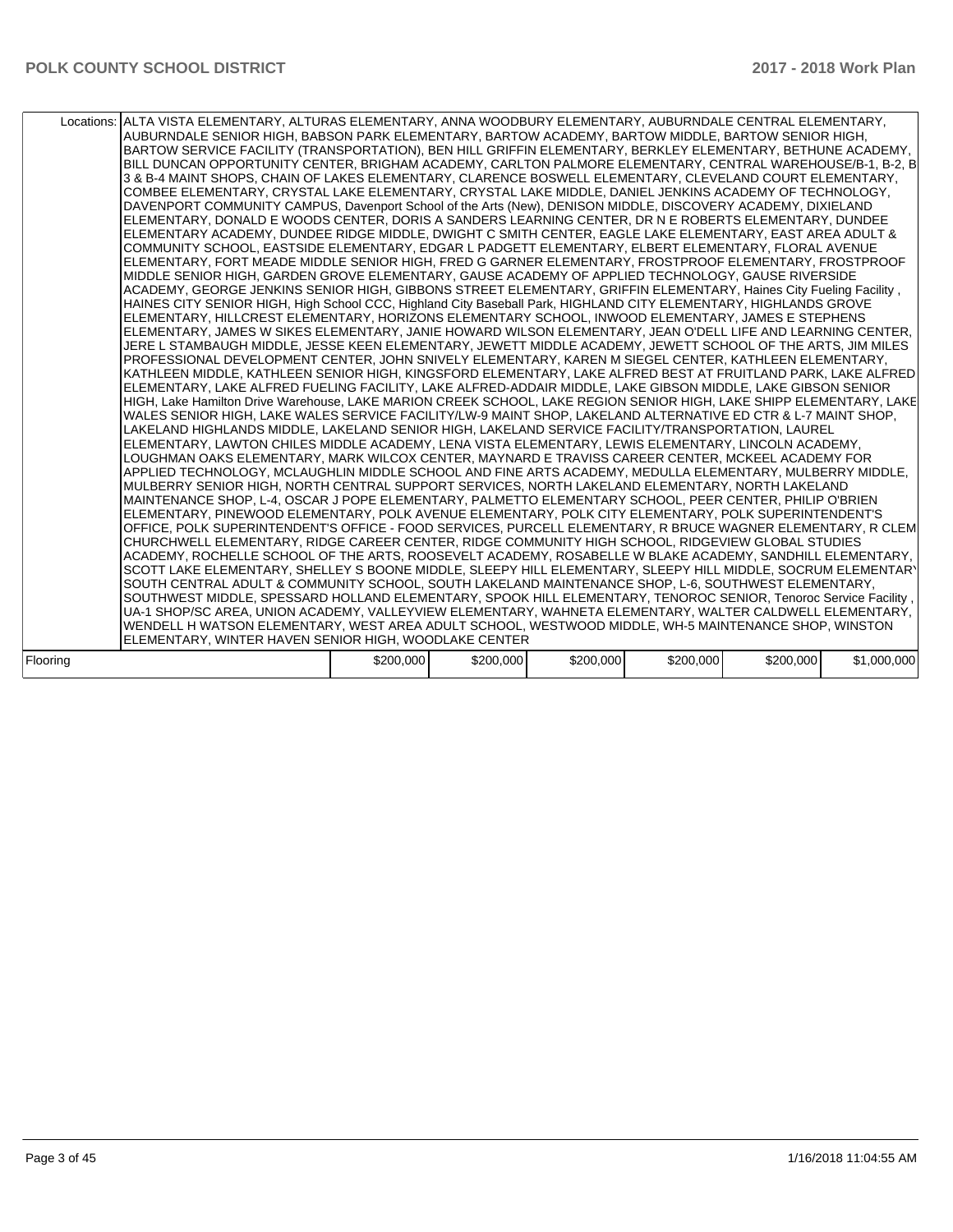|         | Locations: ALTA VISTA ELEMENTARY, ALTURAS ELEMENTARY, ANNA WOODBURY ELEMENTARY, AUBURNDALE CENTRAL ELEMENTARY,<br>AUBURNDALE SENIOR HIGH, BABSON PARK ELEMENTARY, BARTOW ACADEMY, BARTOW MIDDLE, BARTOW SENIOR HIGH,<br>BARTOW SERVICE FACILITY (TRANSPORTATION), BEN HILL GRIFFIN ELEMENTARY, BERKLEY ELEMENTARY, BETHUNE ACADEMY,<br>BILL DUNCAN OPPORTUNITY CENTER, BRIGHAM ACADEMY, CARLTON PALMORE ELEMENTARY, CENTRAL WAREHOUSE/B-1, B-2, B<br>3 & B-4 MAINT SHOPS. CHAIN OF LAKES ELEMENTARY. CLARENCE BOSWELL ELEMENTARY. CLEVELAND COURT ELEMENTARY.<br>COMBEE ELEMENTARY. CRYSTAL LAKE ELEMENTARY. CRYSTAL LAKE MIDDLE. DANIEL JENKINS ACADEMY OF TECHNOLOGY.<br>DAVENPORT COMMUNITY CAMPUS, Davenport School of the Arts (New), DENISON MIDDLE, DISCOVERY ACADEMY, DIXIELAND<br>ELEMENTARY, DONALD E WOODS CENTER, DORIS A SANDERS LEARNING CENTER, DR N E ROBERTS ELEMENTARY, DUNDEE<br>ELEMENTARY ACADEMY, DUNDEE RIDGE MIDDLE, DWIGHT C SMITH CENTER, EAGLE LAKE ELEMENTARY, EAST AREA ADULT &<br>COMMUNITY SCHOOL, EASTSIDE ELEMENTARY, EDGAR L PADGETT ELEMENTARY, ELBERT ELEMENTARY, FLORAL AVENUE<br>ELEMENTARY, FORT MEADE MIDDLE SENIOR HIGH, FRED G GARNER ELEMENTARY, FROSTPROOF ELEMENTARY, FROSTPROOF<br>MIDDLE SENIOR HIGH, GARDEN GROVE ELEMENTARY, GAUSE ACADEMY OF APPLIED TECHNOLOGY, GAUSE RIVERSIDE<br>ACADEMY, GEORGE JENKINS SENIOR HIGH, GIBBONS STREET ELEMENTARY, GRIFFIN ELEMENTARY, Haines City Fueling Facility,<br>HAINES CITY SENIOR HIGH, High School CCC, Highland City Baseball Park, HIGHLAND CITY ELEMENTARY, HIGHLANDS GROVE<br>ELEMENTARY, HILLCREST ELEMENTARY, HORIZONS ELEMENTARY SCHOOL, INWOOD ELEMENTARY, JAMES E STEPHENS<br>ELEMENTARY, JAMES W SIKES ELEMENTARY, JANIE HOWARD WILSON ELEMENTARY, JEAN O'DELL LIFE AND LEARNING CENTER,<br>JERE L STAMBAUGH MIDDLE, JESSE KEEN ELEMENTARY, JEWETT MIDDLE ACADEMY, JEWETT SCHOOL OF THE ARTS, JIM MILES<br>PROFESSIONAL DEVELOPMENT CENTER, JOHN SNIVELY ELEMENTARY, KAREN M SIEGEL CENTER, KATHLEEN ELEMENTARY,<br>KATHLEEN MIDDLE, KATHLEEN SENIOR HIGH, KINGSFORD ELEMENTARY, LAKE ALFRED BEST AT FRUITLAND PARK, LAKE ALFRED<br>ELEMENTARY. LAKE ALFRED FUELING FACILITY. LAKE ALFRED-ADDAIR MIDDLE. LAKE GIBSON MIDDLE. LAKE GIBSON SENIOR<br>HIGH. Lake Hamilton Drive Warehouse. LAKE MARION CREEK SCHOOL. LAKE REGION SENIOR HIGH. LAKE SHIPP ELEMENTARY. LAKE<br>WALES SENIOR HIGH. LAKE WALES SERVICE FACILITY/LW-9 MAINT SHOP. LAKELAND ALTERNATIVE ED CTR & L-7 MAINT SHOP.<br>LAKELAND HIGHLANDS MIDDLE, LAKELAND SENIOR HIGH, LAKELAND SERVICE FACILITY/TRANSPORTATION, LAUREL<br>ELEMENTARY, LAWTON CHILES MIDDLE ACADEMY, LENA VISTA ELEMENTARY, LEWIS ELEMENTARY, LINCOLN ACADEMY,<br>LOUGHMAN OAKS ELEMENTARY, MARK WILCOX CENTER, MAYNARD E TRAVISS CAREER CENTER, MCKEEL ACADEMY FOR<br>APPLIED TECHNOLOGY, MCLAUGHLIN MIDDLE SCHOOL AND FINE ARTS ACADEMY, MEDULLA ELEMENTARY, MULBERRY MIDDLE,<br>MULBERRY SENIOR HIGH, NORTH CENTRAL SUPPORT SERVICES, NORTH LAKELAND ELEMENTARY, NORTH LAKELAND<br>MAINTENANCE SHOP, L-4, OSCAR J POPE ELEMENTARY, PALMETTO ELEMENTARY SCHOOL, PEER CENTER, PHILIP O'BRIEN<br>ELEMENTARY, PINEWOOD ELEMENTARY, POLK AVENUE ELEMENTARY, POLK CITY ELEMENTARY, POLK SUPERINTENDENT'S<br>OFFICE, POLK SUPERINTENDENT'S OFFICE - FOOD SERVICES, PURCELL ELEMENTARY, R BRUCE WAGNER ELEMENTARY, R CLEM<br>CHURCHWELL ELEMENTARY, RIDGE CAREER CENTER, RIDGE COMMUNITY HIGH SCHOOL, RIDGEVIEW GLOBAL STUDIES<br>ACADEMY, ROCHELLE SCHOOL OF THE ARTS, ROOSEVELT ACADEMY, ROSABELLE W BLAKE ACADEMY, SANDHILL ELEMENTARY,<br>SCOTT LAKE ELEMENTARY, SHELLEY S BOONE MIDDLE, SLEEPY HILL ELEMENTARY, SLEEPY HILL MIDDLE, SOCRUM ELEMENTARY<br>SOUTH CENTRAL ADULT & COMMUNITY SCHOOL, SOUTH LAKELAND MAINTENANCE SHOP, L-6, SOUTHWEST ELEMENTARY,<br>SOUTHWEST MIDDLE, SPESSARD HOLLAND ELEMENTARY, SPOOK HILL ELEMENTARY, TENOROC SENIOR, Tenoroc Service Facility,<br>UA-1 SHOP/SC AREA, UNION ACADEMY, VALLEYVIEW ELEMENTARY, WAHNETA ELEMENTARY, WALTER CALDWELL ELEMENTARY,<br>WENDELL H WATSON ELEMENTARY, WEST AREA ADULT SCHOOL, WESTWOOD MIDDLE, WH-5 MAINTENANCE SHOP, WINSTON |             |             |             |             |             |             |
|---------|-------------------------------------------------------------------------------------------------------------------------------------------------------------------------------------------------------------------------------------------------------------------------------------------------------------------------------------------------------------------------------------------------------------------------------------------------------------------------------------------------------------------------------------------------------------------------------------------------------------------------------------------------------------------------------------------------------------------------------------------------------------------------------------------------------------------------------------------------------------------------------------------------------------------------------------------------------------------------------------------------------------------------------------------------------------------------------------------------------------------------------------------------------------------------------------------------------------------------------------------------------------------------------------------------------------------------------------------------------------------------------------------------------------------------------------------------------------------------------------------------------------------------------------------------------------------------------------------------------------------------------------------------------------------------------------------------------------------------------------------------------------------------------------------------------------------------------------------------------------------------------------------------------------------------------------------------------------------------------------------------------------------------------------------------------------------------------------------------------------------------------------------------------------------------------------------------------------------------------------------------------------------------------------------------------------------------------------------------------------------------------------------------------------------------------------------------------------------------------------------------------------------------------------------------------------------------------------------------------------------------------------------------------------------------------------------------------------------------------------------------------------------------------------------------------------------------------------------------------------------------------------------------------------------------------------------------------------------------------------------------------------------------------------------------------------------------------------------------------------------------------------------------------------------------------------------------------------------------------------------------------------------------------------------------------------------------------------------------------------------------------------------------------------------------------------------------------------------------------------------------------------------------------------------------------------------------------------------------------------------------------------------------------------------------------------------------------------------------------------------------------------------------------------------------------------------------------------------------------------------------------------------------------------------------------------------------------------------------------------------------------------------------------------------------------------------------------------------------------------------------------------------------|-------------|-------------|-------------|-------------|-------------|-------------|
|         |                                                                                                                                                                                                                                                                                                                                                                                                                                                                                                                                                                                                                                                                                                                                                                                                                                                                                                                                                                                                                                                                                                                                                                                                                                                                                                                                                                                                                                                                                                                                                                                                                                                                                                                                                                                                                                                                                                                                                                                                                                                                                                                                                                                                                                                                                                                                                                                                                                                                                                                                                                                                                                                                                                                                                                                                                                                                                                                                                                                                                                                                                                                                                                                                                                                                                                                                                                                                                                                                                                                                                                                                                                                                                                                                                                                                                                                                                                                                                                                                                                                                                                                                                 |             |             |             |             |             |             |
|         | ELEMENTARY, WINTER HAVEN SENIOR HIGH, WOODLAKE CENTER                                                                                                                                                                                                                                                                                                                                                                                                                                                                                                                                                                                                                                                                                                                                                                                                                                                                                                                                                                                                                                                                                                                                                                                                                                                                                                                                                                                                                                                                                                                                                                                                                                                                                                                                                                                                                                                                                                                                                                                                                                                                                                                                                                                                                                                                                                                                                                                                                                                                                                                                                                                                                                                                                                                                                                                                                                                                                                                                                                                                                                                                                                                                                                                                                                                                                                                                                                                                                                                                                                                                                                                                                                                                                                                                                                                                                                                                                                                                                                                                                                                                                           |             |             |             |             |             |             |
|         |                                                                                                                                                                                                                                                                                                                                                                                                                                                                                                                                                                                                                                                                                                                                                                                                                                                                                                                                                                                                                                                                                                                                                                                                                                                                                                                                                                                                                                                                                                                                                                                                                                                                                                                                                                                                                                                                                                                                                                                                                                                                                                                                                                                                                                                                                                                                                                                                                                                                                                                                                                                                                                                                                                                                                                                                                                                                                                                                                                                                                                                                                                                                                                                                                                                                                                                                                                                                                                                                                                                                                                                                                                                                                                                                                                                                                                                                                                                                                                                                                                                                                                                                                 |             |             |             |             |             |             |
| Roofing |                                                                                                                                                                                                                                                                                                                                                                                                                                                                                                                                                                                                                                                                                                                                                                                                                                                                                                                                                                                                                                                                                                                                                                                                                                                                                                                                                                                                                                                                                                                                                                                                                                                                                                                                                                                                                                                                                                                                                                                                                                                                                                                                                                                                                                                                                                                                                                                                                                                                                                                                                                                                                                                                                                                                                                                                                                                                                                                                                                                                                                                                                                                                                                                                                                                                                                                                                                                                                                                                                                                                                                                                                                                                                                                                                                                                                                                                                                                                                                                                                                                                                                                                                 | \$1,000,000 | \$1,000,000 | \$1,000,000 | \$1,000,000 | \$1,000,000 | \$5,000,000 |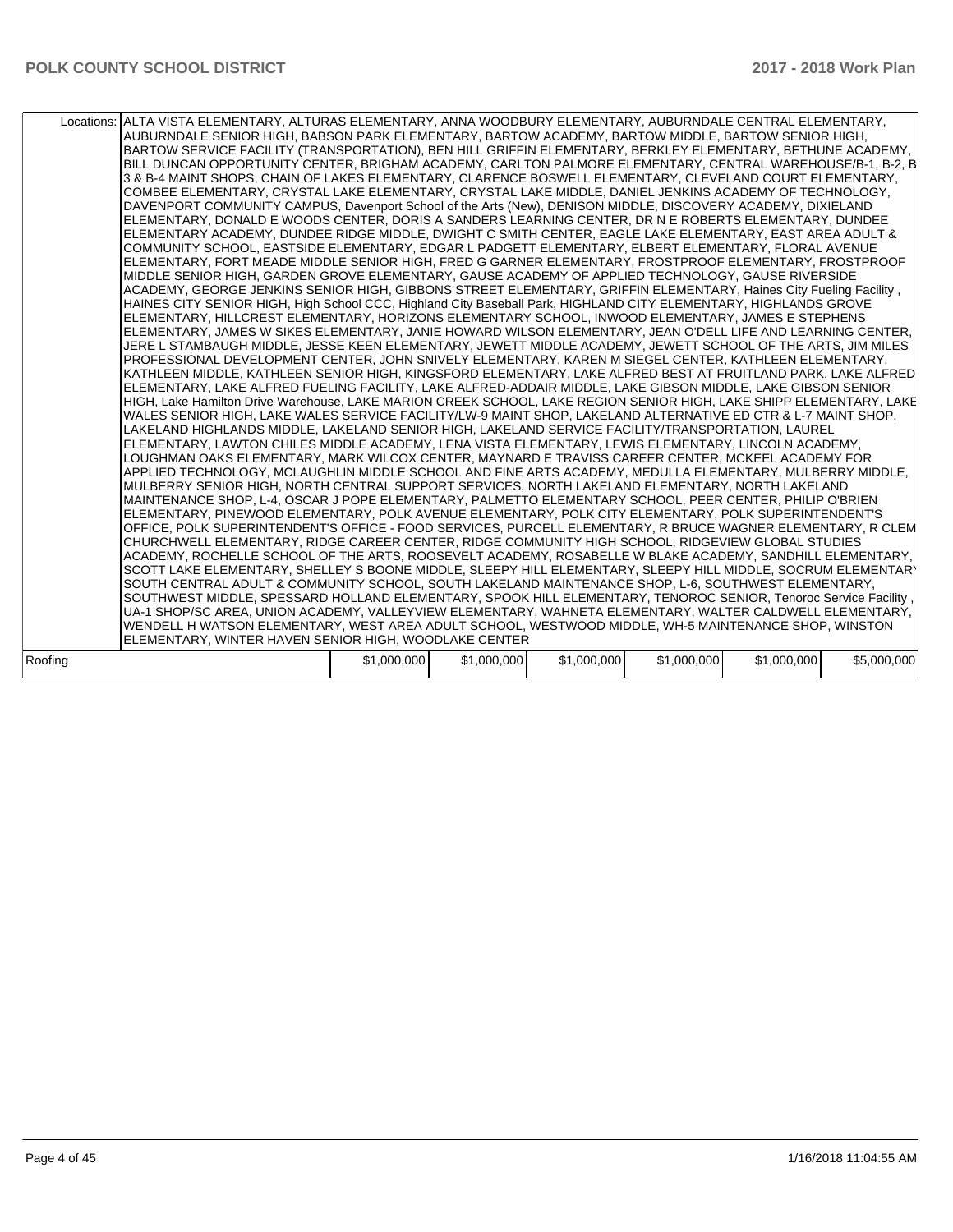|                | Locations: ALTA VISTA ELEMENTARY, ALTURAS ELEMENTARY, ANNA WOODBURY ELEMENTARY, AUBURNDALE CENTRAL ELEMENTARY,<br>AUBURNDALE SENIOR HIGH, BABSON PARK ELEMENTARY, BARTOW ACADEMY, BARTOW MIDDLE, BARTOW SENIOR HIGH,<br>BARTOW SERVICE FACILITY (TRANSPORTATION), BEN HILL GRIFFIN ELEMENTARY, BERKLEY ELEMENTARY, BETHUNE ACADEMY,<br>BILL DUNCAN OPPORTUNITY CENTER, BRIGHAM ACADEMY, CARLTON PALMORE ELEMENTARY, CENTRAL WAREHOUSE/B-1, B-2, B<br>3 & B-4 MAINT SHOPS, CHAIN OF LAKES ELEMENTARY, CLARENCE BOSWELL ELEMENTARY, CLEVELAND COURT ELEMENTARY,<br>COMBEE ELEMENTARY, CRYSTAL LAKE ELEMENTARY, CRYSTAL LAKE MIDDLE, DANIEL JENKINS ACADEMY OF TECHNOLOGY,<br>DAVENPORT COMMUNITY CAMPUS, Davenport School of the Arts (New), DENISON MIDDLE, DISCOVERY ACADEMY, DIXIELAND<br>ELEMENTARY, DONALD E WOODS CENTER, DORIS A SANDERS LEARNING CENTER, DR N E ROBERTS ELEMENTARY, DUNDEE<br>ELEMENTARY ACADEMY, DUNDEE RIDGE MIDDLE, DWIGHT C SMITH CENTER, EAGLE LAKE ELEMENTARY, EAST AREA ADULT &<br>COMMUNITY SCHOOL, EASTSIDE ELEMENTARY, EDGAR L PADGETT ELEMENTARY, ELBERT ELEMENTARY, FLORAL AVENUE<br>ELEMENTARY, FORT MEADE MIDDLE SENIOR HIGH, FRED G GARNER ELEMENTARY, FROSTPROOF ELEMENTARY, FROSTPROOF<br>MIDDLE SENIOR HIGH, GARDEN GROVE ELEMENTARY, GAUSE ACADEMY OF APPLIED TECHNOLOGY, GAUSE RIVERSIDE<br>ACADEMY, GEORGE JENKINS SENIOR HIGH, GIBBONS STREET ELEMENTARY, GRIFFIN ELEMENTARY, Haines City Fueling Facility,<br>HAINES CITY SENIOR HIGH, High School CCC, Highland City Baseball Park, HIGHLAND CITY ELEMENTARY, HIGHLANDS GROVE<br>ELEMENTARY, HILLCREST ELEMENTARY, HORIZONS ELEMENTARY SCHOOL, INWOOD ELEMENTARY, JAMES E STEPHENS<br>ELEMENTARY, JAMES W SIKES ELEMENTARY, JANIE HOWARD WILSON ELEMENTARY, JEAN O'DELL LIFE AND LEARNING CENTER,<br>JERE L STAMBAUGH MIDDLE, JESSE KEEN ELEMENTARY, JEWETT MIDDLE ACADEMY, JEWETT SCHOOL OF THE ARTS, JIM MILES<br>PROFESSIONAL DEVELOPMENT CENTER, JOHN SNIVELY ELEMENTARY, KAREN M SIEGEL CENTER, KATHLEEN ELEMENTARY,<br>KATHLEEN MIDDLE, KATHLEEN SENIOR HIGH, KINGSFORD ELEMENTARY, LAKE ALFRED BEST AT FRUITLAND PARK, LAKE ALFRED<br>ELEMENTARY, LAKE ALFRED FUELING FACILITY, LAKE ALFRED-ADDAIR MIDDLE, LAKE GIBSON MIDDLE, LAKE GIBSON SENIOR<br>HIGH, Lake Hamilton Drive Warehouse, LAKE MARION CREEK SCHOOL, LAKE REGION SENIOR HIGH, LAKE SHIPP ELEMENTARY, LAKE<br>WALES SENIOR HIGH, LAKE WALES SERVICE FACILITY/LW-9 MAINT SHOP, LAKELAND ALTERNATIVE ED CTR & L-7 MAINT SHOP,<br>LAKELAND HIGHLANDS MIDDLE, LAKELAND SENIOR HIGH, LAKELAND SERVICE FACILITY/TRANSPORTATION, LAUREL<br>ELEMENTARY, LAWTON CHILES MIDDLE ACADEMY, LENA VISTA ELEMENTARY, LEWIS ELEMENTARY, LINCOLN ACADEMY,<br>LOUGHMAN OAKS ELEMENTARY, MARK WILCOX CENTER, MAYNARD E TRAVISS CAREER CENTER, MCKEEL ACADEMY FOR<br>APPLIED TECHNOLOGY, MCLAUGHLIN MIDDLE SCHOOL AND FINE ARTS ACADEMY, MEDULLA ELEMENTARY, MULBERRY MIDDLE,<br>MULBERRY SENIOR HIGH, NORTH CENTRAL SUPPORT SERVICES, NORTH LAKELAND ELEMENTARY, NORTH LAKELAND<br>MAINTENANCE SHOP, L-4, OSCAR J POPE ELEMENTARY, PALMETTO ELEMENTARY SCHOOL, PEER CENTER, PHILIP O'BRIEN<br>ELEMENTARY, PINEWOOD ELEMENTARY, POLK AVENUE ELEMENTARY, POLK CITY ELEMENTARY, POLK SUPERINTENDENT'S<br>OFFICE, POLK SUPERINTENDENT'S OFFICE - FOOD SERVICES, PURCELL ELEMENTARY, R BRUCE WAGNER ELEMENTARY, R CLEM<br>CHURCHWELL ELEMENTARY, RIDGE CAREER CENTER, RIDGE COMMUNITY HIGH SCHOOL, RIDGEVIEW GLOBAL STUDIES<br>ACADEMY, ROCHELLE SCHOOL OF THE ARTS, ROOSEVELT ACADEMY, ROSABELLE W BLAKE ACADEMY, SANDHILL ELEMENTARY,<br>SCOTT LAKE ELEMENTARY, SHELLEY S BOONE MIDDLE, SLEEPY HILL ELEMENTARY, SLEEPY HILL MIDDLE, SOCRUM ELEMENTARY<br>SOUTH CENTRAL ADULT & COMMUNITY SCHOOL, SOUTH LAKELAND MAINTENANCE SHOP, L-6, SOUTHWEST ELEMENTARY,<br>SOUTHWEST MIDDLE, SPESSARD HOLLAND ELEMENTARY, SPOOK HILL ELEMENTARY, TENOROC SENIOR, Tenoroc Service Facility,<br>UA-1 SHOP/SC AREA, UNION ACADEMY, VALLEYVIEW ELEMENTARY, WAHNETA ELEMENTARY, WALTER CALDWELL ELEMENTARY,<br>WENDELL H WATSON ELEMENTARY, WEST AREA ADULT SCHOOL, WESTWOOD MIDDLE, WH-5 MAINTENANCE SHOP, WINSTON<br>ELEMENTARY, WINTER HAVEN SENIOR HIGH, WOODLAKE CENTER |          |          |          |          |          |           |
|----------------|----------------------------------------------------------------------------------------------------------------------------------------------------------------------------------------------------------------------------------------------------------------------------------------------------------------------------------------------------------------------------------------------------------------------------------------------------------------------------------------------------------------------------------------------------------------------------------------------------------------------------------------------------------------------------------------------------------------------------------------------------------------------------------------------------------------------------------------------------------------------------------------------------------------------------------------------------------------------------------------------------------------------------------------------------------------------------------------------------------------------------------------------------------------------------------------------------------------------------------------------------------------------------------------------------------------------------------------------------------------------------------------------------------------------------------------------------------------------------------------------------------------------------------------------------------------------------------------------------------------------------------------------------------------------------------------------------------------------------------------------------------------------------------------------------------------------------------------------------------------------------------------------------------------------------------------------------------------------------------------------------------------------------------------------------------------------------------------------------------------------------------------------------------------------------------------------------------------------------------------------------------------------------------------------------------------------------------------------------------------------------------------------------------------------------------------------------------------------------------------------------------------------------------------------------------------------------------------------------------------------------------------------------------------------------------------------------------------------------------------------------------------------------------------------------------------------------------------------------------------------------------------------------------------------------------------------------------------------------------------------------------------------------------------------------------------------------------------------------------------------------------------------------------------------------------------------------------------------------------------------------------------------------------------------------------------------------------------------------------------------------------------------------------------------------------------------------------------------------------------------------------------------------------------------------------------------------------------------------------------------------------------------------------------------------------------------------------------------------------------------------------------------------------------------------------------------------------------------------------------------------------------------------------------------------------------------------------------------------------------------------------------------------------------------------------------------------------------------------------------------------------------------------------------------------------------------------------|----------|----------|----------|----------|----------|-----------|
| Safety to Life |                                                                                                                                                                                                                                                                                                                                                                                                                                                                                                                                                                                                                                                                                                                                                                                                                                                                                                                                                                                                                                                                                                                                                                                                                                                                                                                                                                                                                                                                                                                                                                                                                                                                                                                                                                                                                                                                                                                                                                                                                                                                                                                                                                                                                                                                                                                                                                                                                                                                                                                                                                                                                                                                                                                                                                                                                                                                                                                                                                                                                                                                                                                                                                                                                                                                                                                                                                                                                                                                                                                                                                                                                                                                                                                                                                                                                                                                                                                                                                                                                                                                                                                                                                                                          | \$75,000 | \$75,000 | \$75,000 | \$75,000 | \$75,000 | \$375,000 |
|                |                                                                                                                                                                                                                                                                                                                                                                                                                                                                                                                                                                                                                                                                                                                                                                                                                                                                                                                                                                                                                                                                                                                                                                                                                                                                                                                                                                                                                                                                                                                                                                                                                                                                                                                                                                                                                                                                                                                                                                                                                                                                                                                                                                                                                                                                                                                                                                                                                                                                                                                                                                                                                                                                                                                                                                                                                                                                                                                                                                                                                                                                                                                                                                                                                                                                                                                                                                                                                                                                                                                                                                                                                                                                                                                                                                                                                                                                                                                                                                                                                                                                                                                                                                                                          |          |          |          |          |          |           |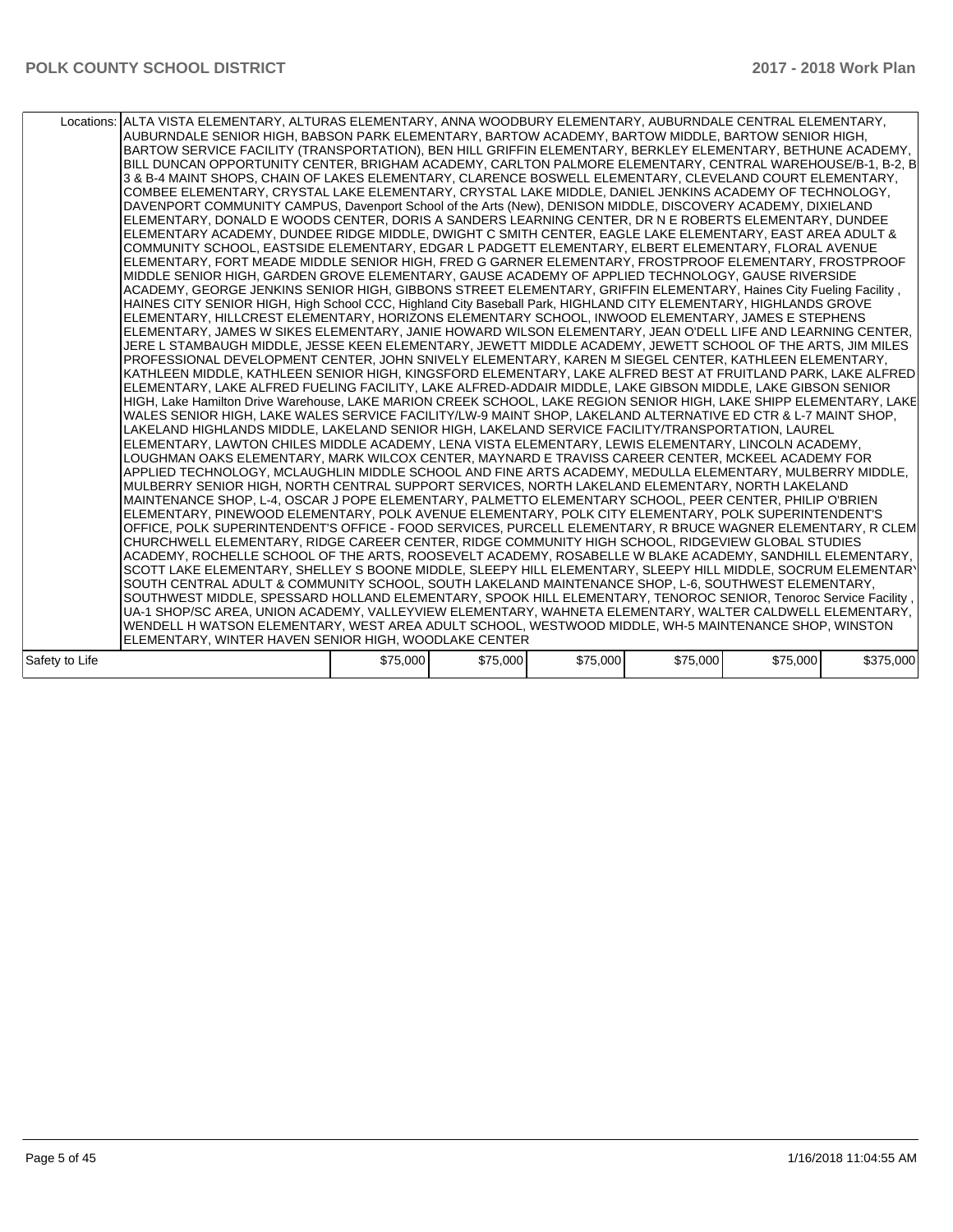|         | Locations: ALTA VISTA ELEMENTARY, ALTURAS ELEMENTARY, ANNA WOODBURY ELEMENTARY, AUBURNDALE CENTRAL ELEMENTARY,<br>AUBURNDALE SENIOR HIGH, BABSON PARK ELEMENTARY, BARTOW ACADEMY, BARTOW MIDDLE, BARTOW SENIOR HIGH,<br>BARTOW SERVICE FACILITY (TRANSPORTATION), BEN HILL GRIFFIN ELEMENTARY, BERKLEY ELEMENTARY, BETHUNE ACADEMY,<br>BILL DUNCAN OPPORTUNITY CENTER, BRIGHAM ACADEMY, CARLTON PALMORE ELEMENTARY, CENTRAL WAREHOUSE/B-1, B-2, B<br>3 & B-4 MAINT SHOPS, CHAIN OF LAKES ELEMENTARY, CLARENCE BOSWELL ELEMENTARY, CLEVELAND COURT ELEMENTARY,<br>COMBEE ELEMENTARY, CRYSTAL LAKE ELEMENTARY, CRYSTAL LAKE MIDDLE, DANIEL JENKINS ACADEMY OF TECHNOLOGY,<br>DAVENPORT COMMUNITY CAMPUS, Davenport School of the Arts (New), DENISON MIDDLE, DISCOVERY ACADEMY, DIXIELAND<br>ELEMENTARY, DONALD E WOODS CENTER, DORIS A SANDERS LEARNING CENTER, DR N E ROBERTS ELEMENTARY, DUNDEE<br>ELEMENTARY ACADEMY, DUNDEE RIDGE MIDDLE, DWIGHT C SMITH CENTER, EAGLE LAKE ELEMENTARY, EAST AREA ADULT &<br>COMMUNITY SCHOOL, EASTSIDE ELEMENTARY, EDGAR L PADGETT ELEMENTARY, ELBERT ELEMENTARY, FLORAL AVENUE<br>ELEMENTARY, FORT MEADE MIDDLE SENIOR HIGH, FRED G GARNER ELEMENTARY, FROSTPROOF ELEMENTARY, FROSTPROOF<br>MIDDLE SENIOR HIGH, GARDEN GROVE ELEMENTARY, GAUSE ACADEMY OF APPLIED TECHNOLOGY, GAUSE RIVERSIDE<br>ACADEMY, GEORGE JENKINS SENIOR HIGH, GIBBONS STREET ELEMENTARY, GRIFFIN ELEMENTARY, Haines City Fueling Facility,<br>HAINES CITY SENIOR HIGH, High School CCC, Highland City Baseball Park, HIGHLAND CITY ELEMENTARY, HIGHLANDS GROVE<br>ELEMENTARY, HILLCREST ELEMENTARY, HORIZONS ELEMENTARY SCHOOL, INWOOD ELEMENTARY, JAMES E STEPHENS<br>ELEMENTARY, JAMES W SIKES ELEMENTARY, JANIE HOWARD WILSON ELEMENTARY, JEAN O'DELL LIFE AND LEARNING CENTER,<br>JERE L STAMBAUGH MIDDLE, JESSE KEEN ELEMENTARY, JEWETT MIDDLE ACADEMY, JEWETT SCHOOL OF THE ARTS, JIM MILES<br>PROFESSIONAL DEVELOPMENT CENTER, JOHN SNIVELY ELEMENTARY, KAREN M SIEGEL CENTER, KATHLEEN ELEMENTARY,<br>KATHLEEN MIDDLE, KATHLEEN SENIOR HIGH, KINGSFORD ELEMENTARY, LAKE ALFRED BEST AT FRUITLAND PARK, LAKE ALFRED<br>ELEMENTARY, LAKE ALFRED FUELING FACILITY, LAKE ALFRED-ADDAIR MIDDLE, LAKE GIBSON MIDDLE, LAKE GIBSON SENIOR<br>HIGH, Lake Hamilton Drive Warehouse, LAKE MARION CREEK SCHOOL, LAKE REGION SENIOR HIGH, LAKE SHIPP ELEMENTARY, LAKE<br>WALES SENIOR HIGH, LAKE WALES SERVICE FACILITY/LW-9 MAINT SHOP, LAKELAND ALTERNATIVE ED CTR & L-7 MAINT SHOP,<br>LAKELAND HIGHLANDS MIDDLE, LAKELAND SENIOR HIGH, LAKELAND SERVICE FACILITY/TRANSPORTATION, LAUREL<br>ELEMENTARY, LAWTON CHILES MIDDLE ACADEMY, LENA VISTA ELEMENTARY, LEWIS ELEMENTARY, LINCOLN ACADEMY,<br>LOUGHMAN OAKS ELEMENTARY, MARK WILCOX CENTER, MAYNARD E TRAVISS CAREER CENTER, MCKEEL ACADEMY FOR<br>APPLIED TECHNOLOGY, MCLAUGHLIN MIDDLE SCHOOL AND FINE ARTS ACADEMY, MEDULLA ELEMENTARY, MULBERRY MIDDLE,<br>MULBERRY SENIOR HIGH, NORTH CENTRAL SUPPORT SERVICES, NORTH LAKELAND ELEMENTARY, NORTH LAKELAND<br>MAINTENANCE SHOP, L-4, OSCAR J POPE ELEMENTARY, PALMETTO ELEMENTARY SCHOOL, PEER CENTER, PHILIP O'BRIEN<br>ELEMENTARY, PINEWOOD ELEMENTARY, POLK AVENUE ELEMENTARY, POLK CITY ELEMENTARY, POLK SUPERINTENDENT'S<br>OFFICE, POLK SUPERINTENDENT'S OFFICE - FOOD SERVICES, PURCELL ELEMENTARY, R BRUCE WAGNER ELEMENTARY, R CLEM<br>CHURCHWELL ELEMENTARY, RIDGE CAREER CENTER, RIDGE COMMUNITY HIGH SCHOOL, RIDGEVIEW GLOBAL STUDIES<br>ACADEMY, ROCHELLE SCHOOL OF THE ARTS, ROOSEVELT ACADEMY, ROSABELLE W BLAKE ACADEMY, SANDHILL ELEMENTARY,<br>SCOTT LAKE ELEMENTARY, SHELLEY S BOONE MIDDLE, SLEEPY HILL ELEMENTARY, SLEEPY HILL MIDDLE, SOCRUM ELEMENTARY<br>SOUTH CENTRAL ADULT & COMMUNITY SCHOOL, SOUTH LAKELAND MAINTENANCE SHOP, L-6, SOUTHWEST ELEMENTARY,<br>SOUTHWEST MIDDLE, SPESSARD HOLLAND ELEMENTARY, SPOOK HILL ELEMENTARY, TENOROC SENIOR, Tenoroc Service Facility,<br>UA-1 SHOP/SC AREA, UNION ACADEMY, VALLEYVIEW ELEMENTARY, WAHNETA ELEMENTARY, WALTER CALDWELL ELEMENTARY,<br>WENDELL H WATSON ELEMENTARY, WEST AREA ADULT SCHOOL, WESTWOOD MIDDLE, WH-5 MAINTENANCE SHOP, WINSTON<br>ELEMENTARY, WINTER HAVEN SENIOR HIGH, WOODLAKE CENTER |           |           |           |           |           |             |
|---------|----------------------------------------------------------------------------------------------------------------------------------------------------------------------------------------------------------------------------------------------------------------------------------------------------------------------------------------------------------------------------------------------------------------------------------------------------------------------------------------------------------------------------------------------------------------------------------------------------------------------------------------------------------------------------------------------------------------------------------------------------------------------------------------------------------------------------------------------------------------------------------------------------------------------------------------------------------------------------------------------------------------------------------------------------------------------------------------------------------------------------------------------------------------------------------------------------------------------------------------------------------------------------------------------------------------------------------------------------------------------------------------------------------------------------------------------------------------------------------------------------------------------------------------------------------------------------------------------------------------------------------------------------------------------------------------------------------------------------------------------------------------------------------------------------------------------------------------------------------------------------------------------------------------------------------------------------------------------------------------------------------------------------------------------------------------------------------------------------------------------------------------------------------------------------------------------------------------------------------------------------------------------------------------------------------------------------------------------------------------------------------------------------------------------------------------------------------------------------------------------------------------------------------------------------------------------------------------------------------------------------------------------------------------------------------------------------------------------------------------------------------------------------------------------------------------------------------------------------------------------------------------------------------------------------------------------------------------------------------------------------------------------------------------------------------------------------------------------------------------------------------------------------------------------------------------------------------------------------------------------------------------------------------------------------------------------------------------------------------------------------------------------------------------------------------------------------------------------------------------------------------------------------------------------------------------------------------------------------------------------------------------------------------------------------------------------------------------------------------------------------------------------------------------------------------------------------------------------------------------------------------------------------------------------------------------------------------------------------------------------------------------------------------------------------------------------------------------------------------------------------------------------------------------------------------------------------------|-----------|-----------|-----------|-----------|-----------|-------------|
|         |                                                                                                                                                                                                                                                                                                                                                                                                                                                                                                                                                                                                                                                                                                                                                                                                                                                                                                                                                                                                                                                                                                                                                                                                                                                                                                                                                                                                                                                                                                                                                                                                                                                                                                                                                                                                                                                                                                                                                                                                                                                                                                                                                                                                                                                                                                                                                                                                                                                                                                                                                                                                                                                                                                                                                                                                                                                                                                                                                                                                                                                                                                                                                                                                                                                                                                                                                                                                                                                                                                                                                                                                                                                                                                                                                                                                                                                                                                                                                                                                                                                                                                                                                                                                          |           |           |           |           |           |             |
| Fencing |                                                                                                                                                                                                                                                                                                                                                                                                                                                                                                                                                                                                                                                                                                                                                                                                                                                                                                                                                                                                                                                                                                                                                                                                                                                                                                                                                                                                                                                                                                                                                                                                                                                                                                                                                                                                                                                                                                                                                                                                                                                                                                                                                                                                                                                                                                                                                                                                                                                                                                                                                                                                                                                                                                                                                                                                                                                                                                                                                                                                                                                                                                                                                                                                                                                                                                                                                                                                                                                                                                                                                                                                                                                                                                                                                                                                                                                                                                                                                                                                                                                                                                                                                                                                          | \$500,000 | \$500,000 | \$500,000 | \$500,000 | \$500,000 | \$2,500,000 |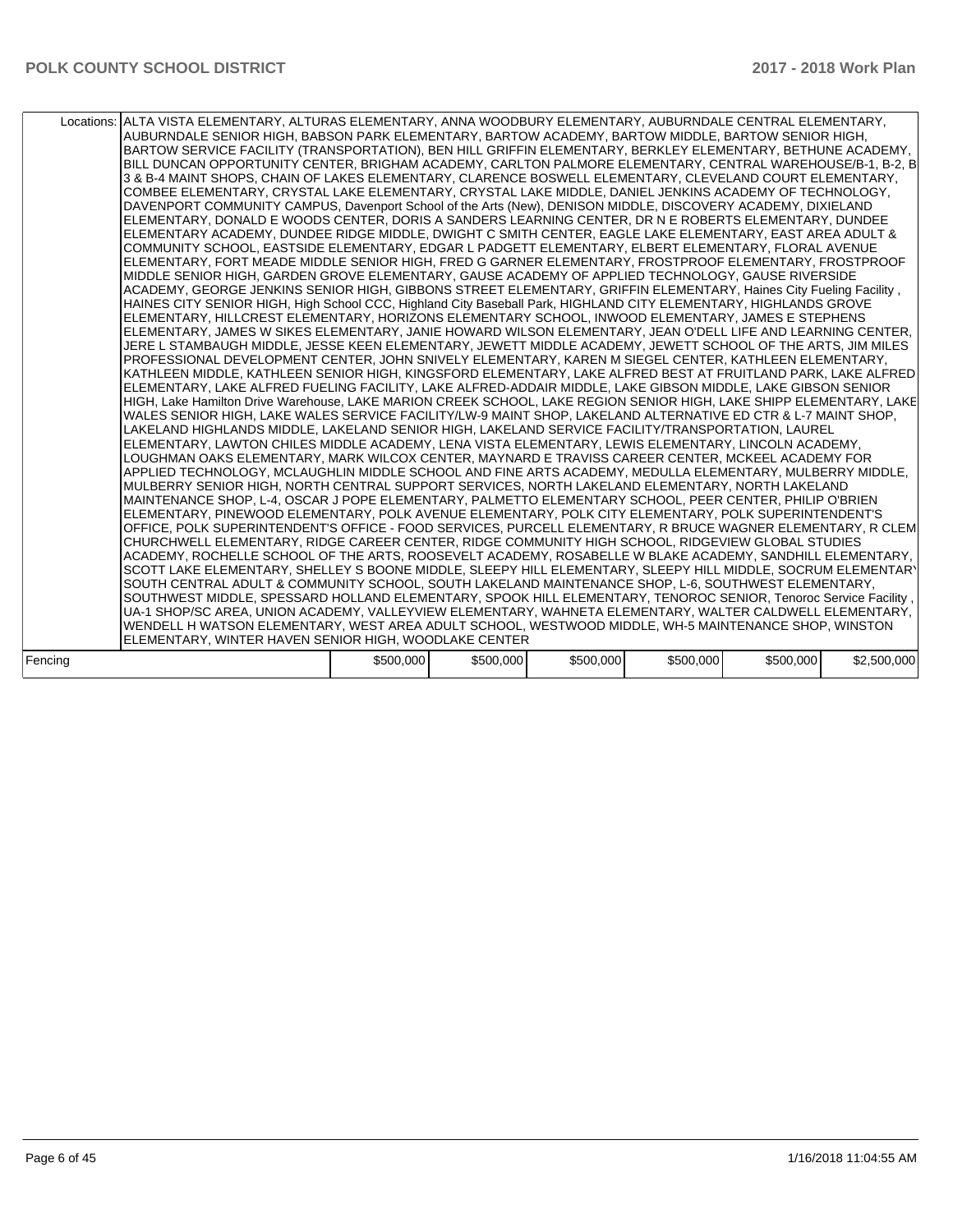|         | Locations: ALTA VISTA ELEMENTARY, ALTURAS ELEMENTARY, ANNA WOODBURY ELEMENTARY, AUBURNDALE CENTRAL ELEMENTARY,<br>AUBURNDALE SENIOR HIGH, BABSON PARK ELEMENTARY, BARTOW ACADEMY, BARTOW MIDDLE, BARTOW SENIOR HIGH,<br>BARTOW SERVICE FACILITY (TRANSPORTATION), BEN HILL GRIFFIN ELEMENTARY, BERKLEY ELEMENTARY, BETHUNE ACADEMY,<br>BILL DUNCAN OPPORTUNITY CENTER, BRIGHAM ACADEMY, CARLTON PALMORE ELEMENTARY, CENTRAL WAREHOUSE/B-1, B-2, B<br>3 & B-4 MAINT SHOPS. CHAIN OF LAKES ELEMENTARY. CLARENCE BOSWELL ELEMENTARY. CLEVELAND COURT ELEMENTARY.<br>COMBEE ELEMENTARY. CRYSTAL LAKE ELEMENTARY. CRYSTAL LAKE MIDDLE. DANIEL JENKINS ACADEMY OF TECHNOLOGY.<br>DAVENPORT COMMUNITY CAMPUS, Davenport School of the Arts (New), DENISON MIDDLE, DISCOVERY ACADEMY, DIXIELAND<br>ELEMENTARY, DONALD E WOODS CENTER, DORIS A SANDERS LEARNING CENTER, DR N E ROBERTS ELEMENTARY, DUNDEE<br>ELEMENTARY ACADEMY, DUNDEE RIDGE MIDDLE, DWIGHT C SMITH CENTER, EAGLE LAKE ELEMENTARY, EAST AREA ADULT &<br>COMMUNITY SCHOOL, EASTSIDE ELEMENTARY, EDGAR L PADGETT ELEMENTARY, ELBERT ELEMENTARY, FLORAL AVENUE<br>ELEMENTARY, FORT MEADE MIDDLE SENIOR HIGH, FRED G GARNER ELEMENTARY, FROSTPROOF ELEMENTARY, FROSTPROOF<br>MIDDLE SENIOR HIGH, GARDEN GROVE ELEMENTARY, GAUSE ACADEMY OF APPLIED TECHNOLOGY, GAUSE RIVERSIDE<br>ACADEMY, GEORGE JENKINS SENIOR HIGH, GIBBONS STREET ELEMENTARY, GRIFFIN ELEMENTARY, Haines City Fueling Facility,<br>HAINES CITY SENIOR HIGH, High School CCC, Highland City Baseball Park, HIGHLAND CITY ELEMENTARY, HIGHLANDS GROVE<br>ELEMENTARY, HILLCREST ELEMENTARY, HORIZONS ELEMENTARY SCHOOL, INWOOD ELEMENTARY, JAMES E STEPHENS<br>ELEMENTARY, JAMES W SIKES ELEMENTARY, JANIE HOWARD WILSON ELEMENTARY, JEAN O'DELL LIFE AND LEARNING CENTER,<br>JERE L STAMBAUGH MIDDLE, JESSE KEEN ELEMENTARY, JEWETT MIDDLE ACADEMY, JEWETT SCHOOL OF THE ARTS, JIM MILES<br>PROFESSIONAL DEVELOPMENT CENTER, JOHN SNIVELY ELEMENTARY, KAREN M SIEGEL CENTER, KATHLEEN ELEMENTARY,<br>KATHLEEN MIDDLE, KATHLEEN SENIOR HIGH, KINGSFORD ELEMENTARY, LAKE ALFRED BEST AT FRUITLAND PARK, LAKE ALFRED<br>ELEMENTARY, LAKE ALFRED FUELING FACILITY, LAKE ALFRED-ADDAIR MIDDLE, LAKE GIBSON MIDDLE, LAKE GIBSON SENIOR<br>HIGH, Lake Hamilton Drive Warehouse, LAKE MARION CREEK SCHOOL, LAKE REGION SENIOR HIGH, LAKE SHIPP ELEMENTARY, LAKE<br>WALES SENIOR HIGH, LAKE WALES SERVICE FACILITY/LW-9 MAINT SHOP, LAKELAND ALTERNATIVE ED CTR & L-7 MAINT SHOP,<br>LAKELAND HIGHLANDS MIDDLE, LAKELAND SENIOR HIGH, LAKELAND SERVICE FACILITY/TRANSPORTATION, LAUREL<br>ELEMENTARY, LAWTON CHILES MIDDLE ACADEMY, LENA VISTA ELEMENTARY, LEWIS ELEMENTARY, LINCOLN ACADEMY,<br>LOUGHMAN OAKS ELEMENTARY, MARK WILCOX CENTER, MAYNARD E TRAVISS CAREER CENTER, MCKEEL ACADEMY FOR<br>APPLIED TECHNOLOGY, MCLAUGHLIN MIDDLE SCHOOL AND FINE ARTS ACADEMY, MEDULLA ELEMENTARY, MULBERRY MIDDLE,<br>MULBERRY SENIOR HIGH, NORTH CENTRAL SUPPORT SERVICES, NORTH LAKELAND ELEMENTARY, NORTH LAKELAND<br>IMAINTENANCE SHOP. L-4. OSCAR J POPE ELEMENTARY. PALMETTO ELEMENTARY SCHOOL. PEER CENTER. PHILIP O'BRIEN<br>ELEMENTARY, PINEWOOD ELEMENTARY, POLK AVENUE ELEMENTARY, POLK CITY ELEMENTARY, POLK SUPERINTENDENT'S<br>OFFICE, POLK SUPERINTENDENT'S OFFICE - FOOD SERVICES, PURCELL ELEMENTARY, R BRUCE WAGNER ELEMENTARY, R CLEM<br>CHURCHWELL ELEMENTARY, RIDGE CAREER CENTER, RIDGE COMMUNITY HIGH SCHOOL, RIDGEVIEW GLOBAL STUDIES<br>ACADEMY, ROCHELLE SCHOOL OF THE ARTS, ROOSEVELT ACADEMY, ROSABELLE W BLAKE ACADEMY, SANDHILL ELEMENTARY,<br>SCOTT LAKE ELEMENTARY, SHELLEY S BOONE MIDDLE, SLEEPY HILL ELEMENTARY, SLEEPY HILL MIDDLE, SOCRUM ELEMENTARY<br>SOUTH CENTRAL ADULT & COMMUNITY SCHOOL, SOUTH LAKELAND MAINTENANCE SHOP, L-6, SOUTHWEST ELEMENTARY,<br>SOUTHWEST MIDDLE, SPESSARD HOLLAND ELEMENTARY, SPOOK HILL ELEMENTARY, TENOROC SENIOR, Tenoroc Service Facility,<br>UA-1 SHOP/SC AREA, UNION ACADEMY, VALLEYVIEW ELEMENTARY, WAHNETA ELEMENTARY, WALTER CALDWELL ELEMENTARY,<br>WENDELL H WATSON ELEMENTARY, WEST AREA ADULT SCHOOL, WESTWOOD MIDDLE, WH-5 MAINTENANCE SHOP, WINSTON |           |           |           |           |           |           |
|---------|--------------------------------------------------------------------------------------------------------------------------------------------------------------------------------------------------------------------------------------------------------------------------------------------------------------------------------------------------------------------------------------------------------------------------------------------------------------------------------------------------------------------------------------------------------------------------------------------------------------------------------------------------------------------------------------------------------------------------------------------------------------------------------------------------------------------------------------------------------------------------------------------------------------------------------------------------------------------------------------------------------------------------------------------------------------------------------------------------------------------------------------------------------------------------------------------------------------------------------------------------------------------------------------------------------------------------------------------------------------------------------------------------------------------------------------------------------------------------------------------------------------------------------------------------------------------------------------------------------------------------------------------------------------------------------------------------------------------------------------------------------------------------------------------------------------------------------------------------------------------------------------------------------------------------------------------------------------------------------------------------------------------------------------------------------------------------------------------------------------------------------------------------------------------------------------------------------------------------------------------------------------------------------------------------------------------------------------------------------------------------------------------------------------------------------------------------------------------------------------------------------------------------------------------------------------------------------------------------------------------------------------------------------------------------------------------------------------------------------------------------------------------------------------------------------------------------------------------------------------------------------------------------------------------------------------------------------------------------------------------------------------------------------------------------------------------------------------------------------------------------------------------------------------------------------------------------------------------------------------------------------------------------------------------------------------------------------------------------------------------------------------------------------------------------------------------------------------------------------------------------------------------------------------------------------------------------------------------------------------------------------------------------------------------------------------------------------------------------------------------------------------------------------------------------------------------------------------------------------------------------------------------------------------------------------------------------------------------------------------------------------------------------------------------------------------------------------------------------------------------------------------------------|-----------|-----------|-----------|-----------|-----------|-----------|
|         | ELEMENTARY, WINTER HAVEN SENIOR HIGH, WOODLAKE CENTER                                                                                                                                                                                                                                                                                                                                                                                                                                                                                                                                                                                                                                                                                                                                                                                                                                                                                                                                                                                                                                                                                                                                                                                                                                                                                                                                                                                                                                                                                                                                                                                                                                                                                                                                                                                                                                                                                                                                                                                                                                                                                                                                                                                                                                                                                                                                                                                                                                                                                                                                                                                                                                                                                                                                                                                                                                                                                                                                                                                                                                                                                                                                                                                                                                                                                                                                                                                                                                                                                                                                                                                                                                                                                                                                                                                                                                                                                                                                                                                                                                                                                            |           |           |           |           |           |           |
| Parking |                                                                                                                                                                                                                                                                                                                                                                                                                                                                                                                                                                                                                                                                                                                                                                                                                                                                                                                                                                                                                                                                                                                                                                                                                                                                                                                                                                                                                                                                                                                                                                                                                                                                                                                                                                                                                                                                                                                                                                                                                                                                                                                                                                                                                                                                                                                                                                                                                                                                                                                                                                                                                                                                                                                                                                                                                                                                                                                                                                                                                                                                                                                                                                                                                                                                                                                                                                                                                                                                                                                                                                                                                                                                                                                                                                                                                                                                                                                                                                                                                                                                                                                                                  | \$100,000 | \$100,000 | \$100,000 | \$100,000 | \$100,000 | \$500,000 |
|         |                                                                                                                                                                                                                                                                                                                                                                                                                                                                                                                                                                                                                                                                                                                                                                                                                                                                                                                                                                                                                                                                                                                                                                                                                                                                                                                                                                                                                                                                                                                                                                                                                                                                                                                                                                                                                                                                                                                                                                                                                                                                                                                                                                                                                                                                                                                                                                                                                                                                                                                                                                                                                                                                                                                                                                                                                                                                                                                                                                                                                                                                                                                                                                                                                                                                                                                                                                                                                                                                                                                                                                                                                                                                                                                                                                                                                                                                                                                                                                                                                                                                                                                                                  |           |           |           |           |           |           |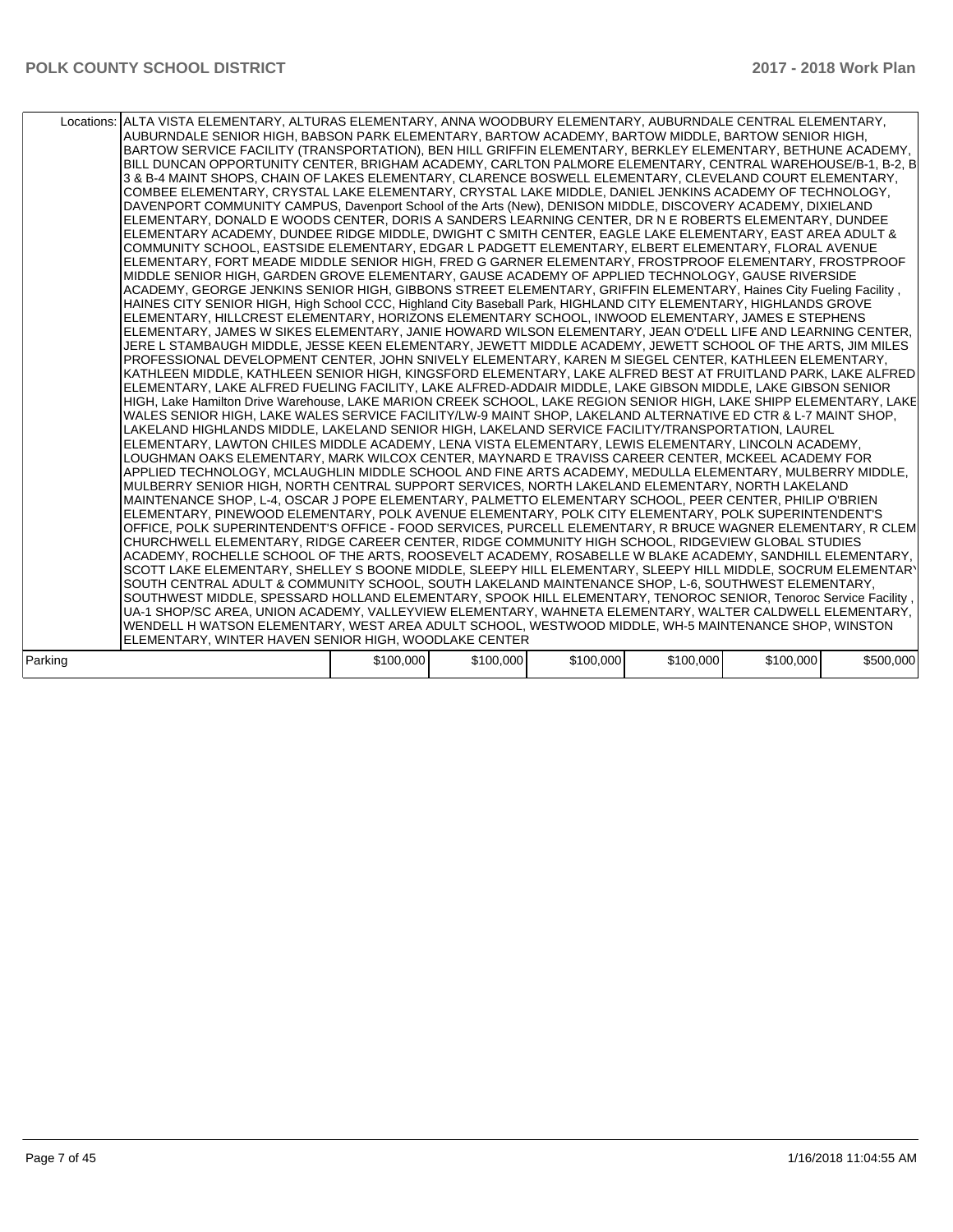|            | Locations: ALTA VISTA ELEMENTARY, ALTURAS ELEMENTARY, ANNA WOODBURY ELEMENTARY, AUBURNDALE CENTRAL ELEMENTARY,<br>AUBURNDALE SENIOR HIGH, BABSON PARK ELEMENTARY, BARTOW ACADEMY, BARTOW MIDDLE, BARTOW SENIOR HIGH,<br>BARTOW SERVICE FACILITY (TRANSPORTATION), BEN HILL GRIFFIN ELEMENTARY, BERKLEY ELEMENTARY, BETHUNE ACADEMY,<br>BILL DUNCAN OPPORTUNITY CENTER, BRIGHAM ACADEMY, CARLTON PALMORE ELEMENTARY, CENTRAL WAREHOUSE/B-1, B-2, B<br>3 & B-4 MAINT SHOPS, CHAIN OF LAKES ELEMENTARY, CLARENCE BOSWELL ELEMENTARY, CLEVELAND COURT ELEMENTARY,<br>COMBEE ELEMENTARY, CRYSTAL LAKE ELEMENTARY, CRYSTAL LAKE MIDDLE, DANIEL JENKINS ACADEMY OF TECHNOLOGY,<br>DAVENPORT COMMUNITY CAMPUS, Davenport School of the Arts (New), DENISON MIDDLE, DISCOVERY ACADEMY, DIXIELAND<br>ELEMENTARY, DONALD E WOODS CENTER, DORIS A SANDERS LEARNING CENTER, DR N E ROBERTS ELEMENTARY, DUNDEE<br>ELEMENTARY ACADEMY, DUNDEE RIDGE MIDDLE, DWIGHT C SMITH CENTER, EAGLE LAKE ELEMENTARY, EAST AREA ADULT &<br>COMMUNITY SCHOOL, EASTSIDE ELEMENTARY, EDGAR L PADGETT ELEMENTARY, ELBERT ELEMENTARY, FLORAL AVENUE<br>ELEMENTARY, FORT MEADE MIDDLE SENIOR HIGH, FRED G GARNER ELEMENTARY, FROSTPROOF ELEMENTARY, FROSTPROOF<br>MIDDLE SENIOR HIGH, GARDEN GROVE ELEMENTARY, GAUSE ACADEMY OF APPLIED TECHNOLOGY, GAUSE RIVERSIDE<br>ACADEMY, GEORGE JENKINS SENIOR HIGH, GIBBONS STREET ELEMENTARY, GRIFFIN ELEMENTARY, Haines City Fueling Facility,<br>HAINES CITY SENIOR HIGH, High School CCC, Highland City Baseball Park, HIGHLAND CITY ELEMENTARY, HIGHLANDS GROVE<br>ELEMENTARY, HILLCREST ELEMENTARY, HORIZONS ELEMENTARY SCHOOL, INWOOD ELEMENTARY, JAMES E STEPHENS<br>ELEMENTARY, JAMES W SIKES ELEMENTARY, JANIE HOWARD WILSON ELEMENTARY, JEAN O'DELL LIFE AND LEARNING CENTER,<br>JERE L STAMBAUGH MIDDLE, JESSE KEEN ELEMENTARY, JEWETT MIDDLE ACADEMY, JEWETT SCHOOL OF THE ARTS, JIM MILES<br>PROFESSIONAL DEVELOPMENT CENTER, JOHN SNIVELY ELEMENTARY, KAREN M SIEGEL CENTER, KATHLEEN ELEMENTARY,<br>KATHLEEN MIDDLE, KATHLEEN SENIOR HIGH, KINGSFORD ELEMENTARY, LAKE ALFRED BEST AT FRUITLAND PARK, LAKE ALFRED<br>ELEMENTARY. LAKE ALFRED FUELING FACILITY. LAKE ALFRED-ADDAIR MIDDLE. LAKE GIBSON MIDDLE. LAKE GIBSON SENIOR<br>HIGH. Lake Hamilton Drive Warehouse. LAKE MARION CREEK SCHOOL. LAKE REGION SENIOR HIGH. LAKE SHIPP ELEMENTARY. LAKE<br>WALES SENIOR HIGH. LAKE WALES SERVICE FACILITY/LW-9 MAINT SHOP. LAKELAND ALTERNATIVE ED CTR & L-7 MAINT SHOP.<br>LAKELAND HIGHLANDS MIDDLE. LAKELAND SENIOR HIGH. LAKELAND SERVICE FACILITY/TRANSPORTATION. LAUREL<br>ELEMENTARY, LAWTON CHILES MIDDLE ACADEMY, LENA VISTA ELEMENTARY, LEWIS ELEMENTARY, LINCOLN ACADEMY,<br>LOUGHMAN OAKS ELEMENTARY, MARK WILCOX CENTER, MAYNARD E TRAVISS CAREER CENTER, MCKEEL ACADEMY FOR<br>APPLIED TECHNOLOGY, MCLAUGHLIN MIDDLE SCHOOL AND FINE ARTS ACADEMY, MEDULLA ELEMENTARY, MULBERRY MIDDLE,<br>MULBERRY SENIOR HIGH, NORTH CENTRAL SUPPORT SERVICES, NORTH LAKELAND ELEMENTARY, NORTH LAKELAND<br>MAINTENANCE SHOP, L-4, OSCAR J POPE ELEMENTARY, PALMETTO ELEMENTARY SCHOOL, PEER CENTER, PHILIP O'BRIEN<br>ELEMENTARY, PINEWOOD ELEMENTARY, POLK AVENUE ELEMENTARY, POLK CITY ELEMENTARY, POLK SUPERINTENDENT'S<br>OFFICE, POLK SUPERINTENDENT'S OFFICE - FOOD SERVICES, PURCELL ELEMENTARY, R BRUCE WAGNER ELEMENTARY, R CLEM<br>CHURCHWELL ELEMENTARY, RIDGE CAREER CENTER, RIDGE COMMUNITY HIGH SCHOOL, RIDGEVIEW GLOBAL STUDIES<br>ACADEMY, ROCHELLE SCHOOL OF THE ARTS, ROOSEVELT ACADEMY, ROSABELLE W BLAKE ACADEMY, SANDHILL ELEMENTARY,<br>SCOTT LAKE ELEMENTARY, SHELLEY S BOONE MIDDLE, SLEEPY HILL ELEMENTARY, SLEEPY HILL MIDDLE, SOCRUM ELEMENTARY<br>SOUTH CENTRAL ADULT & COMMUNITY SCHOOL, SOUTH LAKELAND MAINTENANCE SHOP, L-6, SOUTHWEST ELEMENTARY,<br>SOUTHWEST MIDDLE, SPESSARD HOLLAND ELEMENTARY, SPOOK HILL ELEMENTARY, TENOROC SENIOR, Tenoroc Service Facility,<br>UA-1 SHOP/SC AREA, UNION ACADEMY, VALLEYVIEW ELEMENTARY, WAHNETA ELEMENTARY, WALTER CALDWELL ELEMENTARY,<br>WENDELL H WATSON ELEMENTARY, WEST AREA ADULT SCHOOL, WESTWOOD MIDDLE, WH-5 MAINTENANCE SHOP, WINSTON<br>ELEMENTARY, WINTER HAVEN SENIOR HIGH, WOODLAKE CENTER |           |           |           |           |           |           |
|------------|----------------------------------------------------------------------------------------------------------------------------------------------------------------------------------------------------------------------------------------------------------------------------------------------------------------------------------------------------------------------------------------------------------------------------------------------------------------------------------------------------------------------------------------------------------------------------------------------------------------------------------------------------------------------------------------------------------------------------------------------------------------------------------------------------------------------------------------------------------------------------------------------------------------------------------------------------------------------------------------------------------------------------------------------------------------------------------------------------------------------------------------------------------------------------------------------------------------------------------------------------------------------------------------------------------------------------------------------------------------------------------------------------------------------------------------------------------------------------------------------------------------------------------------------------------------------------------------------------------------------------------------------------------------------------------------------------------------------------------------------------------------------------------------------------------------------------------------------------------------------------------------------------------------------------------------------------------------------------------------------------------------------------------------------------------------------------------------------------------------------------------------------------------------------------------------------------------------------------------------------------------------------------------------------------------------------------------------------------------------------------------------------------------------------------------------------------------------------------------------------------------------------------------------------------------------------------------------------------------------------------------------------------------------------------------------------------------------------------------------------------------------------------------------------------------------------------------------------------------------------------------------------------------------------------------------------------------------------------------------------------------------------------------------------------------------------------------------------------------------------------------------------------------------------------------------------------------------------------------------------------------------------------------------------------------------------------------------------------------------------------------------------------------------------------------------------------------------------------------------------------------------------------------------------------------------------------------------------------------------------------------------------------------------------------------------------------------------------------------------------------------------------------------------------------------------------------------------------------------------------------------------------------------------------------------------------------------------------------------------------------------------------------------------------------------------------------------------------------------------------------------------------------------------------------------------------------------|-----------|-----------|-----------|-----------|-----------|-----------|
|            |                                                                                                                                                                                                                                                                                                                                                                                                                                                                                                                                                                                                                                                                                                                                                                                                                                                                                                                                                                                                                                                                                                                                                                                                                                                                                                                                                                                                                                                                                                                                                                                                                                                                                                                                                                                                                                                                                                                                                                                                                                                                                                                                                                                                                                                                                                                                                                                                                                                                                                                                                                                                                                                                                                                                                                                                                                                                                                                                                                                                                                                                                                                                                                                                                                                                                                                                                                                                                                                                                                                                                                                                                                                                                                                                                                                                                                                                                                                                                                                                                                                                                                                                                                                                          |           |           |           |           |           |           |
| Electrical |                                                                                                                                                                                                                                                                                                                                                                                                                                                                                                                                                                                                                                                                                                                                                                                                                                                                                                                                                                                                                                                                                                                                                                                                                                                                                                                                                                                                                                                                                                                                                                                                                                                                                                                                                                                                                                                                                                                                                                                                                                                                                                                                                                                                                                                                                                                                                                                                                                                                                                                                                                                                                                                                                                                                                                                                                                                                                                                                                                                                                                                                                                                                                                                                                                                                                                                                                                                                                                                                                                                                                                                                                                                                                                                                                                                                                                                                                                                                                                                                                                                                                                                                                                                                          | \$100,000 | \$100,000 | \$100,000 | \$100,000 | \$100,000 | \$500,000 |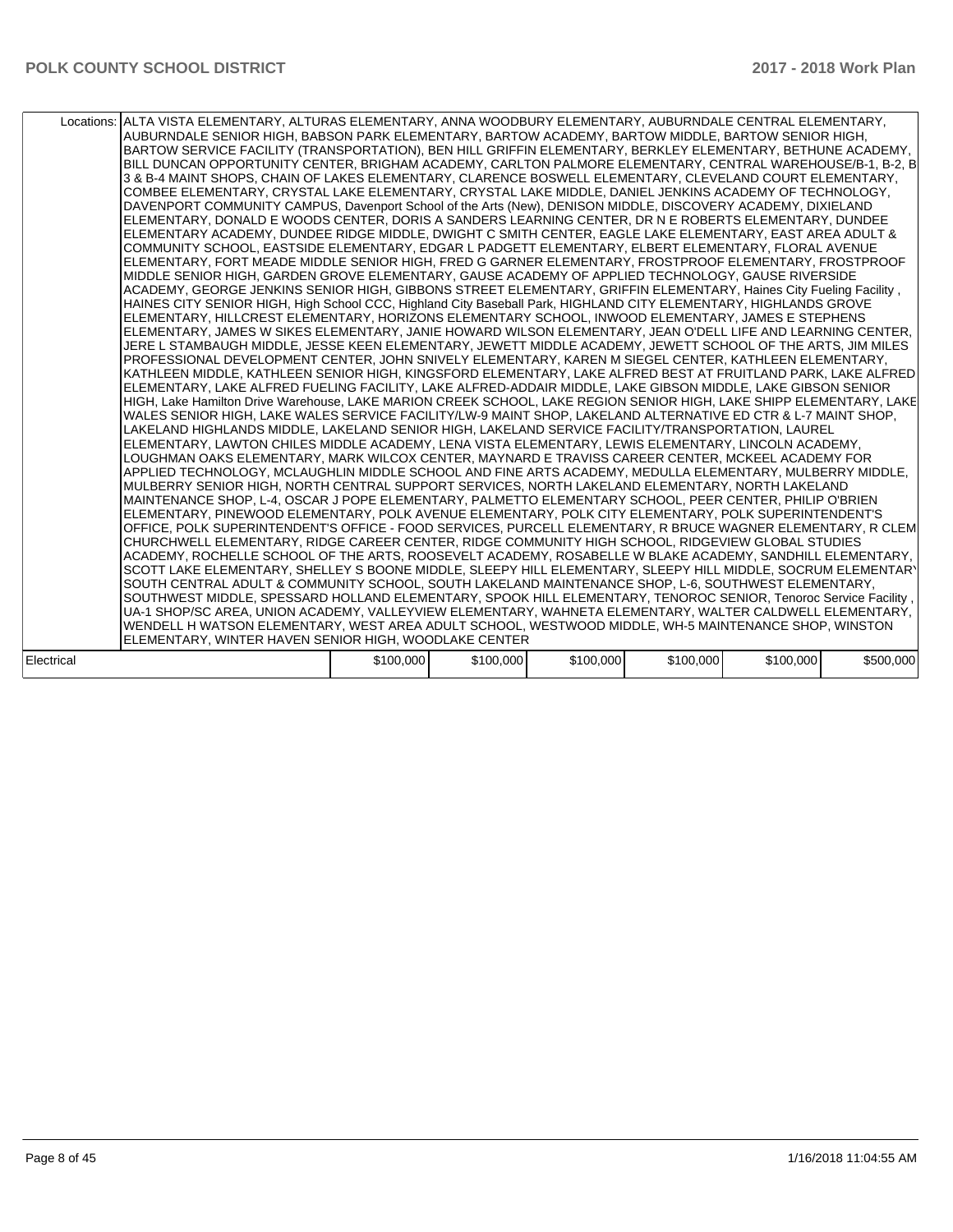|            | Locations: ALTA VISTA ELEMENTARY, ALTURAS ELEMENTARY, ANNA WOODBURY ELEMENTARY, AUBURNDALE CENTRAL ELEMENTARY,<br>AUBURNDALE SENIOR HIGH, BABSON PARK ELEMENTARY, BARTOW ACADEMY, BARTOW MIDDLE, BARTOW SENIOR HIGH,<br>BARTOW SERVICE FACILITY (TRANSPORTATION), BEN HILL GRIFFIN ELEMENTARY, BERKLEY ELEMENTARY, BETHUNE ACADEMY,<br>BILL DUNCAN OPPORTUNITY CENTER, BRIGHAM ACADEMY, CARLTON PALMORE ELEMENTARY, CENTRAL WAREHOUSE/B-1, B-2, B<br>3 & B-4 MAINT SHOPS, CHAIN OF LAKES ELEMENTARY, CLARENCE BOSWELL ELEMENTARY, CLEVELAND COURT ELEMENTARY,<br>COMBEE ELEMENTARY, CRYSTAL LAKE ELEMENTARY, CRYSTAL LAKE MIDDLE, DANIEL JENKINS ACADEMY OF TECHNOLOGY,<br>DAVENPORT COMMUNITY CAMPUS, Davenport School of the Arts (New), DENISON MIDDLE, DISCOVERY ACADEMY, DIXIELAND<br>ELEMENTARY, DONALD E WOODS CENTER, DORIS A SANDERS LEARNING CENTER, DR N E ROBERTS ELEMENTARY, DUNDEE<br>ELEMENTARY ACADEMY, DUNDEE RIDGE MIDDLE, DWIGHT C SMITH CENTER, EAGLE LAKE ELEMENTARY, EAST AREA ADULT &<br>COMMUNITY SCHOOL, EASTSIDE ELEMENTARY, EDGAR L PADGETT ELEMENTARY, ELBERT ELEMENTARY, FLORAL AVENUE<br>ELEMENTARY, FORT MEADE MIDDLE SENIOR HIGH, FRED G GARNER ELEMENTARY, FROSTPROOF ELEMENTARY, FROSTPROOF<br>MIDDLE SENIOR HIGH, GARDEN GROVE ELEMENTARY, GAUSE ACADEMY OF APPLIED TECHNOLOGY, GAUSE RIVERSIDE<br>ACADEMY, GEORGE JENKINS SENIOR HIGH, GIBBONS STREET ELEMENTARY, GRIFFIN ELEMENTARY, Haines City Fueling Facility,<br>HAINES CITY SENIOR HIGH, High School CCC, Highland City Baseball Park, HIGHLAND CITY ELEMENTARY, HIGHLANDS GROVE<br>ELEMENTARY, HILLCREST ELEMENTARY, HORIZONS ELEMENTARY SCHOOL, INWOOD ELEMENTARY, JAMES E STEPHENS<br>ELEMENTARY, JAMES W SIKES ELEMENTARY, JANIE HOWARD WILSON ELEMENTARY, JEAN O'DELL LIFE AND LEARNING CENTER,<br>JERE L STAMBAUGH MIDDLE, JESSE KEEN ELEMENTARY, JEWETT MIDDLE ACADEMY, JEWETT SCHOOL OF THE ARTS, JIM MILES<br>PROFESSIONAL DEVELOPMENT CENTER, JOHN SNIVELY ELEMENTARY, KAREN M SIEGEL CENTER, KATHLEEN ELEMENTARY,<br>KATHLEEN MIDDLE, KATHLEEN SENIOR HIGH, KINGSFORD ELEMENTARY, LAKE ALFRED BEST AT FRUITLAND PARK, LAKE ALFRED<br>ELEMENTARY, LAKE ALFRED FUELING FACILITY, LAKE ALFRED-ADDAIR MIDDLE, LAKE GIBSON MIDDLE, LAKE GIBSON SENIOR<br>HIGH, Lake Hamilton Drive Warehouse, LAKE MARION CREEK SCHOOL, LAKE REGION SENIOR HIGH, LAKE SHIPP ELEMENTARY, LAKE<br>WALES SENIOR HIGH, LAKE WALES SERVICE FACILITY/LW-9 MAINT SHOP, LAKELAND ALTERNATIVE ED CTR & L-7 MAINT SHOP,<br>LAKELAND HIGHLANDS MIDDLE, LAKELAND SENIOR HIGH, LAKELAND SERVICE FACILITY/TRANSPORTATION, LAUREL<br>ELEMENTARY, LAWTON CHILES MIDDLE ACADEMY, LENA VISTA ELEMENTARY, LEWIS ELEMENTARY, LINCOLN ACADEMY,<br>LOUGHMAN OAKS ELEMENTARY, MARK WILCOX CENTER, MAYNARD E TRAVISS CAREER CENTER, MCKEEL ACADEMY FOR<br>APPLIED TECHNOLOGY, MCLAUGHLIN MIDDLE SCHOOL AND FINE ARTS ACADEMY, MEDULLA ELEMENTARY, MULBERRY MIDDLE,<br>MULBERRY SENIOR HIGH, NORTH CENTRAL SUPPORT SERVICES, NORTH LAKELAND ELEMENTARY, NORTH LAKELAND<br>MAINTENANCE SHOP, L-4, OSCAR J POPE ELEMENTARY, PALMETTO ELEMENTARY SCHOOL, PEER CENTER, PHILIP O'BRIEN<br>ELEMENTARY, PINEWOOD ELEMENTARY, POLK AVENUE ELEMENTARY, POLK CITY ELEMENTARY, POLK SUPERINTENDENT'S<br>OFFICE, POLK SUPERINTENDENT'S OFFICE - FOOD SERVICES, PURCELL ELEMENTARY, R BRUCE WAGNER ELEMENTARY, R CLEM<br>CHURCHWELL ELEMENTARY, RIDGE CAREER CENTER, RIDGE COMMUNITY HIGH SCHOOL, RIDGEVIEW GLOBAL STUDIES<br>ACADEMY, ROCHELLE SCHOOL OF THE ARTS, ROOSEVELT ACADEMY, ROSABELLE W BLAKE ACADEMY, SANDHILL ELEMENTARY,<br>SCOTT LAKE ELEMENTARY, SHELLEY S BOONE MIDDLE, SLEEPY HILL ELEMENTARY, SLEEPY HILL MIDDLE, SOCRUM ELEMENTARY<br>SOUTH CENTRAL ADULT & COMMUNITY SCHOOL, SOUTH LAKELAND MAINTENANCE SHOP, L-6, SOUTHWEST ELEMENTARY,<br>SOUTHWEST MIDDLE, SPESSARD HOLLAND ELEMENTARY, SPOOK HILL ELEMENTARY, TENOROC SENIOR, Tenoroc Service Facility,<br>UA-1 SHOP/SC AREA, UNION ACADEMY, VALLEYVIEW ELEMENTARY, WAHNETA ELEMENTARY, WALTER CALDWELL ELEMENTARY,<br>WENDELL H WATSON ELEMENTARY, WEST AREA ADULT SCHOOL, WESTWOOD MIDDLE, WH-5 MAINTENANCE SHOP, WINSTON<br>ELEMENTARY, WINTER HAVEN SENIOR HIGH, WOODLAKE CENTER |           |           |           |           |           |           |
|------------|----------------------------------------------------------------------------------------------------------------------------------------------------------------------------------------------------------------------------------------------------------------------------------------------------------------------------------------------------------------------------------------------------------------------------------------------------------------------------------------------------------------------------------------------------------------------------------------------------------------------------------------------------------------------------------------------------------------------------------------------------------------------------------------------------------------------------------------------------------------------------------------------------------------------------------------------------------------------------------------------------------------------------------------------------------------------------------------------------------------------------------------------------------------------------------------------------------------------------------------------------------------------------------------------------------------------------------------------------------------------------------------------------------------------------------------------------------------------------------------------------------------------------------------------------------------------------------------------------------------------------------------------------------------------------------------------------------------------------------------------------------------------------------------------------------------------------------------------------------------------------------------------------------------------------------------------------------------------------------------------------------------------------------------------------------------------------------------------------------------------------------------------------------------------------------------------------------------------------------------------------------------------------------------------------------------------------------------------------------------------------------------------------------------------------------------------------------------------------------------------------------------------------------------------------------------------------------------------------------------------------------------------------------------------------------------------------------------------------------------------------------------------------------------------------------------------------------------------------------------------------------------------------------------------------------------------------------------------------------------------------------------------------------------------------------------------------------------------------------------------------------------------------------------------------------------------------------------------------------------------------------------------------------------------------------------------------------------------------------------------------------------------------------------------------------------------------------------------------------------------------------------------------------------------------------------------------------------------------------------------------------------------------------------------------------------------------------------------------------------------------------------------------------------------------------------------------------------------------------------------------------------------------------------------------------------------------------------------------------------------------------------------------------------------------------------------------------------------------------------------------------------------------------------------------------------------------------|-----------|-----------|-----------|-----------|-----------|-----------|
|            |                                                                                                                                                                                                                                                                                                                                                                                                                                                                                                                                                                                                                                                                                                                                                                                                                                                                                                                                                                                                                                                                                                                                                                                                                                                                                                                                                                                                                                                                                                                                                                                                                                                                                                                                                                                                                                                                                                                                                                                                                                                                                                                                                                                                                                                                                                                                                                                                                                                                                                                                                                                                                                                                                                                                                                                                                                                                                                                                                                                                                                                                                                                                                                                                                                                                                                                                                                                                                                                                                                                                                                                                                                                                                                                                                                                                                                                                                                                                                                                                                                                                                                                                                                                                          |           |           |           |           |           |           |
| Fire Alarm |                                                                                                                                                                                                                                                                                                                                                                                                                                                                                                                                                                                                                                                                                                                                                                                                                                                                                                                                                                                                                                                                                                                                                                                                                                                                                                                                                                                                                                                                                                                                                                                                                                                                                                                                                                                                                                                                                                                                                                                                                                                                                                                                                                                                                                                                                                                                                                                                                                                                                                                                                                                                                                                                                                                                                                                                                                                                                                                                                                                                                                                                                                                                                                                                                                                                                                                                                                                                                                                                                                                                                                                                                                                                                                                                                                                                                                                                                                                                                                                                                                                                                                                                                                                                          | \$100,000 | \$100,000 | \$100,000 | \$100,000 | \$100,000 | \$500,000 |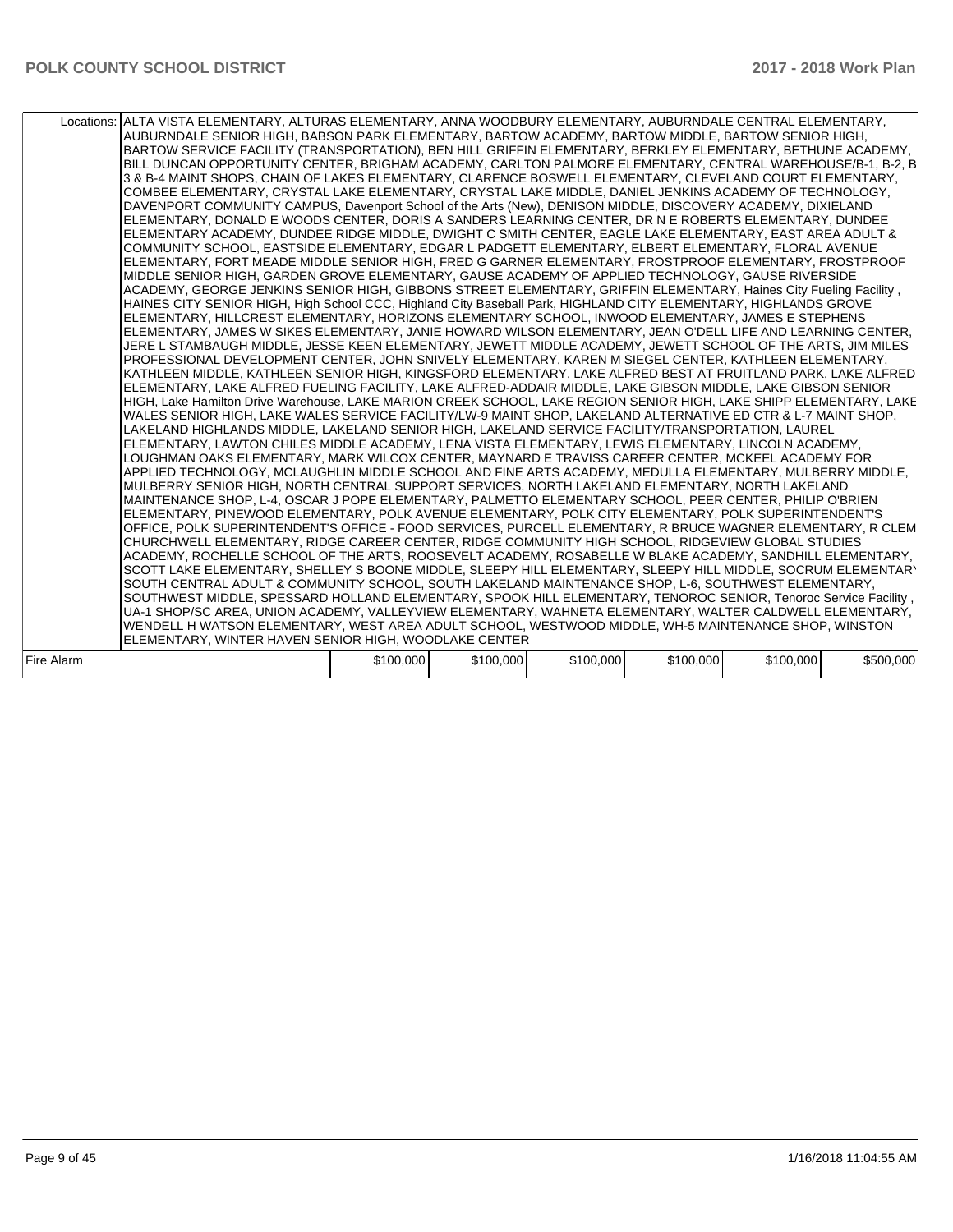|                           | Locations: ALTA VISTA ELEMENTARY, ALTURAS ELEMENTARY, ANNA WOODBURY ELEMENTARY, AUBURNDALE CENTRAL ELEMENTARY,<br>AUBURNDALE SENIOR HIGH, BABSON PARK ELEMENTARY, BARTOW ACADEMY, BARTOW MIDDLE, BARTOW SENIOR HIGH,<br>BARTOW SERVICE FACILITY (TRANSPORTATION), BEN HILL GRIFFIN ELEMENTARY, BERKLEY ELEMENTARY, BETHUNE ACADEMY,<br>BILL DUNCAN OPPORTUNITY CENTER, BRIGHAM ACADEMY, CARLTON PALMORE ELEMENTARY, CENTRAL WAREHOUSE/B-1, B-2, B<br>3 & B-4 MAINT SHOPS, CHAIN OF LAKES ELEMENTARY, CLARENCE BOSWELL ELEMENTARY, CLEVELAND COURT ELEMENTARY,<br>COMBEE ELEMENTARY. CRYSTAL LAKE ELEMENTARY. CRYSTAL LAKE MIDDLE. DANIEL JENKINS ACADEMY OF TECHNOLOGY.<br>DAVENPORT COMMUNITY CAMPUS, Davenport School of the Arts (New), DENISON MIDDLE, DISCOVERY ACADEMY, DIXIELAND<br>ELEMENTARY, DONALD E WOODS CENTER, DORIS A SANDERS LEARNING CENTER, DR N E ROBERTS ELEMENTARY, DUNDEE<br>ELEMENTARY ACADEMY, DUNDEE RIDGE MIDDLE, DWIGHT C SMITH CENTER, EAGLE LAKE ELEMENTARY, EAST AREA ADULT &<br>COMMUNITY SCHOOL, EASTSIDE ELEMENTARY, EDGAR L PADGETT ELEMENTARY, ELBERT ELEMENTARY, FLORAL AVENUE<br>ELEMENTARY, FORT MEADE MIDDLE SENIOR HIGH, FRED G GARNER ELEMENTARY, FROSTPROOF ELEMENTARY, FROSTPROOF<br>MIDDLE SENIOR HIGH, GARDEN GROVE ELEMENTARY, GAUSE ACADEMY OF APPLIED TECHNOLOGY, GAUSE RIVERSIDE<br>ACADEMY, GEORGE JENKINS SENIOR HIGH, GIBBONS STREET ELEMENTARY, GRIFFIN ELEMENTARY, Haines City Fueling Facility,<br>HAINES CITY SENIOR HIGH, High School CCC, Highland City Baseball Park, HIGHLAND CITY ELEMENTARY, HIGHLANDS GROVE<br>ELEMENTARY, HILLCREST ELEMENTARY, HORIZONS ELEMENTARY SCHOOL, INWOOD ELEMENTARY, JAMES E STEPHENS<br>ELEMENTARY, JAMES W SIKES ELEMENTARY, JANIE HOWARD WILSON ELEMENTARY, JEAN O'DELL LIFE AND LEARNING CENTER,<br>JERE L STAMBAUGH MIDDLE, JESSE KEEN ELEMENTARY, JEWETT MIDDLE ACADEMY, JEWETT SCHOOL OF THE ARTS, JIM MILES<br>PROFESSIONAL DEVELOPMENT CENTER, JOHN SNIVELY ELEMENTARY, KAREN M SIEGEL CENTER, KATHLEEN ELEMENTARY,<br>KATHLEEN MIDDLE, KATHLEEN SENIOR HIGH, KINGSFORD ELEMENTARY, LAKE ALFRED BEST AT FRUITLAND PARK, LAKE ALFRED<br>ELEMENTARY, LAKE ALFRED FUELING FACILITY, LAKE ALFRED-ADDAIR MIDDLE, LAKE GIBSON MIDDLE, LAKE GIBSON SENIOR<br>HIGH, Lake Hamilton Drive Warehouse, LAKE MARION CREEK SCHOOL, LAKE REGION SENIOR HIGH, LAKE SHIPP ELEMENTARY, LAKE<br>WALES SENIOR HIGH, LAKE WALES SERVICE FACILITY/LW-9 MAINT SHOP, LAKELAND ALTERNATIVE ED CTR & L-7 MAINT SHOP,<br>LAKELAND HIGHLANDS MIDDLE, LAKELAND SENIOR HIGH, LAKELAND SERVICE FACILITY/TRANSPORTATION, LAUREL<br>ELEMENTARY, LAWTON CHILES MIDDLE ACADEMY, LENA VISTA ELEMENTARY, LEWIS ELEMENTARY, LINCOLN ACADEMY,<br>LOUGHMAN OAKS ELEMENTARY. MARK WILCOX CENTER. MAYNARD E TRAVISS CAREER CENTER. MCKEEL ACADEMY FOR<br>APPLIED TECHNOLOGY. MCLAUGHLIN MIDDLE SCHOOL AND FINE ARTS ACADEMY. MEDULLA ELEMENTARY. MULBERRY MIDDLE.<br>MULBERRY SENIOR HIGH, NORTH CENTRAL SUPPORT SERVICES, NORTH LAKELAND ELEMENTARY, NORTH LAKELAND<br>MAINTENANCE SHOP, L-4, OSCAR J POPE ELEMENTARY, PALMETTO ELEMENTARY SCHOOL, PEER CENTER, PHILIP O'BRIEN<br>ELEMENTARY, PINEWOOD ELEMENTARY, POLK AVENUE ELEMENTARY, POLK CITY ELEMENTARY, POLK SUPERINTENDENT'S<br>OFFICE, POLK SUPERINTENDENT'S OFFICE - FOOD SERVICES, PURCELL ELEMENTARY, R BRUCE WAGNER ELEMENTARY, R CLEM<br>CHURCHWELL ELEMENTARY, RIDGE CAREER CENTER, RIDGE COMMUNITY HIGH SCHOOL, RIDGEVIEW GLOBAL STUDIES<br>ACADEMY, ROCHELLE SCHOOL OF THE ARTS, ROOSEVELT ACADEMY, ROSABELLE W BLAKE ACADEMY, SANDHILL ELEMENTARY,<br>SCOTT LAKE ELEMENTARY, SHELLEY S BOONE MIDDLE, SLEEPY HILL ELEMENTARY, SLEEPY HILL MIDDLE, SOCRUM ELEMENTARY<br>SOUTH CENTRAL ADULT & COMMUNITY SCHOOL, SOUTH LAKELAND MAINTENANCE SHOP, L-6, SOUTHWEST ELEMENTARY,<br>SOUTHWEST MIDDLE, SPESSARD HOLLAND ELEMENTARY, SPOOK HILL ELEMENTARY, TENOROC SENIOR, Tenoroc Service Facility,<br>UA-1 SHOP/SC AREA, UNION ACADEMY, VALLEYVIEW ELEMENTARY, WAHNETA ELEMENTARY, WALTER CALDWELL ELEMENTARY, |           |           |           |          |           |             |
|---------------------------|-----------------------------------------------------------------------------------------------------------------------------------------------------------------------------------------------------------------------------------------------------------------------------------------------------------------------------------------------------------------------------------------------------------------------------------------------------------------------------------------------------------------------------------------------------------------------------------------------------------------------------------------------------------------------------------------------------------------------------------------------------------------------------------------------------------------------------------------------------------------------------------------------------------------------------------------------------------------------------------------------------------------------------------------------------------------------------------------------------------------------------------------------------------------------------------------------------------------------------------------------------------------------------------------------------------------------------------------------------------------------------------------------------------------------------------------------------------------------------------------------------------------------------------------------------------------------------------------------------------------------------------------------------------------------------------------------------------------------------------------------------------------------------------------------------------------------------------------------------------------------------------------------------------------------------------------------------------------------------------------------------------------------------------------------------------------------------------------------------------------------------------------------------------------------------------------------------------------------------------------------------------------------------------------------------------------------------------------------------------------------------------------------------------------------------------------------------------------------------------------------------------------------------------------------------------------------------------------------------------------------------------------------------------------------------------------------------------------------------------------------------------------------------------------------------------------------------------------------------------------------------------------------------------------------------------------------------------------------------------------------------------------------------------------------------------------------------------------------------------------------------------------------------------------------------------------------------------------------------------------------------------------------------------------------------------------------------------------------------------------------------------------------------------------------------------------------------------------------------------------------------------------------------------------------------------------------------------------------------------------------------------------------------------------------------------------------------------------------------------------------------------------------------------------------------------------------------------------------------------------------------------------------------------------------------------------------------------------------------------------------------------------------------------------|-----------|-----------|-----------|----------|-----------|-------------|
|                           |                                                                                                                                                                                                                                                                                                                                                                                                                                                                                                                                                                                                                                                                                                                                                                                                                                                                                                                                                                                                                                                                                                                                                                                                                                                                                                                                                                                                                                                                                                                                                                                                                                                                                                                                                                                                                                                                                                                                                                                                                                                                                                                                                                                                                                                                                                                                                                                                                                                                                                                                                                                                                                                                                                                                                                                                                                                                                                                                                                                                                                                                                                                                                                                                                                                                                                                                                                                                                                                                                                                                                                                                                                                                                                                                                                                                                                                                                                                                                                                                                                         |           |           |           |          |           |             |
|                           |                                                                                                                                                                                                                                                                                                                                                                                                                                                                                                                                                                                                                                                                                                                                                                                                                                                                                                                                                                                                                                                                                                                                                                                                                                                                                                                                                                                                                                                                                                                                                                                                                                                                                                                                                                                                                                                                                                                                                                                                                                                                                                                                                                                                                                                                                                                                                                                                                                                                                                                                                                                                                                                                                                                                                                                                                                                                                                                                                                                                                                                                                                                                                                                                                                                                                                                                                                                                                                                                                                                                                                                                                                                                                                                                                                                                                                                                                                                                                                                                                                         |           |           |           |          |           |             |
|                           |                                                                                                                                                                                                                                                                                                                                                                                                                                                                                                                                                                                                                                                                                                                                                                                                                                                                                                                                                                                                                                                                                                                                                                                                                                                                                                                                                                                                                                                                                                                                                                                                                                                                                                                                                                                                                                                                                                                                                                                                                                                                                                                                                                                                                                                                                                                                                                                                                                                                                                                                                                                                                                                                                                                                                                                                                                                                                                                                                                                                                                                                                                                                                                                                                                                                                                                                                                                                                                                                                                                                                                                                                                                                                                                                                                                                                                                                                                                                                                                                                                         |           |           |           |          |           |             |
|                           |                                                                                                                                                                                                                                                                                                                                                                                                                                                                                                                                                                                                                                                                                                                                                                                                                                                                                                                                                                                                                                                                                                                                                                                                                                                                                                                                                                                                                                                                                                                                                                                                                                                                                                                                                                                                                                                                                                                                                                                                                                                                                                                                                                                                                                                                                                                                                                                                                                                                                                                                                                                                                                                                                                                                                                                                                                                                                                                                                                                                                                                                                                                                                                                                                                                                                                                                                                                                                                                                                                                                                                                                                                                                                                                                                                                                                                                                                                                                                                                                                                         |           |           |           |          |           |             |
|                           | WENDELL H WATSON ELEMENTARY, WEST AREA ADULT SCHOOL, WESTWOOD MIDDLE, WH-5 MAINTENANCE SHOP, WINSTON                                                                                                                                                                                                                                                                                                                                                                                                                                                                                                                                                                                                                                                                                                                                                                                                                                                                                                                                                                                                                                                                                                                                                                                                                                                                                                                                                                                                                                                                                                                                                                                                                                                                                                                                                                                                                                                                                                                                                                                                                                                                                                                                                                                                                                                                                                                                                                                                                                                                                                                                                                                                                                                                                                                                                                                                                                                                                                                                                                                                                                                                                                                                                                                                                                                                                                                                                                                                                                                                                                                                                                                                                                                                                                                                                                                                                                                                                                                                    |           |           |           |          |           |             |
|                           |                                                                                                                                                                                                                                                                                                                                                                                                                                                                                                                                                                                                                                                                                                                                                                                                                                                                                                                                                                                                                                                                                                                                                                                                                                                                                                                                                                                                                                                                                                                                                                                                                                                                                                                                                                                                                                                                                                                                                                                                                                                                                                                                                                                                                                                                                                                                                                                                                                                                                                                                                                                                                                                                                                                                                                                                                                                                                                                                                                                                                                                                                                                                                                                                                                                                                                                                                                                                                                                                                                                                                                                                                                                                                                                                                                                                                                                                                                                                                                                                                                         |           |           |           |          |           |             |
|                           | ELEMENTARY, WINTER HAVEN SENIOR HIGH, WOODLAKE CENTER                                                                                                                                                                                                                                                                                                                                                                                                                                                                                                                                                                                                                                                                                                                                                                                                                                                                                                                                                                                                                                                                                                                                                                                                                                                                                                                                                                                                                                                                                                                                                                                                                                                                                                                                                                                                                                                                                                                                                                                                                                                                                                                                                                                                                                                                                                                                                                                                                                                                                                                                                                                                                                                                                                                                                                                                                                                                                                                                                                                                                                                                                                                                                                                                                                                                                                                                                                                                                                                                                                                                                                                                                                                                                                                                                                                                                                                                                                                                                                                   |           |           |           |          |           |             |
| Telenhone/Intercom System |                                                                                                                                                                                                                                                                                                                                                                                                                                                                                                                                                                                                                                                                                                                                                                                                                                                                                                                                                                                                                                                                                                                                                                                                                                                                                                                                                                                                                                                                                                                                                                                                                                                                                                                                                                                                                                                                                                                                                                                                                                                                                                                                                                                                                                                                                                                                                                                                                                                                                                                                                                                                                                                                                                                                                                                                                                                                                                                                                                                                                                                                                                                                                                                                                                                                                                                                                                                                                                                                                                                                                                                                                                                                                                                                                                                                                                                                                                                                                                                                                                         | \$451 232 | \$300,000 | \$300,000 | 5300,000 | \$300,000 | \$1,651,232 |

| Telephone/Intercom System | 1.232<br>\$45′ | \$300,000 | \$300,000 | \$300,000 | \$300,000 | າາາ<br>465<br>ں<br>8.LJL |
|---------------------------|----------------|-----------|-----------|-----------|-----------|--------------------------|
|---------------------------|----------------|-----------|-----------|-----------|-----------|--------------------------|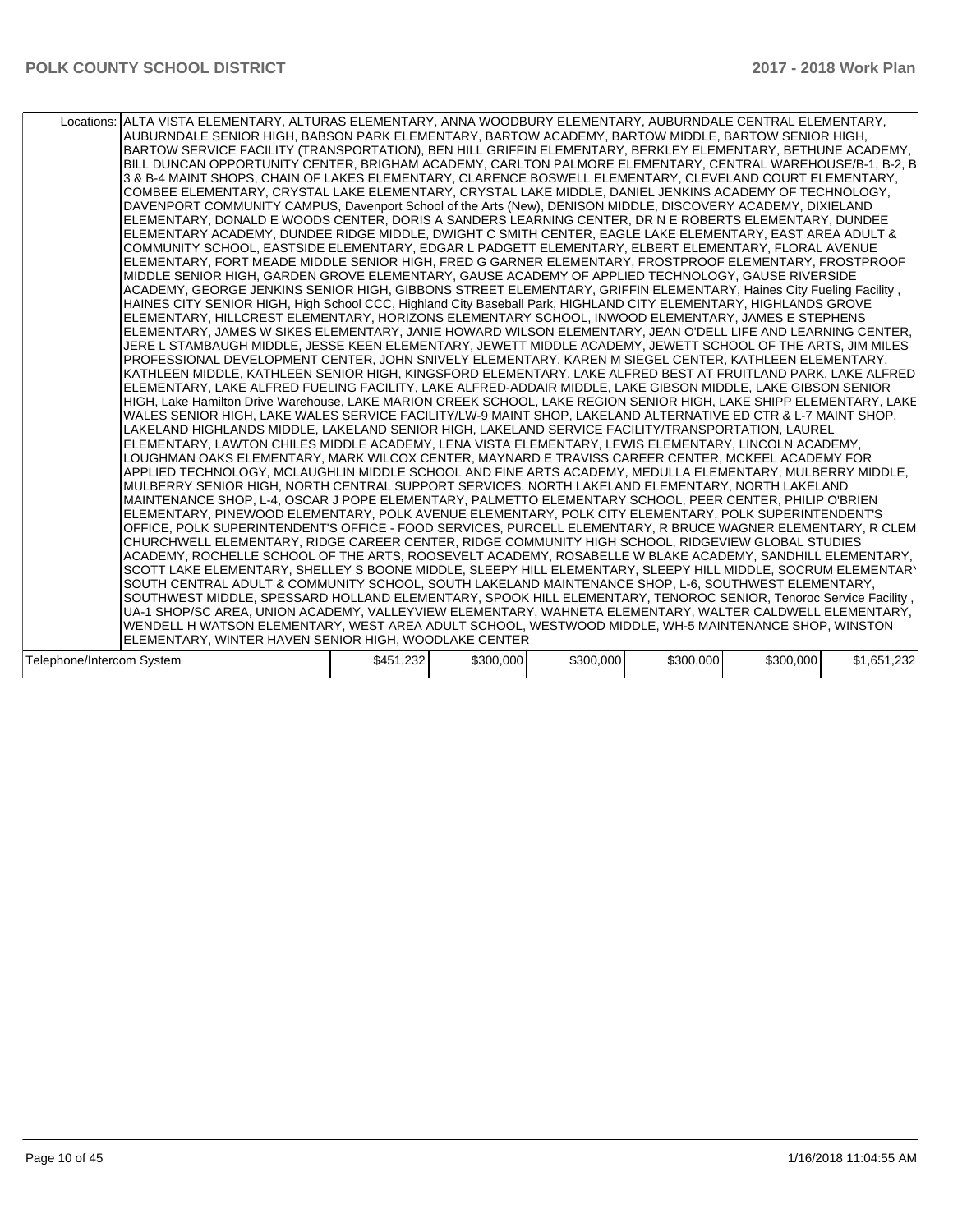|                           | Locations: ALTA VISTA ELEMENTARY, ALTURAS ELEMENTARY, ANNA WOODBURY ELEMENTARY, AUBURNDALE CENTRAL ELEMENTARY,<br>AUBURNDALE SENIOR HIGH, BABSON PARK ELEMENTARY, BARTOW ACADEMY, BARTOW MIDDLE, BARTOW SENIOR HIGH,<br>BARTOW SERVICE FACILITY (TRANSPORTATION), BEN HILL GRIFFIN ELEMENTARY, BERKLEY ELEMENTARY, BETHUNE ACADEMY,<br>BILL DUNCAN OPPORTUNITY CENTER, BRIGHAM ACADEMY, CARLTON PALMORE ELEMENTARY, CENTRAL WAREHOUSE/B-1, B-2, B<br>3 & B-4 MAINT SHOPS, CHAIN OF LAKES ELEMENTARY, CLARENCE BOSWELL ELEMENTARY, CLEVELAND COURT ELEMENTARY,<br>COMBEE ELEMENTARY. CRYSTAL LAKE ELEMENTARY. CRYSTAL LAKE MIDDLE. DANIEL JENKINS ACADEMY OF TECHNOLOGY.<br>DAVENPORT COMMUNITY CAMPUS, Davenport School of the Arts (New), DENISON MIDDLE, DISCOVERY ACADEMY, DIXIELAND<br>ELEMENTARY, DONALD E WOODS CENTER, DORIS A SANDERS LEARNING CENTER, DR N E ROBERTS ELEMENTARY, DUNDEE<br>ELEMENTARY ACADEMY, DUNDEE RIDGE MIDDLE, DWIGHT C SMITH CENTER, EAGLE LAKE ELEMENTARY, EAST AREA ADULT &<br>COMMUNITY SCHOOL, EASTSIDE ELEMENTARY, EDGAR L PADGETT ELEMENTARY, ELBERT ELEMENTARY, FLORAL AVENUE<br>ELEMENTARY, FORT MEADE MIDDLE SENIOR HIGH, FRED G GARNER ELEMENTARY, FROSTPROOF ELEMENTARY, FROSTPROOF<br>MIDDLE SENIOR HIGH, GARDEN GROVE ELEMENTARY, GAUSE ACADEMY OF APPLIED TECHNOLOGY, GAUSE RIVERSIDE<br>ACADEMY, GEORGE JENKINS SENIOR HIGH, GIBBONS STREET ELEMENTARY, GRIFFIN ELEMENTARY, Haines City Fueling Facility,<br>HAINES CITY SENIOR HIGH, High School CCC, Highland City Baseball Park, HIGHLAND CITY ELEMENTARY, HIGHLANDS GROVE<br>ELEMENTARY, HILLCREST ELEMENTARY, HORIZONS ELEMENTARY SCHOOL, INWOOD ELEMENTARY, JAMES E STEPHENS<br>ELEMENTARY, JAMES W SIKES ELEMENTARY, JANIE HOWARD WILSON ELEMENTARY, JEAN O'DELL LIFE AND LEARNING CENTER,<br>JERE L STAMBAUGH MIDDLE, JESSE KEEN ELEMENTARY, JEWETT MIDDLE ACADEMY, JEWETT SCHOOL OF THE ARTS, JIM MILES<br>PROFESSIONAL DEVELOPMENT CENTER, JOHN SNIVELY ELEMENTARY, KAREN M SIEGEL CENTER, KATHLEEN ELEMENTARY,<br>KATHLEEN MIDDLE, KATHLEEN SENIOR HIGH, KINGSFORD ELEMENTARY, LAKE ALFRED BEST AT FRUITLAND PARK, LAKE ALFRED<br>ELEMENTARY. LAKE ALFRED FUELING FACILITY. LAKE ALFRED-ADDAIR MIDDLE. LAKE GIBSON MIDDLE. LAKE GIBSON SENIOR<br>HIGH, Lake Hamilton Drive Warehouse, LAKE MARION CREEK SCHOOL, LAKE REGION SENIOR HIGH, LAKE SHIPP ELEMENTARY, LAKE<br>WALES SENIOR HIGH. LAKE WALES SERVICE FACILITY/LW-9 MAINT SHOP. LAKELAND ALTERNATIVE ED CTR & L-7 MAINT SHOP.<br>LAKELAND HIGHLANDS MIDDLE. LAKELAND SENIOR HIGH. LAKELAND SERVICE FACILITY/TRANSPORTATION. LAUREL<br>ELEMENTARY, LAWTON CHILES MIDDLE ACADEMY, LENA VISTA ELEMENTARY, LEWIS ELEMENTARY, LINCOLN ACADEMY,<br>LOUGHMAN OAKS ELEMENTARY, MARK WILCOX CENTER, MAYNARD E TRAVISS CAREER CENTER, MCKEEL ACADEMY FOR<br>APPLIED TECHNOLOGY, MCLAUGHLIN MIDDLE SCHOOL AND FINE ARTS ACADEMY, MEDULLA ELEMENTARY, MULBERRY MIDDLE,<br>MULBERRY SENIOR HIGH, NORTH CENTRAL SUPPORT SERVICES, NORTH LAKELAND ELEMENTARY, NORTH LAKELAND<br>MAINTENANCE SHOP, L-4, OSCAR J POPE ELEMENTARY, PALMETTO ELEMENTARY SCHOOL, PEER CENTER, PHILIP O'BRIEN<br>ELEMENTARY, PINEWOOD ELEMENTARY, POLK AVENUE ELEMENTARY, POLK CITY ELEMENTARY, POLK SUPERINTENDENT'S<br>OFFICE, POLK SUPERINTENDENT'S OFFICE - FOOD SERVICES, PURCELL ELEMENTARY, R BRUCE WAGNER ELEMENTARY, R CLEM<br>CHURCHWELL ELEMENTARY, RIDGE CAREER CENTER, RIDGE COMMUNITY HIGH SCHOOL, RIDGEVIEW GLOBAL STUDIES<br>ACADEMY, ROCHELLE SCHOOL OF THE ARTS, ROOSEVELT ACADEMY, ROSABELLE W BLAKE ACADEMY, SANDHILL ELEMENTARY,<br>SCOTT LAKE ELEMENTARY, SHELLEY S BOONE MIDDLE, SLEEPY HILL ELEMENTARY, SLEEPY HILL MIDDLE, SOCRUM ELEMENTARY<br>SOUTH CENTRAL ADULT & COMMUNITY SCHOOL, SOUTH LAKELAND MAINTENANCE SHOP, L-6, SOUTHWEST ELEMENTARY, |           |           |           |           |           |           |
|---------------------------|----------------------------------------------------------------------------------------------------------------------------------------------------------------------------------------------------------------------------------------------------------------------------------------------------------------------------------------------------------------------------------------------------------------------------------------------------------------------------------------------------------------------------------------------------------------------------------------------------------------------------------------------------------------------------------------------------------------------------------------------------------------------------------------------------------------------------------------------------------------------------------------------------------------------------------------------------------------------------------------------------------------------------------------------------------------------------------------------------------------------------------------------------------------------------------------------------------------------------------------------------------------------------------------------------------------------------------------------------------------------------------------------------------------------------------------------------------------------------------------------------------------------------------------------------------------------------------------------------------------------------------------------------------------------------------------------------------------------------------------------------------------------------------------------------------------------------------------------------------------------------------------------------------------------------------------------------------------------------------------------------------------------------------------------------------------------------------------------------------------------------------------------------------------------------------------------------------------------------------------------------------------------------------------------------------------------------------------------------------------------------------------------------------------------------------------------------------------------------------------------------------------------------------------------------------------------------------------------------------------------------------------------------------------------------------------------------------------------------------------------------------------------------------------------------------------------------------------------------------------------------------------------------------------------------------------------------------------------------------------------------------------------------------------------------------------------------------------------------------------------------------------------------------------------------------------------------------------------------------------------------------------------------------------------------------------------------------------------------------------------------------------------------------------------------------------------------------------------------------------------------------------------------------------------------------------------------------------------------------------------------------------------------------------------------------------------------------------------------------------------------------------------------------------------------------|-----------|-----------|-----------|-----------|-----------|-----------|
|                           |                                                                                                                                                                                                                                                                                                                                                                                                                                                                                                                                                                                                                                                                                                                                                                                                                                                                                                                                                                                                                                                                                                                                                                                                                                                                                                                                                                                                                                                                                                                                                                                                                                                                                                                                                                                                                                                                                                                                                                                                                                                                                                                                                                                                                                                                                                                                                                                                                                                                                                                                                                                                                                                                                                                                                                                                                                                                                                                                                                                                                                                                                                                                                                                                                                                                                                                                                                                                                                                                                                                                                                                                                                                                                                                                                                                                          |           |           |           |           |           |           |
|                           |                                                                                                                                                                                                                                                                                                                                                                                                                                                                                                                                                                                                                                                                                                                                                                                                                                                                                                                                                                                                                                                                                                                                                                                                                                                                                                                                                                                                                                                                                                                                                                                                                                                                                                                                                                                                                                                                                                                                                                                                                                                                                                                                                                                                                                                                                                                                                                                                                                                                                                                                                                                                                                                                                                                                                                                                                                                                                                                                                                                                                                                                                                                                                                                                                                                                                                                                                                                                                                                                                                                                                                                                                                                                                                                                                                                                          |           |           |           |           |           |           |
|                           | SOUTHWEST MIDDLE, SPESSARD HOLLAND ELEMENTARY, SPOOK HILL ELEMENTARY, TENOROC SENIOR, Tenoroc Service Facility,                                                                                                                                                                                                                                                                                                                                                                                                                                                                                                                                                                                                                                                                                                                                                                                                                                                                                                                                                                                                                                                                                                                                                                                                                                                                                                                                                                                                                                                                                                                                                                                                                                                                                                                                                                                                                                                                                                                                                                                                                                                                                                                                                                                                                                                                                                                                                                                                                                                                                                                                                                                                                                                                                                                                                                                                                                                                                                                                                                                                                                                                                                                                                                                                                                                                                                                                                                                                                                                                                                                                                                                                                                                                                          |           |           |           |           |           |           |
|                           | UA-1 SHOP/SC AREA, UNION ACADEMY, VALLEYVIEW ELEMENTARY, WAHNETA ELEMENTARY, WALTER CALDWELL ELEMENTARY,                                                                                                                                                                                                                                                                                                                                                                                                                                                                                                                                                                                                                                                                                                                                                                                                                                                                                                                                                                                                                                                                                                                                                                                                                                                                                                                                                                                                                                                                                                                                                                                                                                                                                                                                                                                                                                                                                                                                                                                                                                                                                                                                                                                                                                                                                                                                                                                                                                                                                                                                                                                                                                                                                                                                                                                                                                                                                                                                                                                                                                                                                                                                                                                                                                                                                                                                                                                                                                                                                                                                                                                                                                                                                                 |           |           |           |           |           |           |
|                           | WENDELL H WATSON ELEMENTARY, WEST AREA ADULT SCHOOL, WESTWOOD MIDDLE, WH-5 MAINTENANCE SHOP, WINSTON<br>ELEMENTARY, WINTER HAVEN SENIOR HIGH, WOODLAKE CENTER                                                                                                                                                                                                                                                                                                                                                                                                                                                                                                                                                                                                                                                                                                                                                                                                                                                                                                                                                                                                                                                                                                                                                                                                                                                                                                                                                                                                                                                                                                                                                                                                                                                                                                                                                                                                                                                                                                                                                                                                                                                                                                                                                                                                                                                                                                                                                                                                                                                                                                                                                                                                                                                                                                                                                                                                                                                                                                                                                                                                                                                                                                                                                                                                                                                                                                                                                                                                                                                                                                                                                                                                                                            |           |           |           |           |           |           |
| Closed Circuit Television |                                                                                                                                                                                                                                                                                                                                                                                                                                                                                                                                                                                                                                                                                                                                                                                                                                                                                                                                                                                                                                                                                                                                                                                                                                                                                                                                                                                                                                                                                                                                                                                                                                                                                                                                                                                                                                                                                                                                                                                                                                                                                                                                                                                                                                                                                                                                                                                                                                                                                                                                                                                                                                                                                                                                                                                                                                                                                                                                                                                                                                                                                                                                                                                                                                                                                                                                                                                                                                                                                                                                                                                                                                                                                                                                                                                                          | \$100,000 | \$100,000 | \$100,000 | \$100,000 | \$100.000 | \$500,000 |

| <sup>1</sup> Closed<br>Circuit<br>Television | \$100.000 | \$100.000 | \$100,000 | \$100,000 | \$100,000 | \$500,000 |
|----------------------------------------------|-----------|-----------|-----------|-----------|-----------|-----------|
|----------------------------------------------|-----------|-----------|-----------|-----------|-----------|-----------|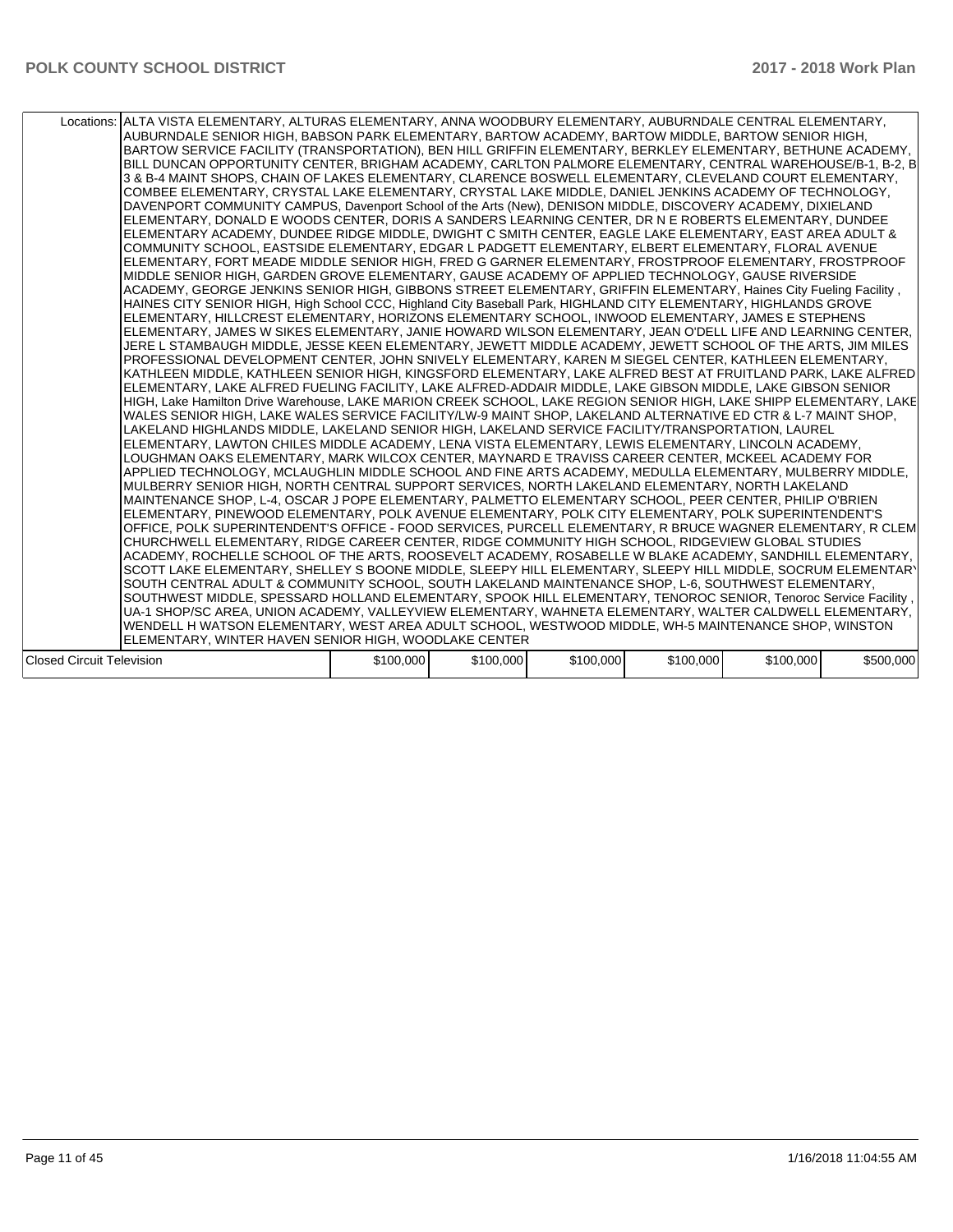|       | Locations: ALTA VISTA ELEMENTARY, ALTURAS ELEMENTARY, ANNA WOODBURY ELEMENTARY, AUBURNDALE CENTRAL ELEMENTARY,<br>AUBURNDALE SENIOR HIGH, BABSON PARK ELEMENTARY, BARTOW ACADEMY, BARTOW MIDDLE, BARTOW SENIOR HIGH,<br>BARTOW SERVICE FACILITY (TRANSPORTATION), BEN HILL GRIFFIN ELEMENTARY, BERKLEY ELEMENTARY, BETHUNE ACADEMY,<br>BILL DUNCAN OPPORTUNITY CENTER, BRIGHAM ACADEMY, CARLTON PALMORE ELEMENTARY, CENTRAL WAREHOUSE/B-1, B-2, B<br>3 & B-4 MAINT SHOPS, CHAIN OF LAKES ELEMENTARY, CLARENCE BOSWELL ELEMENTARY, CLEVELAND COURT ELEMENTARY,<br>COMBEE ELEMENTARY, CRYSTAL LAKE ELEMENTARY, CRYSTAL LAKE MIDDLE, DANIEL JENKINS ACADEMY OF TECHNOLOGY,<br>DAVENPORT COMMUNITY CAMPUS, Davenport School of the Arts (New), DENISON MIDDLE, DISCOVERY ACADEMY, DIXIELAND<br>ELEMENTARY, DONALD E WOODS CENTER, DORIS A SANDERS LEARNING CENTER, DR N E ROBERTS ELEMENTARY, DUNDEE<br>ELEMENTARY ACADEMY, DUNDEE RIDGE MIDDLE, DWIGHT C SMITH CENTER, EAGLE LAKE ELEMENTARY, EAST AREA ADULT &<br>COMMUNITY SCHOOL, EASTSIDE ELEMENTARY, EDGAR L PADGETT ELEMENTARY, ELBERT ELEMENTARY, FLORAL AVENUE<br>ELEMENTARY, FORT MEADE MIDDLE SENIOR HIGH, FRED G GARNER ELEMENTARY, FROSTPROOF ELEMENTARY, FROSTPROOF<br>MIDDLE SENIOR HIGH, GARDEN GROVE ELEMENTARY, GAUSE ACADEMY OF APPLIED TECHNOLOGY, GAUSE RIVERSIDE<br>ACADEMY, GEORGE JENKINS SENIOR HIGH, GIBBONS STREET ELEMENTARY, GRIFFIN ELEMENTARY, Haines City Fueling Facility,<br>HAINES CITY SENIOR HIGH, High School CCC, Highland City Baseball Park, HIGHLAND CITY ELEMENTARY, HIGHLANDS GROVE<br>ELEMENTARY, HILLCREST ELEMENTARY, HORIZONS ELEMENTARY SCHOOL, INWOOD ELEMENTARY, JAMES E STEPHENS<br>ELEMENTARY, JAMES W SIKES ELEMENTARY, JANIE HOWARD WILSON ELEMENTARY, JEAN O'DELL LIFE AND LEARNING CENTER,<br>JERE L STAMBAUGH MIDDLE, JESSE KEEN ELEMENTARY, JEWETT MIDDLE ACADEMY, JEWETT SCHOOL OF THE ARTS, JIM MILES<br>PROFESSIONAL DEVELOPMENT CENTER, JOHN SNIVELY ELEMENTARY, KAREN M SIEGEL CENTER, KATHLEEN ELEMENTARY,<br>KATHLEEN MIDDLE, KATHLEEN SENIOR HIGH, KINGSFORD ELEMENTARY, LAKE ALFRED BEST AT FRUITLAND PARK, LAKE ALFRED<br>ELEMENTARY, LAKE ALFRED FUELING FACILITY, LAKE ALFRED-ADDAIR MIDDLE, LAKE GIBSON MIDDLE, LAKE GIBSON SENIOR<br>HIGH, Lake Hamilton Drive Warehouse, LAKE MARION CREEK SCHOOL, LAKE REGION SENIOR HIGH, LAKE SHIPP ELEMENTARY, LAKE<br>WALES SENIOR HIGH, LAKE WALES SERVICE FACILITY/LW-9 MAINT SHOP, LAKELAND ALTERNATIVE ED CTR & L-7 MAINT SHOP,<br>LAKELAND HIGHLANDS MIDDLE, LAKELAND SENIOR HIGH, LAKELAND SERVICE FACILITY/TRANSPORTATION, LAUREL<br>ELEMENTARY, LAWTON CHILES MIDDLE ACADEMY, LENA VISTA ELEMENTARY, LEWIS ELEMENTARY, LINCOLN ACADEMY,<br>LOUGHMAN OAKS ELEMENTARY, MARK WILCOX CENTER, MAYNARD E TRAVISS CAREER CENTER, MCKEEL ACADEMY FOR<br>APPLIED TECHNOLOGY, MCLAUGHLIN MIDDLE SCHOOL AND FINE ARTS ACADEMY, MEDULLA ELEMENTARY, MULBERRY MIDDLE,<br>MULBERRY SENIOR HIGH, NORTH CENTRAL SUPPORT SERVICES, NORTH LAKELAND ELEMENTARY, NORTH LAKELAND<br>MAINTENANCE SHOP, L-4, OSCAR J POPE ELEMENTARY, PALMETTO ELEMENTARY SCHOOL, PEER CENTER, PHILIP O'BRIEN<br>ELEMENTARY, PINEWOOD ELEMENTARY, POLK AVENUE ELEMENTARY, POLK CITY ELEMENTARY, POLK SUPERINTENDENT'S<br>OFFICE, POLK SUPERINTENDENT'S OFFICE - FOOD SERVICES, PURCELL ELEMENTARY, R BRUCE WAGNER ELEMENTARY, R CLEM<br>CHURCHWELL ELEMENTARY, RIDGE CAREER CENTER, RIDGE COMMUNITY HIGH SCHOOL, RIDGEVIEW GLOBAL STUDIES<br>ACADEMY, ROCHELLE SCHOOL OF THE ARTS, ROOSEVELT ACADEMY, ROSABELLE W BLAKE ACADEMY, SANDHILL ELEMENTARY,<br>SCOTT LAKE ELEMENTARY, SHELLEY S BOONE MIDDLE, SLEEPY HILL ELEMENTARY, SLEEPY HILL MIDDLE, SOCRUM ELEMENTARY<br>SOUTH CENTRAL ADULT & COMMUNITY SCHOOL, SOUTH LAKELAND MAINTENANCE SHOP, L-6, SOUTHWEST ELEMENTARY,<br>SOUTHWEST MIDDLE, SPESSARD HOLLAND ELEMENTARY, SPOOK HILL ELEMENTARY, TENOROC SENIOR, Tenoroc Service Facility,<br>UA-1 SHOP/SC AREA, UNION ACADEMY, VALLEYVIEW ELEMENTARY, WAHNETA ELEMENTARY, WALTER CALDWELL ELEMENTARY,<br>WENDELL H WATSON ELEMENTARY, WEST AREA ADULT SCHOOL, WESTWOOD MIDDLE, WH-5 MAINTENANCE SHOP, WINSTON |           |           |           |           |           |             |
|-------|-------------------------------------------------------------------------------------------------------------------------------------------------------------------------------------------------------------------------------------------------------------------------------------------------------------------------------------------------------------------------------------------------------------------------------------------------------------------------------------------------------------------------------------------------------------------------------------------------------------------------------------------------------------------------------------------------------------------------------------------------------------------------------------------------------------------------------------------------------------------------------------------------------------------------------------------------------------------------------------------------------------------------------------------------------------------------------------------------------------------------------------------------------------------------------------------------------------------------------------------------------------------------------------------------------------------------------------------------------------------------------------------------------------------------------------------------------------------------------------------------------------------------------------------------------------------------------------------------------------------------------------------------------------------------------------------------------------------------------------------------------------------------------------------------------------------------------------------------------------------------------------------------------------------------------------------------------------------------------------------------------------------------------------------------------------------------------------------------------------------------------------------------------------------------------------------------------------------------------------------------------------------------------------------------------------------------------------------------------------------------------------------------------------------------------------------------------------------------------------------------------------------------------------------------------------------------------------------------------------------------------------------------------------------------------------------------------------------------------------------------------------------------------------------------------------------------------------------------------------------------------------------------------------------------------------------------------------------------------------------------------------------------------------------------------------------------------------------------------------------------------------------------------------------------------------------------------------------------------------------------------------------------------------------------------------------------------------------------------------------------------------------------------------------------------------------------------------------------------------------------------------------------------------------------------------------------------------------------------------------------------------------------------------------------------------------------------------------------------------------------------------------------------------------------------------------------------------------------------------------------------------------------------------------------------------------------------------------------------------------------------------------------------------------------------------------------------------------------------------------------------------------------|-----------|-----------|-----------|-----------|-----------|-------------|
|       | ELEMENTARY, WINTER HAVEN SENIOR HIGH, WOODLAKE CENTER                                                                                                                                                                                                                                                                                                                                                                                                                                                                                                                                                                                                                                                                                                                                                                                                                                                                                                                                                                                                                                                                                                                                                                                                                                                                                                                                                                                                                                                                                                                                                                                                                                                                                                                                                                                                                                                                                                                                                                                                                                                                                                                                                                                                                                                                                                                                                                                                                                                                                                                                                                                                                                                                                                                                                                                                                                                                                                                                                                                                                                                                                                                                                                                                                                                                                                                                                                                                                                                                                                                                                                                                                                                                                                                                                                                                                                                                                                                                                                                                                                                                                           |           |           |           |           |           |             |
|       |                                                                                                                                                                                                                                                                                                                                                                                                                                                                                                                                                                                                                                                                                                                                                                                                                                                                                                                                                                                                                                                                                                                                                                                                                                                                                                                                                                                                                                                                                                                                                                                                                                                                                                                                                                                                                                                                                                                                                                                                                                                                                                                                                                                                                                                                                                                                                                                                                                                                                                                                                                                                                                                                                                                                                                                                                                                                                                                                                                                                                                                                                                                                                                                                                                                                                                                                                                                                                                                                                                                                                                                                                                                                                                                                                                                                                                                                                                                                                                                                                                                                                                                                                 |           |           |           |           |           |             |
| Paint |                                                                                                                                                                                                                                                                                                                                                                                                                                                                                                                                                                                                                                                                                                                                                                                                                                                                                                                                                                                                                                                                                                                                                                                                                                                                                                                                                                                                                                                                                                                                                                                                                                                                                                                                                                                                                                                                                                                                                                                                                                                                                                                                                                                                                                                                                                                                                                                                                                                                                                                                                                                                                                                                                                                                                                                                                                                                                                                                                                                                                                                                                                                                                                                                                                                                                                                                                                                                                                                                                                                                                                                                                                                                                                                                                                                                                                                                                                                                                                                                                                                                                                                                                 | \$400,000 | \$551,232 | \$551,232 | \$551.232 | \$551.232 | \$2,604.928 |

|  | Paint | \$400,000 | \$551,232 | \$551,232 | \$551,232 | \$551,232 | \$2,604.<br>Q28<br>1.JZ0' |
|--|-------|-----------|-----------|-----------|-----------|-----------|---------------------------|
|--|-------|-----------|-----------|-----------|-----------|-----------|---------------------------|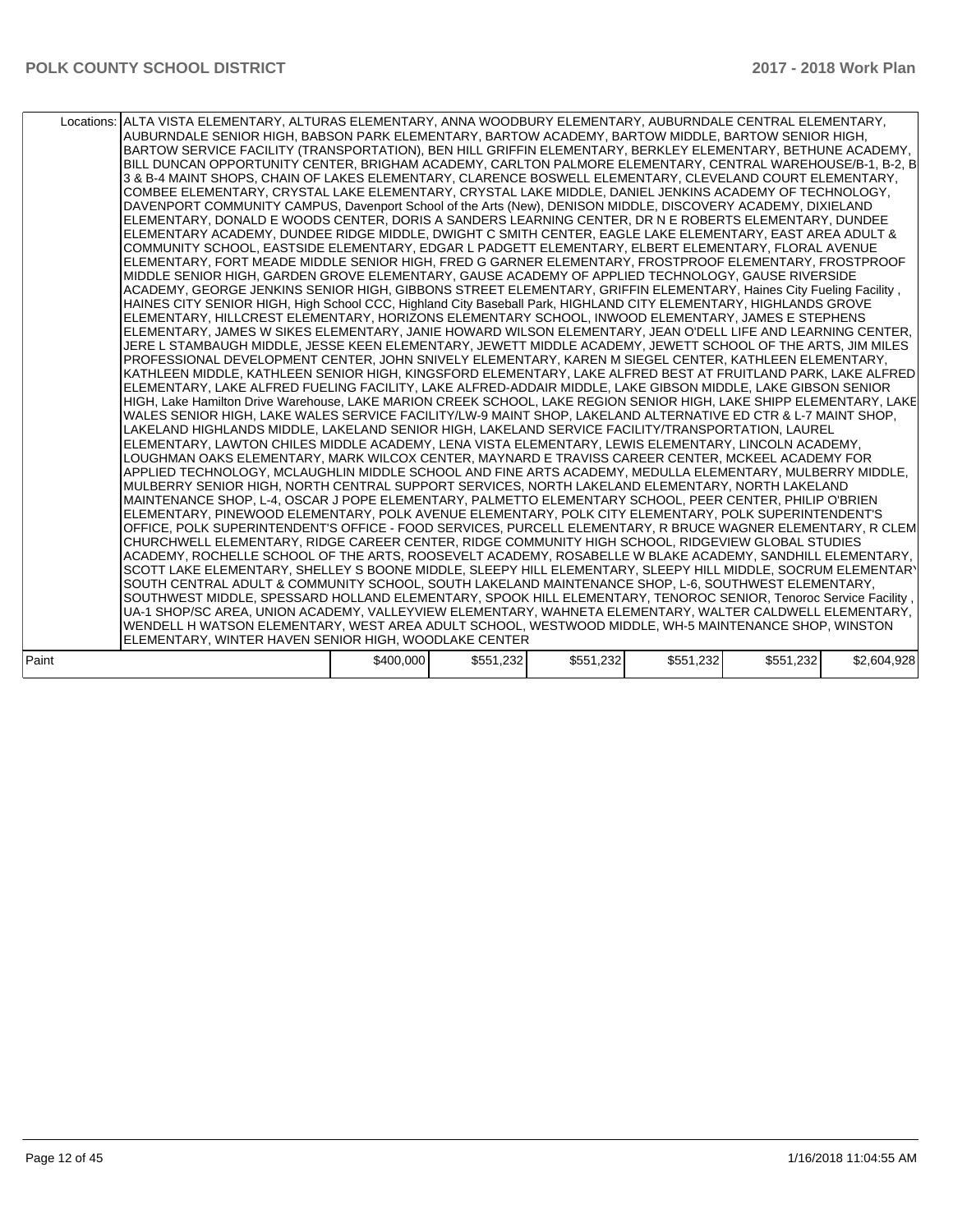| Locations: ALTA VISTA ELEMENTARY, ALTURAS ELEMENTARY, ANNA WOODBURY ELEMENTARY, AUBURNDALE CENTRAL ELEMENTARY,<br>AUBURNDALE SENIOR HIGH, BABSON PARK ELEMENTARY, BARTOW ACADEMY, BARTOW MIDDLE, BARTOW SENIOR HIGH,<br>BARTOW SERVICE FACILITY (TRANSPORTATION), BEN HILL GRIFFIN ELEMENTARY, BERKLEY ELEMENTARY, BETHUNE ACADEMY, |             |             |             |             |             |              |
|-------------------------------------------------------------------------------------------------------------------------------------------------------------------------------------------------------------------------------------------------------------------------------------------------------------------------------------|-------------|-------------|-------------|-------------|-------------|--------------|
| BILL DUNCAN OPPORTUNITY CENTER, BRIGHAM ACADEMY, CARLTON PALMORE ELEMENTARY, CENTRAL WAREHOUSE/B-1, B-2, B                                                                                                                                                                                                                          |             |             |             |             |             |              |
| 3 & B-4 MAINT SHOPS, CHAIN OF LAKES ELEMENTARY, CLARENCE BOSWELL ELEMENTARY, CLEVELAND COURT ELEMENTARY,                                                                                                                                                                                                                            |             |             |             |             |             |              |
| COMBEE ELEMENTARY, CRYSTAL LAKE ELEMENTARY, CRYSTAL LAKE MIDDLE, DANIEL JENKINS ACADEMY OF TECHNOLOGY,                                                                                                                                                                                                                              |             |             |             |             |             |              |
| DAVENPORT COMMUNITY CAMPUS, Davenport School of the Arts (New), DENISON MIDDLE, DISCOVERY ACADEMY, DIXIELAND                                                                                                                                                                                                                        |             |             |             |             |             |              |
| ELEMENTARY, DONALD E WOODS CENTER, DORIS A SANDERS LEARNING CENTER, DR N E ROBERTS ELEMENTARY, DUNDEE                                                                                                                                                                                                                               |             |             |             |             |             |              |
| ELEMENTARY ACADEMY, DUNDEE RIDGE MIDDLE, DWIGHT C SMITH CENTER, EAGLE LAKE ELEMENTARY, EAST AREA ADULT &                                                                                                                                                                                                                            |             |             |             |             |             |              |
| COMMUNITY SCHOOL, EASTSIDE ELEMENTARY, EDGAR L PADGETT ELEMENTARY, ELBERT ELEMENTARY, FLORAL AVENUE                                                                                                                                                                                                                                 |             |             |             |             |             |              |
| ELEMENTARY, FORT MEADE MIDDLE SENIOR HIGH, FRED G GARNER ELEMENTARY, FROSTPROOF ELEMENTARY, FROSTPROOF                                                                                                                                                                                                                              |             |             |             |             |             |              |
| MIDDLE SENIOR HIGH, GARDEN GROVE ELEMENTARY, GAUSE ACADEMY OF APPLIED TECHNOLOGY, GAUSE RIVERSIDE                                                                                                                                                                                                                                   |             |             |             |             |             |              |
| ACADEMY, GEORGE JENKINS SENIOR HIGH, GIBBONS STREET ELEMENTARY, GRIFFIN ELEMENTARY, Haines City Fueling Facility,                                                                                                                                                                                                                   |             |             |             |             |             |              |
| HAINES CITY SENIOR HIGH, High School CCC, Highland City Baseball Park, HIGHLAND CITY ELEMENTARY, HIGHLANDS GROVE                                                                                                                                                                                                                    |             |             |             |             |             |              |
| ELEMENTARY, HILLCREST ELEMENTARY, HORIZONS ELEMENTARY SCHOOL, INWOOD ELEMENTARY, JAMES E STEPHENS                                                                                                                                                                                                                                   |             |             |             |             |             |              |
| ELEMENTARY, JAMES W SIKES ELEMENTARY, JANIE HOWARD WILSON ELEMENTARY, JEAN O'DELL LIFE AND LEARNING CENTER,                                                                                                                                                                                                                         |             |             |             |             |             |              |
| JERE L STAMBAUGH MIDDLE, JESSE KEEN ELEMENTARY, JEWETT MIDDLE ACADEMY, JEWETT SCHOOL OF THE ARTS, JIM MILES                                                                                                                                                                                                                         |             |             |             |             |             |              |
| PROFESSIONAL DEVELOPMENT CENTER, JOHN SNIVELY ELEMENTARY, KAREN M SIEGEL CENTER, KATHLEEN ELEMENTARY,                                                                                                                                                                                                                               |             |             |             |             |             |              |
| KATHLEEN MIDDLE, KATHLEEN SENIOR HIGH, KINGSFORD ELEMENTARY, LAKE ALFRED BEST AT FRUITLAND PARK, LAKE ALFRED                                                                                                                                                                                                                        |             |             |             |             |             |              |
| ELEMENTARY, LAKE ALFRED FUELING FACILITY, LAKE ALFRED-ADDAIR MIDDLE, LAKE GIBSON MIDDLE, LAKE GIBSON SENIOR                                                                                                                                                                                                                         |             |             |             |             |             |              |
| HIGH, Lake Hamilton Drive Warehouse, LAKE MARION CREEK SCHOOL, LAKE REGION SENIOR HIGH, LAKE SHIPP ELEMENTARY, LAKE                                                                                                                                                                                                                 |             |             |             |             |             |              |
| WALES SENIOR HIGH. LAKE WALES SERVICE FACILITY/LW-9 MAINT SHOP. LAKELAND ALTERNATIVE ED CTR & L-7 MAINT SHOP.                                                                                                                                                                                                                       |             |             |             |             |             |              |
| LAKELAND HIGHLANDS MIDDLE, LAKELAND SENIOR HIGH, LAKELAND SERVICE FACILITY/TRANSPORTATION, LAUREL                                                                                                                                                                                                                                   |             |             |             |             |             |              |
| ELEMENTARY, LAWTON CHILES MIDDLE ACADEMY, LENA VISTA ELEMENTARY, LEWIS ELEMENTARY, LINCOLN ACADEMY,                                                                                                                                                                                                                                 |             |             |             |             |             |              |
| LOUGHMAN OAKS ELEMENTARY, MARK WILCOX CENTER, MAYNARD E TRAVISS CAREER CENTER, MCKEEL ACADEMY FOR                                                                                                                                                                                                                                   |             |             |             |             |             |              |
| APPLIED TECHNOLOGY, MCLAUGHLIN MIDDLE SCHOOL AND FINE ARTS ACADEMY, MEDULLA ELEMENTARY, MULBERRY MIDDLE,                                                                                                                                                                                                                            |             |             |             |             |             |              |
| MULBERRY SENIOR HIGH, NORTH CENTRAL SUPPORT SERVICES, NORTH LAKELAND ELEMENTARY, NORTH LAKELAND<br>MAINTENANCE SHOP, L-4, OSCAR J POPE ELEMENTARY, PALMETTO ELEMENTARY SCHOOL, PEER CENTER, PHILIP O'BRIEN                                                                                                                          |             |             |             |             |             |              |
| ELEMENTARY, PINEWOOD ELEMENTARY, POLK AVENUE ELEMENTARY, POLK CITY ELEMENTARY, POLK SUPERINTENDENT'S                                                                                                                                                                                                                                |             |             |             |             |             |              |
| OFFICE, POLK SUPERINTENDENT'S OFFICE - FOOD SERVICES, PURCELL ELEMENTARY, R BRUCE WAGNER ELEMENTARY, R CLEM                                                                                                                                                                                                                         |             |             |             |             |             |              |
| CHURCHWELL ELEMENTARY, RIDGE CAREER CENTER, RIDGE COMMUNITY HIGH SCHOOL, RIDGEVIEW GLOBAL STUDIES                                                                                                                                                                                                                                   |             |             |             |             |             |              |
| ACADEMY, ROCHELLE SCHOOL OF THE ARTS, ROOSEVELT ACADEMY, ROSABELLE W BLAKE ACADEMY, SANDHILL ELEMENTARY,                                                                                                                                                                                                                            |             |             |             |             |             |              |
| SCOTT LAKE ELEMENTARY, SHELLEY S BOONE MIDDLE, SLEEPY HILL ELEMENTARY, SLEEPY HILL MIDDLE, SOCRUM ELEMENTARY                                                                                                                                                                                                                        |             |             |             |             |             |              |
| SOUTH CENTRAL ADULT & COMMUNITY SCHOOL, SOUTH LAKELAND MAINTENANCE SHOP, L-6, SOUTHWEST ELEMENTARY,                                                                                                                                                                                                                                 |             |             |             |             |             |              |
| SOUTHWEST MIDDLE, SPESSARD HOLLAND ELEMENTARY, SPOOK HILL ELEMENTARY, TENOROC SENIOR, Tenoroc Service Facility,                                                                                                                                                                                                                     |             |             |             |             |             |              |
| UA-1 SHOP/SC AREA, UNION ACADEMY, VALLEYVIEW ELEMENTARY, WAHNETA ELEMENTARY, WALTER CALDWELL ELEMENTARY,                                                                                                                                                                                                                            |             |             |             |             |             |              |
| WENDELL H WATSON ELEMENTARY, WEST AREA ADULT SCHOOL, WESTWOOD MIDDLE, WH-5 MAINTENANCE SHOP, WINSTON                                                                                                                                                                                                                                |             |             |             |             |             |              |
| ELEMENTARY, WINTER HAVEN SENIOR HIGH, WOODLAKE CENTER                                                                                                                                                                                                                                                                               |             |             |             |             |             |              |
| <b>Sub Total:</b>                                                                                                                                                                                                                                                                                                                   | \$4,326,232 | \$4.326.232 | \$4,326,232 | \$4,326,232 | \$4,326,232 | \$21.631.160 |

| <b>PECO Maintenance Expenditures</b> | \$2,163,116 | \$2,163,116 | \$2,163,116 | \$2,163,116 | \$2,163,116 | \$10,815,580 |
|--------------------------------------|-------------|-------------|-------------|-------------|-------------|--------------|
| 1.50 Mill Sub Total:                 | \$2,163,116 | \$2,163,116 | \$2,163,116 | \$2,163,116 | \$2,163,116 | \$10,815,580 |

No items have been specified.

| \$4.326.232<br>\$4.326.232<br>4.326.232<br>.м. | Total:<br>0.222<br>\$4.326.232<br>noc ono<br>\$4.326.232 | .0001<br>160<br>\$21 |
|------------------------------------------------|----------------------------------------------------------|----------------------|
|------------------------------------------------|----------------------------------------------------------|----------------------|

## **Local 1.50 Mill Expenditure For Maintenance, Repair and Renovation**

Anticipated expenditures expected from local funding sources over the years covered by the current work plan.

| Item                                      | 2017 - 2018<br><b>Actual Budget</b> | $2018 - 2019$<br>Projected | 2019 - 2020<br>Projected | $2020 - 2021$<br>Projected | $2021 - 2022$<br>Projected | Total        |
|-------------------------------------------|-------------------------------------|----------------------------|--------------------------|----------------------------|----------------------------|--------------|
| Remaining Maint and Repair from 1.5 Mills | \$2,163,116                         | \$2,163,116                | \$2,163,116              | \$2,163,116                | \$2,163,116                | \$10,815,580 |
| Maintenance/Repair Salaries               | \$8,400,000                         | \$8,400,000                | \$8,400,000              | \$8,400,000                | \$8,400,000                | \$42,000,000 |
| School Bus Purchases                      | \$8,378,431                         | \$5,200,000                | \$5,700,000              | \$6,200,000                | \$6,700,000                | \$32,178,431 |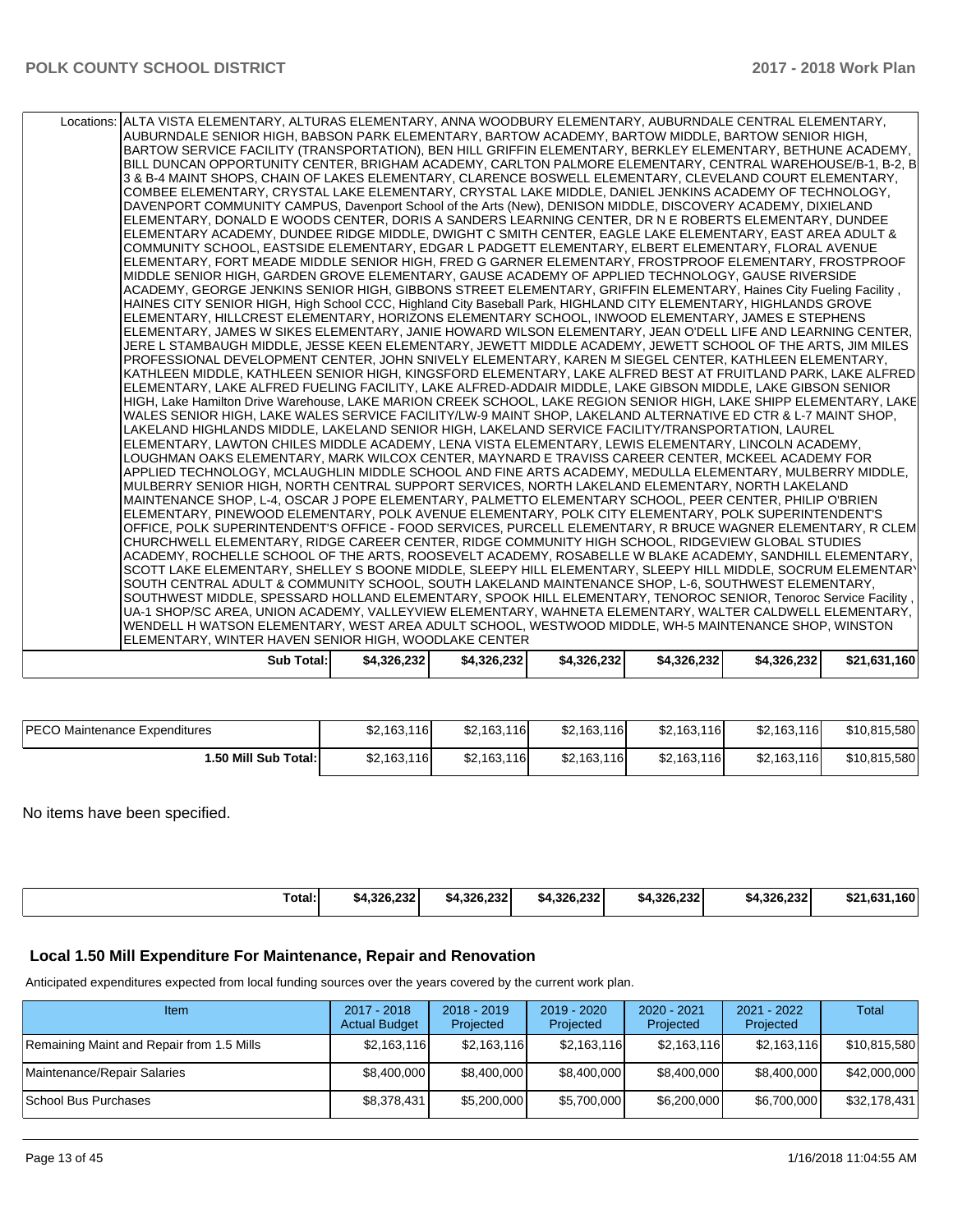| <b>Other Vehicle Purchases</b>                               | \$300,000    | \$300,000    | \$300,000    | \$300,000    | \$300,000    | \$1,500,000   |
|--------------------------------------------------------------|--------------|--------------|--------------|--------------|--------------|---------------|
| <b>Capital Outlay Equipment</b>                              | \$7,478,552  | \$4,595,000  | \$5,110,000  | \$5,620,000  | \$5,875,000  | \$28,678,552  |
| Rent/Lease Payments                                          | \$170,000    | \$170,000    | \$170,000    | \$170,000    | \$170,000    | \$850,000     |
| <b>COP Debt Service</b>                                      | \$19,873,835 | \$19,873,835 | \$19,873,835 | \$19,873,835 | \$19,873,835 | \$99,369,175  |
| Rent/Lease Relocatables                                      | \$0          | \$0          | \$0          | \$0          | \$0          | \$0           |
| <b>Environmental Problems</b>                                | \$0          | \$0          | \$0          | \$0          | \$0          | \$0           |
| s.1011.14 Debt Service                                       | \$0          | \$0          | \$0          | \$0          | \$0          | \$0           |
| <b>Special Facilities Construction Account</b>               | \$0          | \$0          | \$0          | \$0          | \$0          | \$0           |
| Premiums for Property Casualty Insurance - 1011.71<br>(4a,b) | \$1,370,000  | \$1,370,000  | \$1,370,000  | \$1,370,000  | \$1,370,000  | \$6,850,000   |
| Qualified School Construction Bonds (QSCB)                   | \$0          | \$0          | \$0          | \$0          | \$0          | \$0           |
| Qualified Zone Academy Bonds (QZAB)                          | \$0          | \$0          | \$0          | \$0          | \$0          | \$0           |
| Fine Arts Equipment                                          | \$175,000    | \$175,000    | \$200,000    | \$250,000    | \$275,000    | \$1,075,000   |
| <b>Career Education Equipment</b>                            | \$650,000    | \$675,000    | \$700,000    | \$725,000    | \$750,000    | \$3,500,000   |
| Safety Equipment                                             | \$101,000    | \$61,000     | \$61,000     | \$61,000     | \$61,000     | \$345,000     |
| Furniture & Equipment                                        | \$2,174,665  | \$1,000,000  | \$1,200,000  | \$1,500,000  | \$2,000,000  | \$7,874,665   |
| <b>Athletics</b>                                             | \$791,975    | \$785,000    | \$200,000    | \$250,000    | \$250,000    | \$2,276,975   |
| Safe Schools                                                 | \$477,580    | \$450,000    | \$500,000    | \$525,000    | \$550,000    | \$2,502,580   |
| Vehicle & Safety                                             | \$100,000    | \$100,000    | \$150,000    | \$200,000    | \$250,000    | \$800,000     |
| <b>Business Process Support</b>                              | \$12,000     | \$12,000     | \$12,000     | \$12,000     | \$12,000     | \$60,000      |
| <b>Advertised Districtwide</b>                               | \$3,285,990  | \$13,999,255 | \$16,967,075 | \$19,026,002 | \$21,357,074 | \$74,635,396  |
| Purchase of Bryant Stadium                                   | \$600,000    | \$600,000    | \$0          | \$0          | \$0          | \$1,200,000   |
| <b>Local Expenditure Totals:</b>                             | \$56,502,144 | \$59,929,206 | \$63,077,026 | \$66,645,953 | \$70,357,025 | \$316,511,354 |

# **Revenue**

## **1.50 Mill Revenue Source**

Schedule of Estimated Capital Outlay Revenue from each currently approved source which is estimated to be available for expenditures on the projects included in the tentative district facilities work program. All amounts are NET after considering carryover balances, interest earned, new COP's, 1011.14 and 1011.15 loans, etc. Districts cannot use 1.5-Mill funds for salaries except for those explicitly associated with maintenance/repair projects. (1011.71 (5), F.S.)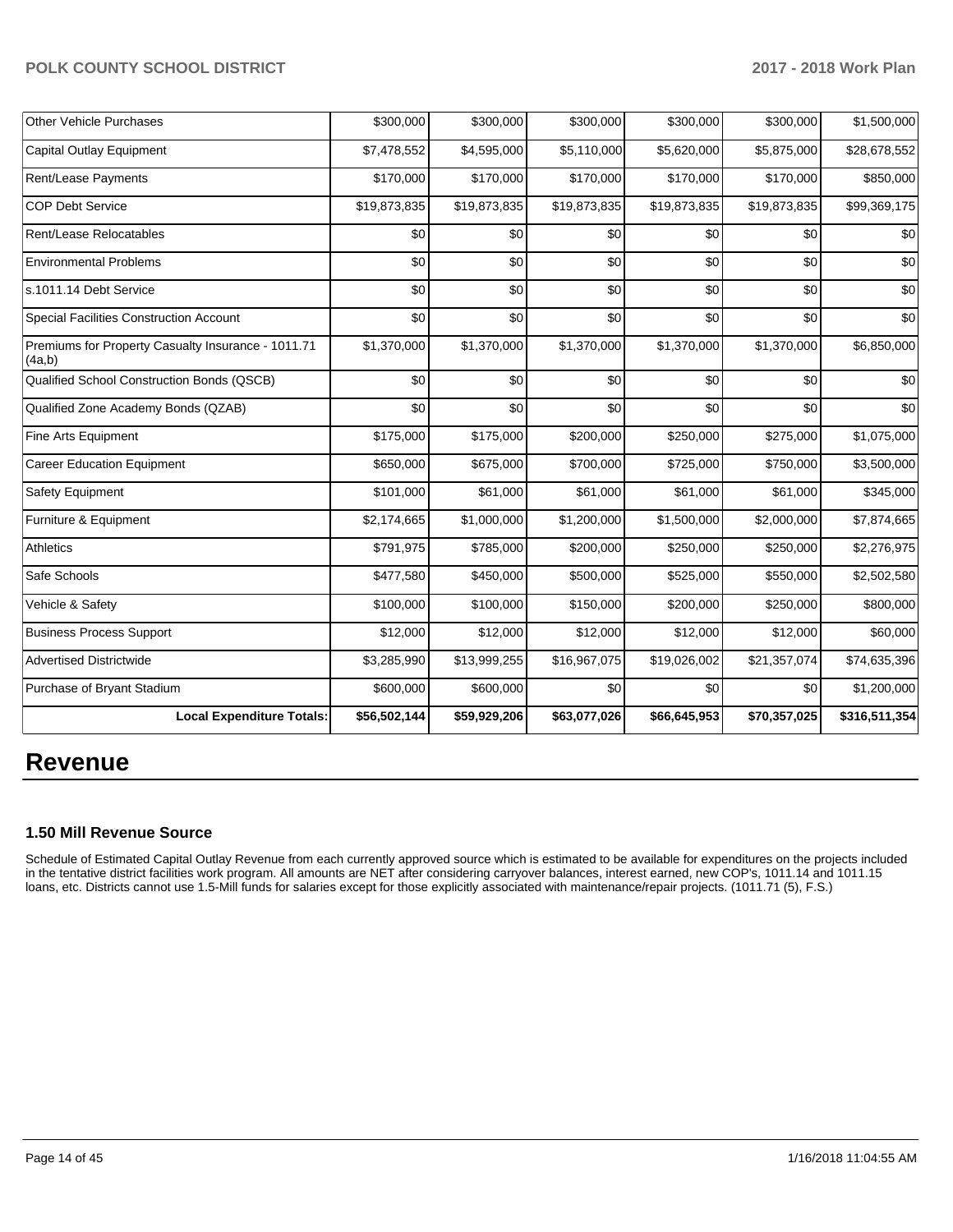| <b>Item</b>                                                                         | Fund | $2017 - 2018$<br><b>Actual Value</b> | $2018 - 2019$<br>Projected | $2019 - 2020$<br>Projected | $2020 - 2021$<br>Projected | $2021 - 2022$<br>Projected | <b>Total</b>      |
|-------------------------------------------------------------------------------------|------|--------------------------------------|----------------------------|----------------------------|----------------------------|----------------------------|-------------------|
| (1) Non-exempt property<br>lassessed valuation                                      |      | \$33,632,228,473                     | \$35,672,146,653           | \$37,545,848,872           | \$39,670,209,961           | \$41,879,181,504           | \$188,399,615,463 |
| (2) The Millege projected for<br>discretionary capital outlay per<br>ls.1011.71     |      | 1.50                                 | 1.50                       | 1.50                       | 1.50                       | 1.50                       |                   |
| $(3)$ Full value of the 1.50-Mill<br>discretionary capital outlay per<br>ls.1011.71 |      | \$56,502,144                         | \$59,929,206               | \$63.077.026               | \$66,645,953               | \$70,357,025               | \$316,511,354     |
| (4) Value of the portion of the 1.50<br>-Mill ACTUALLY levied                       | 370  | \$48,430,409                         | \$51,367,891               | \$54,066,022               | \$57,125,102               | \$60,306,021               | \$271,295,445     |
| $(5)$ Difference of lines $(3)$ and $(4)$                                           |      | \$8,071,735                          | \$8,561,315                | \$9,011,004                | \$9,520,851                | \$10,051,004               | \$45,215,909      |

#### **PECO Revenue Source**

The figure in the row designated "PECO Maintenance" will be subtracted from funds available for new construction because PECO maintenance dollars cannot be used for new construction.

| <b>Item</b>                          | Fund         | $2017 - 2018$<br><b>Actual Budget</b> | $2018 - 2019$<br>Projected | 2019 - 2020<br>Projected | $2020 - 2021$<br>Projected | 2021 - 2022<br>Projected | Total        |
|--------------------------------------|--------------|---------------------------------------|----------------------------|--------------------------|----------------------------|--------------------------|--------------|
| <b>IPECO New Construction</b>        | 340 <b>I</b> | \$0                                   | \$0 <sub>1</sub>           | \$346,771                | \$1,227,853                | \$1,539,158              | \$3,113,782  |
| <b>PECO Maintenance Expenditures</b> |              | \$2,163,116                           | \$2,163,116                | \$2,163,116              | \$2,163,116                | \$2,163,116              | \$10,815,580 |
|                                      |              | \$2,163,116                           | \$2,163,116                | \$2,509,887              | \$3,390,969                | \$3,702,274              | \$13,929,362 |

## **CO & DS Revenue Source**

Revenue from Capital Outlay and Debt Service funds.

| <b>Item</b>                               | Fund | $2017 - 2018$<br><b>Actual Budget</b> | $2018 - 2019$<br>Projected | $2019 - 2020$<br>Projected | $2020 - 2021$<br>Projected | $2021 - 2022$<br>Projected | Total        |
|-------------------------------------------|------|---------------------------------------|----------------------------|----------------------------|----------------------------|----------------------------|--------------|
| ICO & DS Cash Flow-through<br>Distributed | 360  | \$2,159,635                           | \$2,159,635                | \$2.159.635                | \$2,159,635                | \$2,159,635                | \$10,798,175 |
| ICO & DS Interest on<br>Undistributed CO  | 360  | \$32.559                              | \$32,559                   | \$32.559                   | \$32.559                   | \$32.559                   | \$162.795    |
|                                           |      | \$2.192.194                           | \$2,192,194                | \$2.192.194                | \$2.192.194                | \$2,192,194                | \$10,960,970 |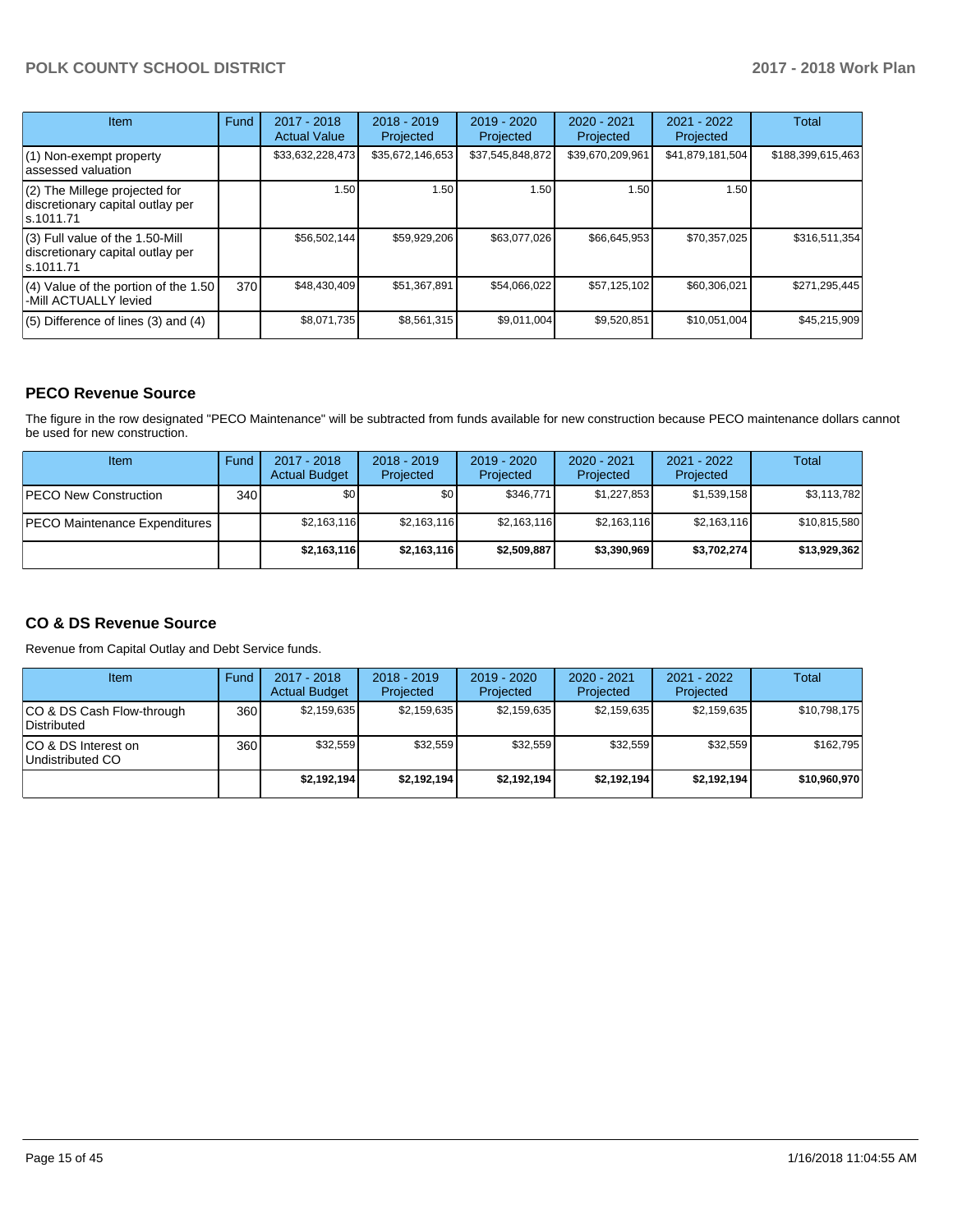#### **Fair Share Revenue Source**

Nothing reported for this section. All legally binding commitments for proportionate fair-share mitigation for impacts on public school facilities must be included in the 5-year district work program.

#### **Sales Surtax Referendum**

Specific information about any referendum for a 1-cent or 1/2-cent surtax referendum during the previous year.

**Did the school district hold a surtax referendum during the past fiscal year 2016 - 2017?**

No

#### **Additional Revenue Source**

Any additional revenue sources

| Item                                                                                                   | 2017 - 2018<br><b>Actual Value</b> | 2018 - 2019<br>Projected | 2019 - 2020<br>Projected | 2020 - 2021<br>Projected | 2021 - 2022<br>Projected | <b>Total</b> |
|--------------------------------------------------------------------------------------------------------|------------------------------------|--------------------------|--------------------------|--------------------------|--------------------------|--------------|
| Proceeds from a s.1011.14/15 F.S. Loans                                                                | \$0                                | \$0                      | \$0                      | \$0                      | \$0                      | \$0          |
| District Bonds - Voted local bond<br>referendum proceeds per s.9, Art VII<br><b>State Constitution</b> | \$0                                | \$0                      | \$0                      | \$0                      | \$0                      | \$0          |
| Proceeds from Special Act Bonds                                                                        | \$0                                | \$0                      | \$0                      | \$0                      | \$0                      | \$0          |
| Estimated Revenue from CO & DS Bond<br>Sale                                                            | \$1,159,600                        | \$1,159,600              | \$1,159,600              | \$1,159,600              | \$1,159,600              | \$5,798,000  |
| Proceeds from Voted Capital<br>Improvements millage                                                    | \$0                                | \$0                      | \$0                      | \$0                      | \$0                      | \$0          |
| Other Revenue for Other Capital Projects                                                               | \$250,000                          | \$250,000                | \$250,000                | \$250,000                | \$250,000                | \$1,250,000  |
| Proceeds from 1/2 cent sales surtax<br>authorized by school board                                      | \$40,000,000                       | \$21,129,261             | \$0                      | \$0                      | \$0                      | \$61,129,261 |
| Proceeds from local governmental<br>infrastructure sales surtax                                        | \$0                                | \$0                      | \$0                      | \$0                      | \$0                      | \$0          |
| Proceeds from Certificates of<br>Participation (COP's) Sale                                            | \$0                                | \$0                      | \$0                      | \$0                      | \$0                      | \$0          |
| Classrooms First Bond proceeds amount<br>authorized in FY 1997-98                                      | \$0                                | \$0                      | \$0                      | \$0                      | \$0                      | \$0          |
| Classrooms for Kids                                                                                    | \$0                                | \$0                      | \$0                      | \$0                      | \$0                      | \$0          |
| <b>District Equity Recognition</b>                                                                     | \$0                                | \$0                      | \$0                      | \$0                      | \$0                      | \$0          |
| <b>Federal Grants</b>                                                                                  | \$0                                | \$0                      | \$0                      | \$0                      | \$0                      | \$0          |
| Proportionate share mitigation (actual<br>cash revenue only, not in kind donations)                    | \$0                                | \$0                      | \$0                      | \$0                      | \$0                      | \$0          |
| Impact fees received                                                                                   | \$12,000,000                       | \$12,000,000             | \$12,000,000             | \$12,000,000             | \$12,000,000             | \$60,000,000 |
| Private donations                                                                                      | \$0                                | \$0                      | \$0                      | \$0                      | \$0                      | \$0          |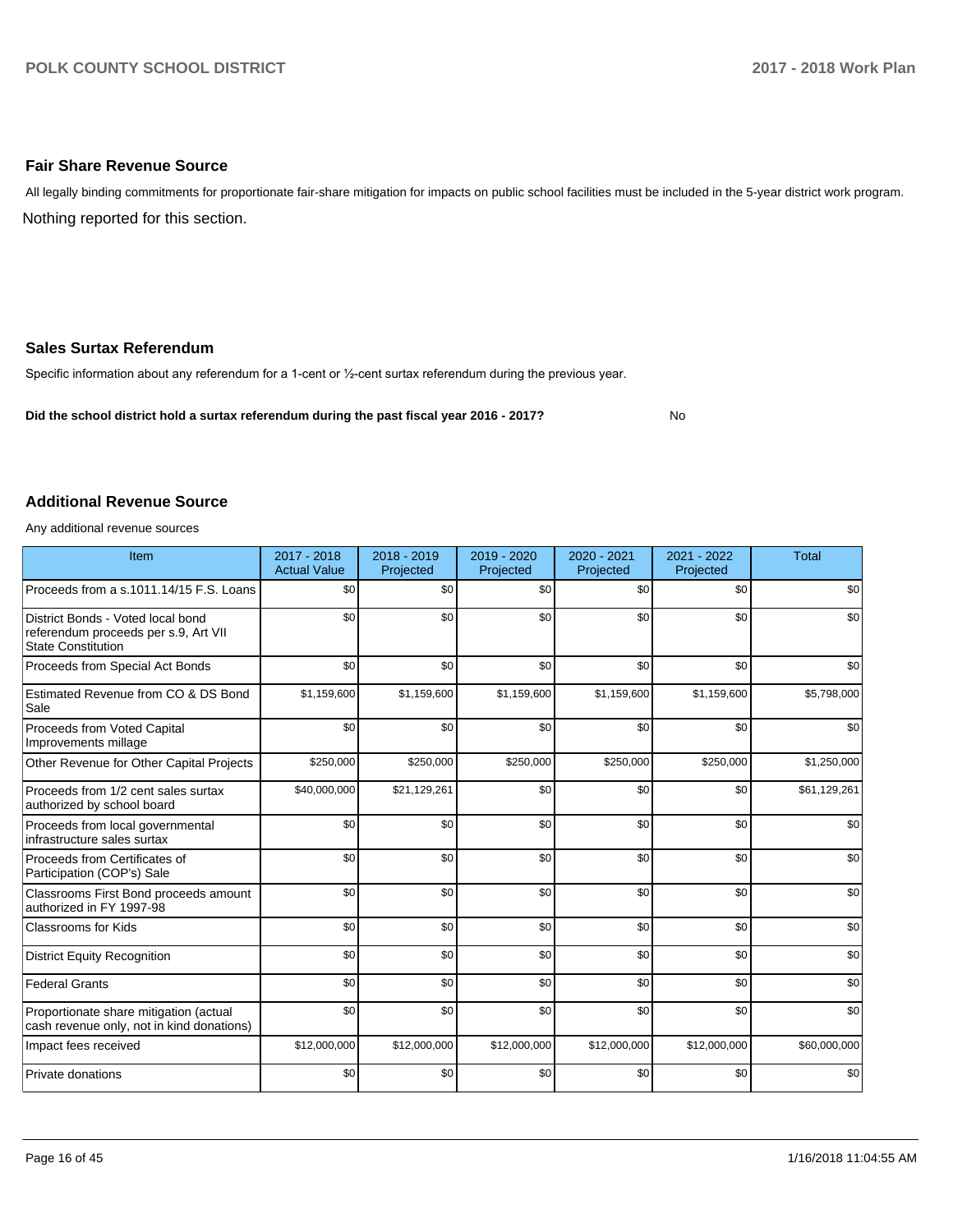| Grants from local governments or not-for-<br>profit organizations                                                         | \$0            | \$0            | \$0            | \$0            | \$0           | \$0            |
|---------------------------------------------------------------------------------------------------------------------------|----------------|----------------|----------------|----------------|---------------|----------------|
| Interest, Including Profit On Investment                                                                                  | \$0            | \$0            | \$0            | \$0            | \$0           | \$0            |
| Revenue from Bonds pledging proceeds<br>from 1 cent or 1/2 cent Sales Surtax                                              | \$0            | \$0            | \$0            | \$0            | \$0           | \$0            |
| <b>Total Fund Balance Carried Forward</b>                                                                                 | \$17,193,203   | \$15,000,000   | \$16,000,000   | \$16,000,000   | \$11,500,000  | \$75,693,203   |
| General Capital Outlay Obligated Fund<br><b>Balance Carried Forward From Total</b><br><b>Fund Balance Carried Forward</b> | (\$9,822,530)  | (\$5,000,000)  | (\$10,000,000) | (\$10,980,000) | (\$5,000,000) | (\$40,802,530) |
| <b>Special Facilities Construction Account</b>                                                                            | \$0            | \$0            | \$0            | \$0            | \$0           | \$0            |
| One Cent - 1/2 Cent Sales Surtax Debt<br>Service From Total Fund Balance Carried<br>Forward                               | (\$25,916,281) | (\$25,932,361) | \$0            | \$0            | \$0           | (\$51,848,642) |
| Capital Outlay Projects Funds Balance<br>Carried Forward From Total Fund<br><b>Balance Carried Forward</b>                | (\$1,909,951)  | (\$1,500,000)  | (\$2,500,000)  | (\$2,500,000)  | (\$2,500,000) | (\$10,909,951) |
| <b>Subtotal</b>                                                                                                           | \$32,954,041   | \$17,106,500   | \$16,909,600   | \$15,929,600   | \$17,409,600  | \$100,309,341  |

# **Total Revenue Summary**

| <b>Item Name</b>                                            | $2017 - 2018$<br><b>Budget</b> | $2018 - 2019$<br>Projected | 2019 - 2020<br>Projected | $2020 - 2021$<br>Projected | 2021 - 2022<br>Projected | <b>Five Year Total</b> |
|-------------------------------------------------------------|--------------------------------|----------------------------|--------------------------|----------------------------|--------------------------|------------------------|
| Local 1.5 Mill Discretionary Capital Outlay<br>l Revenue    | \$48,430,409                   | \$51,367,891               | \$54,066,022             | \$57,125,102               | \$60,306,021             | \$271,295,445          |
| IPECO and 1.5 Mill Maint and Other 1.5<br>Mill Expenditures | (S56, 502, 144)                | (\$59,929,206)             | (\$63,077,026)           | $($ \$66,645,953)          | (\$70,357,025)           | (\$316,511,354)        |
| IPECO Maintenance Revenue                                   | \$2,163,116                    | \$2,163,116                | \$2,163,116              | \$2,163,116                | \$2,163,116              | \$10,815,580           |
| <b>Available 1.50 Mill for New</b><br><b>Construction</b>   | (\$8,071,735)                  | (\$8,561,315)              | (\$9,011,004)            | (\$9,520,851)              | (\$10,051,004)           | (\$45,215,909)         |

| <b>Item Name</b>                     | 2017 - 2018<br><b>Budget</b> | $2018 - 2019$<br>Projected | 2019 - 2020<br>Projected | $2020 - 2021$<br>Projected | $2021 - 2022$<br>Projected | <b>Five Year Total</b> |
|--------------------------------------|------------------------------|----------------------------|--------------------------|----------------------------|----------------------------|------------------------|
| ICO & DS Revenue                     | \$2,192,194                  | \$2,192,194                | \$2,192,194              | \$2,192,194                | \$2,192,194                | \$10,960,970           |
| <b>PECO New Construction Revenue</b> | \$0                          | \$0                        | \$346.771                | \$1,227,853                | \$1,539,158                | \$3,113,782            |
| Other/Additional Revenue             | \$32,954,041                 | \$17,106,500               | \$16,909,600             | \$15,929,600               | \$17,409,600               | \$100,309,341          |
| <b>Total Additional Revenuel</b>     | \$35,146,235                 | \$19,298,694               | \$19,448,565             | \$19,349,647               | \$21,140,952               | \$114,384,093          |
| <b>Total Available Revenue</b>       | \$27,074,500                 | \$10,737,379               | \$10,437,561             | \$9,828,796                | \$11,089,948               | \$69,168,184           |

# **Project Schedules**

# **Capacity Project Schedules**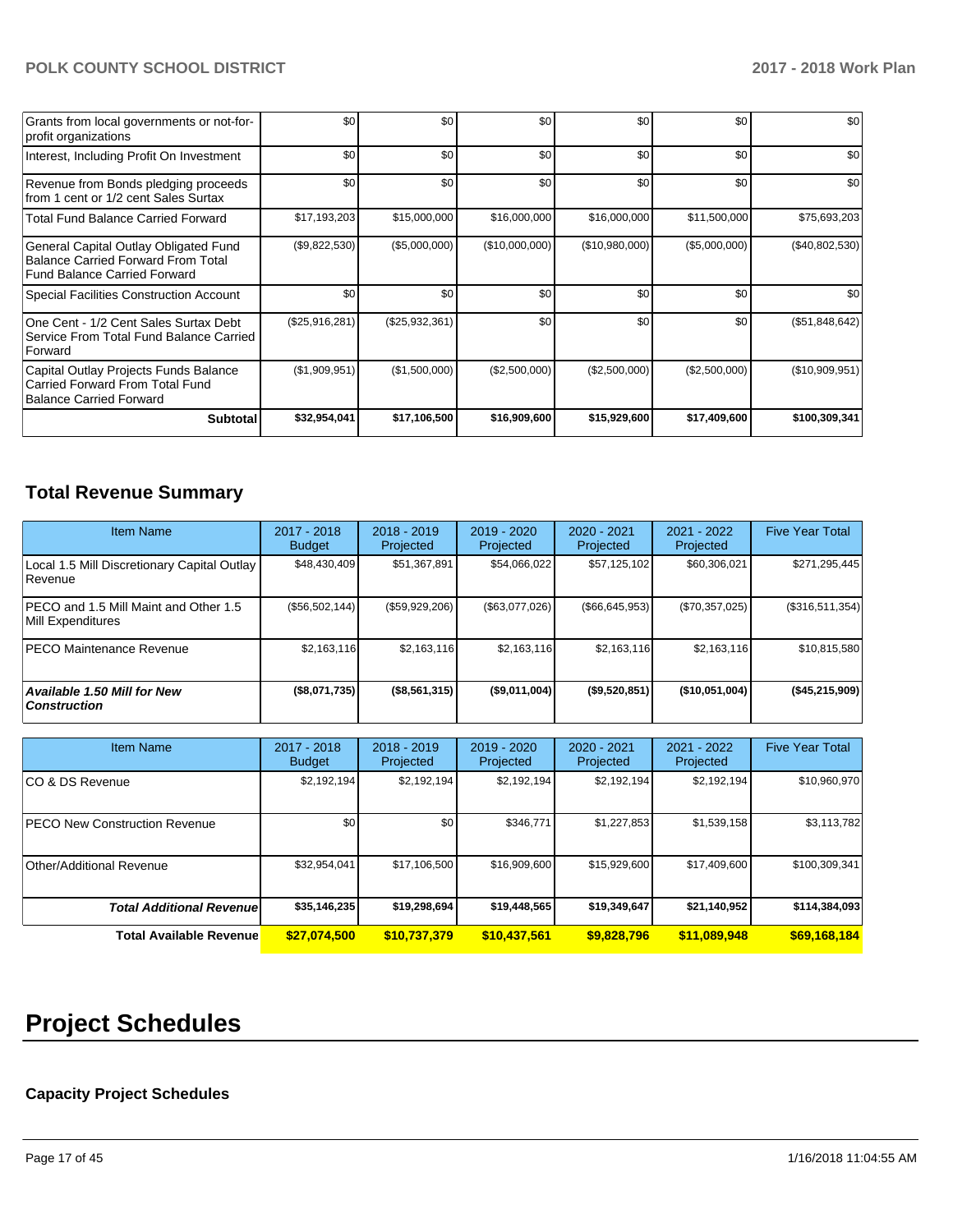A schedule of capital outlay projects necessary to ensure the availability of satisfactory classrooms for the projected student enrollment in K-12 programs.

| <b>Project Description</b>                    | Location                                     |                          | 2017 - 2018 | 2018 - 2019 | 2019 - 2020 | 2020 - 2021 | 2021 - 2022  | Total           | Funded |
|-----------------------------------------------|----------------------------------------------|--------------------------|-------------|-------------|-------------|-------------|--------------|-----------------|--------|
| New Elementary<br>School (SE Winter<br>Haven) | Location not<br>specified                    | Planned<br>Cost:         | \$0         | \$0         | \$0         | \$0         | \$21,000,000 | \$21,000,000 No |        |
|                                               |                                              | <b>Student Stations:</b> | 0           | 0           | $\mathbf 0$ | 0           | 850          | 850             |        |
|                                               |                                              | <b>Total Classrooms:</b> | 0           | 0           | 0           | 0           | 46           | 46              |        |
|                                               |                                              | Gross Sq Ft:             | 0           | $\mathbf 0$ | $\mathbf 0$ | 0           | 109,746      | 109,746         |        |
| 8 Classroom Wing                              | <b>LOUGHMAN OAKS</b><br><b>ELEMENTARY</b>    | Planned<br>Cost:         | \$0         | \$0         | \$0         | \$3,500,000 | \$0          | \$3,500,000 No  |        |
|                                               |                                              | <b>Student Stations:</b> | $\mathbf 0$ | $\mathbf 0$ | $\mathbf 0$ | 144         | 0            | 144             |        |
|                                               |                                              | <b>Total Classrooms:</b> | 0           | $\mathbf 0$ | $\mathbf 0$ | 8           | 0            | 8               |        |
|                                               |                                              | Gross Sq Ft:             | $\mathbf 0$ | $\mathbf 0$ | $\mathbf 0$ | 9,422       | 0            | 9,422           |        |
| 22 Classroom<br>Addition                      | <b>RIDGE COMMUNITY</b><br><b>HIGH SCHOOL</b> | Planned<br>Cost:         | \$0         | \$0         | \$8,500,000 | \$0         | \$0          | \$8,500,000 No  |        |
|                                               |                                              | <b>Student Stations:</b> | 0           | $\mathbf 0$ | 396         | $\mathbf 0$ | 0            | 396             |        |
|                                               |                                              | <b>Total Classrooms:</b> | 0           | 0           | 22          | 0           | 0            | 22              |        |
|                                               |                                              | Gross Sq Ft:             | 0           | $\mathbf 0$ | 56,885      | 0           | 0            | 56,885          |        |
| New High School<br>(Poinciana)                | Location not<br>specified                    | Planned<br>Cost:         | \$0         | \$0         | \$0         | \$0         | \$50,000,000 | \$50,000,000 No |        |
|                                               |                                              | <b>Student Stations:</b> | $\pmb{0}$   | $\mathbf 0$ | $\mathbf 0$ | $\mathbf 0$ | 1,800        | 1,800           |        |
|                                               |                                              | <b>Total Classrooms:</b> | 0           | $\mathbf 0$ | $\mathbf 0$ | 0           | 61           | 61              |        |
|                                               |                                              | Gross Sq Ft:             | $\mathbf 0$ | $\mathbf 0$ | $\mathbf 0$ | 0           | 300,326      | 300,326         |        |
| New Elementary (SW<br>Lakeland/Mulberry)      | Location not<br>specified                    | Planned<br>Cost:         | \$0         | \$0         | \$0         | \$0         | \$21,000,000 | \$21,000,000 No |        |
|                                               |                                              | <b>Student Stations:</b> | 0           | 0           | 0           | 0           | 850          | 850             |        |
|                                               |                                              | <b>Total Classrooms:</b> | 0           | 0           | 0           | 0           | 46           | 46              |        |
|                                               |                                              | Gross Sq Ft:             | 0           | $\mathbf 0$ | $\mathbf 0$ | $\mathbf 0$ | 109,746      | 109,746         |        |
| New Elementary<br>(Poinciana)                 | Location not<br>specified                    | Planned<br>Cost:         | \$0         | \$0         | \$0         | \$0         | \$21,000,000 | \$21,000,000 No |        |
|                                               |                                              | <b>Student Stations:</b> | $\pmb{0}$   | $\mathbf 0$ | $\pmb{0}$   | 0           | 850          | 850             |        |
|                                               |                                              | <b>Total Classrooms:</b> | 0           | 0           | 0           | 0           | 46           | 46              |        |
|                                               |                                              | Gross Sq Ft:             | $\mathbf 0$ | $\mathbf 0$ | $\mathbf 0$ | $\pmb{0}$   | 109,746      | 109,746         |        |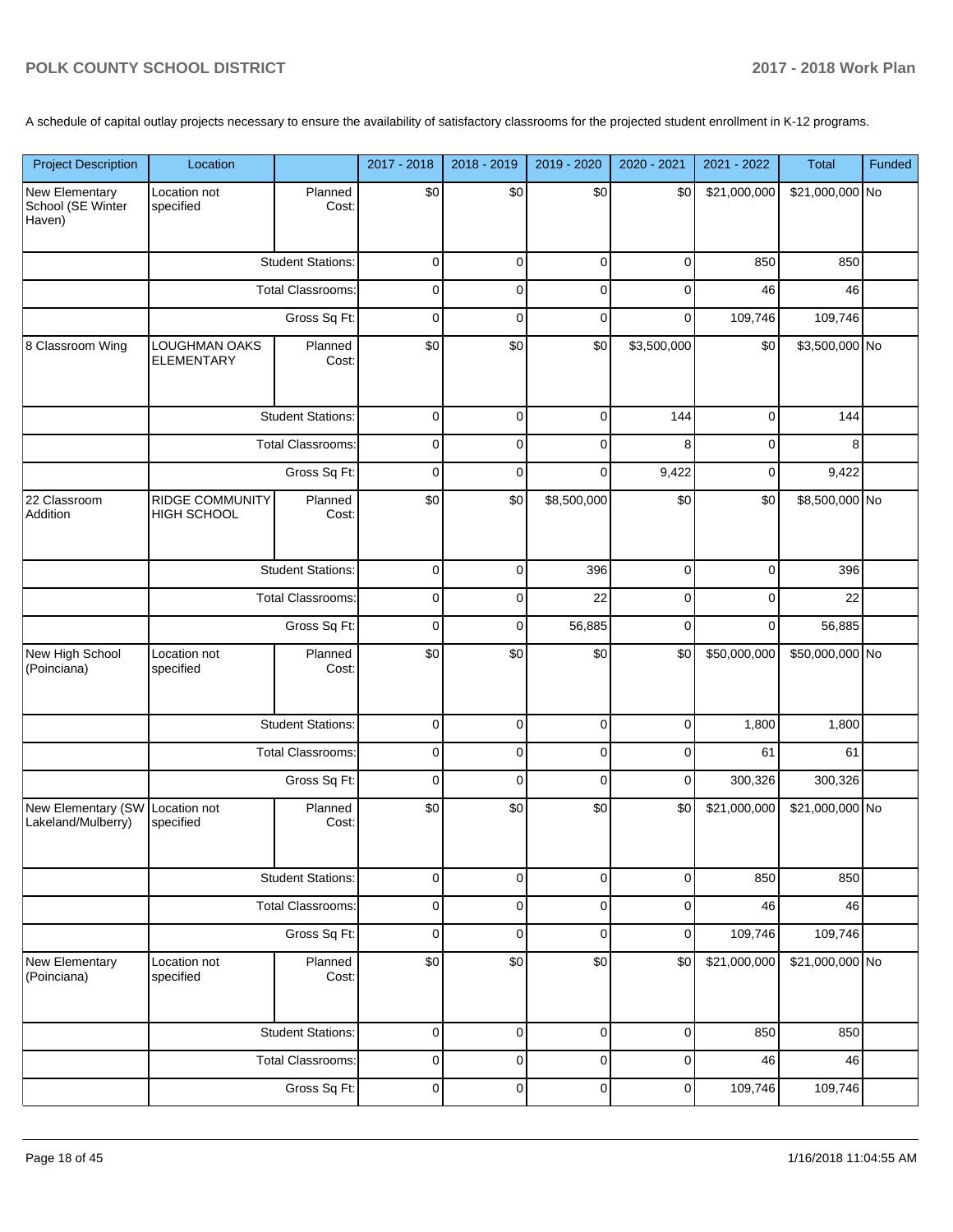| Master Plan                                            | MULBERRY SENIOR<br><b>HIGH</b>                         | Planned<br>Cost:         | \$0         | \$0         | \$0       | \$40,000,000 | \$0          | \$40,000,000 No |  |
|--------------------------------------------------------|--------------------------------------------------------|--------------------------|-------------|-------------|-----------|--------------|--------------|-----------------|--|
|                                                        |                                                        | <b>Student Stations:</b> | 0           | 0           | 0         | 355          | 0            | 355             |  |
|                                                        |                                                        | <b>Total Classrooms:</b> | $\mathbf 0$ | 0           | 0         | 15           | 0            | 15              |  |
|                                                        |                                                        | Gross Sq Ft:             | 0           | 0           | 0         | 84,337       | 0            | 84,337          |  |
| Master Plan                                            | FRED G GARNER<br><b>ELEMENTARY</b>                     | Planned<br>Cost:         | \$0         | \$0         | \$0       | \$1,500,000  | \$13,500,000 | \$15,000,000 No |  |
|                                                        |                                                        | <b>Student Stations:</b> | $\mathbf 0$ | $\mathbf 0$ | $\pmb{0}$ | $\mathbf 0$  | 210          | 210             |  |
|                                                        |                                                        | <b>Total Classrooms:</b> | $\pmb{0}$   | 0           | 0         | $\mathbf 0$  | 11           | 11              |  |
|                                                        |                                                        | Gross Sq Ft:             | $\mathbf 0$ | 0           | $\pmb{0}$ | $\mathbf 0$  | 66,660       | 66,660          |  |
| Replace/Remodel<br><b>Buildings</b>                    | <b>JAMES E</b><br><b>STEPHENS</b><br><b>ELEMENTARY</b> | Planned<br>Cost:         | \$0         | \$4,000,000 | \$0       | \$0          | \$0          | \$4,000,000 No  |  |
|                                                        |                                                        | <b>Student Stations:</b> | 0           | 92          | 0         | $\mathbf 0$  | 0            | 92              |  |
|                                                        |                                                        | <b>Total Classrooms:</b> | 0           | 5           | 0         | $\mathbf 0$  | $\mathbf 0$  | 5               |  |
|                                                        |                                                        | Gross Sq Ft:             | 0           | 34,801      | 0         | $\mathbf 0$  | $\mathbf 0$  | 34,801          |  |
| New Elementary<br>School<br>(Davenport/Haines<br>City) | Location not<br>specified                              | Planned<br>Cost:         | \$0         | \$0         | \$0       | \$0          | \$21,000,000 | \$21,000,000 No |  |
|                                                        |                                                        | <b>Student Stations:</b> | $\mathbf 0$ | $\mathbf 0$ | $\pmb{0}$ | $\pmb{0}$    | 900          | 900             |  |
|                                                        |                                                        | <b>Total Classrooms:</b> | $\mathbf 0$ | 0           | 0         | $\mathbf 0$  | 40           | 40              |  |
|                                                        |                                                        | Gross Sq Ft:             | $\mathbf 0$ | 0           | 0         | 0            | 109,726      | 109,726         |  |
| 12 Classroom<br>Addition/Expand<br>Cafeteria           | <b>ELBERT</b><br><b>ELEMENTARY</b>                     | Planned<br>Cost:         | \$0         | \$0         | \$0       | \$4,000,000  | \$6,000,000  | \$10,000,000 No |  |
|                                                        |                                                        | <b>Student Stations:</b> | $\Omega$    | $\Omega$    | $\Omega$  | $\Omega$     | 240          | 240             |  |
|                                                        |                                                        | <b>Total Classrooms:</b> | $\mathbf 0$ | 0           | 0         | 0            | 12           | 12              |  |
|                                                        |                                                        | Gross Sq Ft:             | $\mathbf 0$ | 0           | 0         | 0            | 11,134       | 11,134          |  |
| 22 Classroom<br>Addition                               | CHAIN OF LAKES<br><b>ELEMENTARY</b>                    | Planned<br>Cost:         | \$0         | \$0         | \$0       | \$1,500,000  | \$5,500,000  | \$7,000,000 No  |  |
|                                                        |                                                        | <b>Student Stations:</b> | $\mathbf 0$ | 0           | $\pmb{0}$ | 0            | 440          | 440             |  |
|                                                        |                                                        | <b>Total Classrooms:</b> | $\pmb{0}$   | 0           | $\pmb{0}$ | 0            | 22           | 22              |  |
|                                                        |                                                        | Gross Sq Ft:             | $\mathbf 0$ | $\mathbf 0$ | $\pmb{0}$ | $\pmb{0}$    | 20,414       | 20,414          |  |
| New K-8 (Davenport<br>Area)                            | Location not<br>specified                              | Planned<br>Cost:         | \$0         | \$0         | \$0       | \$32,000,000 | \$0          | \$32,000,000 No |  |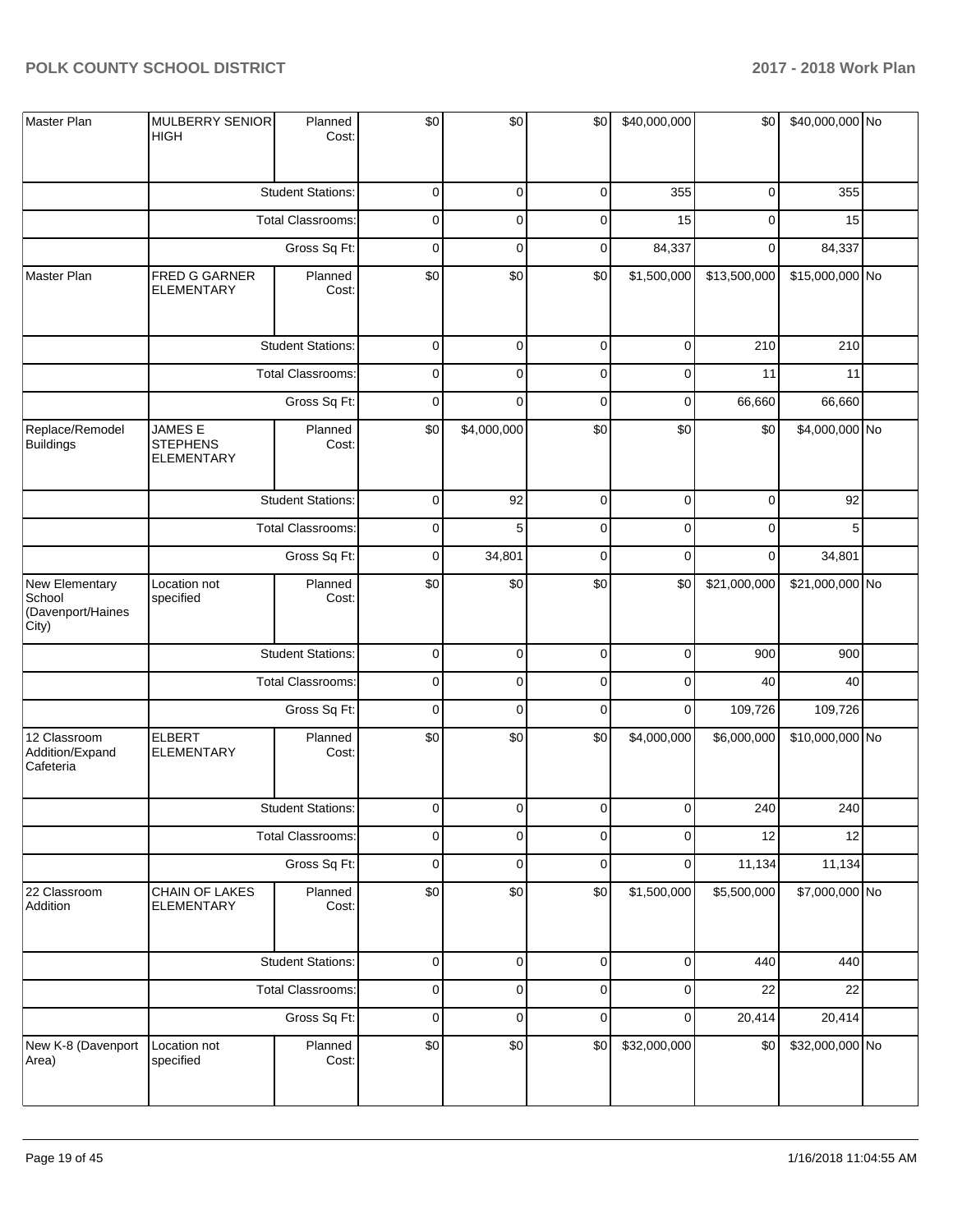| 1,656     |                                             | 1,656   |             |             | 0   | <b>Student Stations:</b> |  |
|-----------|---------------------------------------------|---------|-------------|-------------|-----|--------------------------|--|
| 55        |                                             | 55      |             |             | 0   | <b>Total Classrooms:</b> |  |
| 199,000   |                                             | 199,000 |             |             | 0   | Gross Sq Ft:             |  |
|           | $$82,500,000$ $$159,000,000$ $$254,000,000$ |         | \$8,500,000 | \$4,000,000 | \$0 | <b>Planned Cost:</b>     |  |
| 8,783     | 6,140                                       | 2,155   | 396         | 92          | 0   | <b>Student Stations:</b> |  |
| 389       | 284                                         | 78      | 22          |             | 0   | <b>Total Classrooms:</b> |  |
| 1,221,943 | 837,498                                     | 292,759 | 56,885      | 34,801      | 0   | Gross Sq Ft:             |  |

# **Other Project Schedules**

Major renovations, remodeling, and additions of capital outlay projects that do not add capacity to schools.

| <b>Project Description</b>                                               | Location                                      | 2017 - 2018<br><b>Actual Budget</b> | 2018 - 2019<br>Projected | 2019 - 2020<br>Projected | 2020 - 2021<br>Projected | 2021 - 2022<br>Projected | <b>Total</b>     | Funded |
|--------------------------------------------------------------------------|-----------------------------------------------|-------------------------------------|--------------------------|--------------------------|--------------------------|--------------------------|------------------|--------|
| Replace Cooler Freezer                                                   | <b>ALTURAS ELEMENTARY</b>                     | \$0                                 | \$340,000                | \$0                      | \$0                      | \$0                      | \$340,000 Yes    |        |
| Replace Roof Bld 7                                                       | <b>JAMES E STEPHENS</b><br>ELEMENTARY         | \$300,000                           | \$0                      | \$0                      | \$0                      | \$0                      | \$300,000 Yes    |        |
| Replace roof Bld 1                                                       | <b>KINGSFORD</b><br><b>ELEMENTARY</b>         | \$665,000                           | \$0                      | \$0                      | \$0                      | \$0                      | \$665,000 Yes    |        |
| Replace Cooler/Freezer                                                   | <b>ANNA WOODBURY</b><br><b>ELEMENTARY</b>     | \$0                                 | \$340,000                | \$0                      | \$0                      | \$0                      | \$340,000 Yes    |        |
| Replace roof on Bld 16                                                   | KATHLEEN MIDDLE                               | \$196,000                           | \$0                      | \$0                      | \$0                      | \$0                      | \$196,000 Yes    |        |
| Repave entry parking lot                                                 | <b>RIDGE CAREER</b><br><b>CENTER</b>          | \$150,000                           | \$0                      | \$0                      | \$0                      | \$0                      | \$150,000 Yes    |        |
| Replace Cooler/Freezer -<br>Install kitchen HVAC                         | <b>LAWTON CHILES</b><br><b>MIDDLE ACADEMY</b> | \$650,000                           | \$0                      | \$0                      | \$0                      | \$0                      | \$650,000 Yes    |        |
| Replace Walkway Canopies                                                 | <b>WINSTON ELEMENTARY</b>                     | \$300.000                           | \$0                      | \$0                      | \$0                      | \$0                      | \$300,000 Yes    |        |
| Districtwide school safety and<br>security upgrades                      | Location not specified                        | \$250,000                           | \$250,000                | \$250,000                | \$250,000                | \$250,000                | \$1,250,000 Yes  |        |
| Districtwide playground<br>replacements                                  | Location not specified                        | \$200,000                           | \$200,000                | \$200,000                | \$200,000                | \$200,000                | \$1,000,000 Yes  |        |
| Districtwide unidentified<br>emergency projects                          | Location not specified                        | \$4,100,000                         | \$2,000,000              | \$2,000,000              | \$2,000,000              | \$2,000,000              | \$12,100,000 Yes |        |
| Install HVAC in kitchen                                                  | <b>JOHN SNIVELY</b><br><b>ELEMENTARY</b>      | \$0                                 | \$0                      | \$0                      | \$0                      | \$225,000                | \$225,000 Yes    |        |
| Replace covered walks                                                    | SOUTHWEST MIDDLE                              | \$0                                 | \$102,379                | \$0                      | \$0                      | \$0                      | \$102,379 Yes    |        |
| Install HVAC in Kitchen                                                  | <b>COMBEE ELEMENTARY</b>                      | \$250,000                           | \$0                      | \$0                      | \$0                      | \$0                      | \$250,000 Yes    |        |
| Replace Roof on Bld 2                                                    | <b>JERE L STAMBAUGH</b><br><b>MIDDLE</b>      | \$0                                 | \$0                      | \$0                      | \$150,000                | \$0                      | \$150,000 Yes    |        |
| Replace over 20 yoa HVAC<br>Systems                                      | <b>HILLCREST</b><br><b>ELEMENTARY</b>         | \$0                                 | \$0                      | \$0                      | \$0                      | \$250,000                | \$250,000 Yes    |        |
| Replace Roofs and Walkway<br>Canopies                                    | <b>KATHLEEN</b><br><b>ELEMENTARY</b>          | \$0                                 | \$0                      | \$0                      | \$300,000                | \$0                      | \$300,000 Yes    |        |
| <b>Upgrade Undersized Units</b>                                          | <b>DISCOVERY ACADEMY</b>                      | \$0                                 | \$0                      | \$350,000                | \$0                      | \$0                      | \$350,000 Yes    |        |
| Remodel Bld 9 to Provide<br>Secondary Means of Egress<br>from Classrooms | <b>FRED G GARNER</b><br><b>ELEMENTARY</b>     | \$2,000,000                         | \$0                      | \$0                      | \$0                      | \$0                      | \$2,000,000 Yes  |        |
| Provide Additional Parking                                               | SOUTHWEST MIDDLE                              | \$0                                 | \$0                      | \$0                      | \$0                      | \$371,832                | \$371,832 Yes    |        |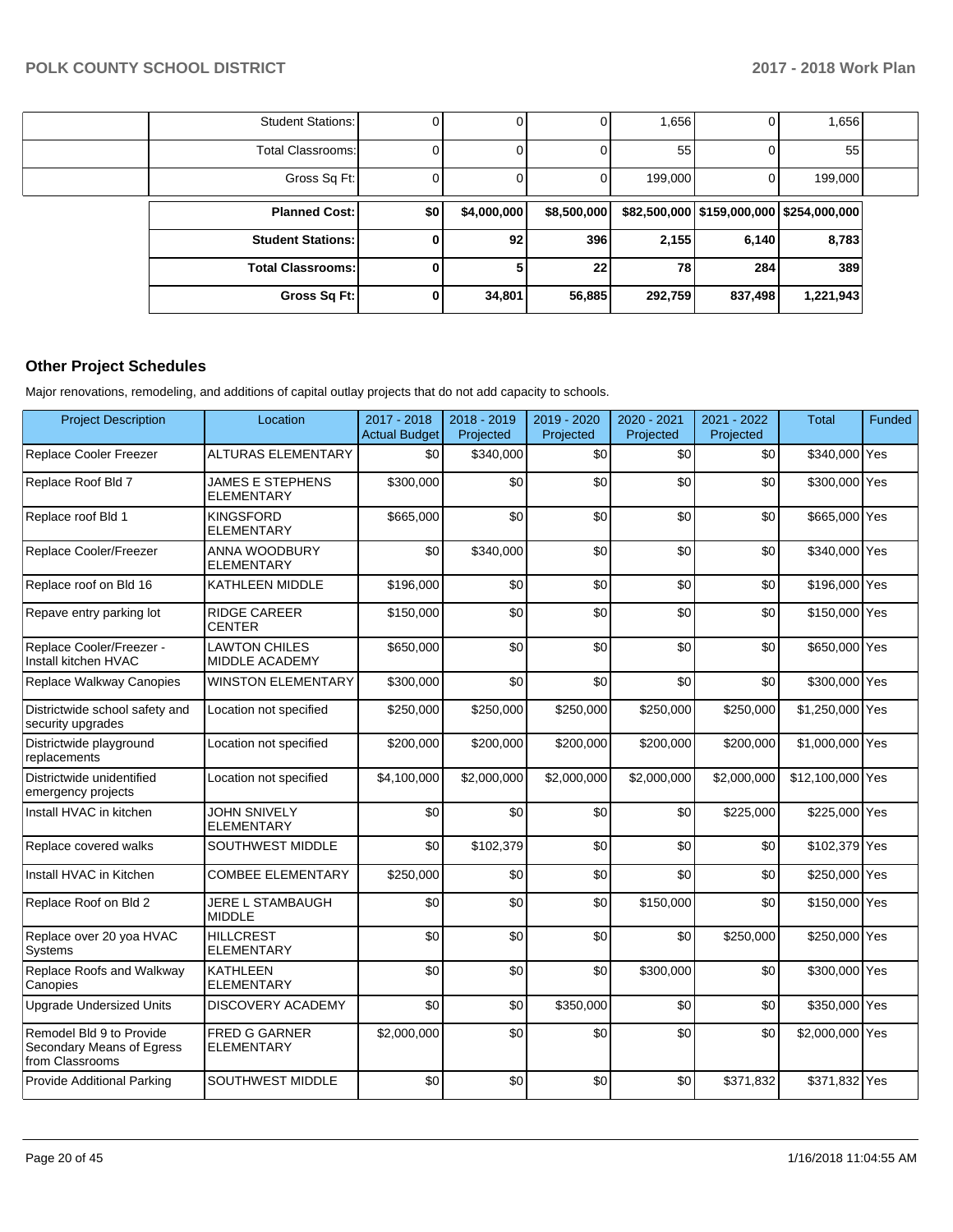| Replace HVAC in Bld 1                                                    | <b>GIBBONS STREET</b><br><b>ELEMENTARY</b>           | \$0         | \$0         | \$0         | \$750,000   | \$0         | \$750,000 Yes   |                    |
|--------------------------------------------------------------------------|------------------------------------------------------|-------------|-------------|-------------|-------------|-------------|-----------------|--------------------|
| Redesign and Replace Bus/Car LOUGHMAN OAKS<br>Rider Pick-up and Drop-off | <b>ELEMENTARY</b>                                    | \$0         | \$300,000   | \$0         | \$0         | \$0         | \$300,000 Yes   |                    |
| Replace Existing HVAC<br>Systems over 20 Years of Age                    | <b>GAUSE ACADEMY OF</b><br><b>APPLIED TECHNOLOGY</b> | \$0         | \$0         | \$0         | \$150,000   | \$0         | \$150,000 Yes   |                    |
| Replace windows &<br>deteriorated stairwell Bld 18                       | <b>HAINES CITY SENIOR</b><br><b>HIGH</b>             | \$0         | \$300,000   | \$0         | \$0         | \$0         | \$300,000 Yes   |                    |
| Replace Sewer Lines in Bld 1                                             | <b>LAKELAND HIGHLANDS</b><br><b>MIDDLE</b>           | \$150,000   | \$0         | \$0         | \$0         | \$0         | \$150,000 Yes   |                    |
| Replace roof Bld 5                                                       | <b>BABSON PARK</b><br><b>ELEMENTARY</b>              | \$150,000   | \$0         | \$0         | \$0         | \$0         | \$150,000 Yes   |                    |
| Replace Headstart Playground                                             | <b>CRYSTAL LAKE</b><br><b>ELEMENTARY</b>             | \$90,000    | \$0         | \$0         | \$0         | \$0         | \$90,000 Yes    |                    |
| Replace water lines under slab                                           | <b>JEWETT MIDDLE</b><br><b>ACADEMY</b>               | \$250,000   | \$0         | \$0         | \$0         | \$0         | \$250,000 Yes   |                    |
| Construct dining canopy                                                  | RIDGE COMMUNITY<br><b>HIGH SCHOOL</b>                | \$0         | \$0         | \$0         | \$0         | \$0         |                 | \$0 <sup>Yes</sup> |
| Districtwide life safety upgrades<br>(kitchen hoods/elevators etc.)      | Location not specified                               | \$75,000    | \$75,000    | \$75,000    | \$75,000    | \$75,000    | \$375,000 Yes   |                    |
| Install gutters & downspouts                                             | SLEEPY HILL MIDDLE                                   | \$0         | \$0         | \$0         | \$300,000   | \$0         | \$300,000 Yes   |                    |
| Remodel Admin to ADA                                                     | <b>SOUTHWEST</b><br><b>ELEMENTARY</b>                | \$0         | \$0         | \$0         | \$0         | \$200,000   | \$200,000 Yes   |                    |
| Replace remaining roof Bld 1                                             | <b>BARTOW MIDDLE</b>                                 | \$0         | \$200,000   | \$0         | \$0         | \$0         | \$200,000 Yes   |                    |
| Replace roof blds 4 & 13                                                 | <b>JEWETT MIDDLE</b><br><b>ACADEMY</b>               | \$300,000   | \$0         | \$0         | \$0         | \$0         | \$300,000 Yes   |                    |
| Replace cooler/freezer-Install<br><b>HVAC</b> in Kitchen                 | <b>BEN HILL GRIFFIN</b><br><b>ELEMENTARY</b>         | \$650,000   | \$0         | \$0         | \$0         | \$0         | \$650,000 Yes   |                    |
| Replace cooler/freezer                                                   | R CLEM CHURCHWELL<br><b>ELEMENTARY</b>               | \$300,000   | \$0         | \$0         | \$0         | \$0         | \$300,000 Yes   |                    |
| Replace cooler/freezer                                                   | DUNDEE RIDGE MIDDLE                                  | \$340,000   | \$0         | \$0         | \$0         | \$0         | \$340,000 Yes   |                    |
| Replace gym windows                                                      | ROOSEVELT ACADEMY                                    | \$200,000   | \$0         | \$0         | \$0         | \$0         | \$200,000 Yes   |                    |
| Install HVAC in kitchen                                                  | <b>LENA VISTA</b><br><b>ELEMENTARY</b>               | \$250,000   | \$0         | \$0         | \$0         | \$0         | \$250,000 Yes   |                    |
| Replace roof blds 1 & 3                                                  | <b>GRIFFIN ELEMENTARY</b>                            | \$300,000   | \$0         | \$0         | \$0         | \$0         | \$300,000 Yes   |                    |
| Remodel locker room                                                      | <b>HAINES CITY SENIOR</b><br><b>HIGH</b>             | \$0         | \$0         | \$1,600,000 | \$0         | \$0         | \$1,600,000 Yes |                    |
| Replace cooler/freezer                                                   | LAKE GIBSON MIDDLE                                   | \$0         | \$340,000   | \$0         | \$0         | \$0         | \$340,000 Yes   |                    |
| <b>Districtwide Painting Projects</b>                                    | Location not specified                               | \$1,000,000 | \$1,000,000 | \$1,000,000 | \$1,000,000 | \$1,000,000 | \$5,000,000 Yes |                    |
| Replace cooler/freezer                                                   | SANDHILL ELEMENTARY                                  | \$0         | \$340,000   | \$0         | \$0         | \$0         | \$340,000 Yes   |                    |
| Replace walkway roof between<br>blds 1 & 9                               | JERE L STAMBAUGH<br><b>MIDDLE</b>                    | \$0         | \$200,000   | \$0         | \$0         | \$0         | \$200,000 Yes   |                    |
| Repave north parking lot                                                 | <b>LAKELAND SENIOR</b><br><b>HIGH</b>                | \$65,000    | \$0         | \$0         | \$0         | \$0         | \$65,000 Yes    |                    |
| Replace cooler/freezer                                                   | LINCOLN ACADEMY                                      | \$0         | \$0         | \$0         | \$300,000   | \$0         | \$300,000 No    |                    |
| Replace cooler/freezer                                                   | DR N E ROBERTS<br>ELEMENTARY                         | \$0         | \$0         | \$0         | \$0         | \$340,000   | \$340,000 Yes   |                    |
| Replace cooler/freezer                                                   | R BRUCE WAGNER<br><b>ELEMENTARY</b>                  | \$0         | \$0         | \$0         | \$300,000   | \$0         | \$300,000 Yes   |                    |
| <b>HVAC Replacement</b>                                                  | <b>MAYNARD E TRAVISS</b><br>CAREER CENTER            | \$0         | \$0         | \$0         | \$0         | \$1,063,116 | \$1,063,116 Yes |                    |
| Districtwide HVAC replacement                                            | Location not specified                               | \$800,000   | \$800,000   | \$837,561   | \$1,000,000 | \$1,000,000 | \$4,437,561 Yes |                    |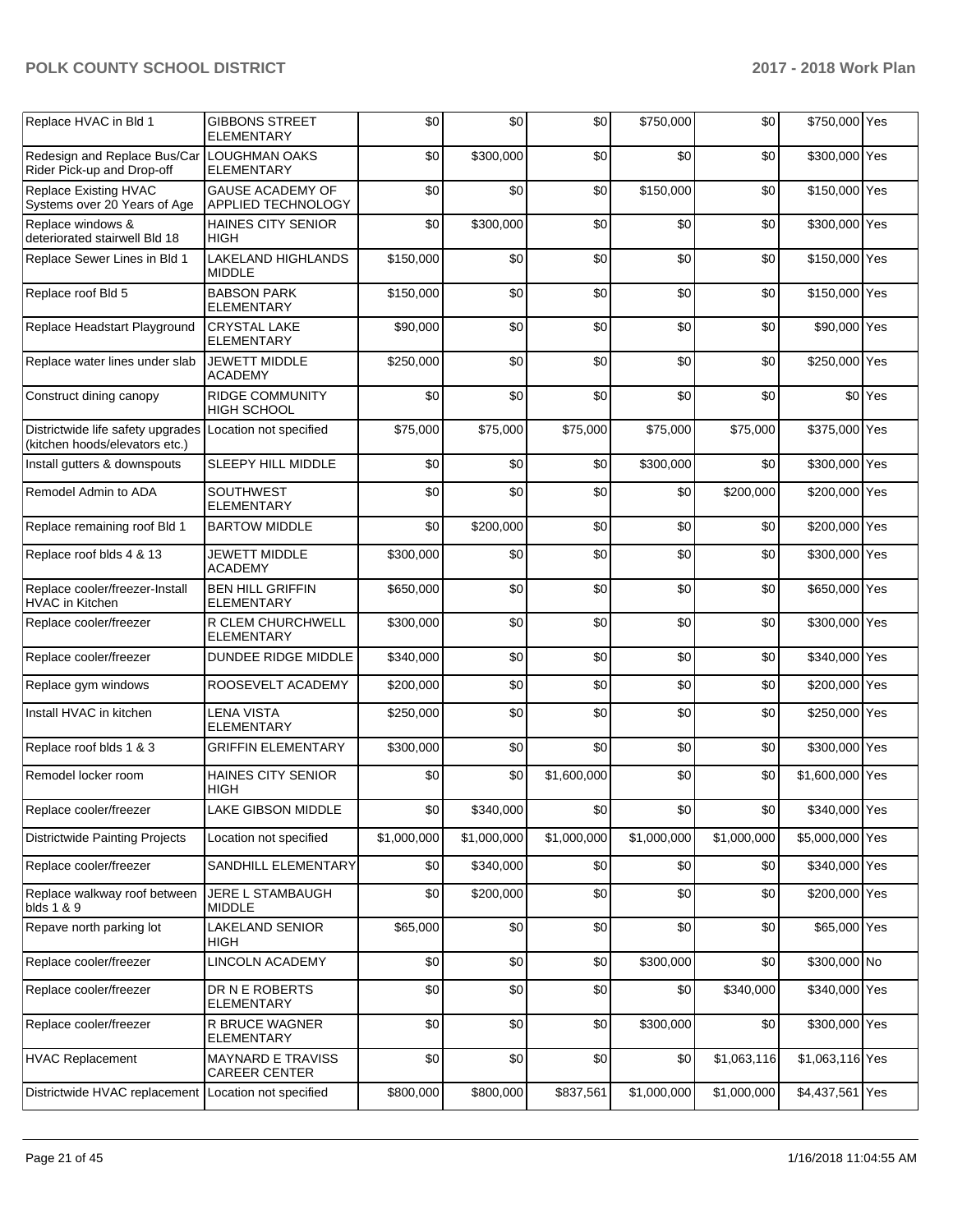| Districtwide Roof replacement                  | Location not specified                           | \$450,000 | \$450,000 | \$450,000 | \$450,000 | \$450,000 | \$2,250,000 Yes |                    |
|------------------------------------------------|--------------------------------------------------|-----------|-----------|-----------|-----------|-----------|-----------------|--------------------|
| Replace roof bld 7                             | ANNA WOODBURY<br><b>ELEMENTARY</b>               | \$330,000 | \$0       | \$0       | \$0       | \$0       | \$330,000 Yes   |                    |
| Replace walkways                               | AUBURNDALE CENTRAL<br>ELEMENTARY                 | \$0       | \$200,000 | \$0       | \$0       | \$0       | \$200,000 Yes   |                    |
| Replace walkways bld 1                         | <b>LINCOLN ACADEMY</b>                           | \$0       | \$0       | \$0       | \$200,000 | \$0       | \$200,000 Yes   |                    |
| Districtwide intercom system<br>replacement    | Location not specified                           | \$559,000 | \$200,000 | \$200,000 | \$200,000 | \$200,000 | \$1,359,000 Yes |                    |
| Replace back half of roof on<br>Bld 1          | <b>EDGAR L PADGETT</b><br>ELEMENTARY             | \$350,000 | \$0       | \$0       | \$0       | \$0       | \$350,000 Yes   |                    |
| Repave parent pickup on east<br>side           | <b>JESSE KEEN</b><br><b>ELEMENTARY</b>           | \$40,000  | \$0       | \$0       | \$0       | \$0       | \$40,000 Yes    |                    |
| Replace covered walks                          | <b>FRED G GARNER</b><br>ELEMENTARY               | \$300,000 | \$0       | \$0       | \$0       | \$0       | \$300,000 Yes   |                    |
| Replace roof Bld 4 & 5                         | <b>NORTH LAKELAND</b><br>ELEMENTARY              | \$0       | \$500,000 | \$0       | \$0       | \$0       | \$500,000 Yes   |                    |
| Replace roofs Blds 2 & 12                      | <b>HIGHLAND CITY</b><br><b>ELEMENTARY</b>        | \$150,000 | \$0       | \$0       | \$0       | \$0       | \$150,000 Yes   |                    |
| Replace roofs Blds 2, 8 & 9                    | CLEVELAND COURT<br><b>ELEMENTARY</b>             | \$0       | \$200,000 | \$0       | \$0       | \$0       | \$200,000 Yes   |                    |
| Replace roof Bld 1                             | <b>SCOTT LAKE</b><br>ELEMENTARY                  | \$400,000 | \$0       | \$0       | \$0       | \$0       | \$400,000 Yes   |                    |
| Replace roof Bld 2                             | <b>CRYSTAL LAKE MIDDLE</b>                       | \$650,000 | \$0       | \$0       | \$0       | \$0       | \$650,000 Yes   |                    |
| Replace all wallhung HVAC<br>units             | <b>KINGSFORD</b><br><b>ELEMENTARY</b>            | \$678,500 | \$0       | \$0       | \$0       | \$0       | \$678,500 Yes   |                    |
| Replace HVAC in office &<br>media              | RIDGEVIEW GLOBAL<br><b>STUDIES ACADEMY</b>       | \$0       | \$0       | \$0       | \$0       | \$250,000 | \$250,000 Yes   |                    |
| Resurface playcourt                            | SOUTHWEST<br>ELEMENTARY                          | \$42,000  | \$0       | \$0       | \$0       | \$0       | \$42,000 Yes    |                    |
| Replace roof Bld 3 & 9                         | <b>FROSTPROOF</b><br>ELEMENTARY                  | \$350,000 | \$0       | \$0       | \$0       | \$0       | \$350,000 Yes   |                    |
| Replace Roof on Blds 8, 11 and SOUTHWEST<br>12 | <b>ELEMENTARY</b>                                | \$0       | \$0       | \$500,000 | \$0       | \$0       | \$500,000 Yes   |                    |
| Replace Air Handlers Bld 1<br>(Auditorium)     | <b>BARTOW ACADEMY</b>                            | \$450,000 | \$0       | \$0       | \$0       | \$0       | \$450,000 Yes   |                    |
| Replace roof bld 11                            | ROCHELLE SCHOOL OF<br>THE ARTS                   | \$170,000 | \$0       | \$0       | \$0       | \$0       | \$170,000 Yes   |                    |
| Replace roof Bld 18                            | <b>BRIGHAM ACADEMY</b>                           | \$0       | \$0       | \$0       | \$0       | \$0       |                 | \$0 <sup>Yes</sup> |
| Correct drainage in front of<br>school         | <b>ALTA VISTA</b><br><b>ELEMENTARY</b>           | \$75,000  | \$0       | \$0       | \$0       | \$0       | \$75,000 Yes    |                    |
| Replace roof Bld 1                             | <b>ALTURAS ELEMENTARY</b>                        | \$0       | \$200,000 | \$0       | \$0       | \$0       | \$200,000 Yes   |                    |
| Remodel Bld 1 to<br>accommodate ADA            | ALTURAS ELEMENTARY                               | \$0       | \$0       | \$0       | \$0       | \$250,000 | \$250,000 Yes   |                    |
| Replace 2 layers of ceiling in<br>bld 1&2      | AUBURNDALE CENTRAL<br><b>ELEMENTARY</b>          | \$350,000 | \$0       | \$0       | \$0       | \$0       | \$350,000 Yes   |                    |
| Replace HVAC in office &<br>media              | <b>BEN HILL GRIFFIN</b><br>ELEMENTARY            | \$0       | \$0       | \$0       | \$258,796 | \$0       | \$258,796 Yes   |                    |
| Install HVAC in Kitchen                        | BETHUNE ACADEMY                                  | \$0       | \$225,000 | \$0       | \$0       | \$0       | \$225,000 Yes   |                    |
| Replace roof Bld 16                            | CRYSTAL LAKE<br>ELEMENTARY                       | \$200,000 | \$0       | \$0       | \$0       | \$0       | \$200,000 Yes   |                    |
| Replace HVAC Bld 10                            | <b>POLK</b><br>SUPERINTENDENT'S<br><b>OFFICE</b> | \$375,000 | \$0       | \$0       | \$0       | \$0       | \$375,000 Yes   |                    |
| Install HVAC in Kitchen                        | <b>DIXIELAND</b><br>ELEMENTARY                   | \$225,000 | \$0       | \$0       | \$0       | \$0       | \$225,000 Yes   |                    |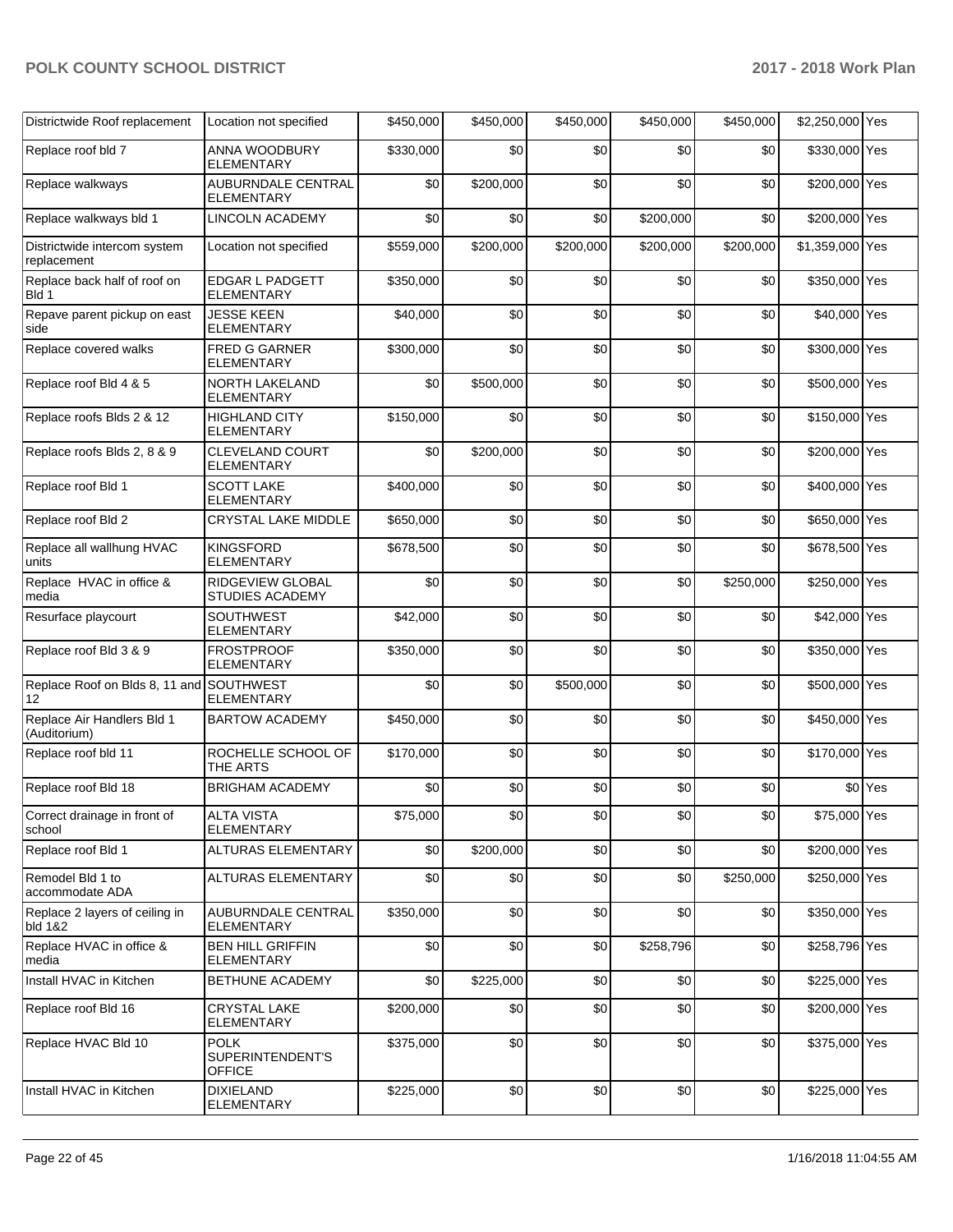| Replace roof on Bld 1                                  | DONALD E WOODS<br>CENTER                    | \$300,000 | \$0       | \$0       | \$0       | \$0       | \$300,000 Yes |  |
|--------------------------------------------------------|---------------------------------------------|-----------|-----------|-----------|-----------|-----------|---------------|--|
| Remodel Bld 1 to<br>accommodate ADA                    | DONALD E WOODS<br><b>CENTER</b>             | \$0       | \$0       | \$0       | \$0       | \$150,000 | \$150,000 Yes |  |
| Replace air handlers Bld 5                             | <b>EASTSIDE</b><br>ELEMENTARY               | \$300,000 | \$0       | \$0       | \$0       | \$0       | \$300,000 Yes |  |
| Install HVAC in kitchen                                | <b>EASTSIDE</b><br><b>ELEMENTARY</b>        | \$0       | \$0       | \$0       | \$0       | \$225,000 | \$225,000 Yes |  |
| Remodel Bld 1 to<br>accommodate ADA                    | ELBERT ELEMENTARY                           | \$0       | \$0       | \$0       | \$0       | \$300,000 | \$300,000 Yes |  |
| Remodel Bld 5 to<br>accommodate ADA                    | FLORAL AVENUE<br><b>ELEMENTARY</b>          | \$0       | \$0       | \$0       | \$0       | \$350,000 | \$350,000 Yes |  |
| Replace roof bld 1                                     | HAINES CITY SENIOR<br>HIGH                  | \$0       | \$0       | \$0       | \$250,000 | \$0       | \$250,000 Yes |  |
| Replace air handlers bld 18                            | <b>HAINES CITY SENIOR</b><br><b>HIGH</b>    | \$275,000 | \$0       | \$0       | \$0       | \$0       | \$275,000 Yes |  |
| Renovate 15 restrooms to ADA                           | HAINES CITY SENIOR<br>HIGH                  | \$95,000  | \$0       | \$0       | \$0       | \$0       | \$95,000 Yes  |  |
| Replace 2 chillers bld 1, 2, 3,<br>12 & 15 at Harrison | LAKELAND SENIOR<br>HIGH                     | \$350,000 | \$0       | \$0       | \$0       | \$0       | \$350,000 Yes |  |
| Replace roof Bld 1                                     | <b>CRYSTAL LAKE</b><br><b>ELEMENTARY</b>    | \$0       | \$0       | \$175,000 | \$0       | \$0       | \$175,000 Yes |  |
| Replace roof Blds 2 & 3                                | JAMES W SIKES<br>ELEMENTARY                 | \$0       | \$0       | \$675,000 | \$0       | \$0       | \$675,000 Yes |  |
| Replace roofs Blds 2 & 3                               | <b>LAKELAND SENIOR</b><br>HIGH              | \$0       | \$0       | \$0       | \$350,000 | \$0       | \$350,000 Yes |  |
| Repave basketball & tennis<br>courts                   | <b>GEORGE JENKINS</b><br><b>SENIOR HIGH</b> | \$150,000 | \$0       | \$0       | \$0       | \$0       | \$150,000 Yes |  |
| Replace roof Bld 5                                     | <b>INWOOD ELEMENTARY</b>                    | \$0       | \$0       | \$675,000 | \$0       | \$0       | \$675,000 Yes |  |
| Replace roof Bld 4                                     | <b>DENISON MIDDLE</b>                       | \$880,000 | \$0       | \$0       | \$0       | \$0       | \$880,000 Yes |  |
| Replace roof Bld 4 (east side)<br>& 13                 | <b>WESTWOOD MIDDLE</b>                      | \$160,000 | \$0       | \$0       | \$0       | \$0       | \$160,000 Yes |  |
| Replace roof Bld 3                                     | POLK CITY<br><b>ELEMENTARY</b>              | \$0       | \$150,000 | \$0       | \$0       | \$0       | \$150,000 Yes |  |
| Replace roof Bld 8 (lower roof)                        | JERE L STAMBAUGH<br><b>MIDDLE</b>           | \$0       | \$0       | \$0       | \$120,000 | \$0       | \$120,000 Yes |  |
| Replace walkway                                        | <b>LAKE ALFRED</b><br>ELEMENTARY            | \$0       | \$0       | \$0       | \$100,000 | \$0       | \$100,000 Yes |  |
| Replace roof Blds 4 & 6                                | <b>ALTA VISTA</b><br><b>ELEMENTARY</b>      | \$200,000 | \$0       | \$0       | \$0       | \$0       | \$200,000 Yes |  |
| Replace roofs blds 11 & 12                             | HILLCREST<br>ELEMENTARY                     | \$250,000 | \$0       | \$0       | \$0       | \$0       | \$250,000 Yes |  |
| Replace roof bld 16                                    | JAMES E STEPHENS<br>ELEMENTARY              | \$800,000 | \$0       | \$0       | \$0       | \$0       | \$800,000 Yes |  |
| Move playcourt & convert<br>existing to parking        | KATHLEEN MIDDLE                             | \$150,000 | \$0       | \$0       | \$0       | \$0       | \$150,000 Yes |  |
| Replace roof bld 1                                     | SOUTH LAKELAND<br>MAINTENANCE SHOP, L-<br>6 | \$0       | \$0       | \$0       | \$200,000 | \$0       | \$200,000 Yes |  |
| Construct ADA Restroom at PE<br>area                   | <b>LAKE ALFRED</b><br>ELEMENTARY            | \$150,000 | \$0       | \$0       | \$0       | \$0       | \$150,000 Yes |  |
| Install playcourt/pavillion                            | LAKE GIBSON MIDDLE                          | \$130,000 | \$0       | \$0       | \$0       | \$0       | \$130,000 Yes |  |
| Replace roof bld 1                                     | LAKE GIBSON SENIOR<br>HIGH                  | \$0       | \$0       | \$0       | \$350,000 | \$0       | \$350,000 Yes |  |
| Install playcourt/pavillion                            | LAKELAND HIGHLANDS<br><b>MIDDLE</b>         | \$130,000 | \$0       | \$0       | \$0       | \$0       | \$130,000 Yes |  |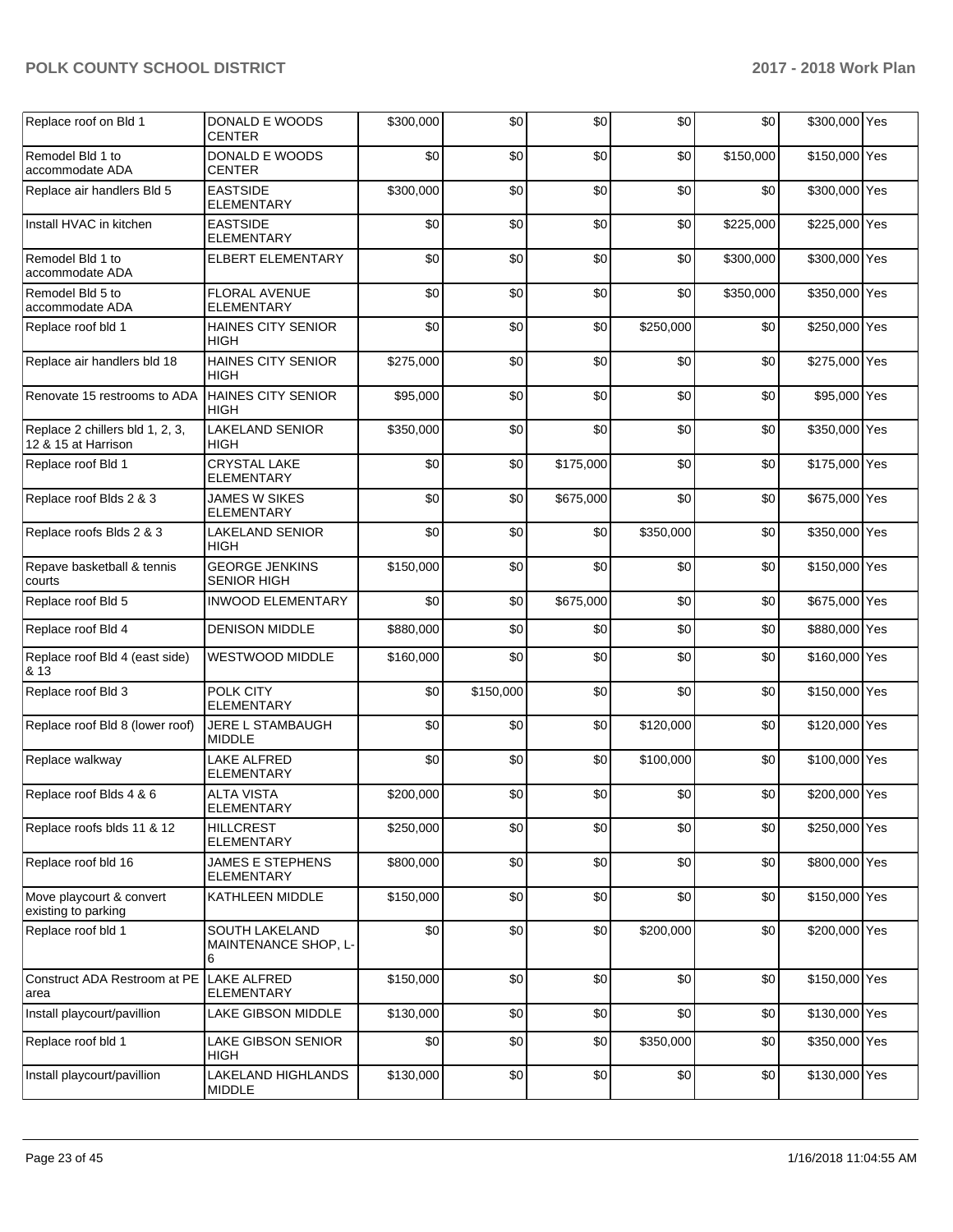| Replace roof & walkways bld 1                        | LEWIS ELEMENTARY                               | \$0          | \$0          | \$0          | \$225,000    | \$0          | \$225,000 Yes   |  |
|------------------------------------------------------|------------------------------------------------|--------------|--------------|--------------|--------------|--------------|-----------------|--|
| Install HVAC in the kitchen                          | MEDULLA ELEMENTARY                             | \$250,000    | \$0          | \$0          | \$0          | \$0          | \$250,000 Yes   |  |
| Install HVAC in kitchen                              | <b>MULBERRY SENIOR</b><br><b>HIGH</b>          | \$250,000    | \$0          | \$0          | \$0          | \$0          | \$250,000 Yes   |  |
| Remodel Campus Access to<br><b>ADA</b>               | <b>MULBERRY SENIOR</b><br><b>HIGH</b>          | \$0          | \$0          | \$0          | \$0          | \$300,000    | \$300,000 Yes   |  |
| Replace roof on walkways                             | <b>RIDGE CAREER</b><br><b>CENTER</b>           | \$250,000    | \$0          | \$0          | \$0          | \$0          | \$250,000 Yes   |  |
| Replace roof bld 4 (eastside)                        | SOUTHWEST MIDDLE                               | \$0          | \$75,000     | \$0          | \$0          | \$0          | \$75,000 Yes    |  |
| Replace roof Bld 2                                   | <b>UNION ACADEMY</b>                           | \$194,000    | \$0          | \$0          | \$0          | \$0          | \$194,000 Yes   |  |
| <b>Districtwide Paving Projects</b>                  | Location not specified                         | \$500,000    | \$500,000    | \$500,000    | \$500,000    | \$500,000    | \$2,500,000 Yes |  |
| Districtwide installation of<br>playcourt/pavillions | Location not specified                         | \$0          | \$500,000    | \$500,000    | \$0          | \$0          | \$1,000,000 Yes |  |
| Replace roof bld 5                                   | <b>JEWETT MIDDLE</b><br><b>ACADEMY</b>         | \$350,000    | \$0          | \$0          | \$0          | \$0          | \$350,000 Yes   |  |
| Replace roof bld 6 & 11                              | PHILIP O'BRIEN<br><b>ELEMENTARY</b>            | \$85,000     | \$0          | \$0          | \$0          | \$0          | \$85,000 Yes    |  |
| Replace HVAC in office &<br>media                    | SANDHILL ELEMENTARY                            | \$0          | \$0          | \$300,000    | \$0          | \$0          | \$300,000 Yes   |  |
| Install HVAC in kitchen                              | <b>EAGLE LAKE</b><br><b>ELEMENTARY</b>         | \$0          | \$0          | \$0          | \$0          | \$225,000    | \$225,000 Yes   |  |
| Install HVAC in kitchen                              | <b>EDGAR L PADGETT</b><br><b>ELEMENTARY</b>    | \$0          | \$0          | \$0          | \$0          | \$225,000    | \$225,000 Yes   |  |
| Replace cooler/freezer                               | <b>FROSTPROOF MIDDLE</b><br><b>SENIOR HIGH</b> | \$0          | \$0          | \$0          | \$0          | \$340,000    | \$340,000 Yes   |  |
| Install HVAC in kitchen                              | PHILIP O'BRIEN<br><b>ELEMENTARY</b>            | \$0          | \$0          | \$0          | \$0          | \$200,000    | \$200,000 Yes   |  |
| Districtwide purchase/lease of<br>portables          | Location not specified                         | \$150,000    | \$150,000    | \$150,000    | \$150,000    | \$150,000    | \$750,000 Yes   |  |
|                                                      |                                                | \$26,474,500 | \$10,137,379 | \$10,437,561 | \$10,128,796 | \$11,089,948 | \$68,268,184    |  |

## **Additional Project Schedules**

Any projects that are not identified in the last approved educational plant survey.

| <b>Project Description</b>                                                   | Location                             | <b>Num</b><br>s | 2017 - 2018<br>Classroom Actual Budget | $2018 - 2019$<br>Projected | $2019 - 2020$<br>Projected | 2020 - 2021<br>Projected | $2021 - 2022$<br>Projected | Total           | Funded |
|------------------------------------------------------------------------------|--------------------------------------|-----------------|----------------------------------------|----------------------------|----------------------------|--------------------------|----------------------------|-----------------|--------|
| Construct new<br>lCafeteria/kitchen to<br>laccommodate student<br>population | <b>EASTSIDE</b><br><b>ELEMENTARY</b> |                 | \$0                                    | \$0                        | \$5,000,000                | \$0                      | \$0                        | \$5,000,000 No  |        |
| Purchase of Bryant<br>Stadium from City of<br>Lakeland                       | LAKELAND SENIOR<br>IHIGH             |                 | \$600,000                              | \$600,000                  | \$0                        | \$0                      | \$0                        | \$1,200,000 Yes |        |
|                                                                              |                                      |                 | \$600,000                              | \$600,000                  | \$5,000,000                | \$0                      | \$0                        | \$6,200,000     |        |

## **Non Funded Growth Management Project Schedules**

Schedule indicating which projects, due to planned development, that CANNOT be funded from current revenues projected over the next five years.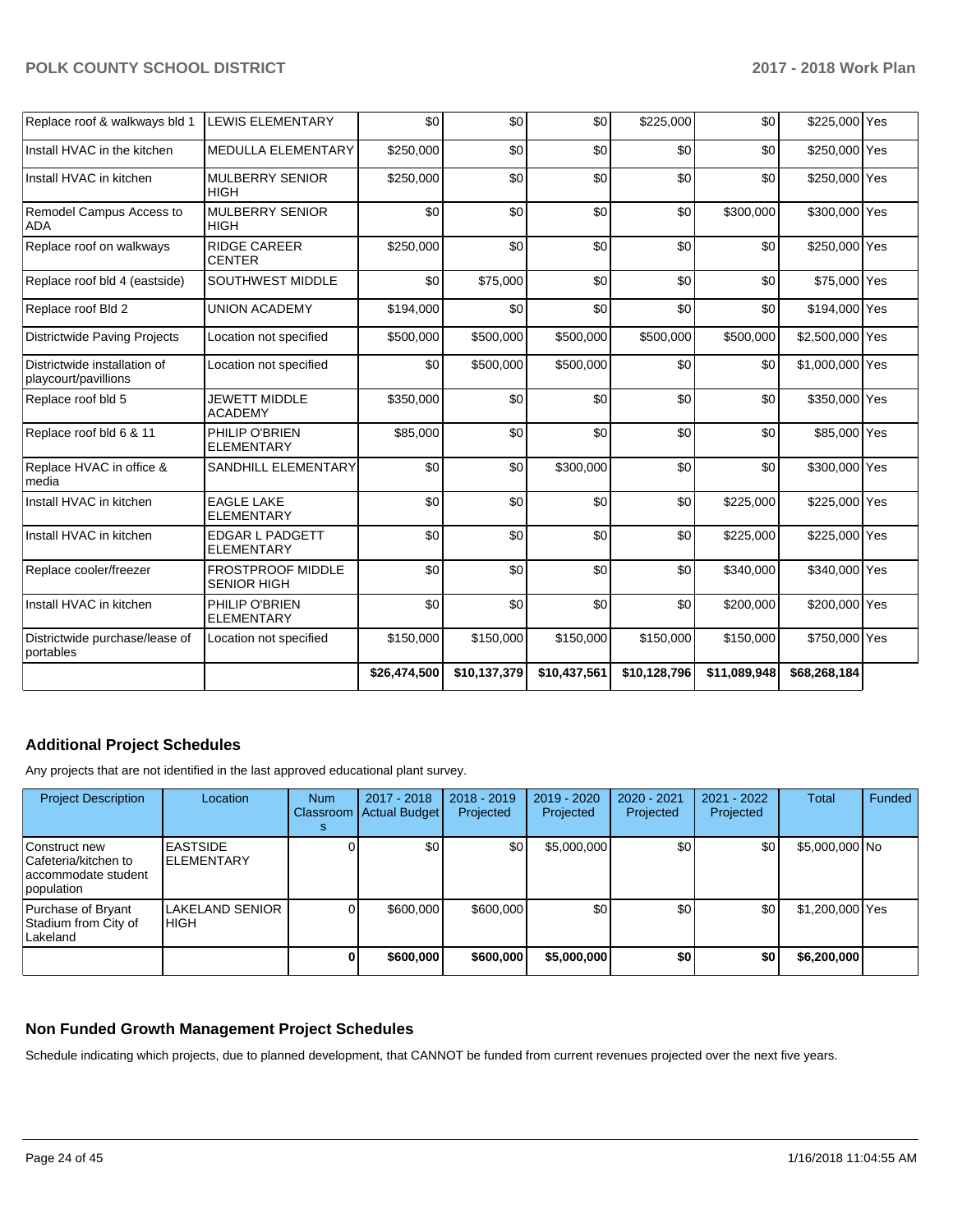| <b>Project Description</b>                                                                         | 2017 - 2018<br><b>Actual Budget</b> | 2018 - 2019<br>Projected | 2019 - 2020<br>Projected | 2020 - 2021<br>Projected | 2021 - 2022<br>Projected | Total           | Funded |
|----------------------------------------------------------------------------------------------------|-------------------------------------|--------------------------|--------------------------|--------------------------|--------------------------|-----------------|--------|
| <b>NEW ELEMENTARY SCHOOL</b><br>- Southwest Lakeland/Mulberry                                      | \$0 <sub>1</sub>                    | \$0                      | \$0                      | \$21,000,000             | \$0                      | \$21,000,000 No |        |
| <b>CHAIN OF LAKES</b><br>ELEMENTARY 22 CR wing at<br>to accommodate students in<br>$25+$ portables | \$0                                 | \$0                      | \$0                      | \$0                      | \$0                      |                 | \$0 No |
| <b>NEW ELEMENTARY SCHOOL</b><br>- Haines City/Davenport area to<br>accommodate development         | \$0                                 | \$21,000,000             | \$0                      | \$0                      | \$0                      | \$21,000,000 No |        |
| RIDGE COMMUNITY SENIOR<br>- 22 CR wing                                                             | \$0                                 | \$0                      | \$8,500,000              | \$0                      | \$0                      | \$8,500,000 No  |        |
| <b>ELBERT ELEMENTARY -</b><br>Master plan and add capacity                                         | \$0                                 | \$0                      | \$10,000,000             | \$0                      | \$0                      | \$10,000,000 No |        |
| <b>GARDEN GROVE</b><br>ELEMENTARY - 16 CR wing                                                     | \$0                                 | \$0                      | \$0                      | \$5,000,000              | \$0 <sub>1</sub>         | \$5,000,000 No  |        |
|                                                                                                    | \$0                                 | \$21,000,000             | \$18,500,000             | \$26,000,000             | \$0                      | \$65,500,000    |        |

# **Tracking**

# **Capacity Tracking**

| Location                                                        | $2017 -$<br>2018 Satis.<br>Stu. Sta. | Actual<br>$2017 -$<br><b>2018 FISH</b><br>Capacity | Actual<br>$2016 -$<br>2017<br><b>COFTE</b> | # Class<br>Rooms | Actual<br>Average<br>$2017 -$<br>2018 Class<br><b>Size</b> | Actual<br>$2017 -$<br>2018<br><b>Utilization</b> | <b>New</b><br>Stu.<br>Capacity | <b>New</b><br>Rooms to<br>be<br>Added/Re<br>moved | Projected<br>$2021 -$<br>2022<br><b>COFTE</b> | Projected<br>$2021 -$<br>2022<br><b>Utilization</b> | Projected<br>$2021 -$<br>2022 Class  <br><b>Size</b> |
|-----------------------------------------------------------------|--------------------------------------|----------------------------------------------------|--------------------------------------------|------------------|------------------------------------------------------------|--------------------------------------------------|--------------------------------|---------------------------------------------------|-----------------------------------------------|-----------------------------------------------------|------------------------------------------------------|
| <b>WESTWOOD MIDDLE</b>                                          | 1,430                                | 1,287                                              | 768                                        | 67               | 11                                                         | 60.00%                                           | $\Omega$                       | $\Omega$                                          | 724                                           | 56.00 %                                             | 11                                                   |
| <b>ELBERT ELEMENTARY</b>                                        | 793                                  | 793                                                | 677                                        | 42               | 16 <sup>1</sup>                                            | 85.00 %                                          | $\Omega$                       | $\Omega$                                          | 786                                           | 99.00 %                                             | 19                                                   |
| <b>FRED G GARNER</b><br>ELEMENTARY                              | 945                                  | 945                                                | 643                                        | 50               | 13                                                         | 68.00 %                                          | $\Omega$                       | $\Omega$                                          | 622                                           | 66.00 %                                             | 12                                                   |
| <b>INWOOD ELEMENTARY</b>                                        | 543                                  | 543                                                | 388                                        | 29               | 13 <sup>1</sup>                                            | 71.00 %                                          | $\Omega$                       | $\Omega$                                          | 389                                           | 72.00 %                                             | 13                                                   |
| LAKE SHIPP<br>ELEMENTARY                                        | 618                                  | 618                                                | 516                                        | 33               | 16                                                         | 83.00 %                                          | 0                              | $\Omega$                                          | 493                                           | 80.00%                                              | 15                                                   |
| <b>JOHN SNIVELY</b><br>ELEMENTARY                               | 693                                  | 693                                                | 412                                        | 37               | 11                                                         | 59.00 %                                          | $\Omega$                       | $\Omega$                                          | 385                                           | 56.00 %                                             | 10 <sup>1</sup>                                      |
| DAVENPORT<br><b>COMMUNITY CAMPUS</b>                            | 673                                  | 673                                                | 140                                        | 34               | 4                                                          | 21.00%                                           | $\Omega$                       | $\Omega$                                          | 203                                           | 30.00 %                                             | $6 \overline{6}$                                     |
| DONALD E WOODS<br><b>CENTER</b>                                 | 181                                  | 181                                                | 46                                         | 13               | 4                                                          | 25.00 %                                          | $\Omega$                       | $\Omega$                                          | 17                                            | 9.00%                                               | 1                                                    |
| WINTER HAVEN SENIOR<br><b>HIGH</b>                              | 2,425                                | 2,303                                              | 2,158                                      | 103              | 21                                                         | 94.00%                                           | $\Omega$                       | $\Omega$                                          | 2,276                                         | 99.00 %                                             | 22                                                   |
| <b>DENISON MIDDLE</b>                                           | 1.190                                | 1.071                                              | 803                                        | 54               | 15 <sup>1</sup>                                            | 75.00 %                                          | $\Omega$                       | $\Omega$                                          | 855                                           | 80.00%                                              | 16                                                   |
| <b>BRIGHAM ACADEMY</b>                                          | 687                                  | 687                                                | 524                                        | 37               | 14                                                         | 76.00 %                                          | $\Omega$                       | $\Omega$                                          | 544                                           | 79.00 %                                             | 15                                                   |
| ROCHELLE SCHOOL OF<br><b>THE ARTS</b>                           | 1,277                                | 1,149                                              | 755                                        | 57               | 13                                                         | 66.00 %                                          | $\Omega$                       | $\Omega$                                          | 818                                           | 71.00 %                                             | 14                                                   |
| <b>DANIEL JENKINS</b><br><b>ACADEMY OF</b><br><b>TECHNOLOGY</b> | 743                                  | 668                                                | 476                                        | 32               | 15                                                         | 71.00 %                                          | $\Omega$                       | $\Omega$                                          | 512                                           | 77.00 %                                             | 16                                                   |
| <b>SHELLEY S BOONE</b><br>MIDDLE                                | 1,352                                | 1,216                                              | 719                                        | 57               | 13 <sup>1</sup>                                            | 59.00 %                                          | $\Omega$                       | $\Omega$                                          | 1.005                                         | 83.00 %                                             | 18                                                   |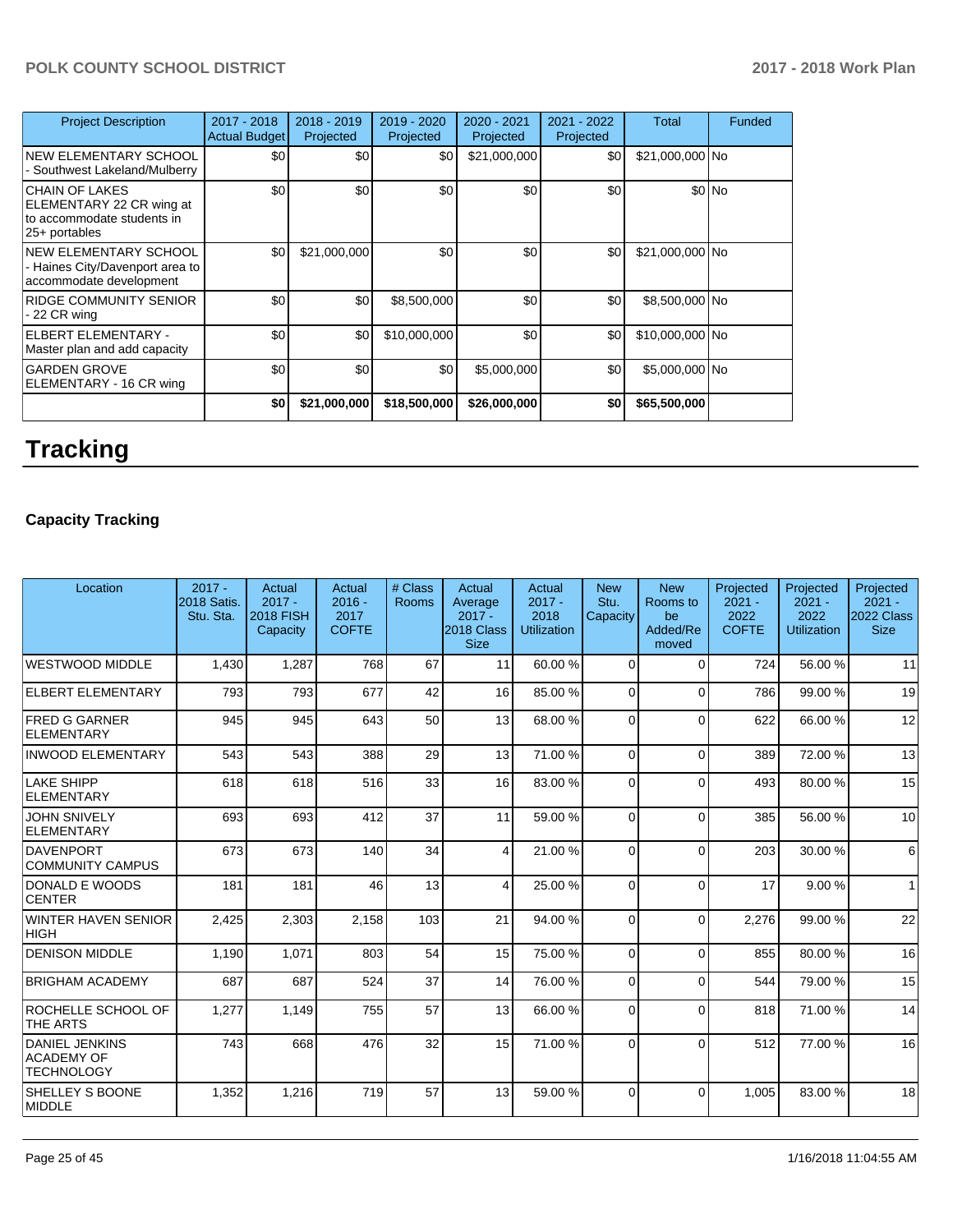| <b>ALTA VISTA</b><br>ELEMENTARY                  | 912   | 912   | 724      | 49  | 15 | 79.00 % | $\Omega$    | $\Omega$    | 724   | 79.00 % | 15             |
|--------------------------------------------------|-------|-------|----------|-----|----|---------|-------------|-------------|-------|---------|----------------|
| <b>EASTSIDE</b><br><b>ELEMENTARY</b>             | 936   | 936   | 705      | 50  | 14 | 75.00 % | $\mathbf 0$ | $\Omega$    | 633   | 68.00 % | 13             |
| <b>BETHUNE ACADEMY</b>                           | 526   | 526   | 461      | 27  | 17 | 88.00 % | $\Omega$    | $\Omega$    | 459   | 87.00 % | 17             |
| <b>DIXIELAND</b><br><b>ELEMENTARY</b>            | 475   | 475   | 472      | 25  | 19 | 99.00 % | $\Omega$    | $\Omega$    | 445   | 94.00%  | 18             |
| PHILIP O'BRIEN<br><b>ELEMENTARY</b>              | 759   | 759   | 524      | 41  | 13 | 69.00%  | $\Omega$    | $\mathbf 0$ | 644   | 85.00 % | 16             |
| <b>IMEDULLA ELEMENTARY</b>                       | 834   | 834   | 634      | 47  | 13 | 76.00 % | $\mathbf 0$ | $\Omega$    | 625   | 75.00 % | 13             |
| NORTH LAKELAND<br><b>ELEMENTARY</b>              | 888   | 888   | 731      | 48  | 15 | 82.00 % | $\mathbf 0$ | $\Omega$    | 650   | 73.00 % | 14             |
| <b>SOUTHWEST</b><br><b>ELEMENTARY</b>            | 682   | 682   | 425      | 35  | 12 | 62.00 % | $\Omega$    | $\Omega$    | 389   | 57.00 % | 11             |
| <b>LINCOLN ACADEMY</b>                           | 669   | 669   | 580      | 36  | 16 | 87.00 % | $\Omega$    | $\Omega$    | 569   | 85.00 % | 16             |
| <b>CARLTON PALMORE</b><br><b>ELEMENTARY</b>      | 709   | 709   | 439      | 38  | 12 | 62.00 % | $\Omega$    | $\Omega$    | 433   | 61.00 % | 11             |
| WEST AREA ADULT<br><b>SCHOOL</b>                 | 435   | 652   | $\Omega$ | 18  | 0  | 0.00%   | $\mathbf 0$ | $\Omega$    | 0     | 0.00%   | $\mathbf 0$    |
| <b>CLEVELAND COURT</b><br><b>ELEMENTARY</b>      | 435   | 435   | 378      | 23  | 16 | 87.00 % | $\Omega$    | $\Omega$    | 422   | 97.00 % | 18             |
| <b>COMBEE ELEMENTARY</b>                         | 904   | 904   | 707      | 49  | 14 | 78.00 % | $\Omega$    | $\Omega$    | 714   | 79.00%  | 15             |
| <b>DORIS A SANDERS</b><br><b>LEARNING CENTER</b> | 142   | 142   | 114      | 14  | 8  | 80.00 % | $\Omega$    | $\Omega$    | 108   | 76.00 % | 8              |
| <b>CRYSTAL LAKE</b><br><b>ELEMENTARY</b>         | 721   | 721   | 515      | 39  | 13 | 71.00 % | $\mathbf 0$ | $\Omega$    | 465   | 64.00 % | 12             |
| <b>LAKE REGION SENIOR</b><br><b>HIGH</b>         | 2,643 | 2,510 | 1,577    | 110 | 14 | 63.00 % | $\Omega$    | $\Omega$    | 1,572 | 63.00 % | 14             |
| <b>DISCOVERY ACADEMY</b>                         | 1,208 | 1,087 | 984      | 53  | 19 | 90.00 % | $\Omega$    | $\Omega$    | 952   | 88.00 % | 18             |
| <b>SLEEPY HILL MIDDLE</b>                        | 1,284 | 1,155 | 932      | 55  | 17 | 81.00%  | $\Omega$    | $\Omega$    | 1,120 | 97.00 % | 20             |
| <b>LAKELAND SENIOR</b><br><b>HIGH</b>            | 2,928 | 2,781 | 2,125    | 123 | 17 | 76.00 % | $\Omega$    | $\Omega$    | 2,121 | 76.00 % | 17             |
| LAWTON CHILES<br><b>MIDDLE ACADEMY</b>           | 798   | 718   | 646      | 34  | 19 | 90.00 % | $\mathbf 0$ | $\Omega$    | 654   | 91.00 % | 19             |
| <b>SOUTHWEST MIDDLE</b>                          | 1,381 | 1,242 | 715      | 60  | 12 | 58.00 % | $\Omega$    | $\Omega$    | 773   | 62.00 % | 13             |
| VALLEYVIEW<br><b>ELEMENTARY</b>                  | 915   | 915   | 740      | 49  | 15 | 81.00%  | 0           | $\Omega$    | 692   | 76.00 % | 14             |
| <b>SOCRUM ELEMENTARY</b>                         | 893   | 893   | 528      | 48  | 11 | 59.00 % | $\mathbf 0$ | $\mathbf 0$ | 488   | 55.00 % | 10             |
| <b>BEN HILL GRIFFIN</b><br> ELEMENTARY           | 546   | 546   | 397      | 28  | 14 | 73.00 % | $\mathbf 0$ | $\mathbf 0$ | 423   | 77.00 % | 15             |
| <b>GEORGE JENKINS</b><br><b>SENIOR HIGH</b>      | 2,930 | 2,783 | 2,294    | 123 | 19 | 82.00 % | 0           | $\mathbf 0$ | 2,342 | 84.00 % | 19             |
| LOUGHMAN OAKS<br><b>ELEMENTARY</b>               | 927   | 927   | 766      | 50  | 15 | 83.00 % | 0           | $\mathbf 0$ | 680   | 73.00 % | 14             |
| <b>BILL DUNCAN</b><br>OPPORTUNITY CENTER         | 310   | 310   | 63       | 21  | 3  | 20.00 % | $\Omega$    | $\mathbf 0$ | 36    | 12.00 % | $\overline{c}$ |
| <b>FROSTPROOF MIDDLE</b><br><b>SENIOR HIGH</b>   | 1,761 | 1,584 | 1,089    | 76  | 14 | 69.00 % | $\mathbf 0$ | $\mathbf 0$ | 1,129 | 71.00 % | 15             |
| <b>CLARENCE BOSWELL</b><br><b>ELEMENTARY</b>     | 693   | 693   | 487      | 38  | 13 | 70.00 % | 0           | $\mathbf 0$ | 519   | 75.00 % | 14             |
| <b>JAMES W SIKES</b><br>ELEMENTARY               | 981   | 981   | 877      | 52  | 17 | 89.00%  | 0           | 0           | 844   | 86.00%  | 16             |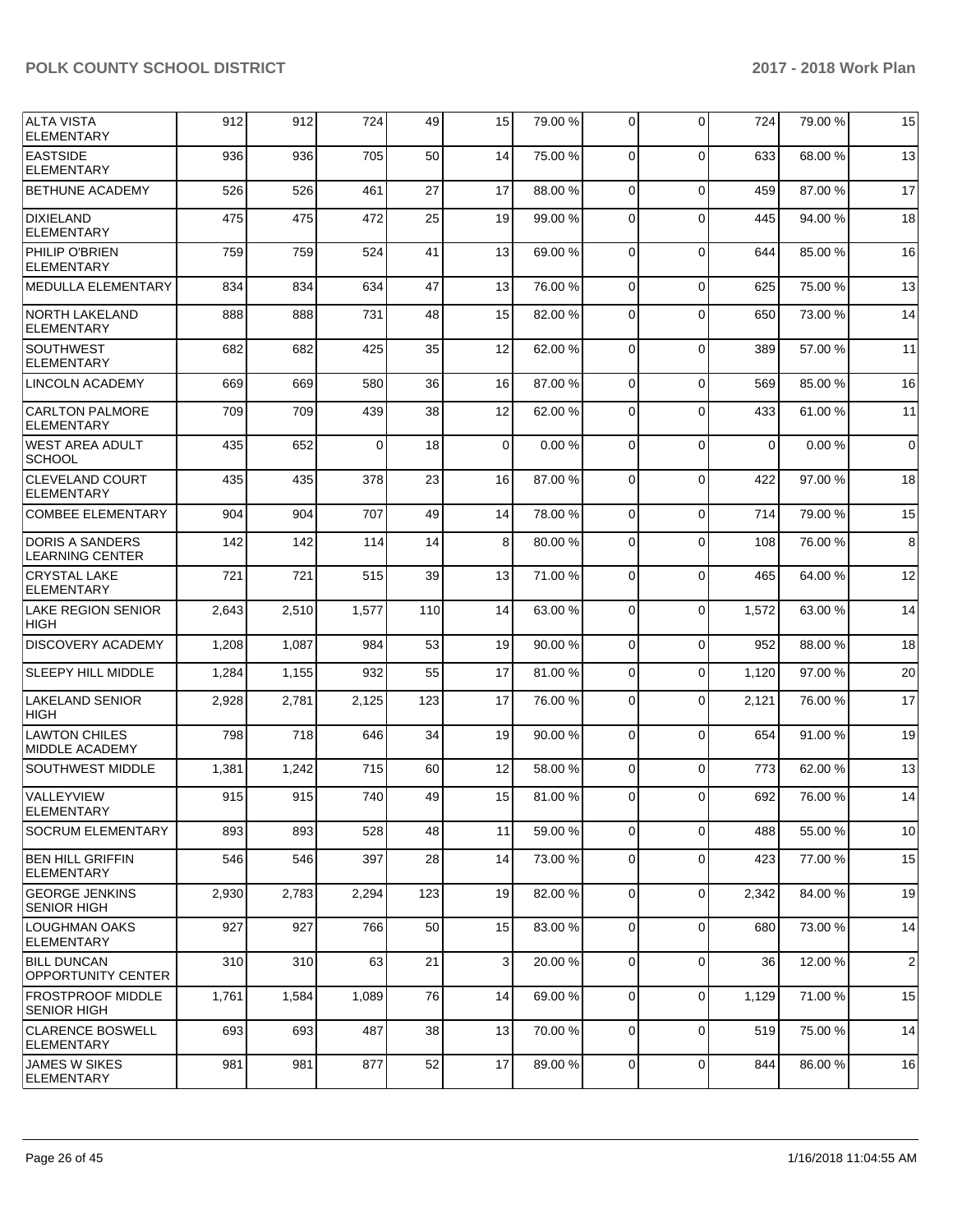| R CLEM CHURCHWELL<br><b>ELEMENTARY</b>                             | 750   | 750   | 633   | 40  | 16 | 84.00 % | $\Omega$    | $\Omega$    | 610   | 81.00 % | 15             |
|--------------------------------------------------------------------|-------|-------|-------|-----|----|---------|-------------|-------------|-------|---------|----------------|
| <b>ROSABELLE W BLAKE</b><br><b>ACADEMY</b>                         | 843   | 758   | 702   | 47  | 15 | 93.00 % | $\mathbf 0$ | $\Omega$    | 721   | 95.00 % | 15             |
| <b>WENDELL H WATSON</b><br><b>ELEMENTARY</b>                       | 908   | 908   | 797   | 49  | 16 | 88.00 % | $\Omega$    | $\Omega$    | 802   | 88.00 % | 16             |
| <b>JAMES E STEPHENS</b><br><b>ELEMENTARY</b>                       | 602   | 602   | 325   | 33  | 10 | 54.00 % | $\Omega$    | $\mathbf 0$ | 375   | 62.00%  | 11             |
| <b>LAKE GIBSON MIDDLE</b>                                          | 1,392 | 1,252 | 1,157 | 63  | 18 | 92.00 % | $\mathbf 0$ | $\mathbf 0$ | 1,272 | 102.00% | 20             |
| LAKE GIBSON SENIOR<br>HIGH                                         | 2,327 | 2,210 | 1,764 | 98  | 18 | 80.00 % | 0           | $\Omega$    | 1,827 | 83.00 % | 19             |
| <b>LAKELAND HIGHLANDS</b><br><b>MIDDLE</b>                         | 1,465 | 1,318 | 1,167 | 66  | 18 | 89.00 % | 0           | $\mathbf 0$ | 1,220 | 93.00 % | 18             |
| <b>DUNDEE ELEMENTARY</b><br><b>ACADEMY</b>                         | 711   | 711   | 499   | 39  | 13 | 70.00 % | $\Omega$    | $\mathbf 0$ | 521   | 73.00 % | 13             |
| HAINES CITY SENIOR<br><b>HIGH</b>                                  | 2,736 | 2,599 | 2,323 | 118 | 20 | 89.00 % | $\mathbf 0$ | $\mathbf 0$ | 2,436 | 94.00 % | 21             |
| MCKEEL ACADEMY FOR<br>APPLIED TECHNOLOGY                           | 1,493 | 1,343 | 1,328 | 60  | 22 | 99.00 % | 0           | $\Omega$    | 1,466 | 109.00% | 24             |
| <b>SCOTT LAKE</b><br>ELEMENTARY                                    | 903   | 903   | 775   | 47  | 16 | 86.00%  | $\Omega$    | $\mathbf 0$ | 809   | 90.00 % | 17             |
| RIDGE CAREER<br><b>CENTER</b>                                      | 1,052 | 1,262 | 155   | 57  | 3  | 12.00 % | $\mathbf 0$ | $\Omega$    | 123   | 10.00 % | $\overline{2}$ |
| <b>EAGLE LAKE</b><br><b>ELEMENTARY</b>                             | 766   | 766   | 508   | 41  | 12 | 66.00 % | 0           | $\Omega$    | 532   | 69.00 % | 13             |
| <b>GARDEN GROVE</b><br><b>ELEMENTARY</b>                           | 674   | 674   | 518   | 35  | 15 | 77.00 % | $\Omega$    | $\mathbf 0$ | 519   | 77.00 % | 15             |
| <b>LAKE WALES SENIOR</b><br><b>HIGH</b>                            | 1,823 | 1,731 | 1,513 | 74  | 20 | 87.00 % | $\mathbf 0$ | $\mathbf 0$ | 1,559 | 90.00 % | 21             |
| <b>BABSON PARK</b><br><b>ELEMENTARY</b>                            | 473   | 473   | 462   | 26  | 18 | 98.00 % | $\Omega$    | $\Omega$    | 470   | 99.00 % | 18             |
| <b>EDGAR L PADGETT</b><br>ELEMENTARY                               | 818   | 818   | 525   | 42  | 12 | 64.00 % | $\Omega$    | $\mathbf 0$ | 523   | 64.00 % | 12             |
| <b>GAUSE ACADEMY OF</b><br><b>APPLIED TECHNOLOGY</b>               | 733   | 659   | 174   | 34  | 5  | 26.00 % | $\mathbf 0$ | $\Omega$    | 212   | 32.00 % | 6              |
| <b>CRYSTAL LAKE MIDDLE</b>                                         | 1,556 | 1,400 | 834   | 65  | 13 | 60.00%  | $\mathbf 0$ | $\Omega$    | 896   | 64.00 % | 14             |
| <b>OSCAR J POPE</b><br><b>ELEMENTARY</b>                           | 679   | 679   | 472   | 41  | 12 | 69.00 % | 0           | $\mathbf 0$ | 453   | 67.00 % | 11             |
| MAYNARD E TRAVISS<br>CAREER CENTER                                 | 1,122 | 1,346 | 229   | 57  | 4  | 17.00 % | $\Omega$    | $\Omega$    | 216   | 16.00 % | 4              |
| MCLAUGHLIN MIDDLE<br><b>SCHOOL AND FINE</b><br><b>ARTS ACADEMY</b> | 1,320 | 1,188 | 793   | 59  | 13 | 67.00 % | 0           | $\mathbf 0$ | 765   | 64.00 % | 13             |
| <b>POLK AVENUE</b><br><b>ELEMENTARY</b>                            | 656   | 656   | 515   | 34  | 15 | 78.00 % | $\mathbf 0$ | $\mathbf 0$ | 526   | 80.00 % | 15             |
| HILLCREST<br><b>ELEMENTARY</b>                                     | 751   | 751   | 689   | 39  | 18 | 92.00 % | $\mathbf 0$ | $\mathbf 0$ | 681   | 91.00%  | 17             |
| <b>SPOOK HILL</b><br><b>ELEMENTARY</b>                             | 758   | 758   | 628   | 40  | 16 | 83.00 % | 0           | $\mathbf 0$ | 586   | 77.00 % | 15             |
| ROOSEVELT ACADEMY                                                  | 195   | 195   | 276   | 16  | 17 | 142.00% | $\mathbf 0$ | $\mathbf 0$ | 290   | 149.00% | 18             |
| JANIE HOWARD WILSON<br>ELEMENTARY                                  | 727   | 727   | 433   | 39  | 11 | 60.00 % | $\mathbf 0$ | $\mathbf 0$ | 398   | 55.00 % | 10             |
| Davenport School of the<br>Arts (New)                              | 1,603 | 1,442 | 1,043 | 76  | 14 | 72.00 % | $\mathbf 0$ | $\mathbf 0$ | 1,099 | 76.00 % | 14             |
| Highland City Baseball<br> Park                                    | 0     | 0     | 0     | 0   | 0  | 0.00 %  | 0           | $\mathbf 0$ | 0     | 0.00%   | 0              |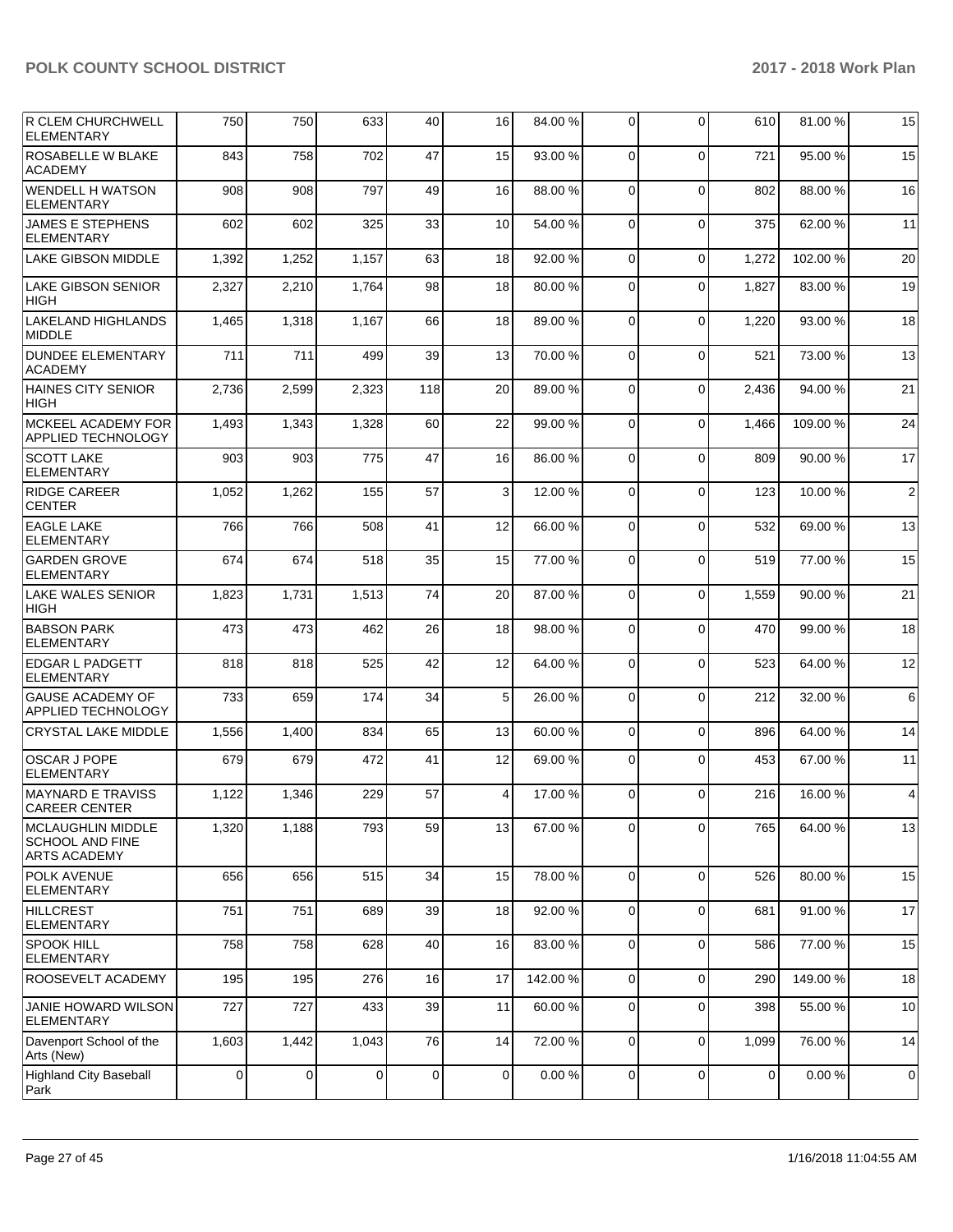| <b>CITRUS RIDGE: A</b><br><b>CIVICS ACADEMY</b>   | 1,819 | 1,637    | 1,507 | 89  | 17          | 92.00 %  | 0              | $\Omega$    | 1,794    | 110.00%  | 20          |
|---------------------------------------------------|-------|----------|-------|-----|-------------|----------|----------------|-------------|----------|----------|-------------|
| <b>JESSE KEEN</b><br><b>ELEMENTARY</b>            | 769   | 769      | 574   | 42  | 14          | 75.00 %  | 0              | $\Omega$    | 604      | 79.00 %  | 14          |
| <b>WINSTON ELEMENTARY</b>                         | 703   | 703      | 499   | 37  | 13          | 71.00 %  | 0              | $\Omega$    | 517      | 74.00 %  | 14          |
| <b>FROSTPROOF</b><br><b>ELEMENTARY</b>            | 583   | 583      | 397   | 33  | 12          | 68.00 %  | 0              | $\mathbf 0$ | 458      | 79.00 %  | 14          |
| <b>LAUREL ELEMENTARY</b>                          | 1,077 | 1,077    | 758   | 56  | 14          | 70.00%   | 0              | $\Omega$    | 692      | 64.00%   | 12          |
| <b>LAKE MARION CREEK</b><br><b>SCHOOL</b>         | 1,309 | 1,178    | 959   | 57  | 17          | 81.00%   | 0              | $\Omega$    | 871      | 74.00 %  | 15          |
| <b>TENOROC SENIOR</b>                             | 1,935 | 1,838    | 1,137 | 80  | 14          | 62.00%   | $\mathbf 0$    | $\mathbf 0$ | 1,181    | 64.00%   | 15          |
| <b>PALMETTO</b><br><b>ELEMENTARY SCHOOL</b>       | 872   | 872      | 643   | 47  | 14          | 74.00 %  | 0              | $\Omega$    | 524      | 60.00 %  | 11          |
| <b>HORIZONS</b><br>ELEMENTARY SCHOOL              | 1,450 | 1,450    | 1,188 | 76  | 16          | 82.00 %  | 0              | $\Omega$    | 1,260    | 87.00 %  | 17          |
| SPESSARD HOLLAND<br><b>ELEMENTARY</b>             | 936   | 936      | 760   | 51  | 15          | 81.00%   | 0              | $\Omega$    | 682      | 73.00 %  | 13          |
| <b>R BRUCE WAGNER</b><br><b>ELEMENTARY</b>        | 984   | 984      | 838   | 53  | 16          | 85.00 %  | 0              | $\Omega$    | 771      | 78.00 %  | 15          |
| KAREN M SIEGEL<br><b>CENTER</b>                   | 309   | 309      | 148   | 27  | 5           | 48.00 %  | 0              | $\mathbf 0$ | 143      | 46.00%   | $\,$ 5 $\,$ |
| <b>CHAIN OF LAKES</b><br><b>ELEMENTARY</b>        | 1,128 | 1,128    | 1,070 | 61  | 18          | 95.00 %  | 0              | $\Omega$    | 1,093    | 97.00 %  | 18          |
| <b>RIDGE COMMUNITY</b><br><b>HIGH SCHOOL</b>      | 2,524 | 2,397    | 2,590 | 108 | 24          | 108.00%  | $\mathbf 0$    | $\Omega$    | 2,828    | 118.00 % | 26          |
| <b>HIGHLANDS GROVE</b><br><b>ELEMENTARY</b>       | 850   | 850      | 761   | 46  | 17          | 90.00 %  | 0              | $\mathbf 0$ | 776      | 91.00 %  | 17          |
| <b>SLEEPY HILL</b><br><b>ELEMENTARY</b>           | 868   | 868      | 592   | 47  | 13          | 68.00 %  | 0              | $\Omega$    | 653      | 75.00 %  | 14          |
| <b>BERKLEY ELEMENTARY</b>                         | 804   | 804      | 696   | 42  | 17          | 87.00 %  | $\mathbf 0$    | $\mathbf 0$ | 790      | 98.00 %  | 19          |
| <b>PINEWOOD</b><br><b>ELEMENTARY</b>              | 786   | 786      | 658   | 42  | 16          | 84.00 %  | $\mathbf 0$    | $\Omega$    | 597      | 76.00 %  | 14          |
| SANDHILL ELEMENTARY                               | 1,082 | 1,082    | 938   | 57  | 16          | 87.00 %  | $\mathbf 0$    | $\mathbf 0$ | 908      | 84.00 %  | 16          |
| <b>RIDGEVIEW GLOBAL</b><br><b>STUDIES ACADEMY</b> | 909   | 818      | 910   | 48  | 19          | 111.00 % | 0              | $\Omega$    | 854      | 104.00%  | 18          |
| <b>DWIGHT C SMITH</b><br><b>CENTER</b>            | 325   | $\Omega$ | 0     | 23  | $\mathbf 0$ | 0.00%    | 0              | $\Omega$    | $\Omega$ | 0.00%    | $\mathbf 0$ |
| DR N E ROBERTS<br><b>ELEMENTARY</b>               | 948   | 948      | 765   | 51  | 15          | 81.00%   | $\overline{0}$ | $\circ$     | 764      | 81.00%   | 15          |
| MULBERRY MIDDLE                                   | 1,179 | 1,061    | 1,130 | 50  | 23          | 107.00%  | 0              | $\mathbf 0$ | 1,159    | 109.00%  | 23          |
| KATHLEEN SENIOR<br><b>HIGH</b>                    | 3,054 | 2,901    | 2,087 | 130 | 16          | 72.00 %  | 0              | $\mathbf 0$ | 2,093    | 72.00 %  | 16          |
| <b>KATHLEEN MIDDLE</b>                            | 1,262 | 1,135    | 627   | 54  | 12          | 55.00 %  | 0              | $\Omega$    | 581      | 51.00 %  | 11          |
| KATHLEEN<br><b>ELEMENTARY</b>                     | 734   | 734      | 556   | 39  | 14          | 76.00 %  | 0              | $\Omega$    | 534      | 73.00 %  | 14          |
| <b>GRIFFIN ELEMENTARY</b>                         | 659   | 659      | 437   | 35  | 12          | 66.00 %  | $\mathbf 0$    | $\mathbf 0$ | 338      | 51.00 %  | 10          |
| DUNDEE RIDGE MIDDLE                               | 1,353 | 1,217    | 794   | 59  | 13          | 65.00 %  | 0              | $\mathbf 0$ | 763      | 63.00 %  | 13          |
| <b>GIBBONS STREET</b><br><b>ELEMENTARY</b>        | 561   | 561      | 247   | 30  | 8           | 44.00 %  | 0              | $\mathbf 0$ | 237      | 42.00 %  | 8           |
| ALTURAS ELEMENTARY                                | 427   | 427      | 350   | 23  | 15          | 82.00 %  | 0              | $\mathbf 0$ | 362      | 85.00 %  | 16          |
| <b>HIGHLAND CITY</b><br><b>ELEMENTARY</b>         | 552   | 552      | 424   | 30  | 14          | 77.00 %  | 0              | $\mathbf 0$ | 421      | 76.00 %  | 14          |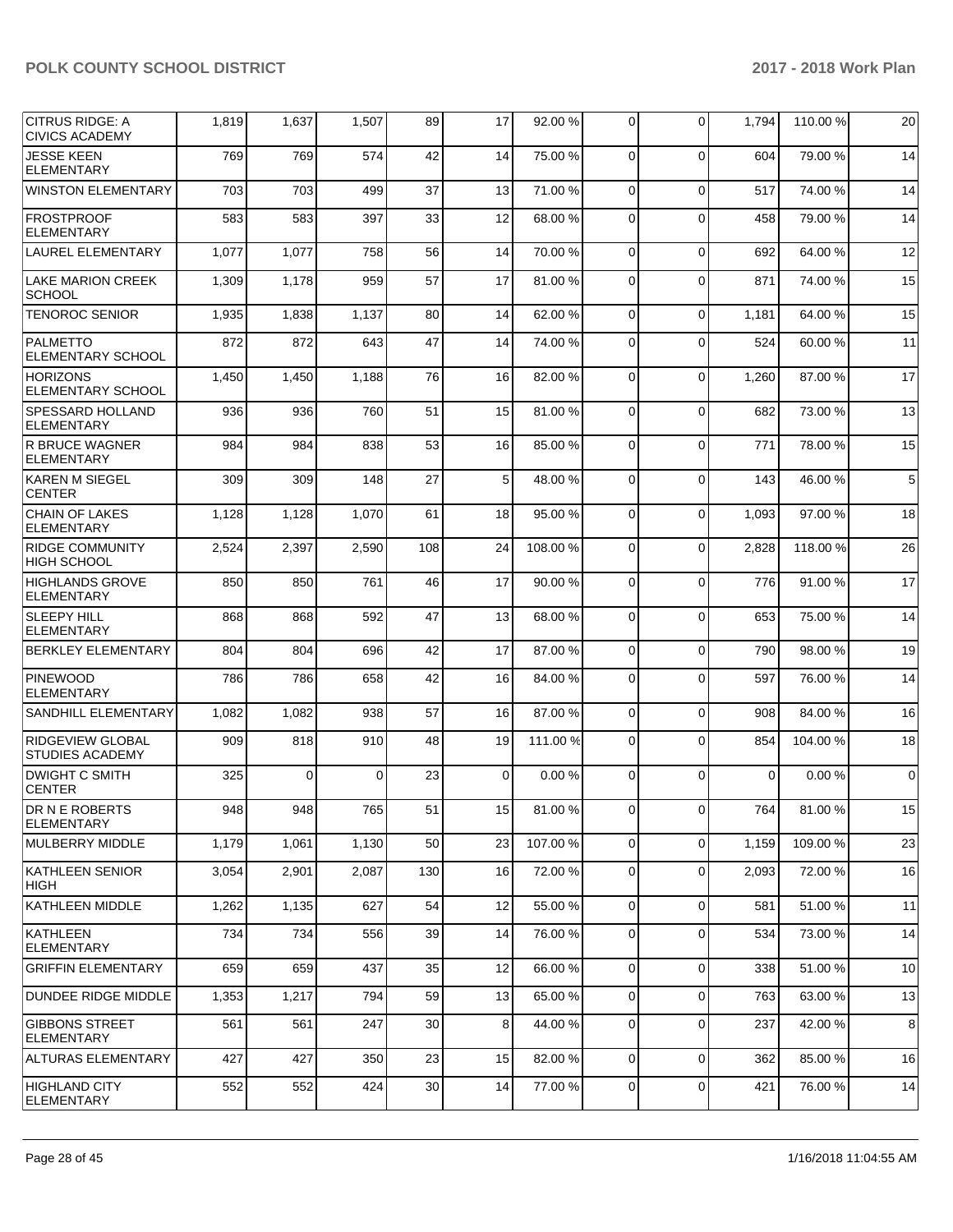| <b>MULBERRY SENIOR</b><br><b>HIGH</b>                   | 1,463    | 1,316    | 1,021    | 63          | 16          | 78.00 % | 0              | 0           | 1,107       | 84.00 % | 18          |
|---------------------------------------------------------|----------|----------|----------|-------------|-------------|---------|----------------|-------------|-------------|---------|-------------|
| PURCELL ELEMENTARY                                      | 593      | 593      | 482      | 33          | 15          | 81.00 % | $\Omega$       | $\Omega$    | 455         | 77.00 % | 14          |
| <b>KINGSFORD</b><br><b>ELEMENTARY</b>                   | 735      | 735      | 665      | 39          | 17          | 90.00 % | $\Omega$       | $\Omega$    | 557         | 76.00 % | 14          |
| SOUTH CENTRAL ADULT<br>& COMMUNITY SCHOOL               | $\Omega$ | 0        | $\Omega$ | $\mathbf 0$ | $\mathbf 0$ | 0.00%   | 0              | $\Omega$    | $\mathbf 0$ | 0.00%   | 0           |
| <b>BARTOW MIDDLE</b>                                    | 1,452    | 1,306    | 1,000    | 68          | 15          | 77.00 % | 0              | $\mathbf 0$ | 1,003       | 77.00 % | 15          |
| <b>BARTOW ACADEMY</b>                                   | 584      | 584      | 457      | 30          | 15          | 78.00 % | 0              | $\mathbf 0$ | 460         | 79.00 % | 15          |
| <b>FLORAL AVENUE</b><br>ELEMENTARY                      | 771      | 771      | 535      | 41          | 13          | 69.00 % | 0              | $\Omega$    | 525         | 68.00 % | 13          |
| JEAN O'DELL LIFE AND<br><b>LEARNING CENTER</b>          | 166      | 166      | 85       | 16          | 5           | 51.00 % | $\mathbf 0$    | $\Omega$    | 85          | 51.00 % | 5           |
| <b>UNION ACADEMY</b>                                    | 666      | 599      | 404      | 29          | 14          | 67.00 % | $\mathbf 0$    | $\Omega$    | 421         | 70.00 % | 15          |
| <b>LENA VISTA</b><br><b>ELEMENTARY</b>                  | 1,041    | 1,041    | 845      | 56          | 15          | 81.00%  | 0              | $\Omega$    | 832         | 80.00 % | 15          |
| <b>AUBURNDALE CENTRAL</b><br>ELEMENTARY                 | 559      | 559      | 385      | 30          | 13          | 69.00 % | 0              | $\Omega$    | 389         | 70.00 % | 13          |
| <b>WALTER CALDWELL</b><br><b>ELEMENTARY</b>             | 847      | 847      | 660      | 47          | 14          | 78.00 % | $\mathbf 0$    | $\Omega$    | 606         | 72.00 % | 13          |
| <b>EAST AREA ADULT &amp;</b><br><b>COMMUNITY SCHOOL</b> | 465      | 697      | 0        | 20          | $\mathbf 0$ | 0.00%   | 0              | $\Omega$    | $\mathbf 0$ | 0.00%   | $\mathbf 0$ |
| POLK CITY<br><b>ELEMENTARY</b>                          | 689      | 689      | 445      | 36          | 12          | 65.00 % | $\mathbf 0$    | $\Omega$    | 478         | 69.00 % | 13          |
| <b>BARTOW SENIOR HIGH</b>                               | 2,989    | 2,839    | 2,125    | 124         | 17          | 75.00 % | $\mathbf 0$    | $\Omega$    | 2,309       | 81.00 % | 19          |
| LEWIS ELEMENTARY                                        | 620      | 620      | 453      | 34          | 13          | 73.00 % | $\mathbf 0$    | $\Omega$    | 426         | 69.00 % | 13          |
| <b>GAUSE RIVERSIDE</b><br><b>ACADEMY</b>                | 152      | $\Omega$ | $\Omega$ | 9           | $\mathbf 0$ | 0.00%   | $\mathbf 0$    | $\Omega$    | $\Omega$    | 0.00%   | $\mathbf 0$ |
| <b>FORT MEADE MIDDLE</b><br><b>SENIOR HIGH</b>          | 1,269    | 1,142    | 778      | 56          | 14          | 68.00%  | 0              | $\Omega$    | 712         | 62.00 % | 13          |
| <b>ANNA WOODBURY</b><br><b>ELEMENTARY</b>               | 288      | 288      | 216      | 14          | 15          | 75.00 % | $\mathbf 0$    | $\Omega$    | 209         | 73.00 % | 15          |
| <b>AUBURNDALE SENIOR</b><br><b>HIGH</b>                 | 2,499    | 2,374    | 1,471    | 100         | 15          | 62.00 % | $\mathbf 0$    | $\Omega$    | 1,640       | 69.00 % | 16          |
| <b>JERE L STAMBAUGH</b><br><b>MIDDLE</b>                | 1,307    | 1,176    | 832      | 58          | 14          | 71.00 % | 0              | $\Omega$    | 973         | 83.00 % | 17          |
| LAKE ALFRED-ADDAIR<br><b>MIDDLE</b>                     | 1,069    | 962      | 623      | 44          | 14          | 65.00 % | $\mathbf 0$    | $\mathbf 0$ | 591         | 61.00 % | 13          |
| <b>LAKE ALFRED</b><br><b>ELEMENTARY</b>                 | 666      | 666      | 590      | 35          | 17          | 89.00 % | $\mathbf 0$    | $\Omega$    | 617         | 93.00 % | 18          |
| ILAKE ALFRED BEST AT<br><b>FRUITLAND PARK</b>           | 96       | 0        | 0        | 10          | 0           | 0.00%   | 0              | $\mathbf 0$ | 0           | 0.00%   | 0           |
| <b>WAHNETA ELEMENTARY</b>                               | 681      | 681      | 413      | 36          | 11          | 61.00%  | $\overline{0}$ | $\mathbf 0$ | 387         | 57.00 % | 11          |
| <b>JEWETT MIDDLE</b><br><b>ACADEMY</b>                  | 768      | 691      | 608      | 34          | 18          | 88.00 % | 0              | $\mathbf 0$ | 609         | 88.00 % | 18          |
| JEWETT SCHOOL OF<br>THE ARTS                            | 879      | 791      | 729      | 44          | 17          | 92.00 % | $\mathbf 0$    | $\Omega$    | 748         | 95.00 % | 17          |
|                                                         | 129,676  | 124.472  | 92.741   | 6,268       | 15          | 74.51 % | 0              | 0           | 94,548      | 75.96 % | 15          |

The COFTE Projected Total (94,548) for 2021 - 2022 must match the Official Forecasted COFTE Total (94,548 ) for 2021 - 2022 before this section can be completed. In the event that the COFTE Projected Total does not match the Official forecasted COFTE, then the Balanced Projected COFTE Table should be used to balance COFTE.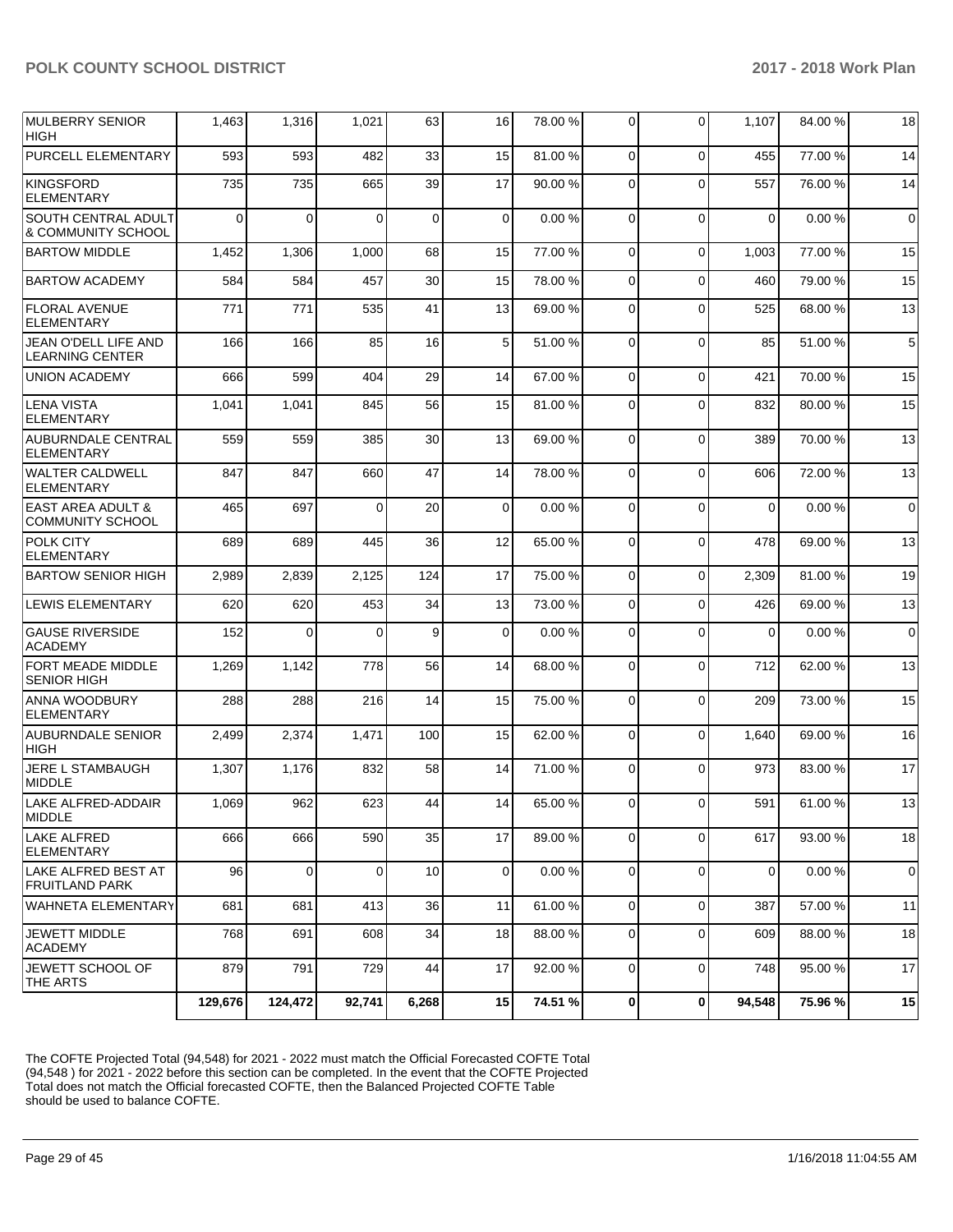| Projected COFTE for 2021 - 2022 |        |
|---------------------------------|--------|
| Elementary (PK-3)               | 30,872 |
| Middle $(4-8)$                  | 36,247 |
| High (9-12)                     | 27,429 |
|                                 | 94,548 |

| <b>Grade Level Type</b> | <b>Balanced Projected</b><br>COFTE for 2021 - 2022 |
|-------------------------|----------------------------------------------------|
| Elementary (PK-3)       |                                                    |
| Middle $(4-8)$          |                                                    |
| High (9-12)             |                                                    |
|                         | 94,548                                             |

#### **Relocatable Replacement**

Number of relocatable classrooms clearly identified and scheduled for replacement in the school board adopted financially feasible 5-year district work program.

| Location                               | $2017 - 2018$ | $2018 - 2019$ | 2019 - 2020 | 2020 - 2021 | $2021 - 2022$ | Year 5 Total    |
|----------------------------------------|---------------|---------------|-------------|-------------|---------------|-----------------|
| <b>ISOUTHWEST MIDDLE</b>               |               |               |             |             |               |                 |
| WINTER HAVEN SENIOR HIGH               |               |               |             |             |               |                 |
| <b>FRED G GARNER ELEMENTARY</b>        |               |               |             |             |               |                 |
| <b>AUBURNDALE SENIOR HIGH</b>          |               |               |             |             |               |                 |
| <b>FLORAL AVENUE ELEMENTARY</b>        |               |               |             |             |               |                 |
| <b>IMULBERRY MIDDLE</b>                |               |               |             |             |               |                 |
| <b>Total Relocatable Replacements:</b> |               |               |             |             |               | 12 <sub>l</sub> |

# **Charter Schools Tracking**

Information regarding the use of charter schools.

| Location-Type                      | # Relocatable<br>units or<br>permanent<br>classrooms | Owner                           | <b>Year Started or</b><br>Scheduled | <b>Student</b><br><b>Stations</b> | <b>Students</b><br>Enrolled | Years in<br>Contract | <b>Total Charter</b><br><b>Students</b><br>projected for<br>2021 - 2022 |
|------------------------------------|------------------------------------------------------|---------------------------------|-------------------------------------|-----------------------------------|-----------------------------|----------------------|-------------------------------------------------------------------------|
| Ridgeview Global Middle            |                                                      | 12 RENTED<br><b>RELOCATABLE</b> | 2015                                | 220                               | 267                         | 15                   | 425                                                                     |
| Achievement Academy                |                                                      | 14 PRIVATE                      | 1997                                | 157                               | 157                         | 15                   | 157                                                                     |
| <b>Berkley Accelerated</b>         |                                                      | 31 PRIVATE                      | 2004                                | 500                               | 475                         | 15                   | 475                                                                     |
| <b>Berkley Charter</b>             |                                                      | 37 SCHOOL BOARD                 | 2003                                | 696                               | 694                         | 15                   | 696                                                                     |
| <b>Compass Middle</b>              |                                                      | 9 SCHOOL BOARD                  | 2002                                | 185                               | 145                         |                      | 185                                                                     |
| <b>Babson Park Elem</b>            |                                                      | 29 SCHOOL BOARD                 | 2004                                | 474                               | 474                         | 15                   | 474                                                                     |
| Polk Pre-Collegiate Academy        |                                                      | <b>4 LEASE RENT</b>             | 2011                                | 130                               | 209                         | 15                   | 130                                                                     |
| Magnolia Montessori Academy        |                                                      | <b>5 ILEASE RENT</b>            | 2013                                | 100                               | 100                         | 4                    | 180                                                                     |
| Polk State Lakeland Gateway HS     |                                                      | 6 PRIVATE                       | 2013                                | 100                               | 145                         | 5                    | 300                                                                     |
| <b>Cypress Junction Montessori</b> |                                                      | 7 LEASE RENT                    | 2016                                | 183                               | 160                         | 5                    | 182                                                                     |
| Discovery High School              |                                                      | 16 PRIVATE                      | 2016                                |                                   | 520                         | 15                   | 920                                                                     |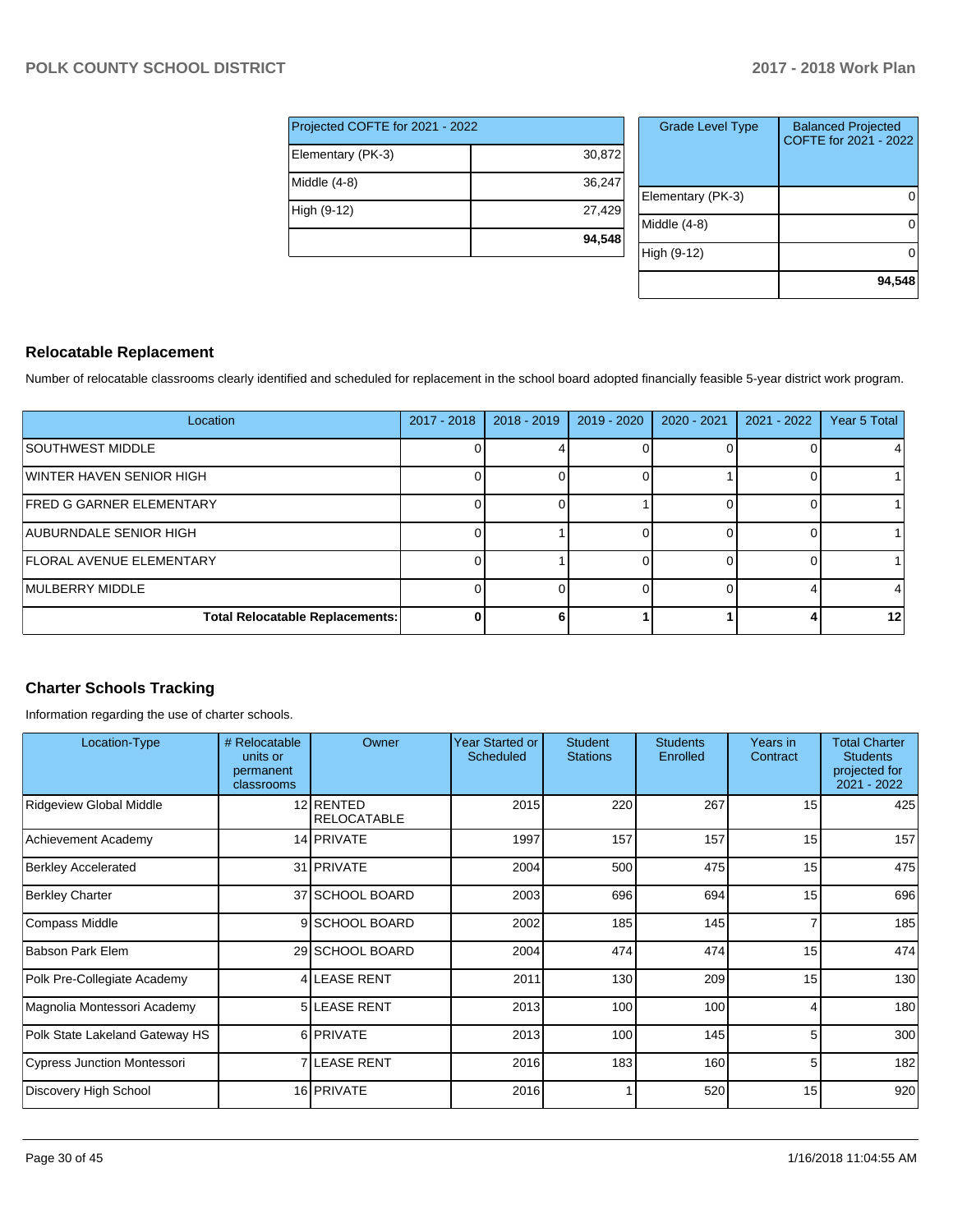| Hartridge Academy             |                | 2OTHER            | 2016 | 50     | 50     | 15 | $\pmb{0}$ |
|-------------------------------|----------------|-------------------|------|--------|--------|----|-----------|
| <b>Lakeland Montessori</b>    |                | 12 PRIVATE        | 2004 | 180    | 180    | 15 | 500       |
| <b>Bok Academy</b>            |                | 27 COMBINATION    | 2008 | 632    | 608    | 15 | 625       |
| PSC Chain of Lakes            |                | 9 PRIVATE         | 2006 | 225    | 306    | 10 | 300       |
| Montessori Middle             | 3I             | <b>LEASE RENT</b> | 2010 | 66     | 66     | 15 | 66        |
| New Beginnings High School    |                | 29 LEASE RENT     | 2011 | 600    | 1,021  | 5  | 1,800     |
| Our Children's Middle Academy | 1 <sup>1</sup> | <b>LEASE RENT</b> | 2012 | 125    | 65     | 5  | 180       |
| McKeel Academy Central        |                | 29 PRIVATE        | 2003 | 570    | 588    | 15 | 588       |
| Victory Ridge Academy         |                | 17 PRIVATE        | 2006 | 245    | 237    | 10 | 305       |
| <b>PSC Collegiate</b>         |                | 6 PRIVATE         | 2004 | 150    | 302    | 7  | 305       |
| Polk Avenue Elementary        |                | 35 SCHOOL BOARD   | 2004 | 550    | 530    | 10 | 550       |
| <b>Ridgeview Global</b>       |                | 42 SCHOOL BOARD   | 2001 | 1,257  | 1,257  | 15 | 1,257     |
| South McKeel                  |                | 61 LEASE RENT     | 2006 | 1,164  | 1,164  | 15 | 1,164     |
| Discovery Academy             |                | 52 SCHOOL BOARD   | 2001 | 1,135  | 975    | 9  | 975       |
| Hartridge Academy             |                | 20 LEASE RENT     | 2001 | 250    | 250    | 15 | 300       |
| <b>Hillcrest Elem</b>         |                | 36 SCHOOL BOARD   | 2004 | 751    | 683    | 15 | 710       |
| Janie Howard Wilson           |                | 44 SCHOOL BOARD   | 2004 | 799    | 431    | 10 | 500       |
| Lake Wales Senior/IB          |                | 79 SCHOOL BOARD   | 2004 | 1,575  | 1,575  | 5  | 1,600     |
| McKeel Academy of Technology  |                | 53 SCHOOL BOARD   | 1998 | 1,493  | 1,483  | 15 | 1,483     |
|                               | 727            |                   |      | 14,563 | 15,117 |    | 17,332    |

#### **Special Purpose Classrooms Tracking**

The number of classrooms that will be used for certain special purposes in the current year, by facility and type of classroom, that the district will, 1), not use for educational purposes, and 2), the co-teaching classrooms that are not open plan classrooms and will be used for educational purposes.

| School                                      | School Type | # of Elementary<br>K-3 Classrooms | # of Middle 4-8<br><b>Classrooms</b> | # of High $9-12$<br><b>Classrooms</b> | # of $ESE$<br><b>Classrooms</b> | # of Combo<br><b>Classrooms</b> | Total<br><b>Classrooms</b> |
|---------------------------------------------|-------------|-----------------------------------|--------------------------------------|---------------------------------------|---------------------------------|---------------------------------|----------------------------|
| <b>SOUTHWEST MIDDLE</b>                     | Educational |                                   |                                      |                                       |                                 |                                 |                            |
| <b>CARLTON PALMORE</b><br><b>ELEMENTARY</b> | Educational |                                   |                                      |                                       |                                 | 0                               |                            |
| IWEST AREA ADULT SCHOOL                     | Educational |                                   |                                      |                                       |                                 | 0                               |                            |
| <b>CRYSTAL LAKE ELEMENTARY</b>              | Educational |                                   |                                      | 0                                     |                                 | 0                               |                            |
| PHILIP O'BRIEN ELEMENTARY                   | Educational |                                   |                                      | 0                                     |                                 | 0                               | 3                          |
| <b>IMEDULLA ELEMENTARY</b>                  | Educational |                                   |                                      | $\Omega$                              | $\Omega$                        | 0                               |                            |
| ROCHELLE SCHOOL OF THE<br><b>ARTS</b>       | Educational |                                   |                                      | 0                                     | ∩                               | 0                               |                            |
| SHELLEY S BOONE MIDDLE                      | Educational |                                   |                                      | $\Omega$                              |                                 | 0                               | 5                          |
| <b>EASTSIDE ELEMENTARY</b>                  | Educational |                                   |                                      | $\Omega$                              | ∩                               | 0                               | 2                          |
| <b>DONALD E WOODS CENTER</b>                | Educational | <sup>n</sup>                      | 6                                    | $\Omega$                              | $\Omega$                        | $\Omega$                        | 6                          |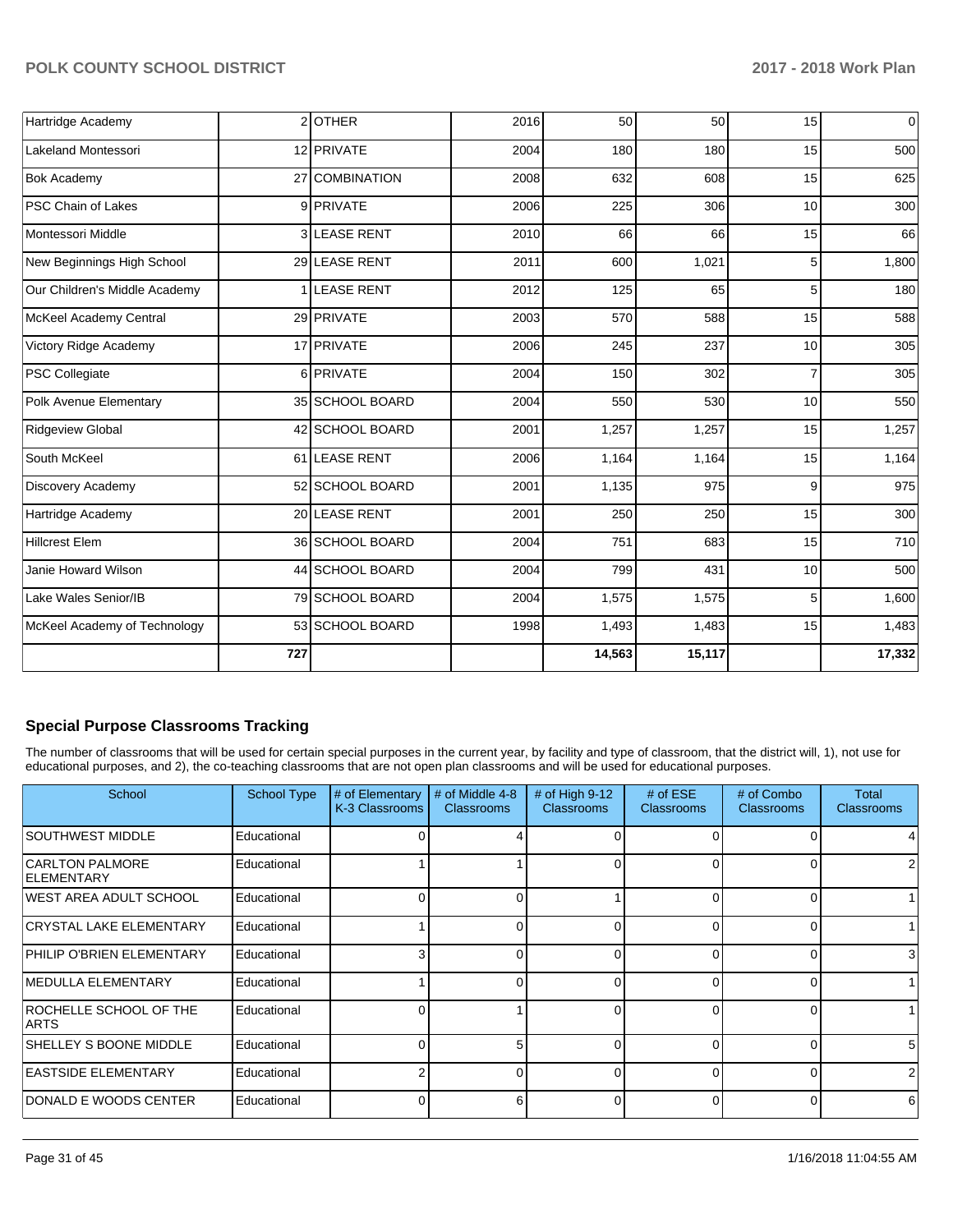| <b>WESTWOOD MIDDLE</b>                                              | Educational | 0              | 1              | 0              | 0           | 1              | $\overline{c}$ |
|---------------------------------------------------------------------|-------------|----------------|----------------|----------------|-------------|----------------|----------------|
| <b>INWOOD ELEMENTARY</b>                                            | Educational |                | 0              | $\Omega$       | 0           | 0              | 1 <sup>1</sup> |
| <b>WAHNETA ELEMENTARY</b>                                           | Educational | 3              | 0              | $\Omega$       | $\Omega$    | 0              | $\mathbf{3}$   |
| JEWETT SCHOOL OF THE ARTS                                           | Educational |                | 0              | $\Omega$       | $\Omega$    | 0              | 1              |
| AUBURNDALE SENIOR HIGH                                              | Educational | 0              | 0              | 9              | $\Omega$    | 0              | 9              |
| LENA VISTA ELEMENTARY                                               | Educational |                |                | $\Omega$       | $\Omega$    | 0              | $\overline{c}$ |
| <b>WALTER CALDWELL</b><br>ELEMENTARY                                | Educational | 2              | 0              | $\Omega$       | 0           | 0              | $\sqrt{2}$     |
| <b>EAST AREA ADULT &amp; COMMUNITY Educational</b><br><b>SCHOOL</b> |             | 0              | $\Omega$       | Δ              | $\Omega$    | $\overline{0}$ | $\overline{4}$ |
| <b>POLK CITY ELEMENTARY</b>                                         | Educational | 0              | 4              | $\Omega$       | 0           | 0              | $\overline{4}$ |
| <b>GIBBONS STREET ELEMENTARY</b>                                    | Educational |                | 4              | $\Omega$       | 0           | 0              | 8              |
| KINGSFORD ELEMENTARY                                                | Educational | 3              | 0              | $\Omega$       | 0           | 0              | $\mathbf{3}$   |
| KATHLEEN SENIOR HIGH                                                | Educational | 0              | 0              |                | 0           | 0              | $\overline{4}$ |
| KATHLEEN ELEMENTARY                                                 | Educational | 2              | 4              | $\Omega$       | 0           | 0              | $6 \mid$       |
| <b>GRIFFIN ELEMENTARY</b>                                           | Educational |                |                | $\Omega$       | 0           | 0              | $\mathbf{3}$   |
| <b>WINSTON ELEMENTARY</b>                                           | Educational |                | 3              | $\Omega$       | 0           | 0              | $\overline{4}$ |
| <b>FROSTPROOF ELEMENTARY</b>                                        | Educational | 3              | 0              | $\Omega$       | 0           | 0              | $\mathbf{3}$   |
| MCLAUGHLIN MIDDLE SCHOOL<br>AND FINE ARTS ACADEMY                   | Educational | 0              | 6              | $\Omega$       | 0           | 0              | $6 \mid$       |
| POLK AVENUE ELEMENTARY                                              | Educational | 0              | 0              | $\Omega$       |             | 0              | 1 <sup>1</sup> |
| HILLCREST ELEMENTARY                                                | Educational |                | 2              | $\Omega$       | $\Omega$    | 0              | $\mathbf{3}$   |
| <b>SPOOK HILL ELEMENTARY</b>                                        | Educational | 0              | 2              | $\Omega$       | $\Omega$    | 0              | $\overline{c}$ |
| <b>ROOSEVELT ACADEMY</b>                                            | Educational | 0              | 0              | $\Omega$       |             | 0              | 1              |
| JANIE HOWARD WILSON<br><b>ELEMENTARY</b>                            | Educational | 2              |                | $\Omega$       | 0           | 0              | $\mathbf{3}$   |
| <b>EDGAR L PADGETT ELEMENTARY</b>                                   | Educational |                | 2              | $\Omega$       | $\Omega$    | $\overline{0}$ | $\mathbf{3}$   |
| <b>SCOTT LAKE ELEMENTARY</b>                                        | Educational |                | 0              | $\Omega$       | 0           | $\overline{0}$ | 1              |
| <b>RIDGE TECHNICAL COLLEGE</b>                                      | Educational | $\overline{0}$ | $\overline{0}$ | $\overline{0}$ | 1           | $\overline{0}$ | $\mathbf{1}$   |
| <b>EAGLE LAKE ELEMENTARY</b>                                        | Educational | 4              | 0              | $\Omega$       | $\Omega$    | $\overline{0}$ | $\overline{4}$ |
| <b>GARDEN GROVE ELEMENTARY</b>                                      | Educational | 1              | 0              | $\mathbf 0$    | $\Omega$    | $\overline{0}$ | 1              |
| <b>JAMES E STEPHENS</b><br><b>ELEMENTARY</b>                        | Educational | 4              | 4              | $\Omega$       | $\Omega$    | $\overline{0}$ | 8              |
| <b>LAKE GIBSON MIDDLE</b>                                           | Educational | 0              | 1              | 0              | 0           | $\overline{0}$ | $\mathbf{1}$   |
| LAKE GIBSON SENIOR HIGH                                             | Educational | 0              | 0              | $\overline{2}$ | 0           | 0              | $\overline{2}$ |
| LAKELAND HIGHLANDS MIDDLE                                           | Educational | 0              |                | $\Omega$       | 0           | 0              | $\mathbf{1}$   |
| DUNDEE ELEMENTARY ACADEMY                                           | Educational |                | 0              | $\Omega$       | 0           | 0              | $\mathbf{1}$   |
| <b>FROSTPROOF MIDDLE SENIOR</b><br>HIGH                             | Educational | 0              | 0              | $\Omega$       |             | 0              | $\mathbf{1}$   |
| R CLEM CHURCHWELL<br>ELEMENTARY                                     | Educational | 3              | 0              | $\mathbf 0$    | $\mathbf 0$ | $\overline{0}$ | $\mathbf{3}$   |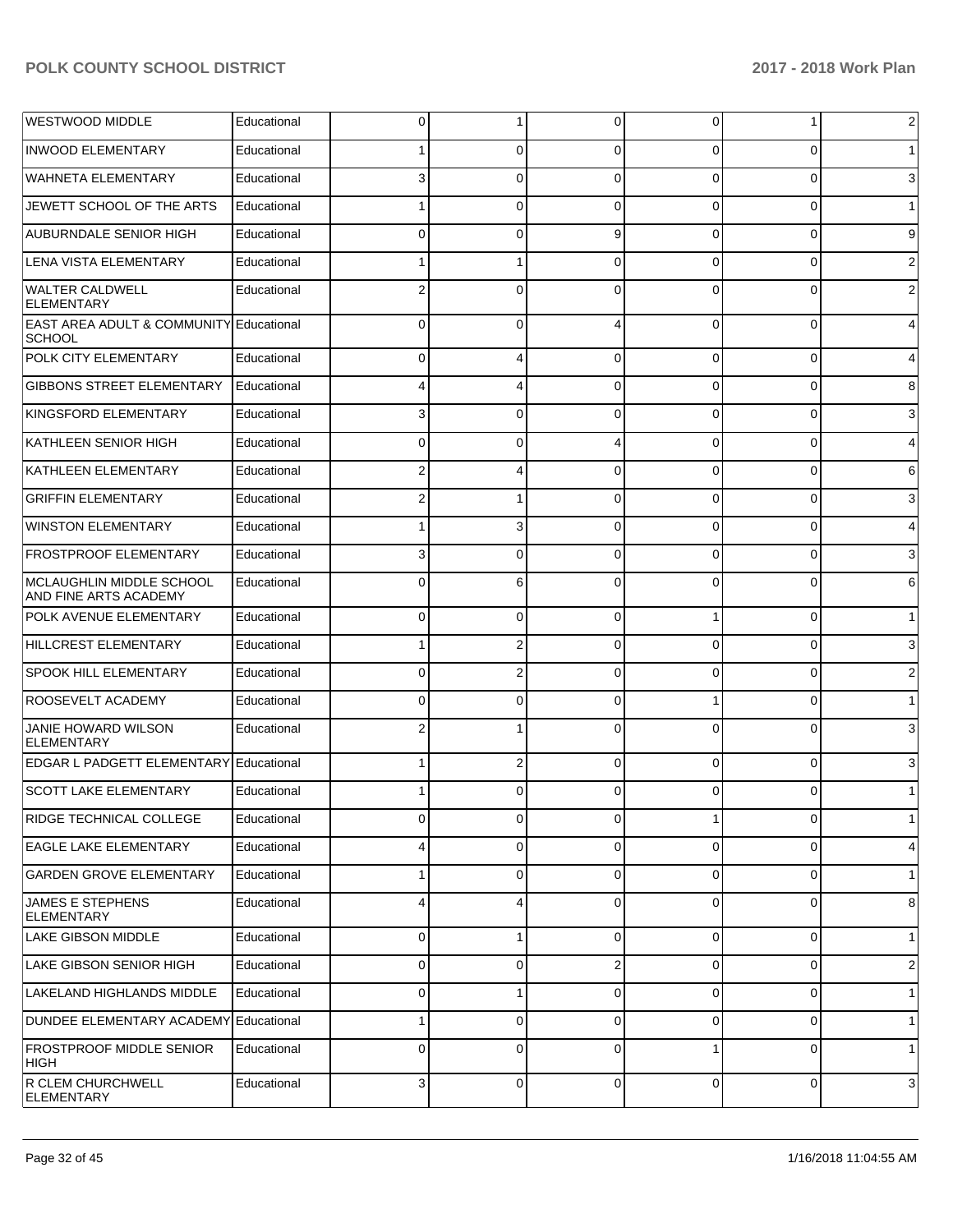| <b>WENDELL H WATSON</b><br><b>IELEMENTARY</b>    | Educational                          |    |    |    | 0 |                |
|--------------------------------------------------|--------------------------------------|----|----|----|---|----------------|
| <b>SOCRUM ELEMENTARY</b>                         | Educational                          |    |    |    | 0 |                |
| <b>BEN HILL GRIFFIN ELEMENTARY</b>               | Educational                          |    |    |    | 0 | $\overline{2}$ |
| <b>GEORGE JENKINS SENIOR HIGH</b>                | Educational                          |    |    |    | 0 | $\overline{2}$ |
| <b>BILL DUNCAN OPPORTUNITY</b><br><b>ICENTER</b> | Educational                          |    | ⌒  |    | 0 | $\overline{2}$ |
| IDUNDEE RIDGE MIDDLE                             | Educational                          |    |    |    | 0 | 4              |
| <b>IDR N E ROBERTS ELEMENTARY</b>                | Educational                          |    |    |    | 0 |                |
| <b>R BRUCE WAGNER ELEMENTARY Educational</b>     |                                      |    |    |    | 0 | 3              |
| Davenport School of the Arts (New)               | Educational                          |    |    |    | 0 | $\overline{2}$ |
|                                                  | <b>Total Educational Classrooms:</b> | 59 | 63 | 22 |   | 152            |

| School                                                   | <b>School Type</b>                   | # of Elementary<br>K-3 Classrooms | # of Middle 4-8<br>Classrooms | # of High 9-12<br><b>Classrooms</b> | # of ESE<br>Classrooms | # of Combo<br>Classrooms | <b>Total</b><br><b>Classrooms</b> |
|----------------------------------------------------------|--------------------------------------|-----------------------------------|-------------------------------|-------------------------------------|------------------------|--------------------------|-----------------------------------|
| <b>SOUTHWEST MIDDLE</b>                                  | Co-Teaching                          | $\Omega$                          |                               | $\Omega$                            | $\Omega$               | $\Omega$                 | $\mathbf{1}$                      |
| <b>SHELLEY S BOONE MIDDLE</b>                            | Co-Teaching                          | $\Omega$                          |                               | 0                                   |                        | $\Omega$                 | 3                                 |
| <b>ALTA VISTA ELEMENTARY</b>                             | Co-Teaching                          |                                   |                               | 0                                   |                        | $\Omega$                 | $\overline{2}$                    |
| WAHNETA ELEMENTARY                                       | Co-Teaching                          | $\overline{2}$                    | $\overline{2}$                | $\Omega$                            | $\Omega$               | $\mathbf{0}$             | 4                                 |
| <b>AUBURNDALE CENTRAL</b><br>ELEMENTARY                  | Co-Teaching                          |                                   | $\Omega$                      | $\Omega$                            | O                      | $\Omega$                 | $\mathbf{1}$                      |
| <b>POLK CITY ELEMENTARY</b>                              | Co-Teaching                          |                                   | 0                             | $\Omega$                            | $\Omega$               | $\Omega$                 | $\mathbf 1$                       |
| <b>BARTOW SENIOR HIGH</b>                                | Co-Teaching                          | $\Omega$                          | $\Omega$                      | 6                                   | $\Omega$               | 0                        | 6                                 |
| MULBERRY SENIOR HIGH                                     | Co-Teaching                          | $\Omega$                          | $\Omega$                      | 14                                  | $\Omega$               | $\Omega$                 | 14                                |
| KINGSFORD ELEMENTARY                                     | Co-Teaching                          | $\overline{2}$                    |                               | $\Omega$                            | 0                      | $\Omega$                 | 3                                 |
| MCLAUGHLIN MIDDLE SCHOOL<br><b>AND FINE ARTS ACADEMY</b> | Co-Teaching                          | $\Omega$                          | $\overline{2}$                | $\Omega$                            | $\Omega$               | $\Omega$                 | $\overline{2}$                    |
| <b>SCOTT LAKE ELEMENTARY</b>                             | Co-Teaching                          | 1                                 |                               | $\Omega$                            | $\Omega$               | $\Omega$                 | $\overline{2}$                    |
| <b>RIDGE TECHNICAL COLLEGE</b>                           | Co-Teaching                          | $\Omega$                          | ∩                             |                                     |                        | $\Omega$                 | $\mathbf{1}$                      |
| <b>LAKE GIBSON SENIOR HIGH</b>                           | Co-Teaching                          | $\Omega$                          | $\Omega$                      |                                     | $\Omega$               | $\Omega$                 | $\overline{1}$                    |
| <b>GEORGE JENKINS SENIOR HIGH</b>                        | Co-Teaching                          | $\Omega$                          | 0                             | 12                                  | $\Omega$               | $\Omega$                 | 12                                |
| <b>SLEEPY HILL MIDDLE</b>                                | Co-Teaching                          | 0                                 | 2                             | 0                                   |                        | 0                        | 3                                 |
| <b>PINEWOOD ELEMENTARY</b>                               | Co-Teaching                          | $\Omega$                          | 0                             | $\Omega$                            | 0                      | 1                        | $\mathbf{1}$                      |
| R BRUCE WAGNER ELEMENTARY                                | Co-Teaching                          | $\Omega$                          |                               | $\Omega$                            | $\Omega$               | $\Omega$                 | $\mathbf{1}$                      |
| <b>CHAIN OF LAKES ELEMENTARY</b>                         | Co-Teaching                          | $\Omega$                          | $\Omega$                      | $\Omega$                            |                        | $\Omega$                 | $\mathbf{1}$                      |
| <b>RIDGE COMMUNITY HIGH</b><br> SCHOOL                   | Co-Teaching                          | $\Omega$                          | 0                             |                                     |                        | $\Omega$                 | 4                                 |
|                                                          | <b>Total Co-Teaching Classrooms:</b> | 8                                 | 14                            | 38                                  | 2                      |                          | 63                                |

# **Infrastructure Tracking**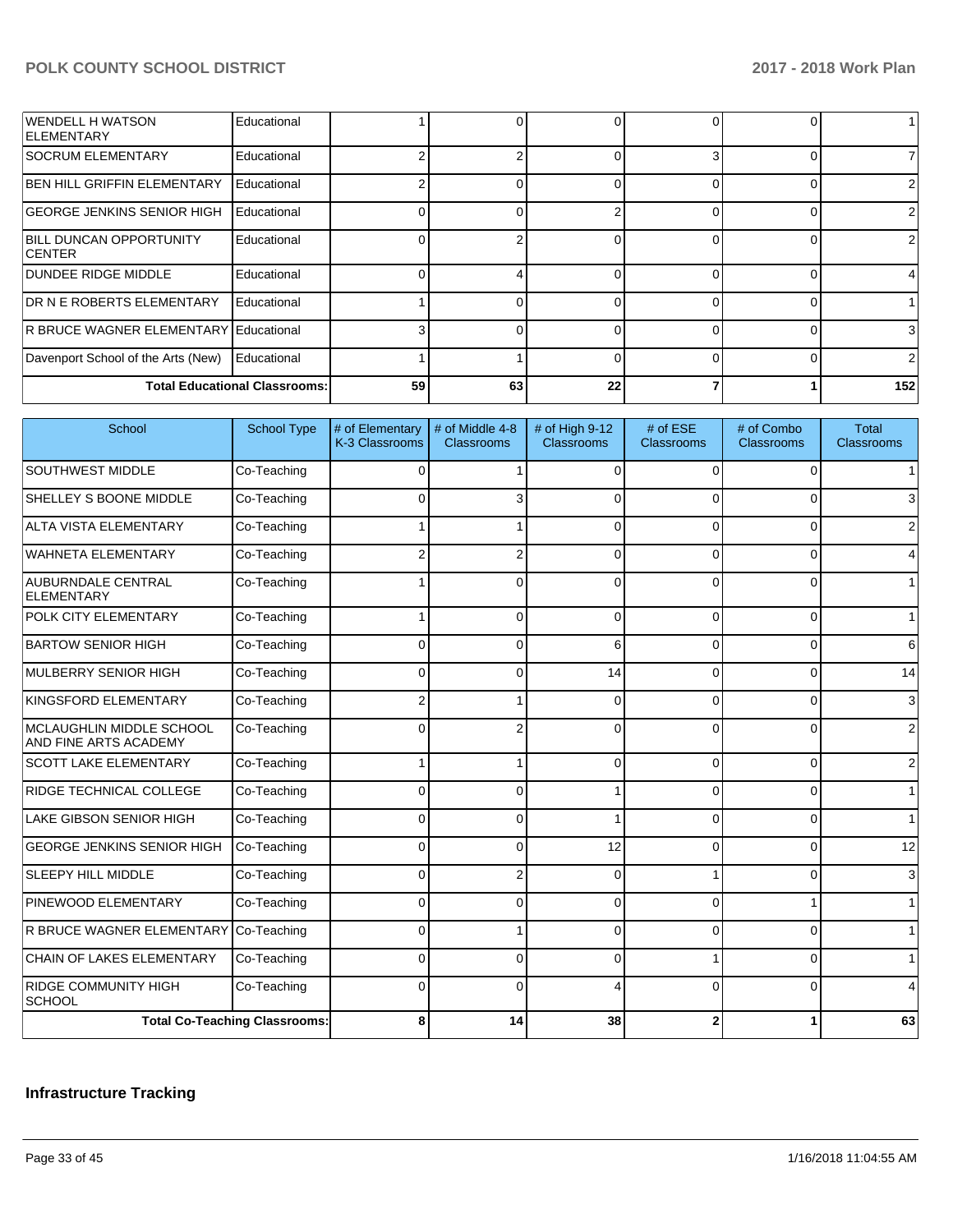**Necessary offsite infrastructure requirements resulting from expansions or new schools. This section should include infrastructure information related to capacity project schedules and other project schedules (Section 4).** 

Installation of water, sewer, telephone, gas, electrical, fiber optics, etc. necessary for the construction of new schools and the expansion of existing schools.

**Proposed location of planned facilities, whether those locations are consistent with the comprehensive plans of all affected local governments, and recommendations for infrastructure and other improvements to land adjacent to existing facilities. Provisions of 1013.33(12), (13) and (14) and 1013.36 must be addressed for new facilities planned within the 1st three years of the plan (Section 5).** 

New K-8 Davenport area New Elementary SW Lakeland New Elementary Poinciana Master Plan Mulberry Senior Master Plan Fred G Garner Elementary New High School Poinciana Classroom Addition Elbert Elementary New Elementary SE Winter Haven Classroom Addition Chain of Lakes Classroom Addition Loughman Oaks Elementary Classroom Addition Ridge Community Senior

**Consistent with Comp Plan?** Yes

#### **Net New Classrooms**

The number of classrooms, by grade level and type of construction, that were added during the last fiscal year.

|                                                                                                                                                         | List the net new classrooms added in the 2016 - 2017 fiscal year. |                                   |                                                                        |                        |                              | List the net new classrooms to be added in the 2017 - 2018 fiscal<br>year. |                                |                        |
|---------------------------------------------------------------------------------------------------------------------------------------------------------|-------------------------------------------------------------------|-----------------------------------|------------------------------------------------------------------------|------------------------|------------------------------|----------------------------------------------------------------------------|--------------------------------|------------------------|
| "Classrooms" is defined as capacity carrying classrooms that are added to increase<br>capacity to enable the district to meet the Class Size Amendment. |                                                                   |                                   | Totals for fiscal year 2017 - 2018 should match totals in Section 15A. |                        |                              |                                                                            |                                |                        |
| Location                                                                                                                                                | $2016 - 2017$ #<br>Permanent                                      | $2016 - 2017$ #<br><b>Modular</b> | $2016 - 2017$ #<br>Relocatable                                         | $2016 - 2017$<br>Total | $2017 - 2018$ #<br>Permanent | $2017 - 2018$ #<br>Modular                                                 | $2017 - 2018$ #<br>Relocatable | $2017 - 2018$<br>Total |
| Elementary (PK-3)                                                                                                                                       |                                                                   |                                   |                                                                        |                        |                              |                                                                            |                                |                        |
| Middle (4-8)                                                                                                                                            |                                                                   |                                   |                                                                        |                        |                              |                                                                            |                                | $\Omega$               |
| High (9-12)                                                                                                                                             |                                                                   |                                   |                                                                        |                        |                              |                                                                            |                                | $\Omega$               |
|                                                                                                                                                         |                                                                   |                                   |                                                                        |                        |                              |                                                                            |                                | $\mathbf 0$            |

#### **Relocatable Student Stations**

Number of students that will be educated in relocatable units, by school, in the current year, and the projected number of students for each of the years in the workplan.

| <b>Site</b>                       | 2017 - 2018 | $2018 - 2019$ | $2019 - 2020$ | $2020 - 2021$ | 2021 - 2022 | 5 Year Average |
|-----------------------------------|-------------|---------------|---------------|---------------|-------------|----------------|
| LAKELAND SENIOR HIGH              | 50          | 50            | 50            | 50            | 50          | 50             |
| LAWTON CHILES MIDDLE ACADEMY      |             |               |               |               |             | 0              |
| ISOUTHWEST MIDDLE                 | 223         | 110 I         | 110           | 110           | 110I        | 133            |
| <b>CARLTON PALMORE ELEMENTARY</b> |             |               |               |               |             | 0              |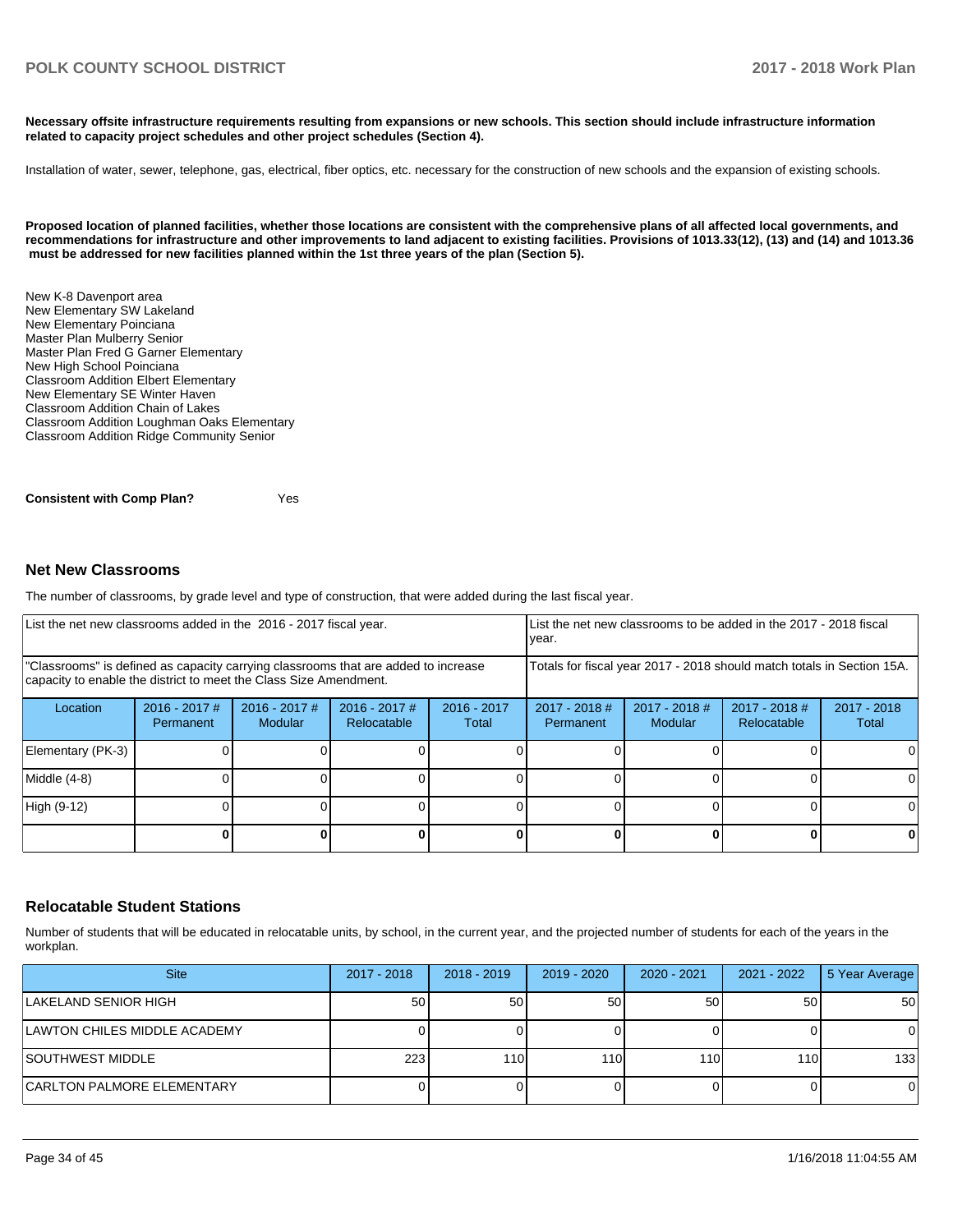| <b>WEST AREA ADULT SCHOOL</b>        | 100      | 100         | 100      | 100             | 10       | 82             |
|--------------------------------------|----------|-------------|----------|-----------------|----------|----------------|
| <b>CLEVELAND COURT ELEMENTARY</b>    | 58       | 40          | 40       | 40              | 40       | 44             |
| <b>INWOOD ELEMENTARY</b>             | 141      | 141         | 141      | 141             | 141      | 141            |
| <b>LAKE SHIPP ELEMENTARY</b>         | $\Omega$ | 15          | 15       | 15              | 15       | 12             |
| JOHN SNIVELY ELEMENTARY              | 241      | 241         | 241      | 241             | 241      | 241            |
| LAKE ALFRED-ADDAIR MIDDLE            | 37       | 37          | 37       | 37              | 37       | 37             |
| LAKE ALFRED ELEMENTARY               | 22       | 22          | 22       | 22              | 22       | 22             |
| <b>DWIGHT C SMITH CENTER</b>         | $\Omega$ | 0           | $\Omega$ | $\Omega$        | $\Omega$ | $\mathbf 0$    |
| DR N E ROBERTS ELEMENTARY            | 95       | 95          | 95       | 95              | 95       | 95             |
| R BRUCE WAGNER ELEMENTARY            | 122      | 100         | 100      | 100             | 100      | 104            |
| KAREN M SIEGEL CENTER                | 100      | 100         | 100      | 100             | 100      | 100            |
| <b>CHAIN OF LAKES ELEMENTARY</b>     | 406      | 550         | 550      | 550             | 550      | 521            |
| <b>RIDGE COMMUNITY HIGH SCHOOL</b>   | $\Omega$ | 0           | $\Omega$ | $\Omega$        | $\Omega$ | $\mathbf 0$    |
| <b>HIGHLANDS GROVE ELEMENTARY</b>    | $\Omega$ | $\mathbf 0$ | $\Omega$ | $\Omega$        | $\Omega$ | $\Omega$       |
| SLEEPY HILL ELEMENTARY               | 18       | 18          | 18       | 18              | 18       | 18             |
| PALMETTO ELEMENTARY SCHOOL           | $\Omega$ | 0           | $\Omega$ | $\Omega$        | $\Omega$ | $\mathbf 0$    |
| <b>TENOROC SENIOR</b>                | $\Omega$ | 0           | $\Omega$ | $\Omega$        | $\Omega$ | $\Omega$       |
| LAUREL ELEMENTARY                    | 196      | $\mathbf 0$ | $\Omega$ | $\Omega$        | $\Omega$ | 39             |
| LAKE MARION CREEK SCHOOL             | $\Omega$ | $\Omega$    | $\Omega$ | $\Omega$        | $\Omega$ | $\Omega$       |
| <b>COMBEE ELEMENTARY</b>             | 118      | 118         | 118      | 118             | 118      | 118            |
| DORIS A SANDERS LEARNING CENTER      | 20       | 10          | 10       | 10              | 10       | 12             |
| <b>CRYSTAL LAKE ELEMENTARY</b>       | 157      | 135         | 135      | 135             | 135      | 139            |
| <b>DIXIELAND ELEMENTARY</b>          | 112      | 112         | 112      | 112             | 112      | 112            |
| PHILIP O'BRIEN ELEMENTARY            | 15       | 15          | 15       | 15 <sup>1</sup> | 15       | 15             |
| MEDULLA ELEMENTARY                   | 64       | 64          | 64       | 64              | 64       | 64             |
| NORTH LAKELAND ELEMENTARY            | 276      | 346         | 346      | 346             | 346      | 332            |
| <b>SOUTHWEST ELEMENTARY</b>          | 18       | 18          | 18       | 18              | 18       | 18             |
| LINCOLN ACADEMY                      | 62       | 62          | 62       | 62              | 62       | 62             |
| ROCHELLE SCHOOL OF THE ARTS          | $\Omega$ | 0           | $\Omega$ | $\Omega$        | $\Omega$ | $\overline{0}$ |
| DANIEL JENKINS ACADEMY OF TECHNOLOGY | 154      | 132         | 132      | 132             | 132      | 136            |
| <b>SHELLEY S BOONE MIDDLE</b>        | $\Omega$ | $\mathbf 0$ | $\Omega$ | $\Omega$        | $\Omega$ | $\Omega$       |
| ALTA VISTA ELEMENTARY                | 198      | 198         | 144      | 144             | 166      | 170            |
| <b>EASTSIDE ELEMENTARY</b>           | 130      | 396         | 396      | 396             | 396      | 343            |
| <b>BETHUNE ACADEMY</b>               | $\Omega$ | 0           | 0        | $\overline{0}$  | 0        | $\overline{0}$ |
| DAVENPORT COMMUNITY CAMPUS           | 44       | $\mathbf 0$ | $\Omega$ | $\Omega$        | $\Omega$ | 9              |
| DONALD E WOODS CENTER                | 28       | 30          | 30       | 30 <sub>1</sub> | 30       | 30             |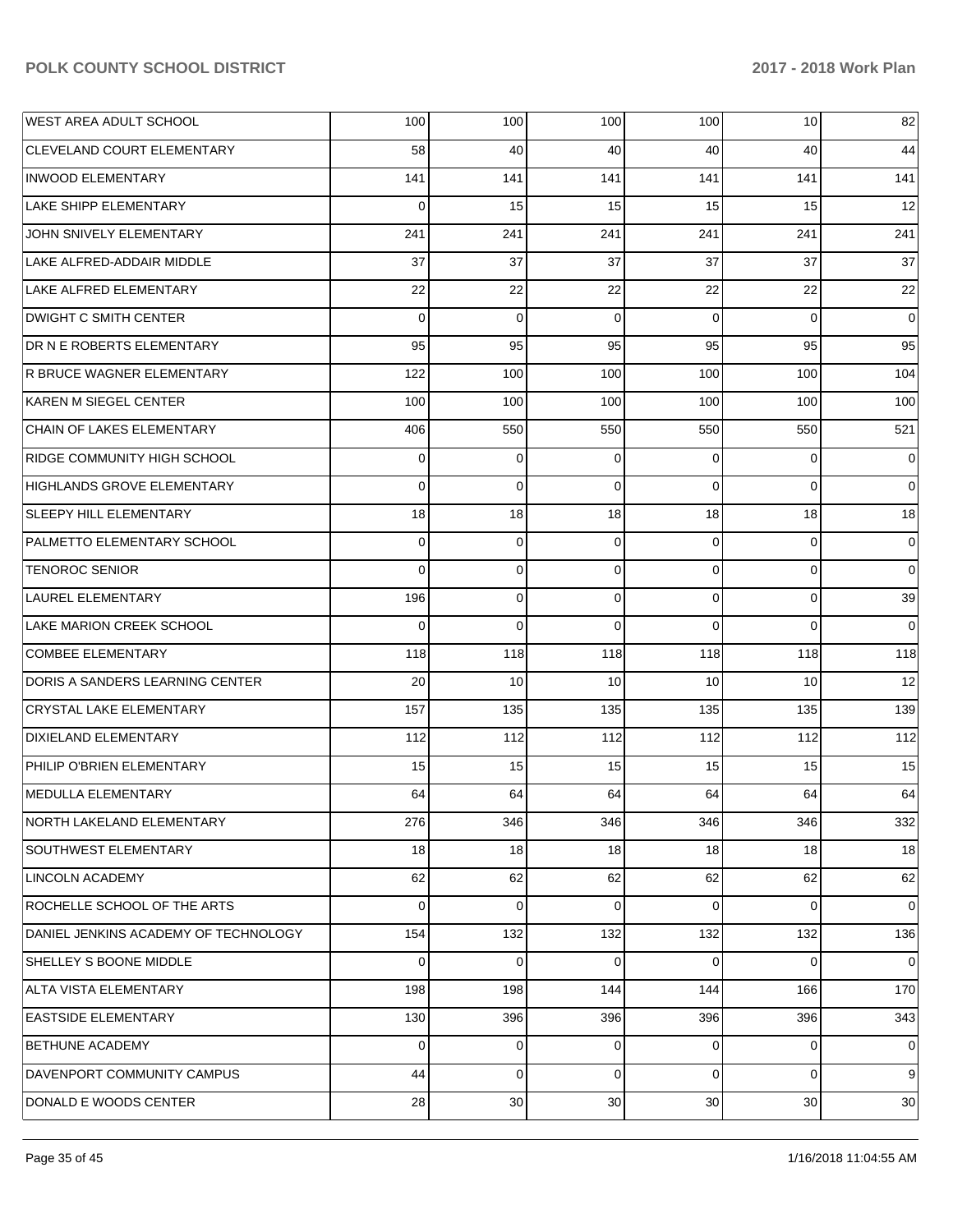| WINTER HAVEN SENIOR HIGH               | 0           | $\overline{0}$ | 0           | 0           | $\overline{0}$ | $\overline{0}$ |
|----------------------------------------|-------------|----------------|-------------|-------------|----------------|----------------|
| <b>DENISON MIDDLE</b>                  | $\Omega$    | $\mathbf 0$    | $\Omega$    | $\Omega$    | $\overline{0}$ | $\overline{0}$ |
| IBRIGHAM ACADEMY                       | $\Omega$    | $\Omega$       | $\Omega$    | $\Omega$    | $\Omega$       | $\overline{0}$ |
| WESTWOOD MIDDLE                        | 317         | 317            | 317         | 317         | 317            | 317            |
| <b>ELBERT ELEMENTARY</b>               | 156         | 80             | 80          | 80          | 80             | 95             |
| IFRED G GARNER ELEMENTARY              | 112         | 112            | 112         | 112         | 112            | 112            |
| <b>BARTOW ACADEMY</b>                  | 28          | 22             | 22          | 22          | 22             | 23             |
| FLORAL AVENUE ELEMENTARY               | 175         | 175            | 175         | 175         | 175            | 175            |
| JEAN O'DELL LIFE AND LEARNING CENTER   | 30          | 30             | 30          | 30          | 30             | 30             |
| <b>UNION ACADEMY</b>                   | 110         | 110            | 110         | 110         | 110            | 110            |
| <b>GIBBONS STREET ELEMENTARY</b>       | 90          | 90             | 90          | 90          | 90             | 90             |
| LAKE ALFRED BEST AT FRUITLAND PARK     | $\Omega$    | $\mathbf 0$    | $\Omega$    | $\Omega$    | $\Omega$       | $\overline{0}$ |
| WAHNETA ELEMENTARY                     | 246         | 246            | 246         | 246         | 246            | 246            |
| JEWETT MIDDLE ACADEMY                  | 22          | 66             | 66          | 66          | 66             | 57             |
| JEWETT SCHOOL OF THE ARTS              | 172         | 150            | 150         | 150         | 150            | 154            |
| LEWIS ELEMENTARY                       | 134         | 134            | 134         | 134         | 134            | 134            |
| <b>GAUSE RIVERSIDE ACADEMY</b>         | $\Omega$    | $\Omega$       | $\Omega$    | $\Omega$    | $\Omega$       | $\Omega$       |
| FORT MEADE MIDDLE SENIOR HIGH          | 169         | 191            | 191         | 191         | 191            | 187            |
| ANNA WOODBURY ELEMENTARY               | 18          | 18             | 18          | 18          | 18             | 18             |
| AUBURNDALE SENIOR HIGH                 | $\Omega$    | $\mathbf 0$    | $\mathbf 0$ | $\Omega$    | $\overline{0}$ | $\overline{0}$ |
| JERE L STAMBAUGH MIDDLE                | 20          | $\Omega$       | $\Omega$    | $\Omega$    | $\Omega$       | $\overline{4}$ |
| lLENA VISTA ELEMENTARY                 | 329         | 329            | 329         | 329         | 329            | 329            |
| AUBURNDALE CENTRAL ELEMENTARY          | 146         | 146            | 146         | 146         | 146            | 146            |
| WALTER CALDWELL ELEMENTARY             | 281         | 281            | 281         | 281         | 281            | 281            |
| EAST AREA ADULT & COMMUNITY SCHOOL     | 215         | 215            | 215         | 215         | 215            | 215            |
| POLK CITY ELEMENTARY                   | 146         | 146            | 146         | 146         | 146            | 146            |
| BARTOW SENIOR HIGH                     | 512         | 975            | 975         | 350         | 125            | 587            |
| SOUTH CENTRAL ADULT & COMMUNITY SCHOOL | $\mathbf 0$ | $\overline{0}$ | $\Omega$    | $\mathbf 0$ | $\overline{0}$ | $\overline{0}$ |
| <b>BARTOW MIDDLE</b>                   | 264         | 242            | 242         | 242         | 242            | 246            |
| EDGAR L PADGETT ELEMENTARY             | $\Omega$    | $\mathbf 0$    | $\Omega$    | $\mathbf 0$ | $\mathbf{0}$   | $\overline{0}$ |
| GAUSE ACADEMY OF APPLIED TECHNOLOGY    | 210         | 210            | 210         | 210         | 210            | 210            |
| <b>CRYSTAL LAKE MIDDLE</b>             | 257         | 213            | 213         | 213         | 213            | 222            |
| <b>OSCAR J POPE ELEMENTARY</b>         | 62          | 62             | 62          | 62          | 62             | 62             |
| MAYNARD E TRAVISS CAREER CENTER        | 201         | 249            | 249         | 249         | 249            | 239            |
| MCKEEL ACADEMY FOR APPLIED TECHNOLOGY  | 50          | 37             | 37          | 37          | 37             | 40             |
| <b>SCOTT LAKE ELEMENTARY</b>           | 54          | 18             | 18          | 18          | 18             | 25             |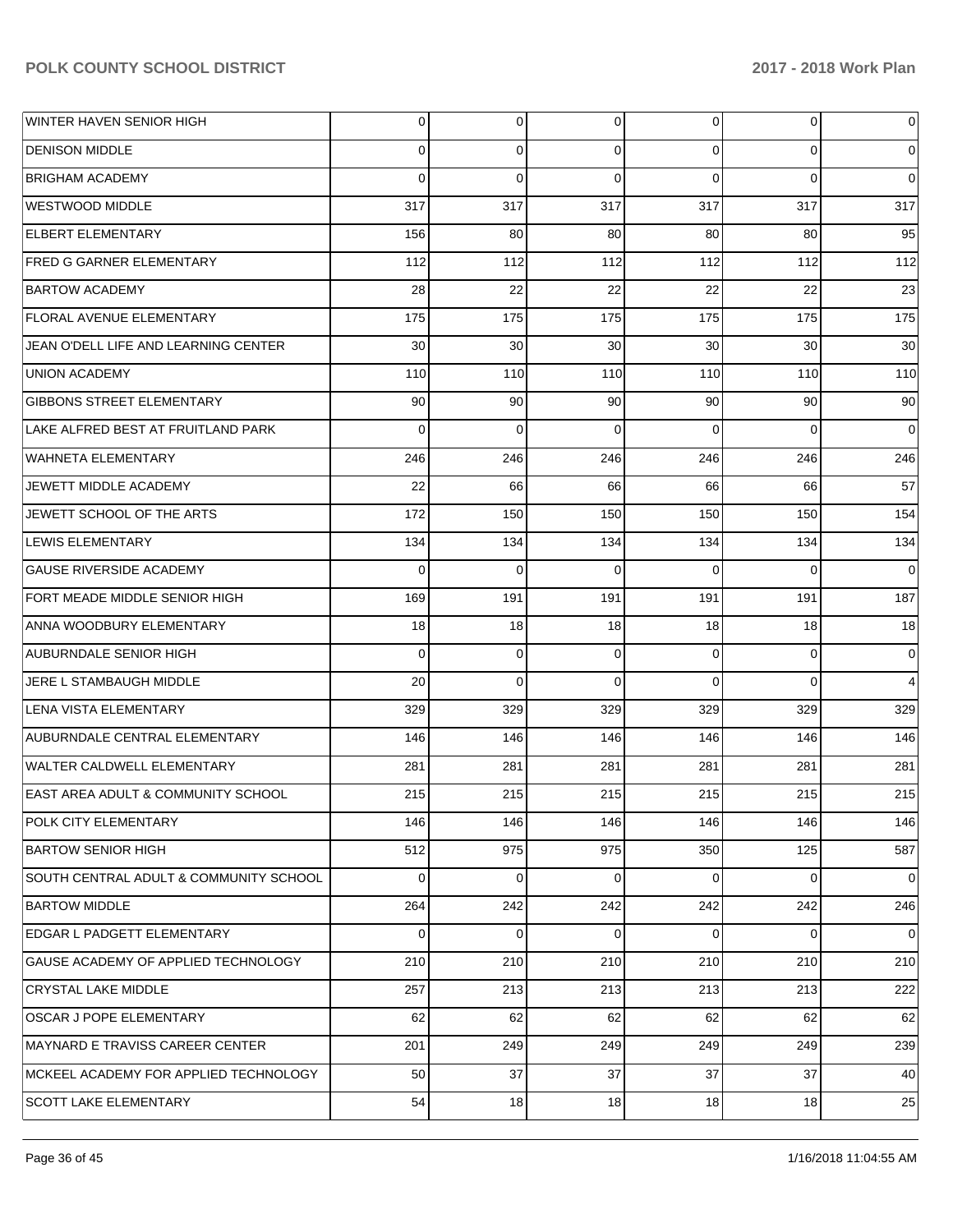| <b>RIDGE CAREER CENTER</b>                               | 487      | 487 | 487      | 487      | 487            | 487            |
|----------------------------------------------------------|----------|-----|----------|----------|----------------|----------------|
| <b>EAGLE LAKE ELEMENTARY</b>                             | 100      | 122 | 122      | 122      | 122            | 118            |
| <b>GARDEN GROVE ELEMENTARY</b>                           | 54       | 54  | 54       | 54       | 54             | 54             |
| LAKE WALES SENIOR HIGH                                   | 115      | 115 | 115      | 115      | 115            | 115            |
| JAMES E STEPHENS ELEMENTARY                              | 18       | 18  | 18       | 18       | 18             | 18             |
| LAKE GIBSON MIDDLE                                       | 166      | 144 | 144      | 44       | 44             | 108            |
| LAKE GIBSON SENIOR HIGH                                  | 350      | 225 | 225      | 225      | 225            | 250            |
| LAKELAND HIGHLANDS MIDDLE                                | 240      | 240 | 240      | 240      | 240            | 240            |
| DUNDEE ELEMENTARY ACADEMY                                | 80       | 80  | 80       | 80       | 80             | 80             |
| HAINES CITY SENIOR HIGH                                  | 160      | 0   | $\Omega$ | $\Omega$ | $\overline{0}$ | 32             |
| <b>FROSTPROOF MIDDLE SENIOR HIGH</b>                     | 169      | 269 | 269      | 269      | 269            | 249            |
| <b>CLARENCE BOSWELL ELEMENTARY</b>                       | 91       | 91  | 91       | 91       | 91             | 91             |
| JAMES W SIKES ELEMENTARY                                 | 374      | 374 | 374      | 374      | 374            | 374            |
| R CLEM CHURCHWELL ELEMENTARY                             | 40       | 0   | $\Omega$ | 0        | $\overline{0}$ | 8              |
| <b>ROSABELLE W BLAKE ACADEMY</b>                         | 112      | 94  | 94       | 94       | 94             | 98             |
| RIDGEVIEW GLOBAL STUDIES ACADEMY                         | $\Omega$ | 0   | $\Omega$ | $\Omega$ | $\overline{0}$ | $\overline{0}$ |
| ALTURAS ELEMENTARY                                       | 181      | 166 | 166      | 166      | 166            | 169            |
| HIGHLAND CITY ELEMENTARY                                 | 0        | 0   | $\Omega$ | $\Omega$ | $\overline{0}$ | $\overline{0}$ |
| MULBERRY SENIOR HIGH                                     | 115      | 90  | 90       | 90       | 90             | 95             |
| <b>PURCELL ELEMENTARY</b>                                | 122      | 126 | 126      | 126      | 126            | 125            |
| KINGSFORD ELEMENTARY                                     | 293      | 293 | 293      | 293      | 293            | 293            |
| MULBERRY MIDDLE                                          | 22       | 0   | 0        | 0        | $\overline{0}$ | $\overline{4}$ |
| KATHLEEN SENIOR HIGH                                     | 0        | 0   | $\Omega$ | $\Omega$ | $\overline{0}$ | $\overline{0}$ |
| KATHLEEN MIDDLE                                          | 81       | 81  | 81       | 81       | 81             | 81             |
| KATHLEEN ELEMENTARY                                      | 0        | 0   | $\Omega$ | 0        | $\overline{0}$ | $\overline{0}$ |
| <b>GRIFFIN ELEMENTARY</b>                                | 213      | 213 | 213      | 213      | 213            | 213            |
| <b>JESSE KEEN ELEMENTARY</b>                             | 144      | 144 | 144      | 144      | 144            | 144            |
| WINSTON ELEMENTARY                                       | 110      | 110 | 110      | 110      | 110            | 110            |
| <b>FROSTPROOF ELEMENTARY</b>                             | 36       | 36  | 36       | 36       | 36             | 36             |
| MCLAUGHLIN MIDDLE SCHOOL AND FINE ARTS<br><b>ACADEMY</b> | 0        | 0   | $\Omega$ | 0        | $\overline{0}$ | $\overline{0}$ |
| POLK AVENUE ELEMENTARY                                   | 138      | 138 | 138      | 138      | 138            | 138            |
| HILLCREST ELEMENTARY                                     | 84       | 84  | 84       | 84       | 84             | 84             |
| <b>SPOOK HILL ELEMENTARY</b>                             | 98       | 98  | 98       | 98       | 98             | 98             |
| <b>ROOSEVELT ACADEMY</b>                                 | 15       | 15  | 15       | 15       | 15             | 15             |
| JANIE HOWARD WILSON ELEMENTARY                           | 0        | 0   | 0        | 0        | $\overline{0}$ | $\overline{0}$ |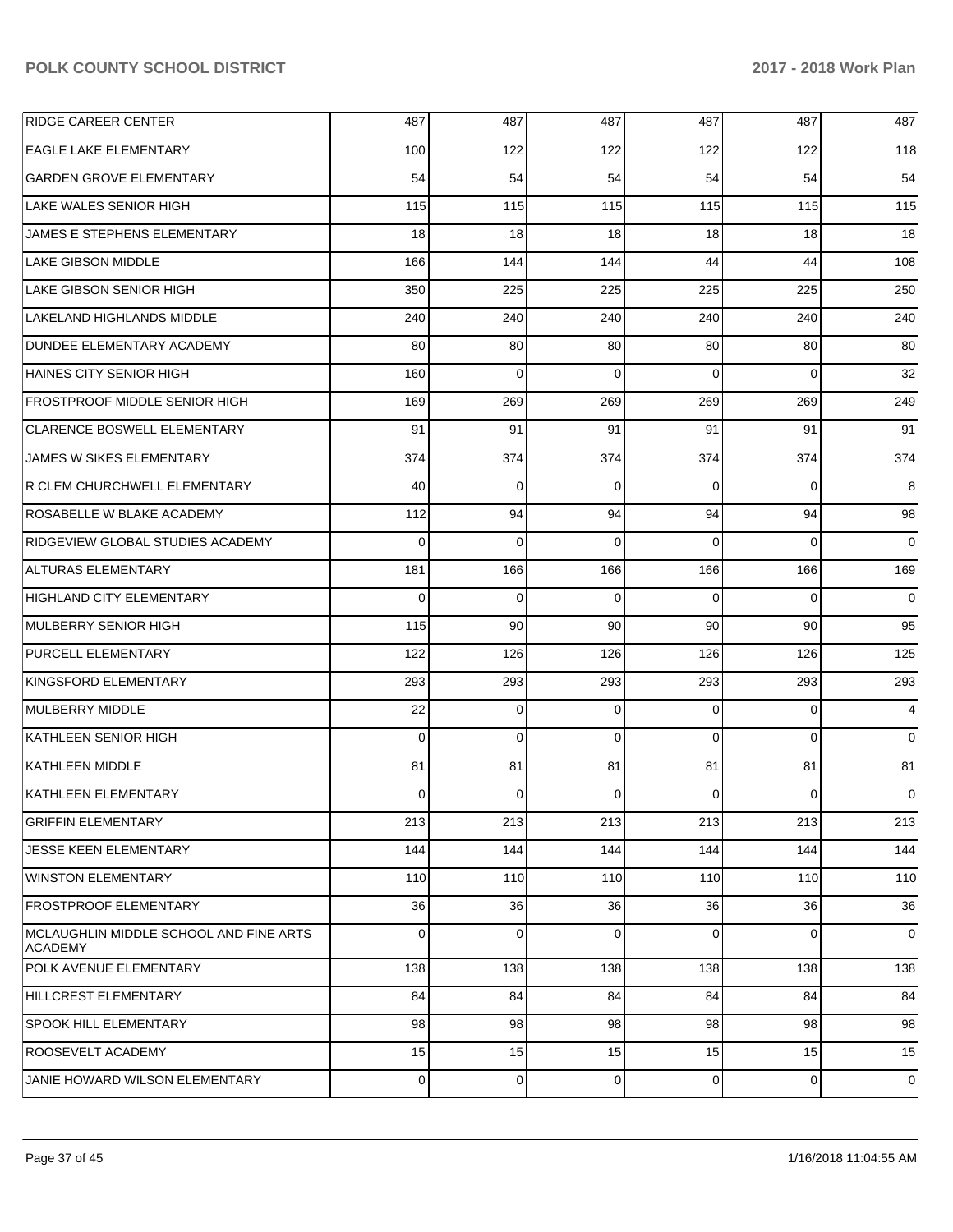| <b>BABSON PARK ELEMENTARY</b>                     | 79           | 79           | 79          | 79       | 79       | 79          |
|---------------------------------------------------|--------------|--------------|-------------|----------|----------|-------------|
| <b>WENDELL H WATSON ELEMENTARY</b>                | 64           | 64           | 64          | 64       | 64       | 64          |
| VALLEYVIEW ELEMENTARY                             | 55           | 55           | 55          | 55       | 55       | 55          |
| <b>SOCRUM ELEMENTARY</b>                          | 72           | 72           | 72          | 72       | 72       | 72          |
| <b>BEN HILL GRIFFIN ELEMENTARY</b>                | $\Omega$     | $\Omega$     | $\Omega$    | $\Omega$ | $\Omega$ | $\Omega$    |
| <b>GEORGE JENKINS SENIOR HIGH</b>                 | 350          | 350          | 350         | 350      | 350      | 350         |
| LOUGHMAN OAKS ELEMENTARY                          | 115          | 250          | 300         | 260      | 160      | 217         |
| <b>BILL DUNCAN OPPORTUNITY CENTER</b>             | 45           | 25           | 25          | 25       | 25       | 29          |
| <b>LAKE REGION SENIOR HIGH</b>                    | $\Omega$     | $\mathbf 0$  | $\mathbf 0$ | $\Omega$ | 0        | $\mathbf 0$ |
| <b>DISCOVERY ACADEMY</b>                          | $\mathbf{0}$ | $\mathbf{0}$ | 0           | $\Omega$ | $\Omega$ | $\mathbf 0$ |
| <b>SLEEPY HILL MIDDLE</b>                         | 66           | 66           | 66          | 66       | 66       | 66          |
| <b>DUNDEE RIDGE MIDDLE</b>                        | 22           | 22           | 22          | 22       | 22       | 22          |
| <b>BERKLEY ELEMENTARY</b>                         | 36           | 36           | 36          | 36       | 36       | 36          |
| PINEWOOD ELEMENTARY                               | 69           | 54           | 54          | 54       | 54       | 57          |
| <b>SANDHILL ELEMENTARY</b>                        | 222          | $\Omega$     | $\Omega$    | $\Omega$ | $\Omega$ | 44          |
| HORIZONS ELEMENTARY SCHOOL                        | 156          | 138          | 138         | 138      | 138      | 142         |
| SPESSARD HOLLAND ELEMENTARY                       | 72           | 88           | 88          | 88       | 88       | 85          |
| Davenport School of the Arts (New)                | $\Omega$     | $\mathbf 0$  | $\mathbf 0$ | $\Omega$ | 0        | $\mathbf 0$ |
| <b>Highland City Baseball Park</b>                | $\Omega$     | $\Omega$     | 0           | $\Omega$ | $\Omega$ | $\Omega$    |
| CITRUS RIDGE: A CIVICS ACADEMY                    | 167          | 88           | 88          | 88       | 88       | 104         |
| Totals for POLK COUNTY SCHOOL DISTRICT            |              |              |             |          |          |             |
| Total students in relocatables by year.           | 13,529       | 13,413       | 13,409      | 12,644   | 12,251   | 13,049      |
| Total number of COFTE students projected by year. | 92,949       | 93,183       | 93,471      | 93,971   | 94,548   | 93,624      |
| Percent in relocatables by year.                  | 15 %         | 14 %         | 14 %        | 13 %     | 13 %     | 14 %        |

# **Leased Facilities Tracking**

Exising leased facilities and plans for the acquisition of leased facilities, including the number of classrooms and student stations, as reported in the educational plant survey, that are planned in that location at the end of the five year workplan.

| Location                      | # of Leased<br>Classrooms 2017 -<br>2018 | <b>FISH Student</b><br><b>Stations</b> | Owner             | # of Leased<br>Classrooms 2021 -<br>2022 | <b>FISH Student</b><br><b>Stations</b> |
|-------------------------------|------------------------------------------|----------------------------------------|-------------------|------------------------------------------|----------------------------------------|
| UNION ACADEMY                 |                                          |                                        |                   |                                          |                                        |
| <b>POLK AVENUE ELEMENTARY</b> |                                          |                                        |                   |                                          |                                        |
| LAKELAND SENIOR HIGH          |                                          |                                        | 0 Lake Bonny Park |                                          | 66                                     |
| LAWTON CHILES MIDDLE ACADEMY  |                                          |                                        |                   |                                          | 0                                      |
| <b>SOUTHWEST MIDDLE</b>       |                                          |                                        |                   |                                          |                                        |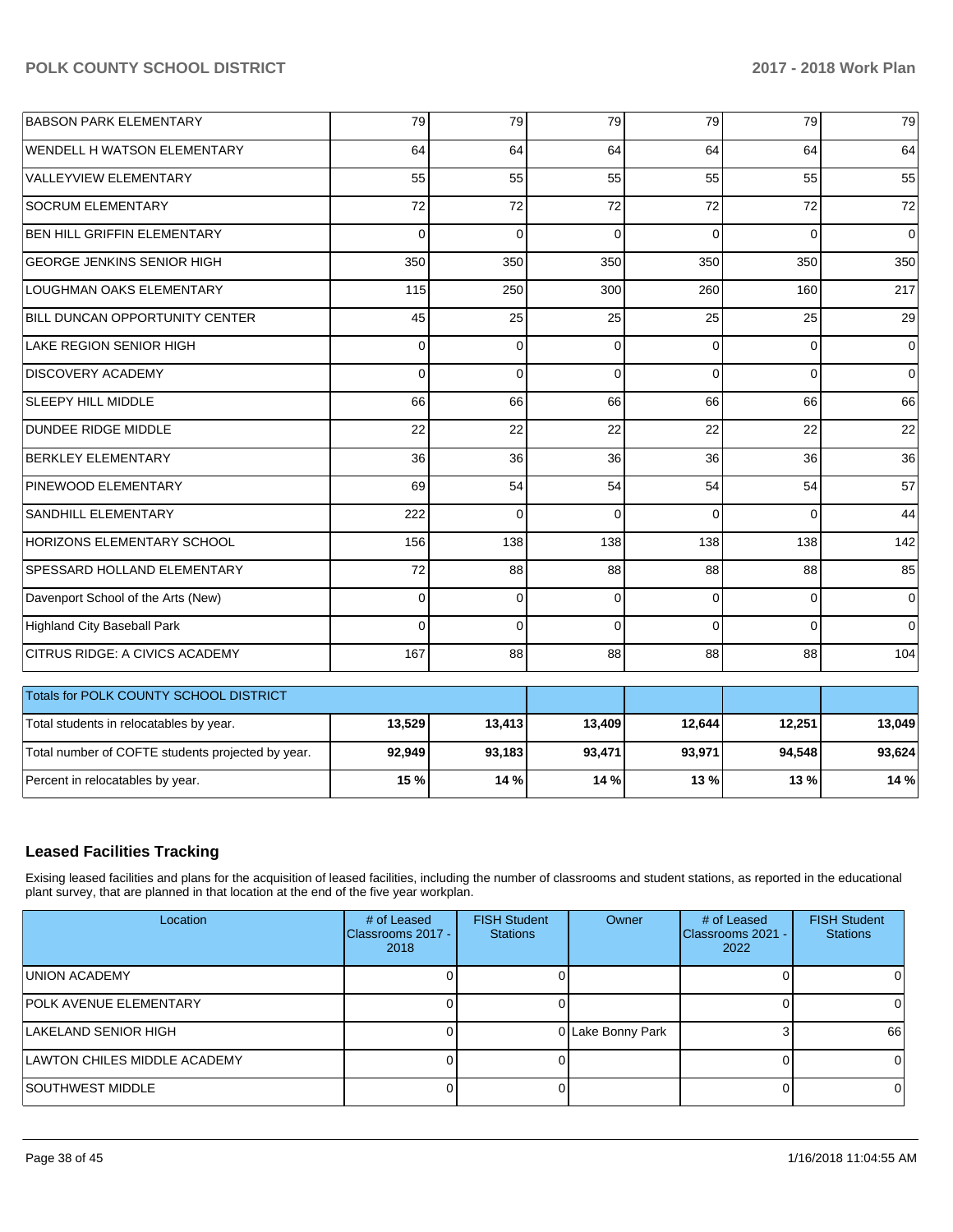| <b>CARLTON PALMORE ELEMENTARY</b>    | 0           | 0              | $\overline{0}$ | 0 |
|--------------------------------------|-------------|----------------|----------------|---|
| <b>WEST AREA ADULT SCHOOL</b>        | 0           | 0              | 0              | 0 |
| CLEVELAND COURT ELEMENTARY           | $\mathbf 0$ | 0              | $\mathbf 0$    |   |
| <b>COMBEE ELEMENTARY</b>             | $\Omega$    | 0              | 0              | 0 |
| DORIS A SANDERS LEARNING CENTER      | $\mathbf 0$ | 0              | $\mathbf 0$    |   |
| <b>CRYSTAL LAKE ELEMENTARY</b>       | $\Omega$    | 0              | $\mathbf 0$    | 0 |
| <b>DIXIELAND ELEMENTARY</b>          | $\mathbf 0$ | 0              | $\mathbf 0$    |   |
| PHILIP O'BRIEN ELEMENTARY            | $\Omega$    | 0              | 0              | 0 |
| MEDULLA ELEMENTARY                   | $\Omega$    | 0              | $\mathbf 0$    |   |
| NORTH LAKELAND ELEMENTARY            | $\Omega$    | 0              | 0              | 0 |
| SOUTHWEST ELEMENTARY                 | $\Omega$    | 0              | 0              |   |
| <b>LINCOLN ACADEMY</b>               | $\Omega$    | 0              | $\mathbf 0$    | 0 |
| ROCHELLE SCHOOL OF THE ARTS          | $\Omega$    | 0              | 0              |   |
| DANIEL JENKINS ACADEMY OF TECHNOLOGY | $\Omega$    | $\Omega$       | 0              | 0 |
| SHELLEY S BOONE MIDDLE               | $\Omega$    | 0              | $\mathbf 0$    |   |
| ALTA VISTA ELEMENTARY                | $\Omega$    | $\Omega$       | 0              | 0 |
| <b>EASTSIDE ELEMENTARY</b>           | $\Omega$    | 0              | 0              |   |
| <b>BETHUNE ACADEMY</b>               | $\Omega$    | $\Omega$       | $\mathbf 0$    | 0 |
| DAVENPORT COMMUNITY CAMPUS           | $\Omega$    | 0              | 0              |   |
| DONALD E WOODS CENTER                | 0           | $\Omega$       | $\mathbf 0$    | 0 |
| WINTER HAVEN SENIOR HIGH             | $\Omega$    | 0              | $\mathbf 0$    |   |
| <b>DENISON MIDDLE</b>                | $\Omega$    | $\Omega$       | 0              | 0 |
| <b>BRIGHAM ACADEMY</b>               | $\Omega$    | 0              | $\mathbf 0$    |   |
| WESTWOOD MIDDLE                      | $\Omega$    | 0              | $\mathbf 0$    |   |
| <b>ELBERT ELEMENTARY</b>             | 0           | 0              | 0              |   |
| FRED G GARNER ELEMENTARY             | 0           | $\overline{0}$ | $\overline{0}$ | 0 |
| <b>INWOOD ELEMENTARY</b>             | 0           | 0              | 0              | 0 |
| <b>LAKE SHIPP ELEMENTARY</b>         | 0           | $\Omega$       | 0              | 0 |
| JOHN SNIVELY ELEMENTARY              | $\mathbf 0$ | 0              | $\mathbf 0$    | 0 |
| LAKE ALFRED-ADDAIR MIDDLE            | $\mathbf 0$ | $\Omega$       | $\mathbf 0$    | 0 |
| LAKE ALFRED ELEMENTARY               | $\mathbf 0$ | 0              | 0              | 0 |
| LAKE ALFRED BEST AT FRUITLAND PARK   | $\mathbf 0$ | 0              | $\mathbf 0$    | 0 |
| WAHNETA ELEMENTARY                   | $\mathbf 0$ | 0              | $\mathbf 0$    | 0 |
| JEWETT MIDDLE ACADEMY                | 0           | $\Omega$       | 0              | 0 |
| JEWETT SCHOOL OF THE ARTS            | $\mathbf 0$ | 0              | $\mathbf 0$    | 0 |
| <b>LEWIS ELEMENTARY</b>              | 0           | 0              | 0              | 0 |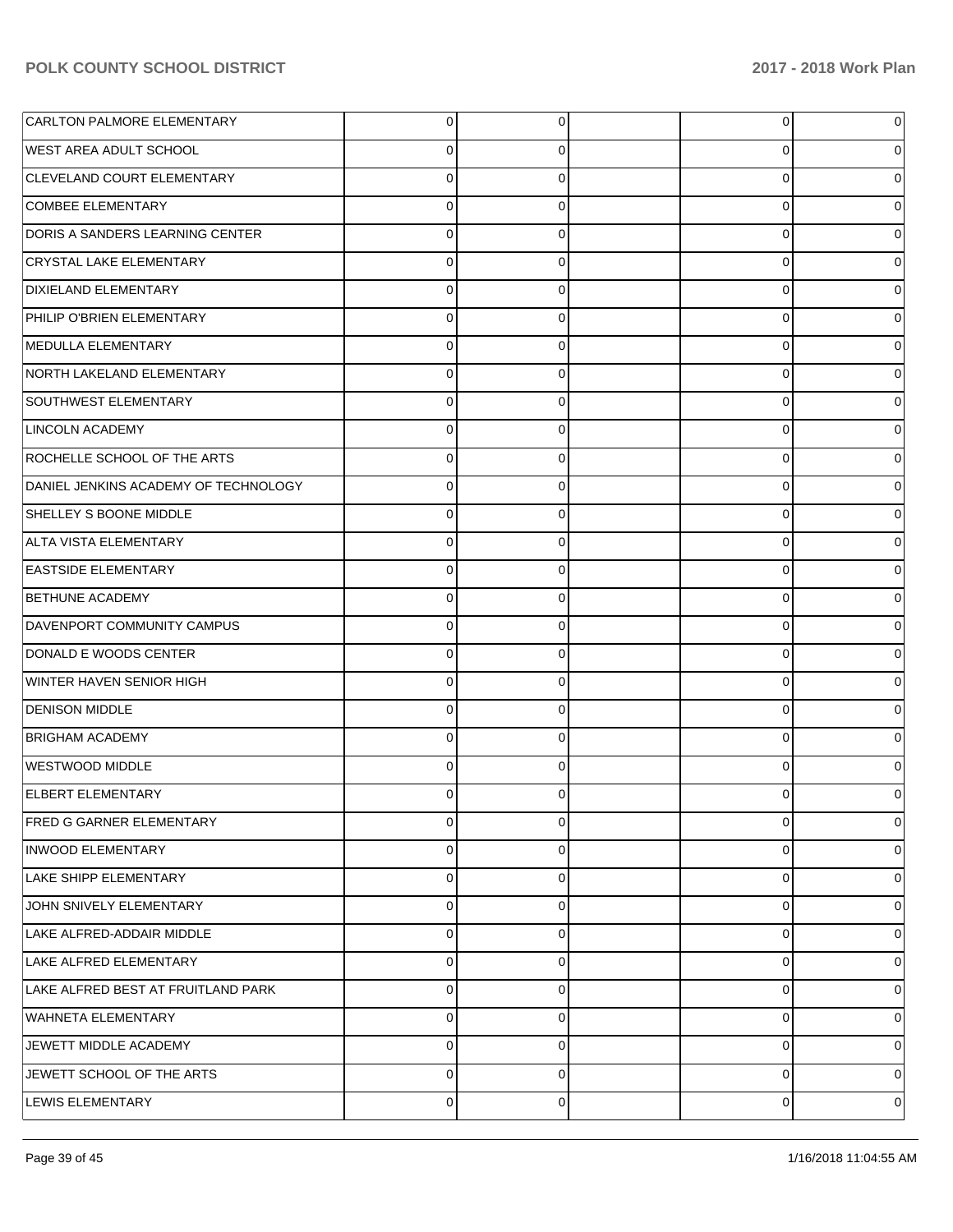| <b>GAUSE RIVERSIDE ACADEMY</b>                           | 0              | 0              |                      | 0           | 0        |
|----------------------------------------------------------|----------------|----------------|----------------------|-------------|----------|
| FORT MEADE MIDDLE SENIOR HIGH                            | 0              | 0              |                      | 0           | 0        |
| ANNA WOODBURY ELEMENTARY                                 | $\Omega$       | 0              |                      | 0           | 0        |
| <b>AUBURNDALE SENIOR HIGH</b>                            | $\Omega$       | 0              |                      | 0           | 0        |
| JERE L STAMBAUGH MIDDLE                                  | $\Omega$       | 0              |                      | 0           | 0        |
| <b>LENA VISTA ELEMENTARY</b>                             | $\Omega$       | 0              |                      | 0           | 0        |
| AUBURNDALE CENTRAL ELEMENTARY                            | $\Omega$       | 0              |                      | 0           | 0        |
| WALTER CALDWELL ELEMENTARY                               | $\Omega$       | 0              |                      | 0           | 0        |
| <b>EAST AREA ADULT &amp; COMMUNITY SCHOOL</b>            | $\Omega$       | 0              |                      | 0           | 0        |
| POLK CITY ELEMENTARY                                     | $\Omega$       | 0              |                      | 0           | 0        |
| <b>BARTOW SENIOR HIGH</b>                                | $\Omega$       | 0              |                      | 0           | 0        |
| SOUTH CENTRAL ADULT & COMMUNITY SCHOOL                   | $\Omega$       | 0              |                      | 0           | 0        |
| <b>BARTOW MIDDLE</b>                                     | $\Omega$       | 0              |                      | 0           | 0        |
| <b>BARTOW ACADEMY</b>                                    | $\Omega$       | 0              |                      | 0           | 0        |
| <b>FLORAL AVENUE ELEMENTARY</b>                          | $\Omega$       | 0              |                      | 0           | 0        |
| JEAN O'DELL LIFE AND LEARNING CENTER                     | $\Omega$       | 0              |                      | 0           | 0        |
| <b>GIBBONS STREET ELEMENTARY</b>                         | $\Omega$       | 0              |                      | 0           | 0        |
| ALTURAS ELEMENTARY                                       | $\Omega$       | 0              |                      | 0           | 0        |
| HIGHLAND CITY ELEMENTARY                                 | $\Omega$       | 0              |                      | 0           | 0        |
| MULBERRY SENIOR HIGH                                     | $\Omega$       | 0              |                      | 0           | 0        |
| PURCELL ELEMENTARY                                       | $\Omega$       | 0              |                      | 0           | 0        |
| KINGSFORD ELEMENTARY                                     | $\Omega$       | 0              |                      | 0           | 0        |
| MULBERRY MIDDLE                                          | $\Omega$       | $\Omega$       |                      | 0           | $\Omega$ |
| KATHLEEN SENIOR HIGH                                     | 4              |                | 100 Sun n' Fun, Inc. | 24          | 550      |
| KATHLEEN MIDDLE                                          |                | 0              |                      | $\Omega$    |          |
| KATHLEEN ELEMENTARY                                      | $\overline{0}$ | $\overline{0}$ |                      | 0           | 0        |
| <b>GRIFFIN ELEMENTARY</b>                                | 0              | 0              |                      | 0           | 0        |
| JESSE KEEN ELEMENTARY                                    | 0              | $\mathbf 0$    |                      | 0           | 0        |
| WINSTON ELEMENTARY                                       | 0              | $\mathbf 0$    |                      | 0           | 0        |
| <b>FROSTPROOF ELEMENTARY</b>                             | 0              | 0              |                      | 0           | 0        |
| MCLAUGHLIN MIDDLE SCHOOL AND FINE ARTS<br><b>ACADEMY</b> | 0              | 0              |                      | 0           | 0        |
| HILLCREST ELEMENTARY                                     | $\Omega$       | $\Omega$       |                      | $\mathbf 0$ | $\Omega$ |
| <b>SPOOK HILL ELEMENTARY</b>                             | $\Omega$       | $\Omega$       |                      | $\mathbf 0$ | 0        |
| <b>ROOSEVELT ACADEMY</b>                                 | $\Omega$       | $\Omega$       |                      | $\mathbf 0$ | 0        |
| JANIE HOWARD WILSON ELEMENTARY                           | $\mathbf 0$    | $\mathbf 0$    |                      | $\mathbf 0$ | 0        |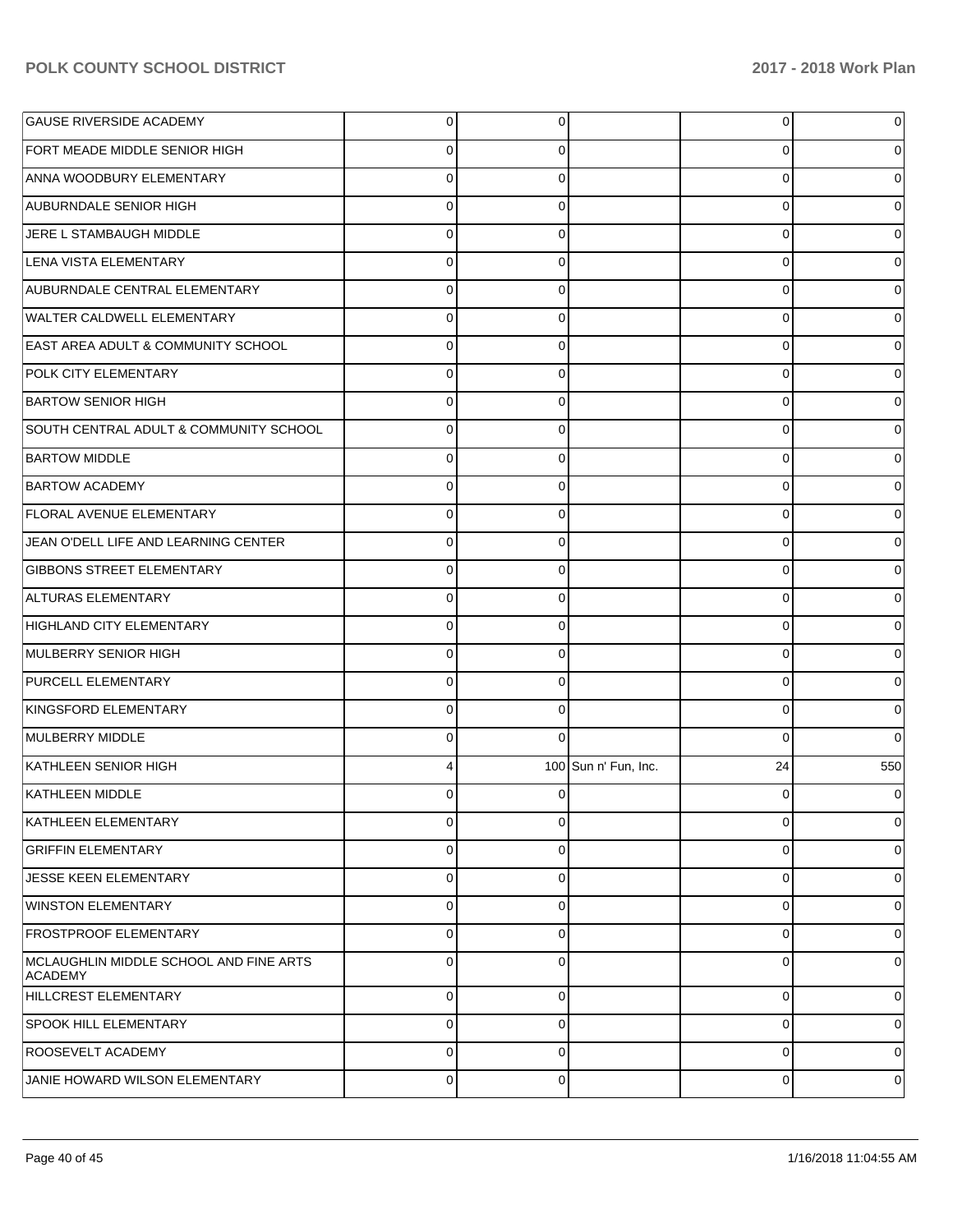| <b>BABSON PARK ELEMENTARY</b>         | 0        | 0 | $\overline{0}$ | 0 |
|---------------------------------------|----------|---|----------------|---|
| <b>EDGAR L PADGETT ELEMENTARY</b>     | 0        | O | 0              |   |
| GAUSE ACADEMY OF APPLIED TECHNOLOGY   | $\Omega$ | 0 | 0              |   |
| CRYSTAL LAKE MIDDLE                   | 0        | 0 | 0              |   |
| OSCAR J POPE ELEMENTARY               | 0        |   | 0              |   |
| MAYNARD E TRAVISS CAREER CENTER       | 0        | 0 | 0              |   |
| MCKEEL ACADEMY FOR APPLIED TECHNOLOGY | 0        | 0 | 0              |   |
| <b>SCOTT LAKE ELEMENTARY</b>          | 0        | 0 | 0              |   |
| <b>RIDGE CAREER CENTER</b>            | 0        | 0 | 0              |   |
| <b>EAGLE LAKE ELEMENTARY</b>          | 0        | 0 | 0              |   |
| <b>GARDEN GROVE ELEMENTARY</b>        | 0        |   | 0              |   |
| LAKE WALES SENIOR HIGH                | 0        | 0 | 0              |   |
| JAMES E STEPHENS ELEMENTARY           | 0        | 0 | 0              |   |
| <b>LAKE GIBSON MIDDLE</b>             | 0        | 0 | 0              |   |
| LAKE GIBSON SENIOR HIGH               | 0        | 0 | 0              |   |
| LAKELAND HIGHLANDS MIDDLE             | 0        | 0 | 0              |   |
| <b>DUNDEE ELEMENTARY ACADEMY</b>      | O        |   | 0              |   |
| <b>FROSTPROOF MIDDLE SENIOR HIGH</b>  | 0        | 0 | 0              |   |
| CLARENCE BOSWELL ELEMENTARY           | 0        | 0 | 0              |   |
| JAMES W SIKES ELEMENTARY              | $\Omega$ | 0 | 0              |   |
| R CLEM CHURCHWELL ELEMENTARY          | O        | 0 | 0              |   |
| ROSABELLE W BLAKE ACADEMY             | $\Omega$ | 0 | 0              |   |
| <b>WENDELL H WATSON ELEMENTARY</b>    | O        |   | 0              |   |
| VALLEYVIEW ELEMENTARY                 | 0        | 0 | 0              |   |
| SOCRUM ELEMENTARY                     | O        |   | 0              |   |
| BEN HILL GRIFFIN ELEMENTARY           | 0        | 0 | 0              |   |
| <b>GEORGE JENKINS SENIOR HIGH</b>     | 0        | 0 | 0              | 0 |
| LOUGHMAN OAKS ELEMENTARY              | 0        | 0 | 0              | 0 |
| BILL DUNCAN OPPORTUNITY CENTER        | 0        | 0 | 0              | 0 |
| LAKE REGION SENIOR HIGH               | $\Omega$ | 0 | 0              | 0 |
| <b>DISCOVERY ACADEMY</b>              | 0        | 0 | 0              | 0 |
| <b>SLEEPY HILL MIDDLE</b>             | 0        | 0 | 0              | 0 |
| DUNDEE RIDGE MIDDLE                   | 0        | 0 | 0              | 0 |
| <b>BERKLEY ELEMENTARY</b>             | $\Omega$ | 0 | 0              | 0 |
| PINEWOOD ELEMENTARY                   | 0        | 0 | 0              | 0 |
| SANDHILL ELEMENTARY                   | 0        | 0 | 0              | 0 |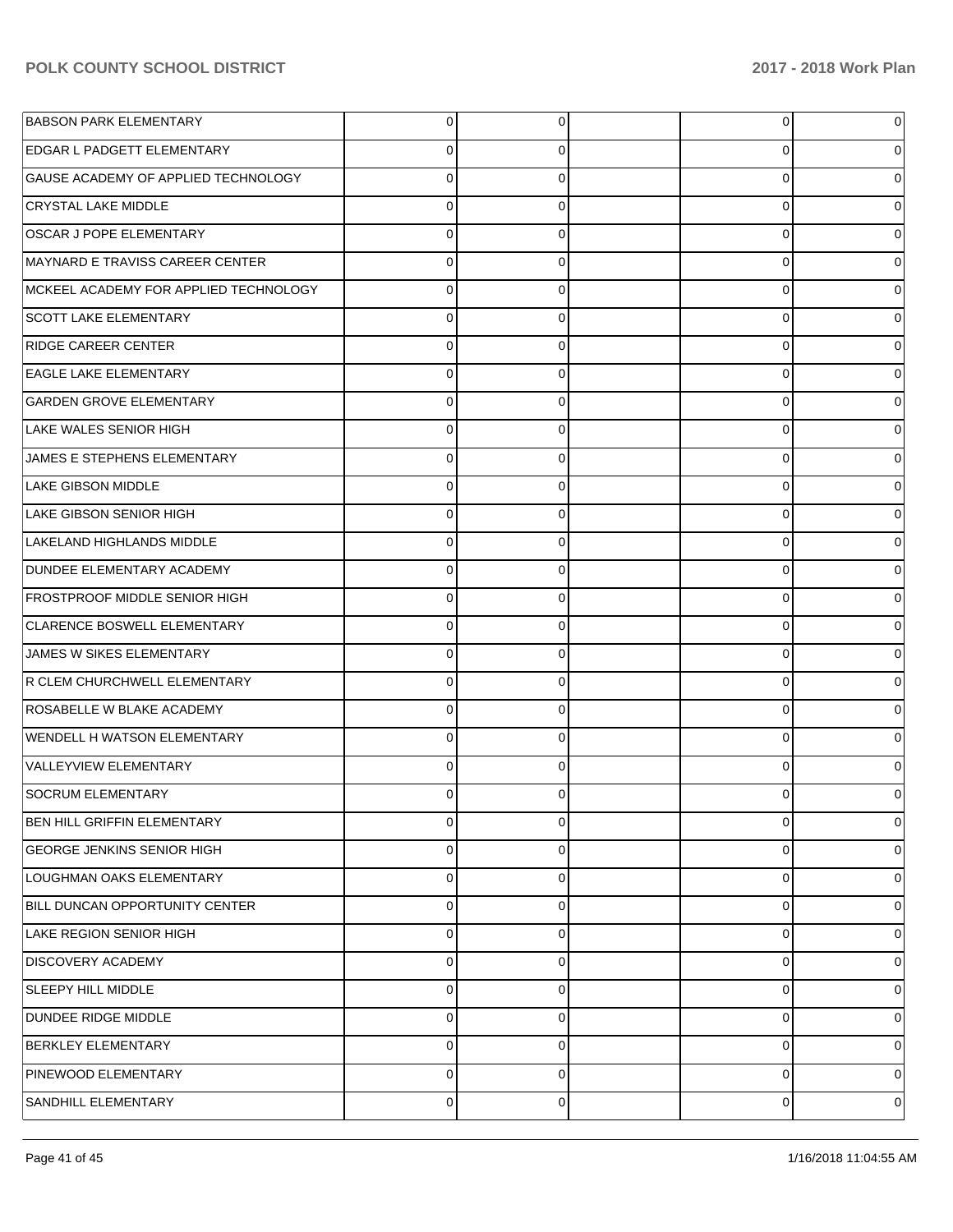| RIDGEVIEW GLOBAL STUDIES ACADEMY      |          |          | 0        |     |
|---------------------------------------|----------|----------|----------|-----|
| <b>DWIGHT C SMITH CENTER</b>          | $\Omega$ |          | $\Omega$ |     |
| DR N E ROBERTS ELEMENTARY             | $\Omega$ | $\Omega$ | 0        |     |
| R BRUCE WAGNER ELEMENTARY             | $\Omega$ | $\Omega$ | $\Omega$ |     |
| KAREN M SIEGEL CENTER                 | 0        | 0        | 0        |     |
| CHAIN OF LAKES ELEMENTARY             | 0        |          | $\Omega$ |     |
| RIDGE COMMUNITY HIGH SCHOOL           | $\Omega$ | 0        | 0        |     |
| HIGHLANDS GROVE ELEMENTARY            | U        | n        | $\Omega$ |     |
| <b>SLEEPY HILL ELEMENTARY</b>         | $\Omega$ |          | $\Omega$ |     |
| LAUREL ELEMENTARY                     | U        |          | $\Omega$ |     |
| LAKE MARION CREEK SCHOOL              | $\Omega$ | U        | $\Omega$ |     |
| <b>TENOROC SENIOR</b>                 | 0        | ∩        | $\Omega$ |     |
| PALMETTO ELEMENTARY SCHOOL            | $\Omega$ | ∩        | 0        |     |
| <b>HORIZONS ELEMENTARY SCHOOL</b>     | $\Omega$ | ∩        | 0        |     |
| SPESSARD HOLLAND ELEMENTARY           | $\Omega$ | 0        | 0        |     |
| HAINES CITY SENIOR HIGH               | $\Omega$ | ∩        | 0        |     |
| Davenport School of the Arts (New)    | O        |          | $\Omega$ |     |
| <b>Highland City Baseball Park</b>    | U        |          | $\Omega$ |     |
| <b>CITRUS RIDGE: A CIVICS ACADEMY</b> | $\Omega$ | O        | 0        |     |
|                                       |          | 100      | 27       | 616 |

# **Failed Standard Relocatable Tracking**

Relocatable units currently reported by school, from FISH, and the number of relocatable units identified as 'Failed Standards'.

Nothing reported for this section.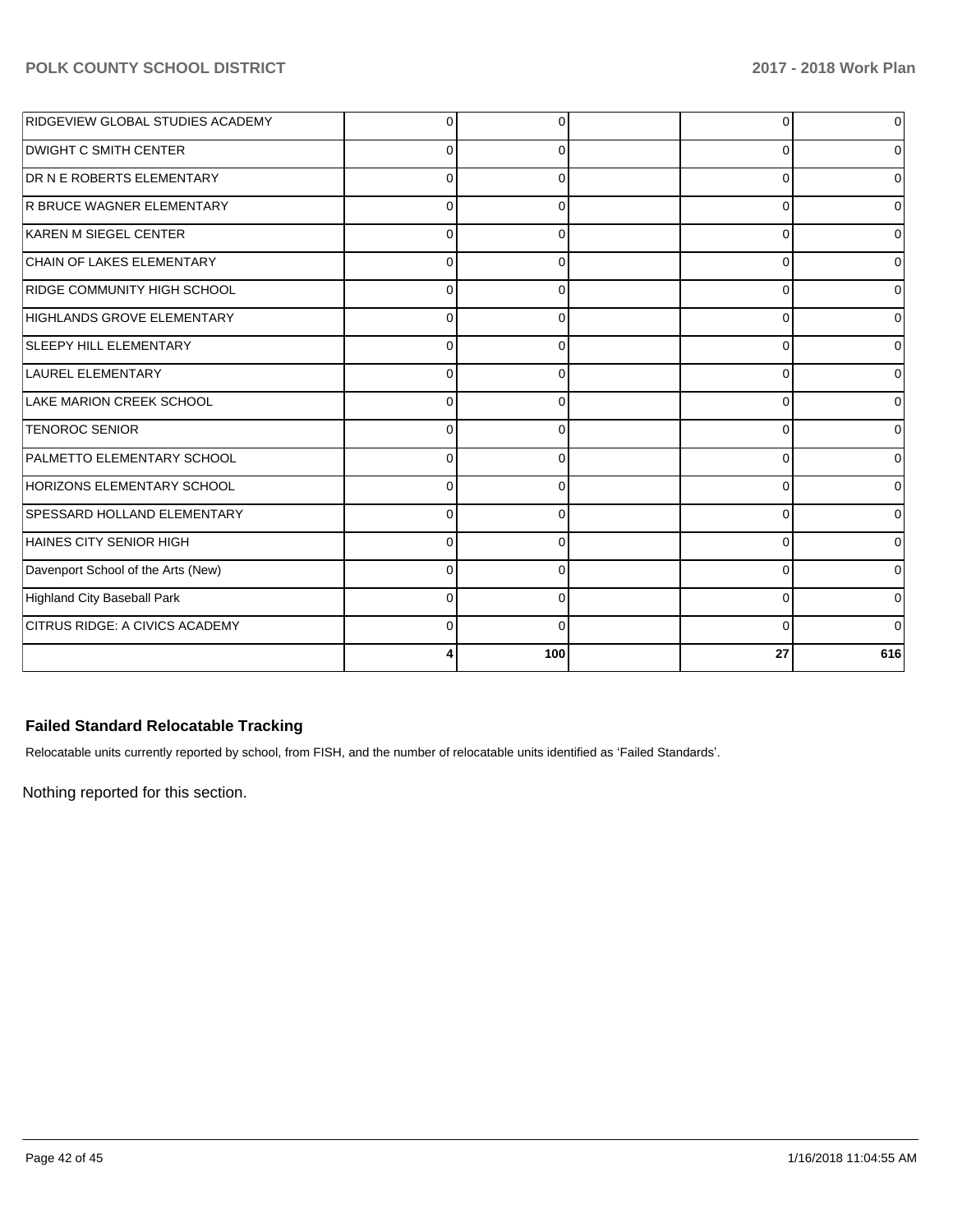# **Planning**

#### **Class Size Reduction Planning**

**Plans approved by the school board that reduce the need for permanent student stations such as acceptable school capacity levels, redistricting, busing, year-round schools, charter schools, magnet schools, public-private partnerships, multitrack scheduling, grade level organization, block scheduling, or other alternatives.**

The Polk County School Board has been and continues to be a leader in the awarding of charter status to applicants which meet the statutory requirements as well as being receptive to public-private partnerships. As an ongoing process, a utilization of schools will be completed on a room by room basis with the results being shared with the Superintendent, Principal and the Regional Assistant Superintendent, having supervision responsibility for the school. This utilization will also include site visits to increase the utilization of the school(s) to the DOE utilization percentages. Rezoning to achieve the best utilization of space is under consideration by the Board; not only as new schools or additions come on line but also when additions to schools are added or on as needed basis depending on the life cycles of existing neighborhoods and the construction of new developments. The usage of year round schools is an option but is used infrequently and the use of double sessions is an emergency option only. The District continually reviews scheduling models to increase efficiency but State mandated programs as well as Federal mandated programs must be taken into account and do affect the usage of buildings. Changing demographics as well as programs needed to prepare students for successful passage of required testing as well as meeting the requirements Common Core put additional strain upon the utilization of the facilities.

#### **School Closure Planning**

**Plans for the closure of any school, including plans for disposition of the facility or usage of facility space, and anticipated revenues.** 

At this time there are no plans to close any current active school sites. However, several school sites are being evaluted for repurposing possibilities, and combining to achieve maximum efficiency and delivery of the educational process. The District has implemented a "Facilities Condition Inventory" in concert with a "Validation and Utilization process to analyze every site regarding the physical status and future of the campus. This process will be reflected in future work plans and plant surveys.

# **Long Range Planning**

#### **Ten-Year Maintenance**

District projects and locations regarding the projected need for major renovation, repair, and maintenance projects within the district in years 6-10 beyond the projects plans detailed in the five years covered by the work plan.

Nothing reported for this section.

#### **Ten-Year Capacity**

Schedule of capital outlay projects projected to ensure the availability of satisfactory student stations for the projected student enrollment in K-12 programs for the future 5 years beyond the 5-year district facilities work program.

Nothing reported for this section.

#### **Ten-Year Planned Utilization**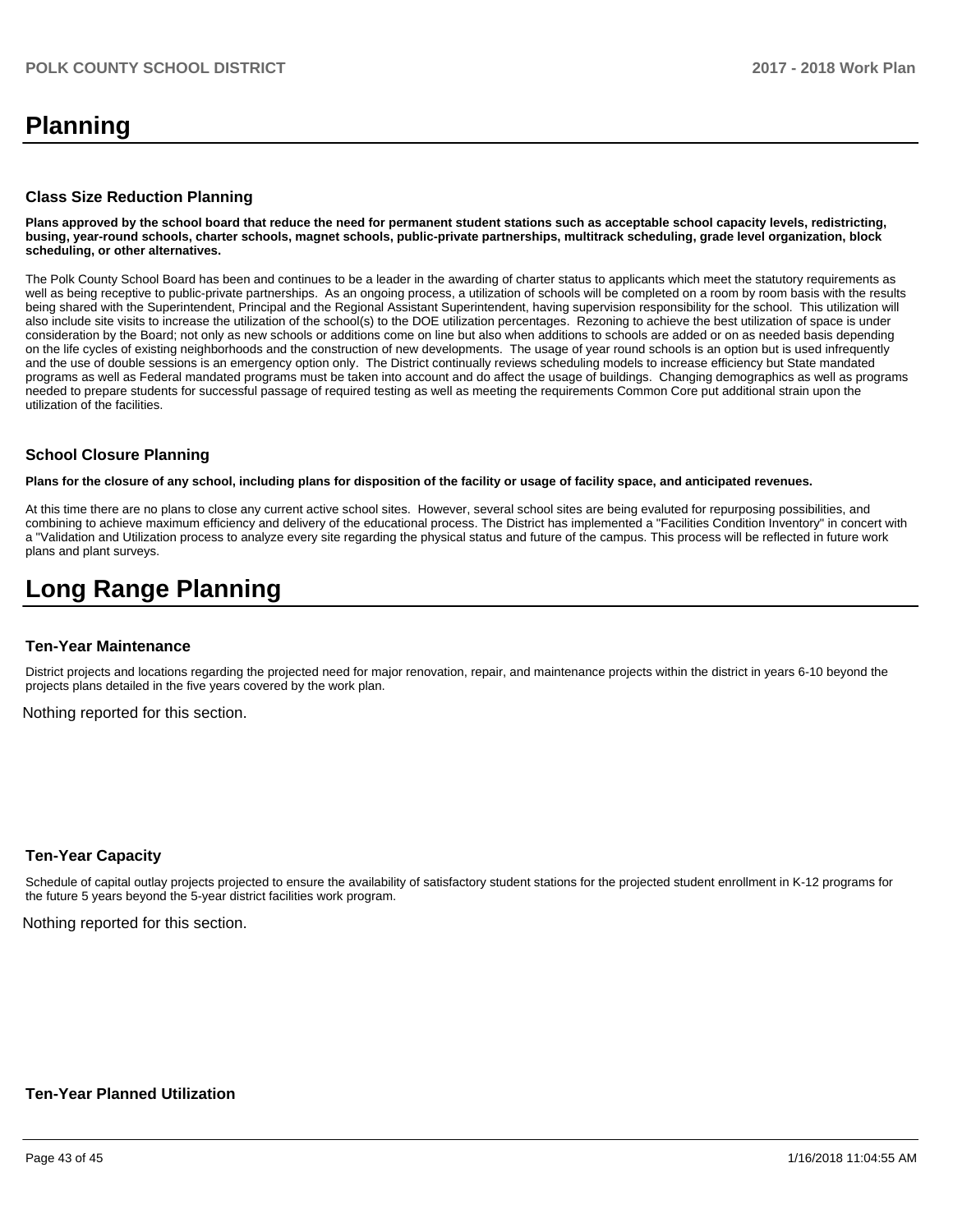Schedule of planned capital outlay projects identifying the standard grade groupings, capacities, and planned utilization rates of future educational facilities of the district for both permanent and relocatable facilities.

| <b>Grade Level Projections</b>   | <b>FISH</b><br><b>Student</b><br><b>Stations</b> | Actual 2016 -<br><b>2017 FISH</b><br>Capacity | Actual<br>$2016 -$<br>2017<br><b>COFTE</b> | Actual 2016 - 2017<br><b>Utilization</b> | Actual 2017 - 2018 / 2026 - 2027 new<br>Student Capacity to be added/removed | Projected 2026<br>2027 COFTE | Projected 2026 -<br>2027 Utilization |
|----------------------------------|--------------------------------------------------|-----------------------------------------------|--------------------------------------------|------------------------------------------|------------------------------------------------------------------------------|------------------------------|--------------------------------------|
| Elementary - District<br> Totals | 53.707                                           | 53,707                                        | 41,312.92                                  | 76.92 %                                  |                                                                              | 47,270                       | 88.01 %                              |
| Middle - District Totals         | 38.070                                           | 34.250                                        | 25.987.42                                  | 75.87 %                                  |                                                                              | 20.761                       | 60.62%                               |
| High - District Totals           | 32.276                                           | 30,582                                        | 24,185.39                                  | 79.08%                                   |                                                                              | 29,242                       | 95.62%                               |
| Other - ESE, etc                 | 5.645                                            | 5,933                                         | ,255.39                                    | 21.15 %                                  |                                                                              | 2.015                        | 33.96 %                              |
|                                  | 129.698                                          | 124.472                                       | 92.741.12                                  | 74.51 %                                  |                                                                              | 99,288                       | 79.77 %                              |

**Combination schools are included with the middle schools for student stations, capacity, COFTE and utilization purposes because these facilities all have a 90% utilization factor. Use this space to explain or define the grade groupings for combination schools.** 

No comments to report.

#### **Ten-Year Infrastructure Planning**

**Proposed Location of Planned New, Remodeled, or New Additions to Facilities in 06 thru 10 out years (Section 28).**

Nothing reported for this section.

Plans for closure of any school, including plans for disposition of the facility or usage of facility space, and anticipated revenues in the 06 thru 10 out **years (Section 29).**

Nothing reported for this section.

#### **Twenty-Year Maintenance**

District projects and locations regarding the projected need for major renovation, repair, and maintenance projects within the district in years 11-20 beyond the projects plans detailed in the five years covered by the work plan.

Nothing reported for this section.

#### **Twenty-Year Capacity**

Schedule of capital outlay projects projected to ensure the availability of satisfactory student stations for the projected student enrollment in K-12 programs for the future 11-20 years beyond the 5-year district facilities work program.

Nothing reported for this section.